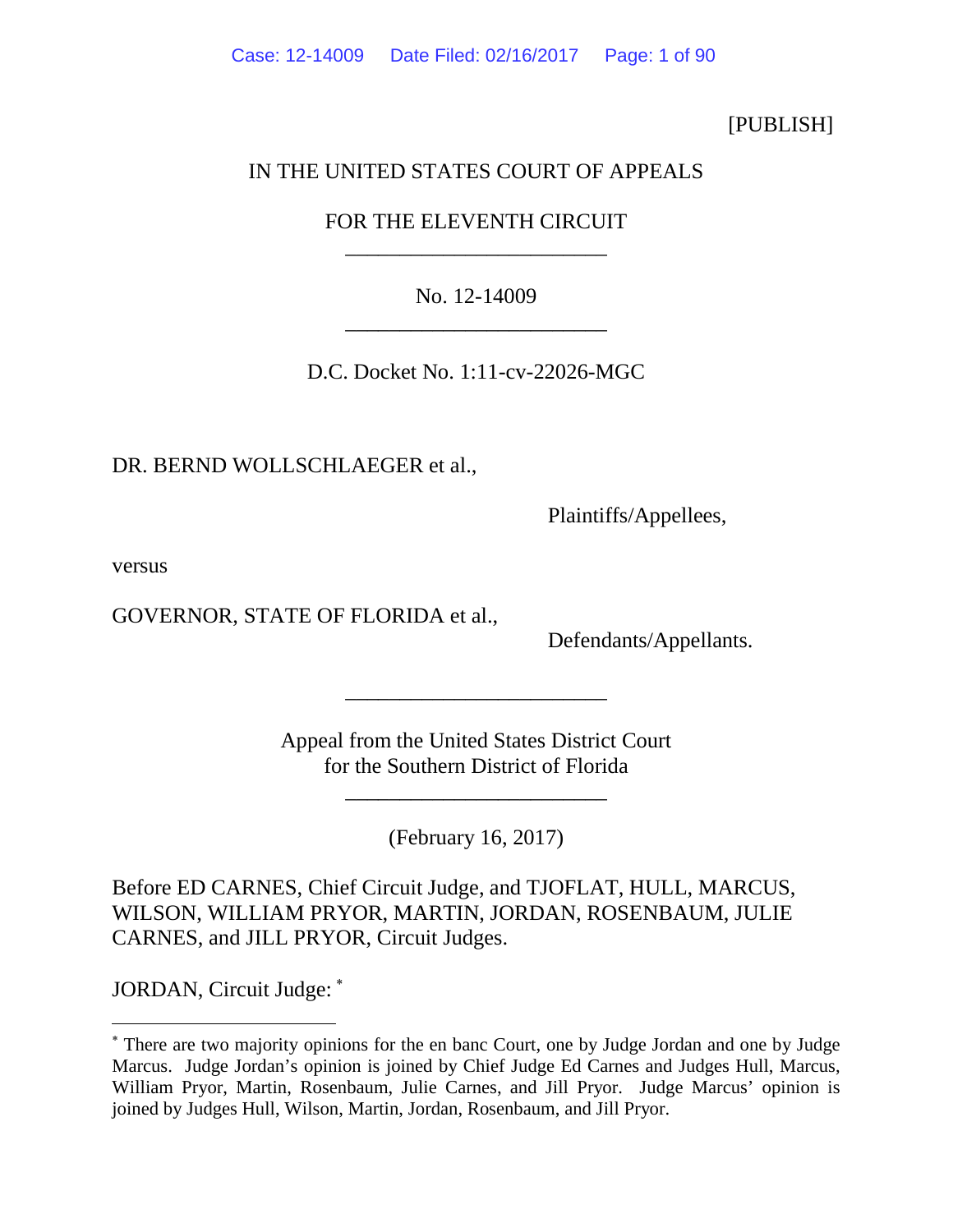Despite its majestic brevity—or maybe because of it—the freedom of speech clause of the First Amendment sometimes proves difficult to apply. *See, e.g.*, Burt Neuborne, Madison's Music: On Reading the First Amendment 5 (2015) ("Reading the First Amendment isn't easy."); *Saxe v. State College Area Sch. Dist.*, 240 F.3d 200, 218 (3d Cir. 2001) (Rendell, J., concurring) ("[T]here are no easy ways in the complex area of First Amendment jurisprudence."). Yet certain First Amendment principles can be applied with reasonable consistency, and one of them is that, subject to limited exceptions, "[c]ontent-based regulations [of speech] are presumptively invalid." *R.A.V. v. City of St. Paul*, 505 U.S. 377, 382 (1992).

This particular principle looms large in this case, which concerns certain provisions of Florida's Firearms Owners' Privacy Act, Chapter 2011–112, Laws of Florida (codified at Fla. Stat. §§ 790.338, 456.072, 395.1055, & 381.026). And that is because some of FOPA's provisions regulate speech on the basis of content, restricting (and providing disciplinary sanctions for) speech by doctors and medical professionals on the subject of firearm ownership.

Shortly after FOPA was enacted in 2011, a number of doctors and medical organizations filed suit in federal court against various Florida officials, challenging some of the Act's provisions as unconstitutional. Ruling on crossmotions for summary judgment, the district court held that FOPA's record-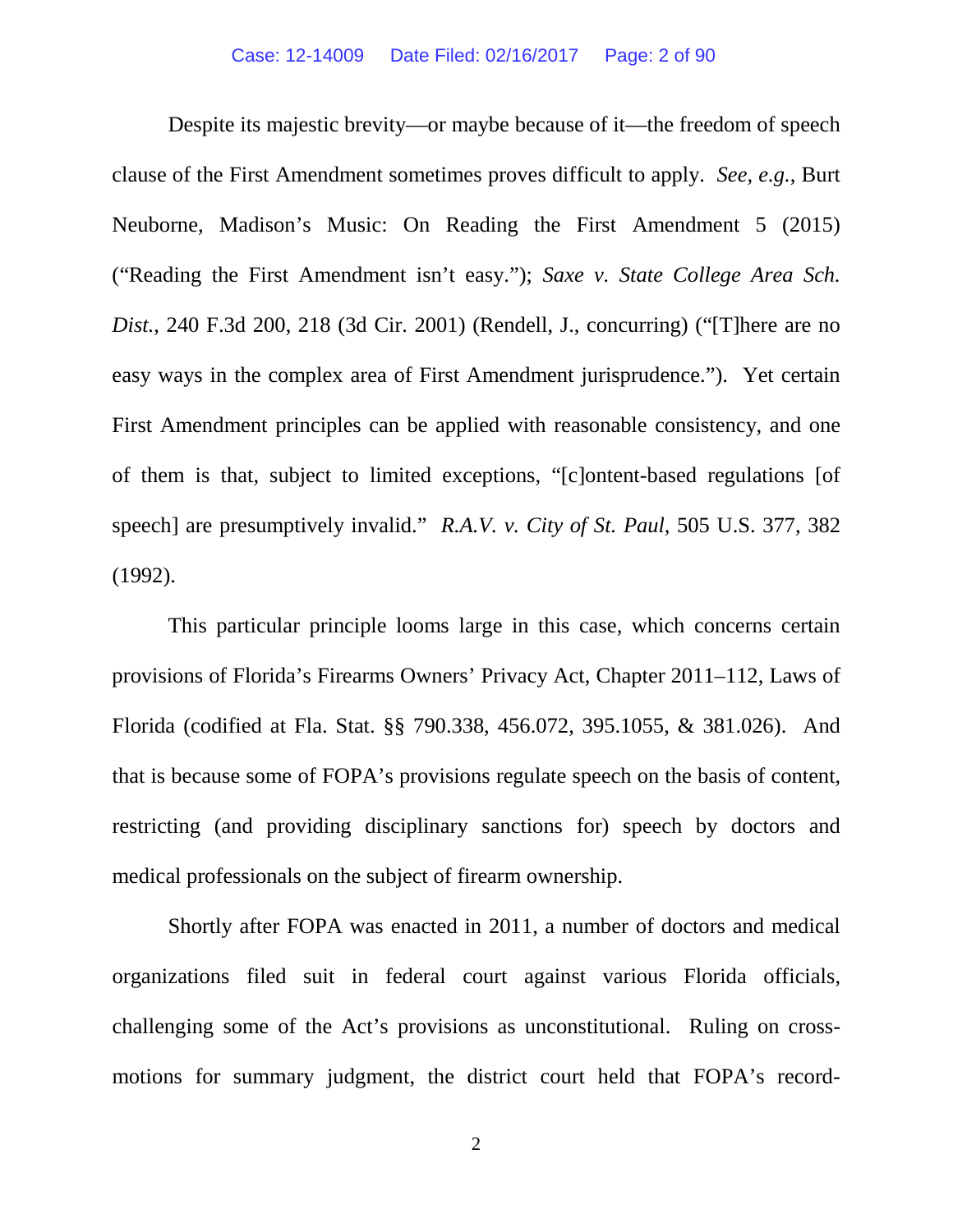keeping, inquiry, anti-discrimination, and anti-harassment provisions violated the First and Fourteenth Amendments, and permanently enjoined their enforcement. *See Wollschlaeger v. Farmer*, 880 F. Supp. 2d 1251 (S.D. Fla. 2012) (*Wollschlaeger I*). The state officials appealed, and a divided panel of this court issued three opinions—each using a different First Amendment standard of review—upholding the challenged provisions of FOPA. *See Wollschlaeger v. Governor of Fla.*, 760 F.3d 1195 (11th Cir. 2014) (*Wollschlaeger II*); *Wollschlaeger v. Governor of Fla.*, 797 F.3d 859 (11th Cir. 2015) (*Wollschlaeger III*); *Wollschlaeger v. Governor of Fla.*, 814 F.3d 1159 (11th Cir. 2015) (*Wollschlaeger IV*). We voted to rehear the case en banc and heard oral argument in June of 2016.

Exercising plenary review, *see ACLU of Fla., Inc. v. Miami-Dade County Sch. Bd.,* 557 F.3d 1177, 1206 (11th Cir. 2009), and applying heightened scrutiny as articulated in *Sorrell v. IMS Health, Inc.*, 564 U.S. 552, 563–67, 571–72 (2011), we agree with the district court that FOPA's content-based restrictions—the record-keeping, inquiry, and anti-harassment provisions—violate the First Amendment as it applies to the states. *See* U.S. Const. amend. I ("Congress shall make no law . . . abridging the freedom of speech[.]"); *Stromberg v. California*, 283 U.S. 359, 368 (1931) ("[T]he conception of liberty under the due process clause of the Fourteenth Amendment embraces the right of free speech.").And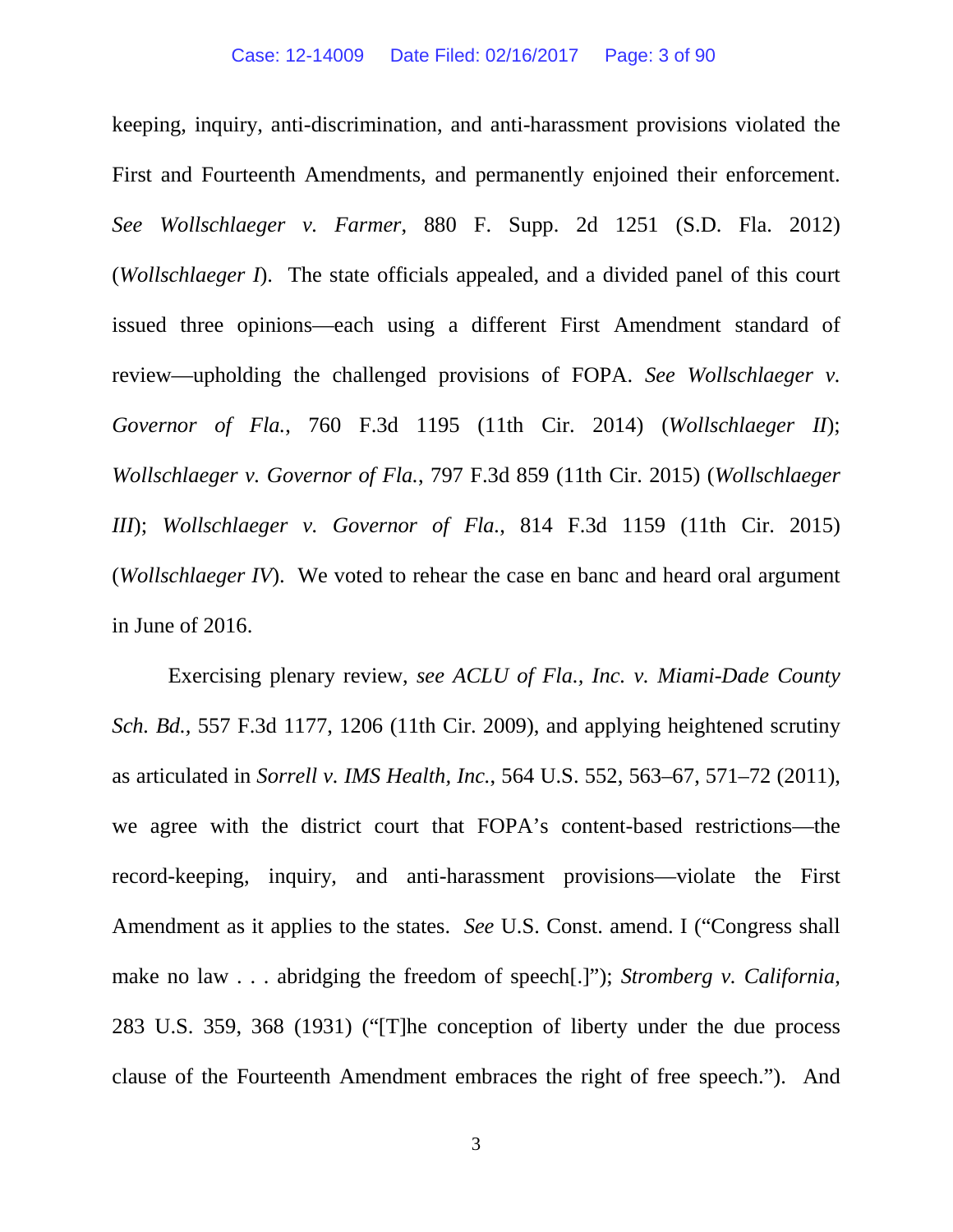#### Case: 12-14009 Date Filed: 02/16/2017 Page: 4 of 90

because these three provisions do not survive heightened scrutiny under *Sorrell*, we need not address whether strict scrutiny should apply to them. We also conclude, this time contrary to the district court, that FOPA's anti-discrimination provision—as construed to apply to certain conduct by doctors and medical professionals—is not unconstitutional. Finally, we concur with the district court's assessment that the unconstitutional provisions of FOPA can be severed from the rest of the Act.

**I**

As part of their medical practices, some doctors routinely ask patients about various potential health and safety risks, including household chemicals, drugs, alcohol, tobacco, swimming pools, and firearms. *See* Joint Statement of Undisputed Facts, D.E. 87, at  $\P$  18. A number of leading medical organizations, and some of their members, believe that unsecured firearms "in the home increase risks of injury, especially for minors and those suffering from depression or dementia." *Id.* at ¶ 20.

In an effort to prevent and reduce firearm-related deaths and injuries, particularly to children, the American Medical Association "encourages its members to inquire as to the presence of household firearms as a part of childproofing the home and to educate patients to the dangers of firearms to children." *Id.* at  $\P$  4. Health Policy H-145.990, enacted by the AMA in 1989,

4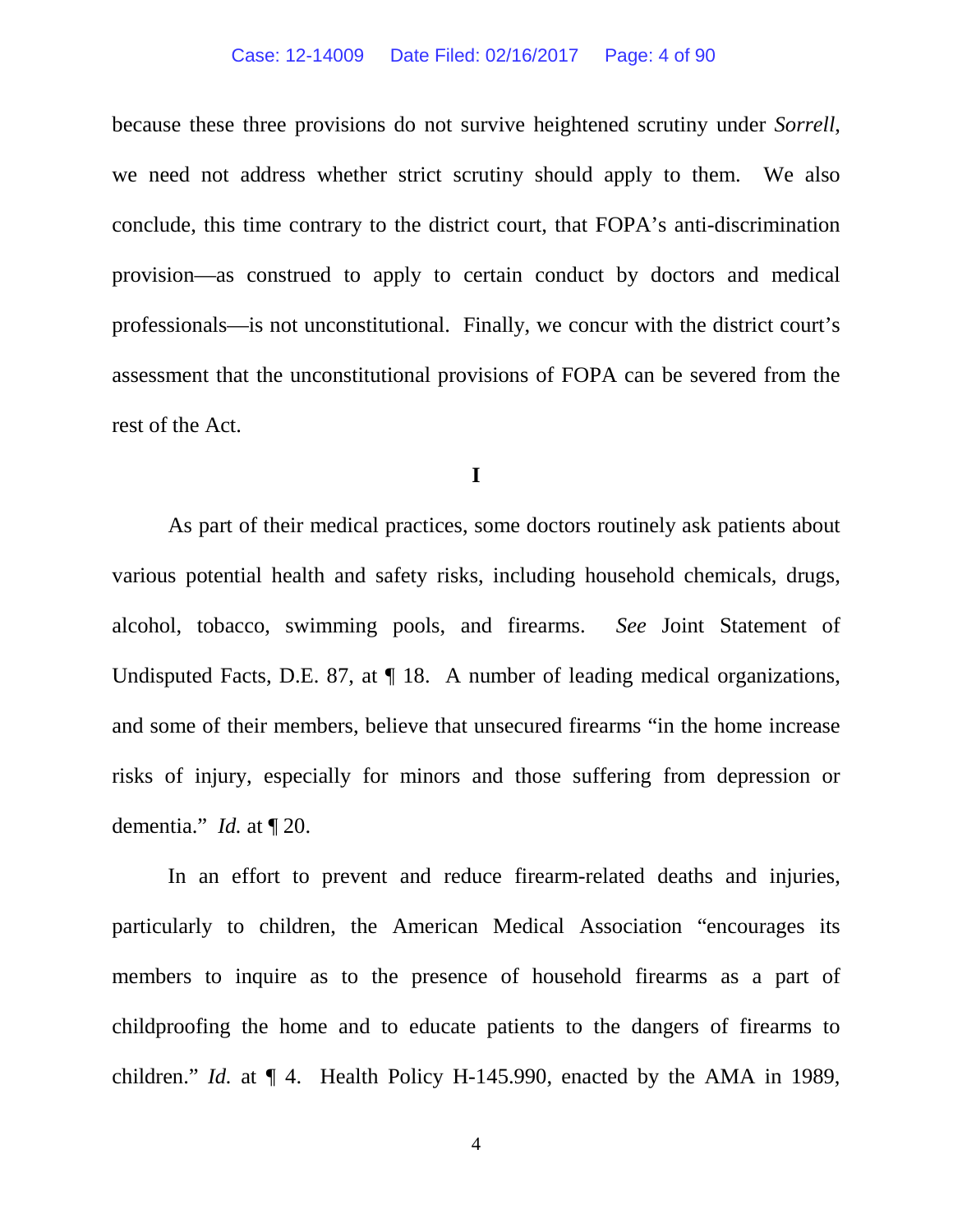"supports increasing efforts to reduce pediatric firearm morbidity and mortality by encouraging its members to (a) inquire as to the presence of household firearms as a part of childproofing the home; (b) educate patients to the dangers of firearms to children; (c) encourage patients to educate their children and neighbors as to the dangers of firearms; and (d) routinely remind patients to obtain firearm safety locks, to store firearms under lock and key, and to store ammunition separately from firearms[.]"

The American Academy of Pediatrics and the American Academy of Family Physicians—as well as their Florida chapters—follow a similar approach. They "recommend that pediatricians incorporate questions about firearms into the patient history process and . . . have policies stating that firearm safety education to patients is a necessity." Joint Statement of Undisputed Facts, D.E. 87, at ¶ 16.

## **A**

In 2011, the Florida Legislature learned that a pediatrician in Ocala had reportedly told a mother that she would have to find a new physician for her child due to her refusal to disclose information about firearm ownership in the family home. The pediatrician explained that he asked all of his patients the same questions "in an effort to provide safety advice in the event there was a firearm in the home." *Id.* at ¶ 3. He also said that he asked other similar questions, such as whether there was a pool in the home, to give safety advice to parents. The mother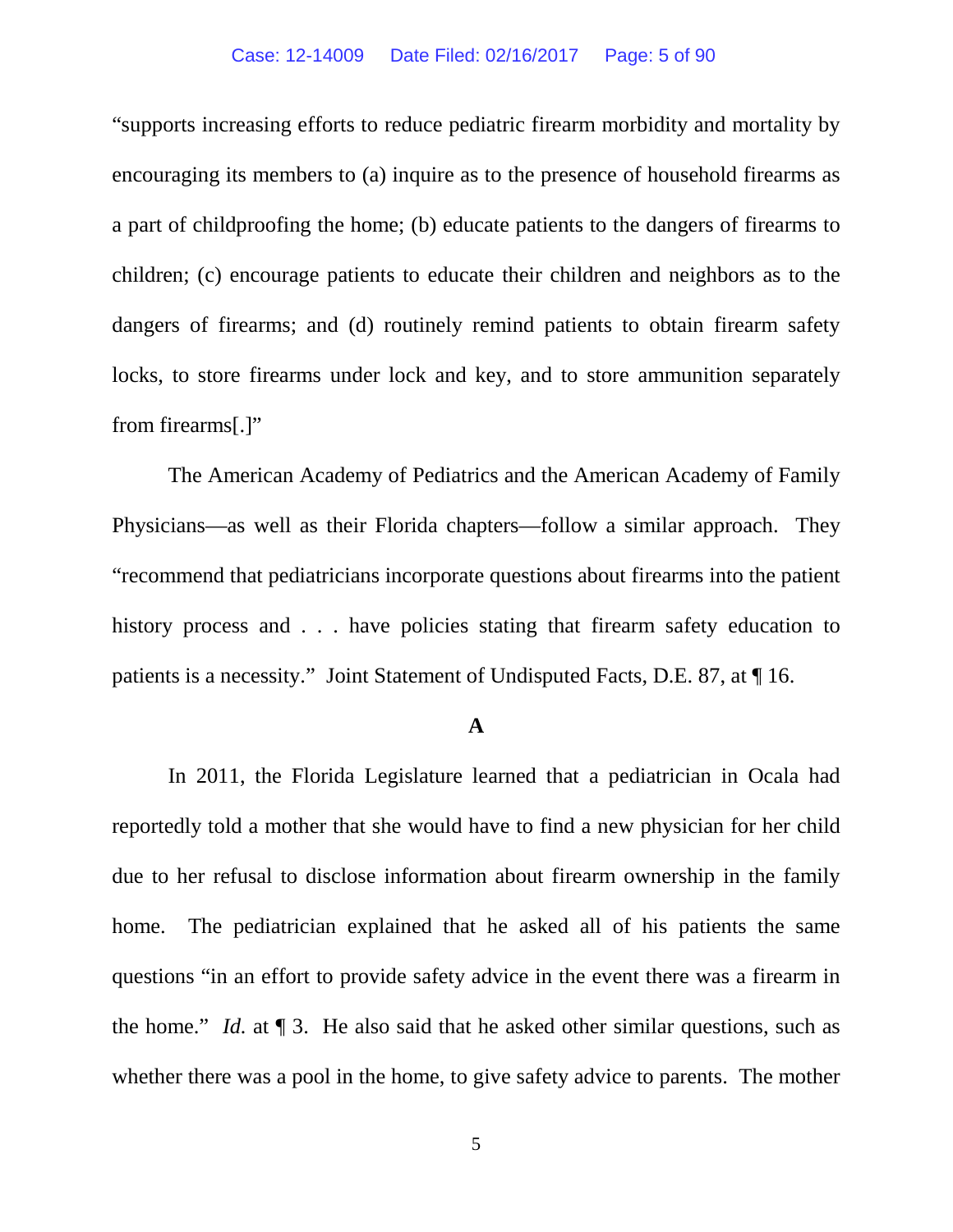felt that the question "invaded her privacy," but the record is silent as to whether she ultimately answered the questions posed to her about firearms. *Id*.

The Florida Legislature also learned, anecdotally, about five other incidents in which patients complained that doctors and medical professionals had asked unwelcome questions or made purportedly improper comments regarding their ownership of firearms. A state representative said that his daughter's pediatrician inquired if he owned a firearm, and then asked him to remove the firearm from the home. *Id.* at  $\P$  5. An email described how a mother "was separated from her children while medical personnel . . . interrogated" them about firearm ownership and put information about such ownership in their medical records. *Id.* at ¶ 6. One doctor refused to treat a child because he wanted to know if there were firearms in the home. *Id.* at ¶ 8. A patient, according to a state senator, was told that disclosing firearm ownership was a Medicaid requirement. *Id.* at ¶ 9. And another patient was informed that Medicaid does not pay for care if patients refuse to answer firearm-ownership questions. *Id.* at ¶ 10.

A representative of the National Rifle Association reported that a child would not be examined if the parent refused to answer questions about firearms in the home. That same representative testified at a subcommittee hearing that "[q]uestioning patients about gun ownership to satisfy a political agenda . . . needs to stop." *Id*.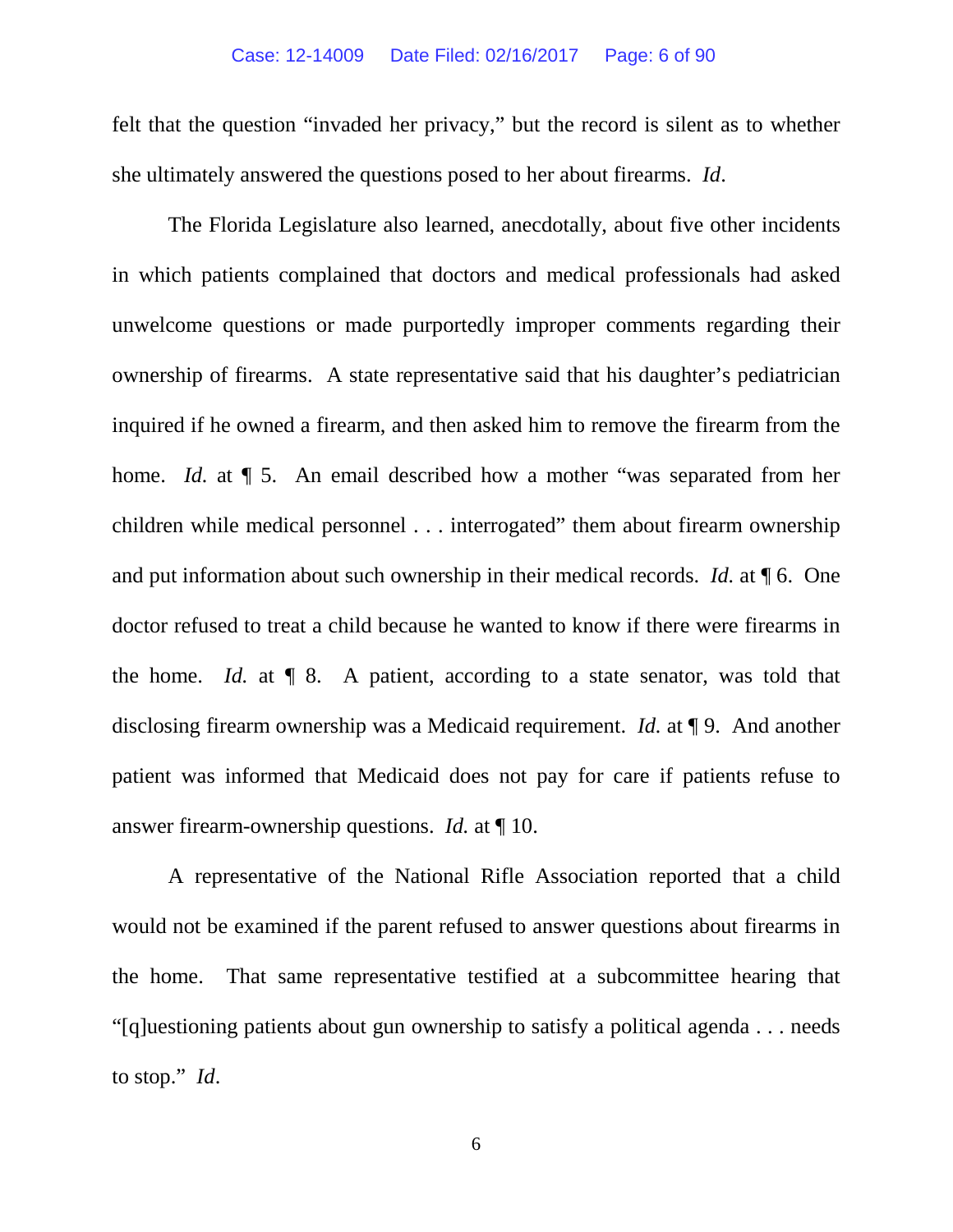**B**

Based on these six anecdotes, the Florida Legislature enacted FOPA, which did several things. First, the Act created Fla. Stat. § 790.338, entitled "Medical privacy concerning firearms; prohibitions; penalties; exceptions." Second, the Act added language to Fla. Stat. § 456.072 to provide disciplinary measures for violations of its provisions. Third, the Act amended Fla. Stat. § 381.026 (the Florida Patient's Bill of Rights and Responsibilities).

The four FOPA provisions at issue here, all contained in § 790.338, are the record-keeping, inquiry, anti-discrimination, and anti-harassment provisions. The record-keeping provision, § 790.338(1), states that a doctor or medical professional "may not intentionally enter any disclosed information concerning firearm ownership into [a] patient's medical record" if he or she "knows that such information is not relevant to the patient's medical care or safety, or the safety of others." The inquiry provision, § 790.338(2), states that a doctor or medical professional "should refrain from making a written inquiry or asking questions concerning the ownership of a firearm or ammunition by the patient or by a family member of the patient, or the presence of a firearm in a private home" unless he or she in "good faith believes that this information is relevant to the patient's medical care or safety, or the safety of others[.]" The anti-discrimination provision, § 790.338(5), states that a doctor or medical professional "may not discriminate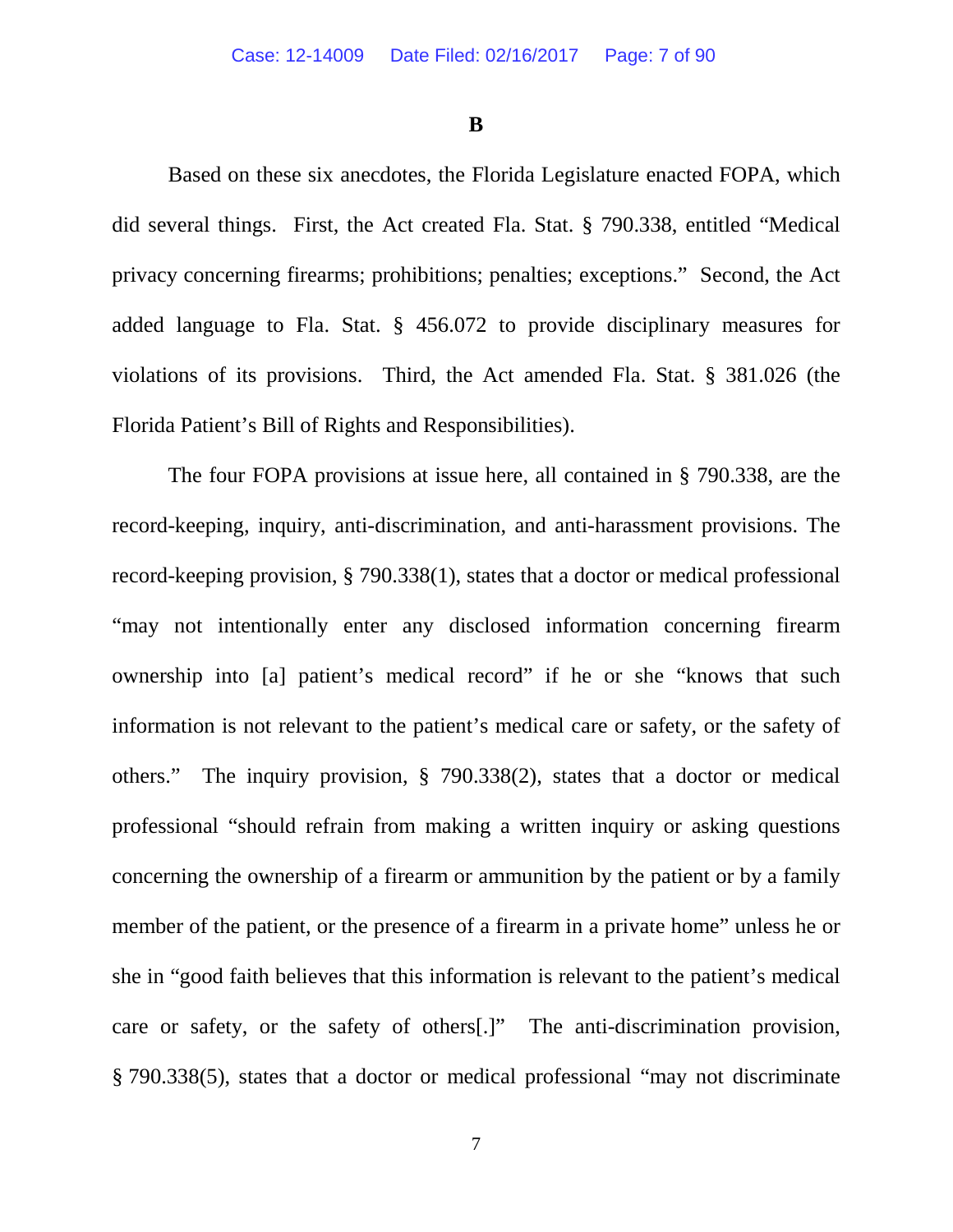against a patient based solely" on the patient's ownership and possession of a firearm. The anti-harassment provision, § 790.338(6), states that a doctor or medical professional "should refrain from unnecessarily harassing a patient about firearm ownership during an examination."<sup>[1](#page-7-0)</sup>

Through its use of a relevancy standard, FOPA's record-keeping and inquiry provisions prevent doctors and medical professionals from asking *all* patients, or *all* patients with children, whether they own firearms or have firearms in their homes, or from recording answers to such questions. In the panel's view, such inquiries (and record-keeping) are appropriate only if the doctor or medical professional has "some particularized information about the individual patient, for example, that the patient is suicidal or has violent tendencies[.]" *Wollschlaeger IV*, 814 F.3d at 1179 (record-keeping provision). *See also id.* at 1180 (inquiry provision). So a doctor or medical professional violates FOPA if he or she gives all new patients an intake questionnaire which asks about firearms in the home.

FOPA provides that violations of the record-keeping and inquiry provisions, among others, "constitute grounds for disciplinary action" by Florida's Board of Medicine. *See* § 790.338(8). Another Florida statute, as amended by FOPA, states that "violating *any* of the provisions" of FOPA, as set forth in § 790.338, "*shall*

<span id="page-7-0"></span><sup>&</sup>lt;sup>1</sup> For convenience, Fla. Stat.  $\S$  790.338 is reproduced in the appendix.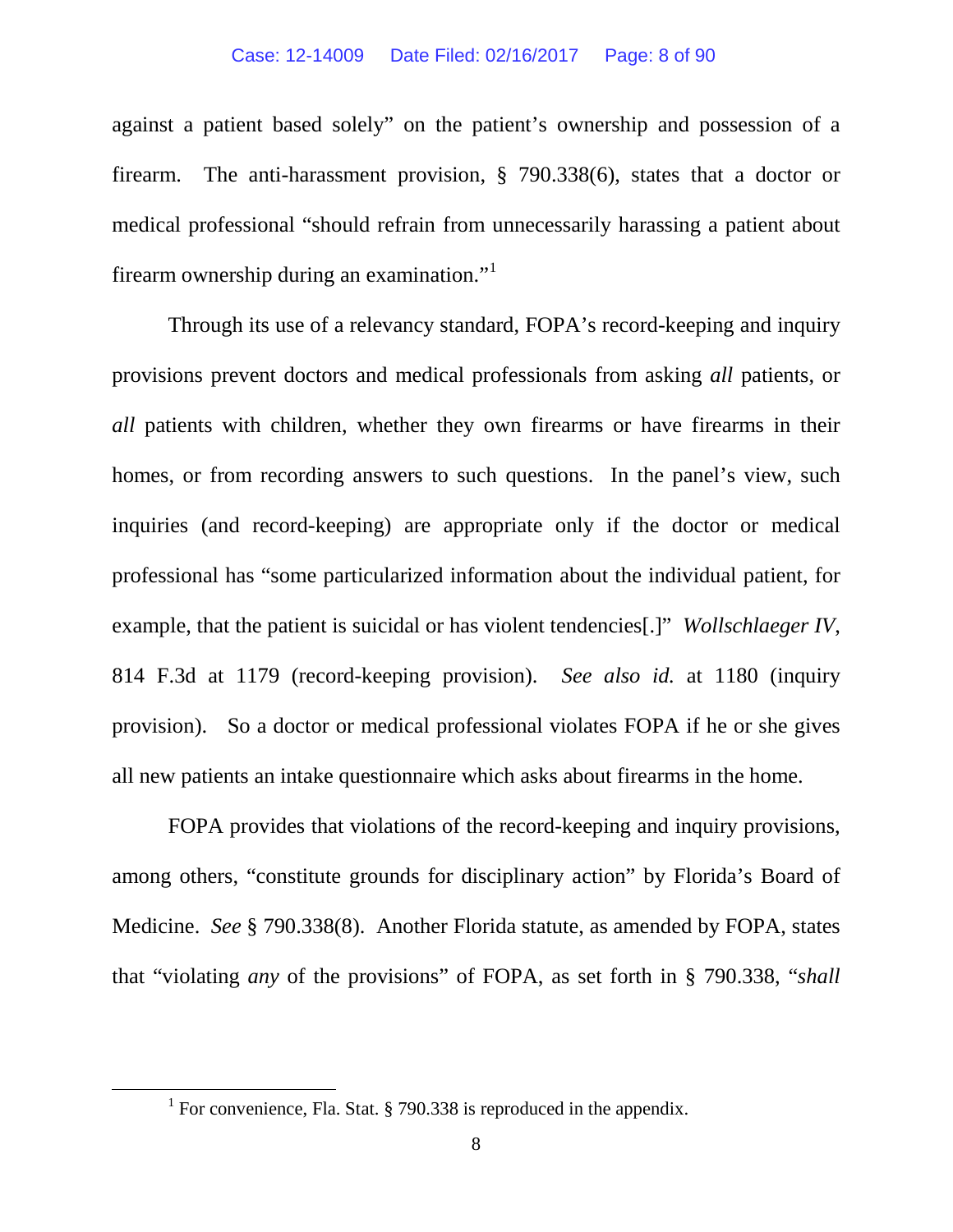constitute grounds for which . . . disciplinary actions . . . may be taken." *See*  § 456.072(1)(nn) (emphasis added).

Statutorily, FOPA violations are punishable by a fine of up to \$10,000 per offense, a letter of reprimand, probation, suspension, compulsory remedial education, or permanent license revocation. *See* § 456.072(2)(a)-(j); Joint Statement of Undisputed Facts, D.E. 87, at ¶ 11. In 2014, after the district court's ruling, the Board of Medicine issued regulations that characterize transgressions of FOPA as minor administrative violations. *See* Fla. Adm. Code § 64B13- 15.005(1)(l). Two years later, in 2016, the Board promulgated regulations that provide mandatory penalties for first and second violations of FOPA. For a first violation of FOPA, the Board "*shall impose* a penalty of reprimand and a fine of \$250," and for a second violation it "*shall impose* a penalty of reprimand up to suspension, require continuing education, and a fine of \$1,000." Fla. Adm. Code § 64B18-14.002(61) (emphasis added).

## **II**

The state officials argue that we lack subject-matter jurisdiction because two of Article III's justiciability requirements—standing and ripeness—are absent. *See*  Appellants' En Banc Br. at 17–30. Like the district court, *see Wollschlaeger I*, 880 F. Supp. 2d at 1257–61, and the panel, *see Wollschlaeger IV*, 814 F.3d at 1172–77, we disagree.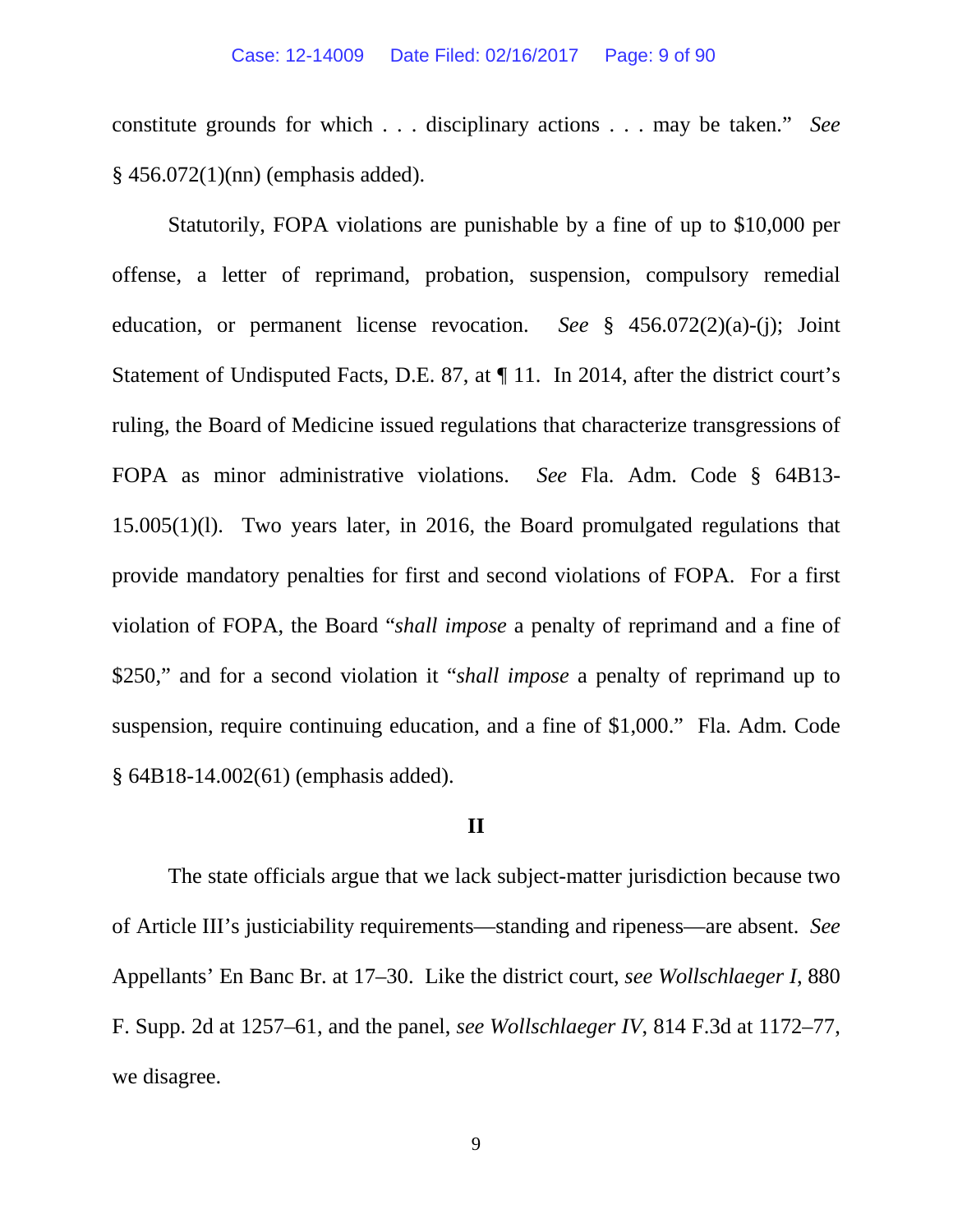To have standing under Article III, a plaintiff "must have suffered or be imminently threatened with a concrete and particularized 'injury in fact' that is fairly traceable to the challenged action of the defendant and likely to be redressed by a favorable judicial decision." *Lexmark Int'l, Inc. v. Static Control Components, Inc.*, 134 S. Ct. 1377, 1386 (2014). "Proximate causation," however, "is not a requirement of Article III standing[.]" *Id.* at 1391 n.6.

Ripeness, which like standing originates from Article III, is a "justiciability doctrine designed 'to prevent the courts, through avoidance of premature adjudication, from entangling themselves in abstract disagreements[.]'" *Nat'l Park Hospitality Ass'n v. Dep't of Interior*, 538 U.S. 803, 807 (2003) (citation omitted). In assessing whether a dispute is concrete enough to be ripe, we "evaluate (1) the fitness of the issues for judicial decision and (2) the hardship to the parties of withholding court consideration." *Id.* at 808.

This is one of those cases where "the Article III standing and ripeness issues . . . 'boil down to the same question.'" *Susan B. Anthony List v. Driehaus*, 134 S. Ct. 2334, 2341 n.5 (2014) (citation omitted). And that question is whether the doctors who filed suit, in this pre-enforcement posture, are threatened with injury fairly traceable to the challenged provisions of FOPA—the record-keeping, inquiry, anti-discrimination, and anti-harassment provisions—such that there is a sufficient hardship to them if we withhold consideration until there is enforcement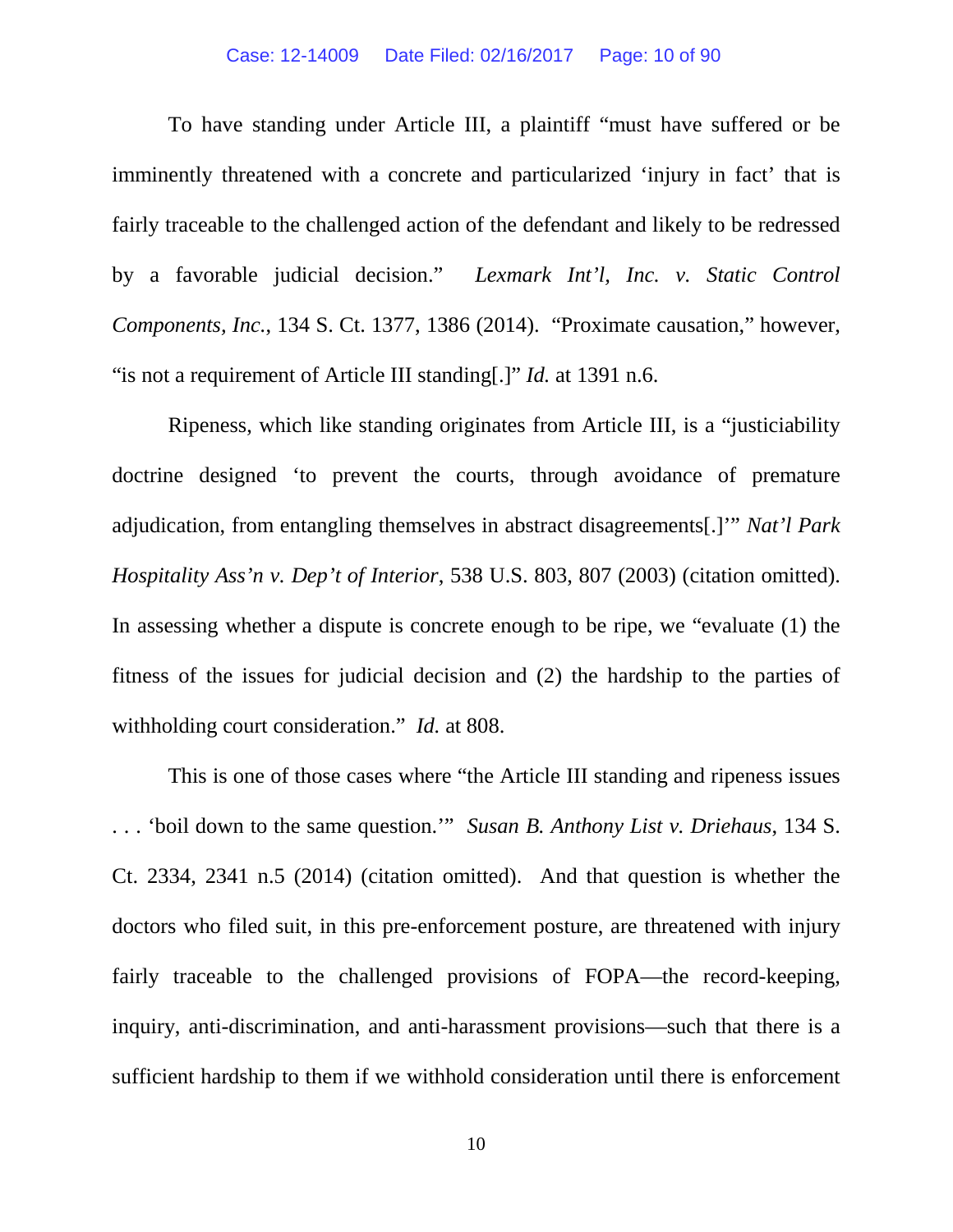action. *See MedImmune, Inc. v. Genentech, Inc.*, 549 U.S. 118, 128 n.8 (2007); *Cheffer v. Reno*, 55 F.3d 1517, 1524 (11th Cir. 1995).

## **A**

"When an individual is subject to [the threatened enforcement of a law], an actual arrest, prosecution, or other enforcement action is not a prerequisite to challenging the law." *Driehaus*, 134 S. Ct. at 2342 (citing other Supreme Court cases as examples). A person "c[an] bring a pre-enforcement suit when he 'has alleged an intention to engage in a course of conduct arguably affected with a constitutional interest, but proscribed by a statute, and there exists a credible threat of prosecution[.]'" *Id.* (citation omitted). *See also ACLU v. The Florida Bar*, 999 F.2d 1486, 1494  $\&$  n.13 (11th Cir. 1993) (explaining that a plaintiff must have an objectively reasonable belief about the likelihood of disciplinary action).

It is undisputed that the individual plaintiffs, as doctors, wish to say and do what they believe FOPA prevents them from saying and doing. They filed affidavits in the district court explaining that they routinely ask all patients (or their parents) about firearm ownership in order to assess safety risks, and some believe that "information about firearm safety is always relevant to a patient's preventive care." *Wollschlaeger I*, 880 F. Supp. 2d at 1257. Due to the challenged provisions of FOPA, and in order to avoid discipline by the Board of Medicine, these doctors are engaged in self-censorship. Against their professional judgment,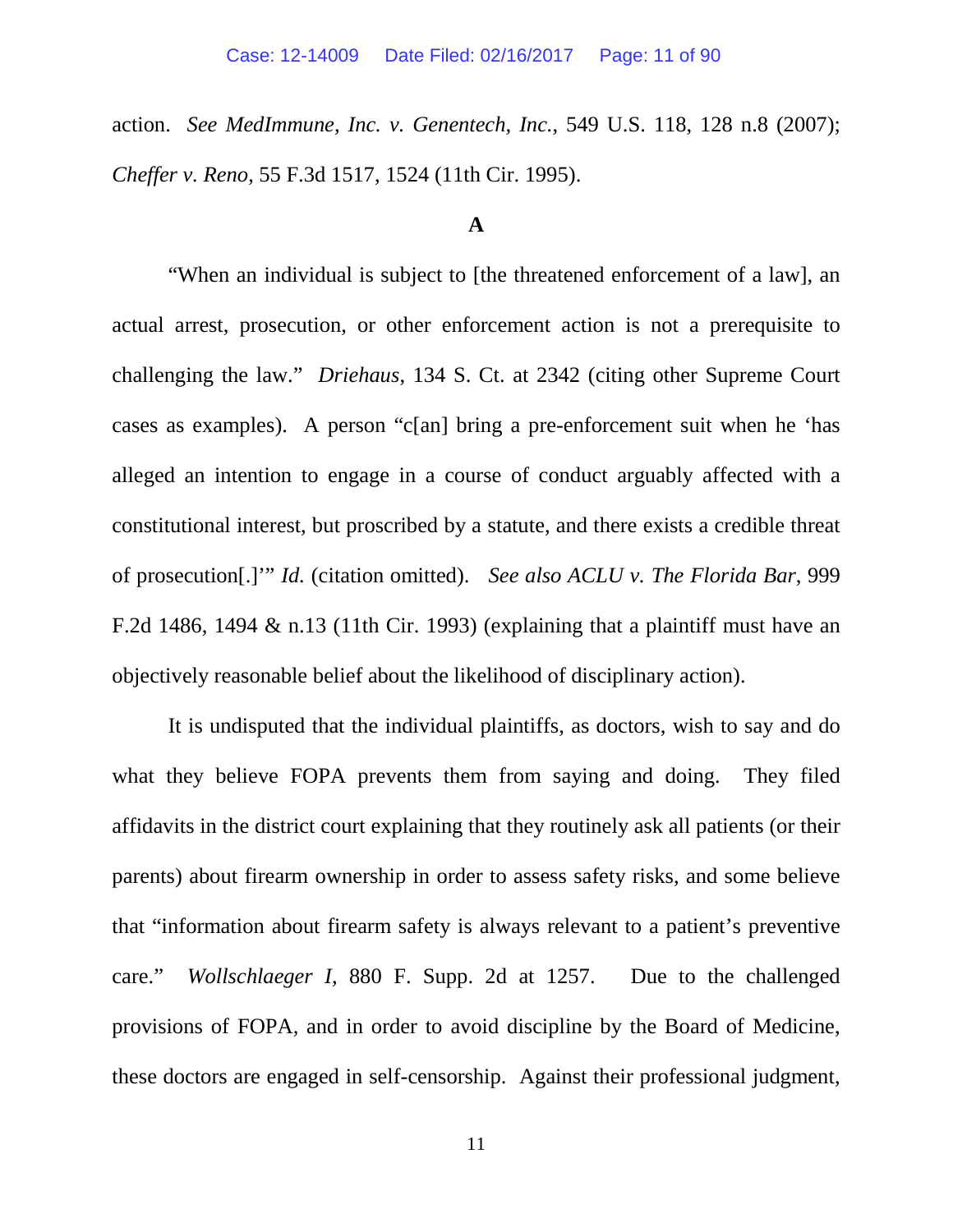#### Case: 12-14009 Date Filed: 02/16/2017 Page: 12 of 90

they are no longer asking patients questions related to firearm ownership, no longer using questionnaires with such questions, and/or no longer maintaining written records of consultations with patients about firearms. *See* Joint Statement of Undisputed Facts, D.E. 87, at ¶¶ 24–26, 32–39; *Wollschlaeger I*, 880 F. Supp. 2d at 1257–58 (citing some of the affidavits).

Where the "alleged danger" of legislation is "one of self-censorship," harm "can be realized even without an actual prosecution." *Virginia v. Am. Booksellers Ass'n, Inc.*, 484 U.S. 383, 393 (1988). Given the undisputed facts presented to the district court, the doctors have established that, but for FOPA, they would engage in speech arguably protected by the First Amendment. As a result, they have satisfied the first prong of the *Driehaus* standard. *See Int'l Soc'y for Krishna Consciousness of Atlanta v. Evans*, 601 F.2d 809, 821 (5th Cir. 1979) ("To insist that a person must break the law in order to test its constitutionality is to risk punishing him for conduct which he may have honestly thought was constitutionally protected.").<sup>[2](#page-11-0)</sup>

<span id="page-11-0"></span> $2$  Although we construe the anti-discrimination provision in a way that does not regulate speech, at the time the plaintiffs filed suit it was unclear whether that provision would reach questions, statements, or record-keeping related to firearm ownership. In the district court, the state officials noted that, like the anti-harassment provision, the anti-discrimination provision could apply to repeated inquiries about firearm ownership. *See* Defendants' Response to Motion for Preliminary Injunction, D.E. 49, at 7–8. At no time did the state officials say, or represent, that the anti-discrimination provision was limited to conduct. Instead, they asserted that "discrimination and harassment can take many forms, not all involving speech." *See*  Defendants' Second Amended Motion for Summary Judgment, D.E. 93, at 17. And so, like the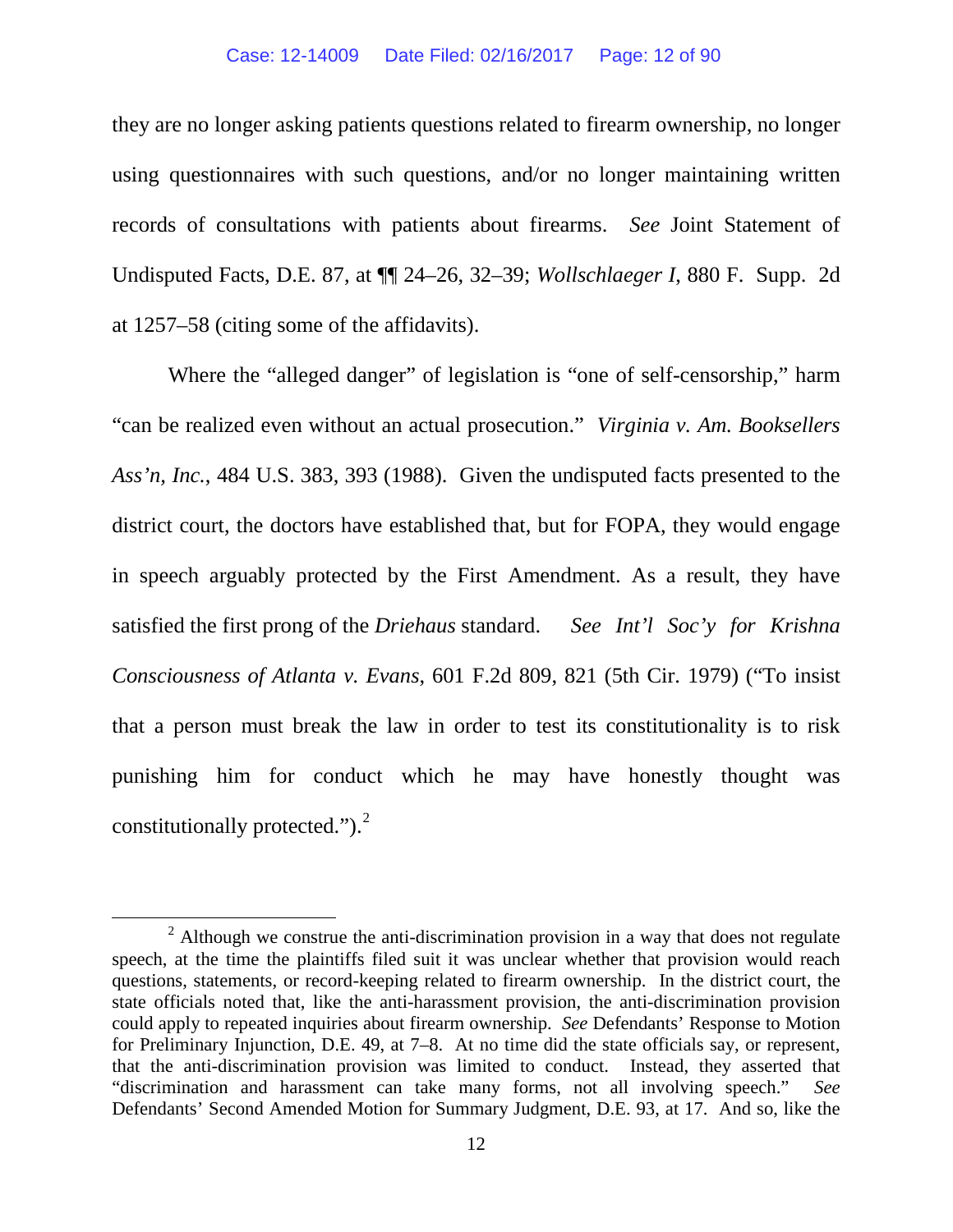**B**

The challenged FOPA provisions target speech and conduct by doctors and medical professionals, and violations of those provisions can result in disciplinary sanctions by the Board of Medicine. For the reasons that follow, the doctors who filed suit have shown a credible threat of prosecution, a standard which we have described as "quite forgiving." *Wilson v. State Bar of Ga.*, 132 F.3d 1422, 1428 (11th Cir. 1998) (citation omitted).

First, FOPA was challenged soon after it was enacted, and Florida has since vigorously defended the Act in court. As a result, "an intent to enforce [the challenged provisions] may be inferred." *Harrell v. The Florida Bar*, 608 F.3d 1241, 1257 (11th Cir. 2010).

Second, although the state officials insist that one of the provisions of FOPA—the anti-harassment provision—merely contains recommendations (because it uses the words "should refrain"), the same cannot be said for the record-keeping ("may not"), inquiry ("shall . . . refrain"), and anti-discrimination ("may not") provisions. More fundamentally, the argument ignores § 456.072(1)(nn), which states (emphasis ours) that "violating *any* of the provisions" of § 790.338—i.e., even the so-called suggestive ones—"*shall*

 $\overline{a}$ 

panel, *see Wollschlaeger IV*, 814 F.3d at 1175 n.7, we conclude that the plaintiffs have standing to challenge the anti-discrimination provision.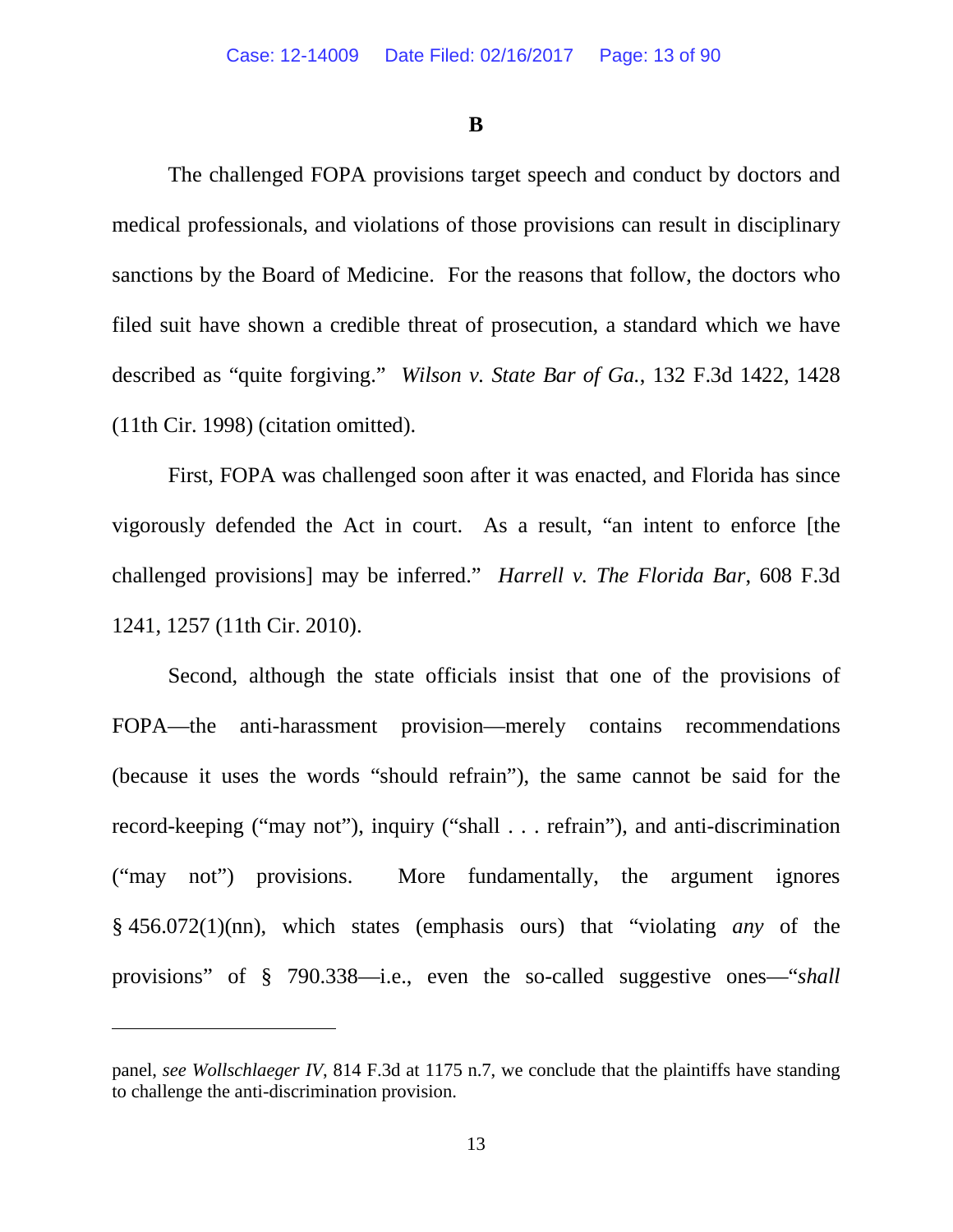constitute grounds for which . . . disciplinary actions . . . may be taken." *See also*  § 790.338(8) (providing that violations of subsections (1)–(4) "constitute grounds for disciplinary action"). Indeed, the Board of Medicine's recent regulations provide that certain disciplinary sanctions "shall" be imposed for violations of FOPA, *see* Fla. Adm. Code § 64B18-14.002(61), and that is enough to show a credible threat of enforcement. *See Holder v. Humanitarian Law Project*, 561 U.S. 1, 15–16 (2010).

Third, as the panel correctly explained, "[l]aws that provide for disciplinary action in case of violation—such as [FOPA]—should generally not be interpreted as hortatory," *Wollschlaeger IV*, 814 F.3d at 1176, even if they do not contain prohibitory words. *See also Powhatan Steamboat Co. v. Appomattox R.R. Co.*, 65 U.S. (24 How.) 247, 252 (1860) ("[W]here [a] statute inflicts a penalty for doing an act, although the act itself is not expressly prohibited, yet to do the act is unlawful, because it cannot be supposed that the Legislature intended that a penalty should be inflicted for a lawful act."). Notably, Florida law is in accord with this principle: "*[A] penalty implies* a prohibition, though there are no prohibitory words in the statute." *Bryan's Heirs v. Dennis*, 4 Fla. 445, 455 (Fla. 1852) (emphasis in original).

Fourth, we are not persuaded by the state officials' reliance on a July 18, 2011, letter from the Board of Medicine, which purportedly "clarif[ied]" that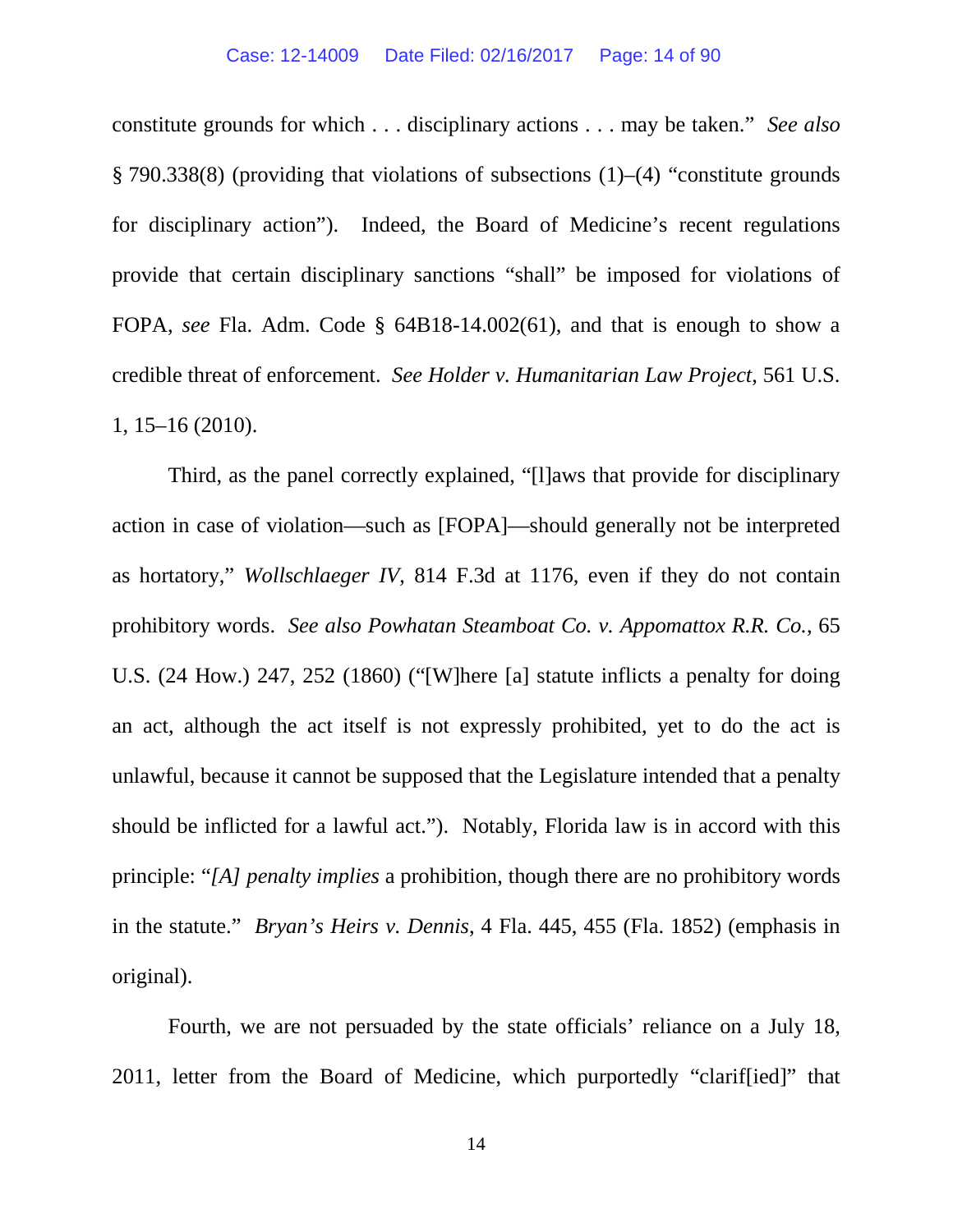FOPA "does not prohibit the asking of . . . questions [about gun ownership] but rather recommends that health care providers and facilities should refrain from asking them." Joint Statement of Undisputed Facts, D.E. 87, at ¶ 14. For starters, the Board has not engaged in any formal (i.e., binding) rulemaking interpreting the substantive provisions of FOPA, so the July 18 letter does not offer much solace to doctors and medical professionals who have to ascertain their meaning. Nor has the Board issued a declaratory statement dealing with FOPA's application to a particular doctor's unique set of circumstances, as it is allowed to do under Florida law. *See* Fla. Stat. § 120.565; *Fla. Dep't of Business & Prof'l Regulation v. Investment Corp. of Palm Beach*, 747 So. 2d 374, 385 (Fla. 1999).

In addition, and significantly, the July 18 letter—written after this action was filed—contradicts earlier positions taken by the Board. For example, on the very day that FOPA was signed into law, the Rules/Legislative Committee of the Board determined, "[a]fter discussion," that a "violation of [FOPA] falls under a failure to comply with a legal obligation and the current disciplinary guidelines for this violation would apply." Joint Statement of Undisputed Facts, D.E. 87, at ¶ 12. And on June 14, 2011, the Board mailed a letter to doctors informing them that, under FOPA, they were "*prohibited* from inquiring about the ownership of firearms or ammunition unless the information is relevant to the patient's medical care or safety, or the safety of others." *Id.* at ¶ 13 (emphasis added). That same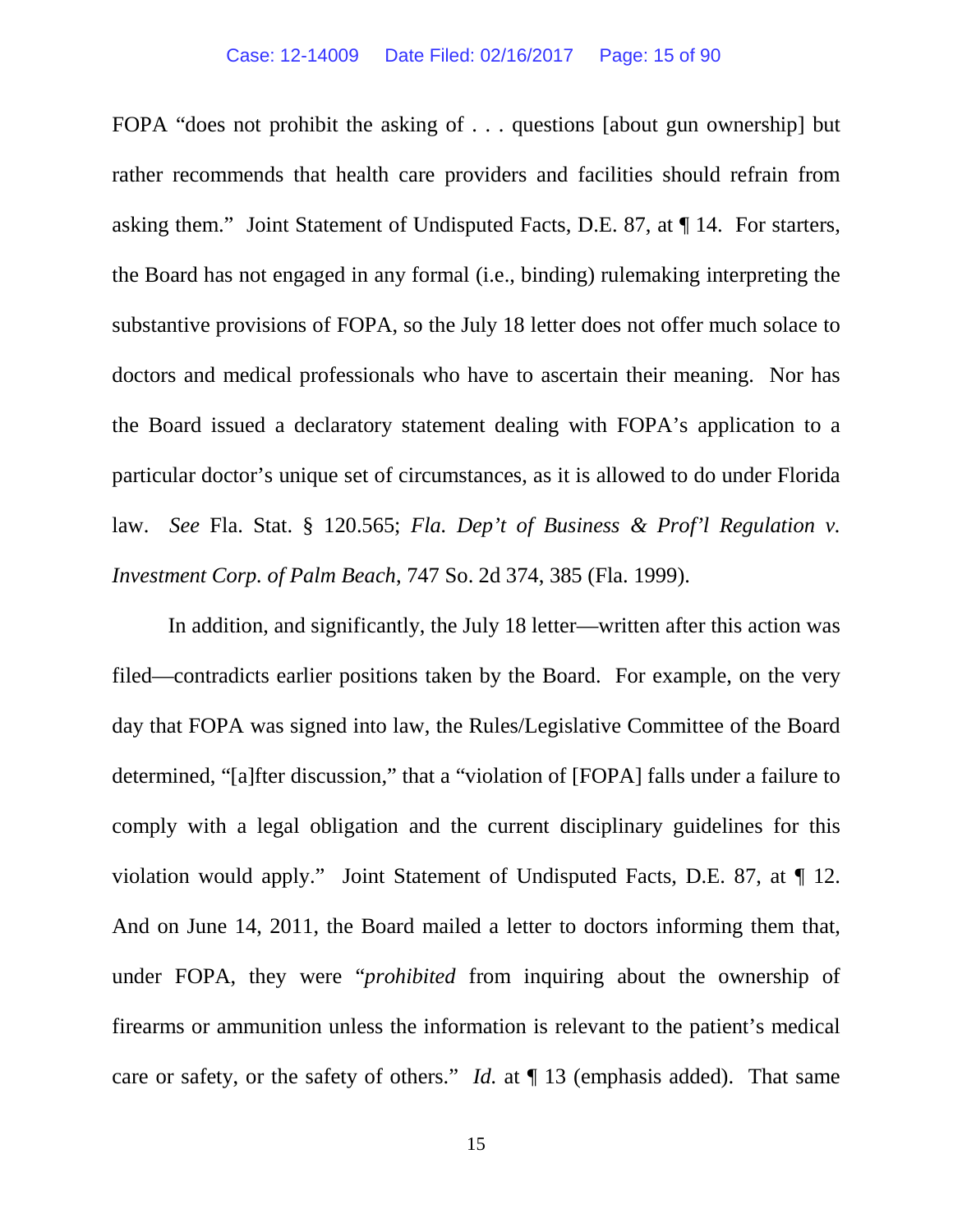#### Case: 12-14009 Date Filed: 02/16/2017 Page: 16 of 90

letter further declared that FOPA "*prohibits* [doctors and health care facilities] from intentionally entering any disclosed information concerning firearm ownership into a patient's health record if the information is not relevant to the patient's medical care or safety, or the safety of others." *Id.* (emphasis added).

In sum, "the Board has not been consistent in its position[,]" *Wollschlaeger IV*, 814 F.3d at 1176, and its July 18 letter does not diminish the doctors' objectively reasonable fear of discipline. On this record the individual plaintiffs, who are looking down the barrel of the Board's disciplinary gun, are not required to guess whether the chamber is loaded.<sup>[3](#page-15-0)</sup>

## **III**

Before tackling the four challenged provisions, we address the appropriate standard of review.

## **A**

In cases at the margin, it may sometimes be difficult to figure out what constitutes speech protected by the First Amendment. But this is not a hard case in that respect. We conclude, as did the district court, *see Wollschlaeger I*, 880 F. Supp. 2d at 1261, and the panel, *see Wollschlaeger IV*, 814 F.3d at 1183, that the record-keeping, inquiry, and anti-harassment provisions of FOPA constitute speaker-focused and content-based restrictions on speech.

<span id="page-15-0"></span><sup>&</sup>lt;sup>3</sup> Because the individual plaintiffs—the doctors—have Article III standing, we need not address the standing of the other plaintiffs. *See Bowsher v. Synar*, 478 U.S. 714, 721 (1986).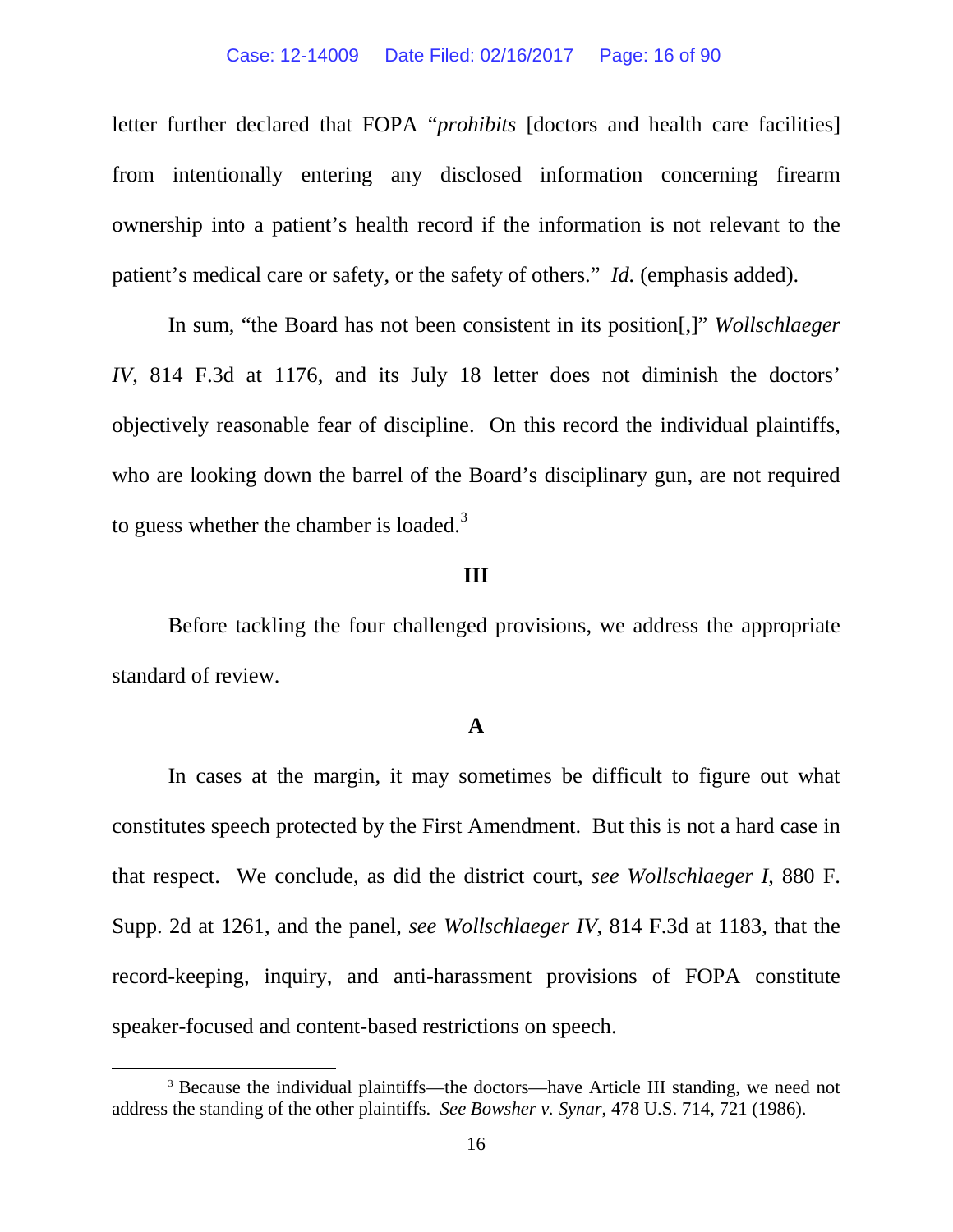#### Case: 12-14009 Date Filed: 02/16/2017 Page: 17 of 90

The record-keeping and inquiry provisions expressly limit the ability of certain speakers—doctors and medical professionals—to write and speak about a certain topic—the ownership of firearms—and thereby restrict their ability to communicate and/or convey a message. As a result, there can be no doubt that these provisions trigger First Amendment scrutiny. "[S]peech is speech, and it must be analyzed as such for purposes of the First Amendment." *King v. Governor of New Jersey*, 767 F.3d 216, 229 (3d Cir. 2014).

The anti-harassment provision also limits speech on the basis of its content. Although it is certainly possible to harass through conduct, *see, e.g.*, Black's Law Dictionary 831 (10th ed. 2014), we think the limiting text of the anti-harassment provision ("during an examination") is more normally read in this medical setting to refer to questions or advice to patients concerning the subject of firearm ownership. We therefore agree with the panel that the anti-harassment provision regulates speech based on content for the purposes of the First Amendment. *See Wollschlaeger IV*, 814 F.3d at 1185 ("A natural reading of the [anti-harassment] provision would seem to indicate that it is primarily concerned with verbal harassment  $\dots$ . [W] et think that on balance the provision substantially regulates speech[.]"). And anti-harassment laws, insofar as they regulate speech based on content, are subject to First Amendment scrutiny. *See DeJohn v. Temple Univ.*,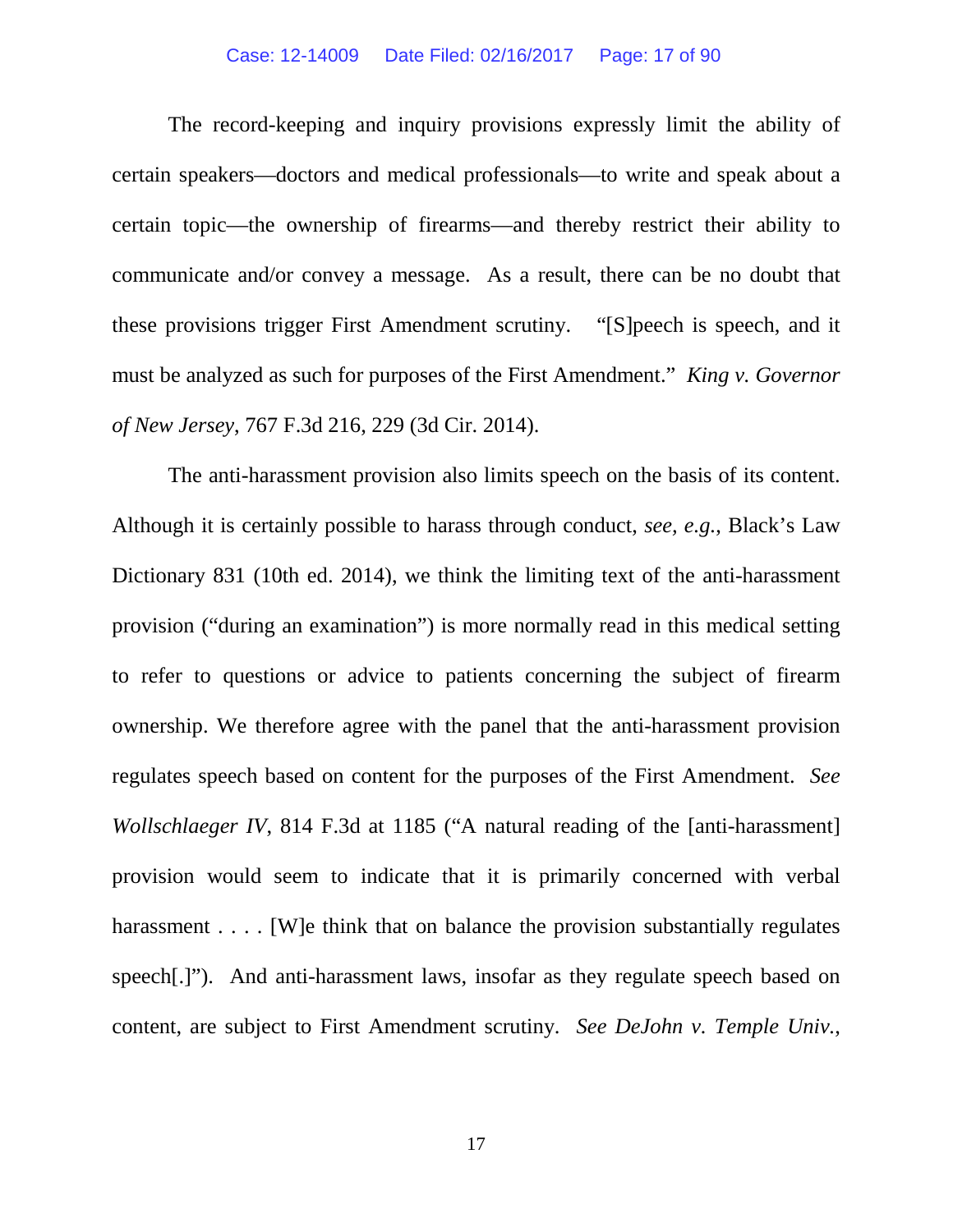537 F.3d 301, 316 (3d Cir. 2008); *Saxe*, 240 F.3d at 207; *DeAngelis v. El Paso Mun. Police Officers Ass'n*, 51 F.3d 591, 596–97 (5th Cir. 1995).

## **B**

The record-keeping, inquiry, and anti-harassment provisions of FOPA are speaker-focused and content-based restrictions. They apply only to the speech of doctors and medical professionals, and only on the topic of firearm ownership. *See Reed v. Town of Gilbert, Ariz.*, 135 S. Ct. 2218, 2227 (2015); *Sorrell*, 564 U.S. at 567; *Burk v. Augusta-Richmond County*, 365 F.3d 1247, 1251 (11th Cir. 2004). Even if the restrictions on speech can be seen as viewpoint neutral—a point we need not address—that does not mean that they are content-neutral. "[A] speech regulation targeted at specific subject matter is content based even if it does not discriminate among viewpoints within that subject matter." *Reed*, 135 S. Ct. at 2230. "Innocent motives," moreover, "do not eliminate the danger of censorship presented by a facially content-based statute, as future government officials may one day wield such statutes to suppress disfavored speech." *Id.* at 2229. *Accord*  Cass R. Sunstein, Democracy and the Problem of Free Speech 169 (1993) ("When government regulates content, there is a large risk that the restriction really stems from something illegitimate: an effort to foreclose a controversial viewpoint, to stop people from being offended by certain topics and views, or to prevent people from being persuaded by what others have to say.").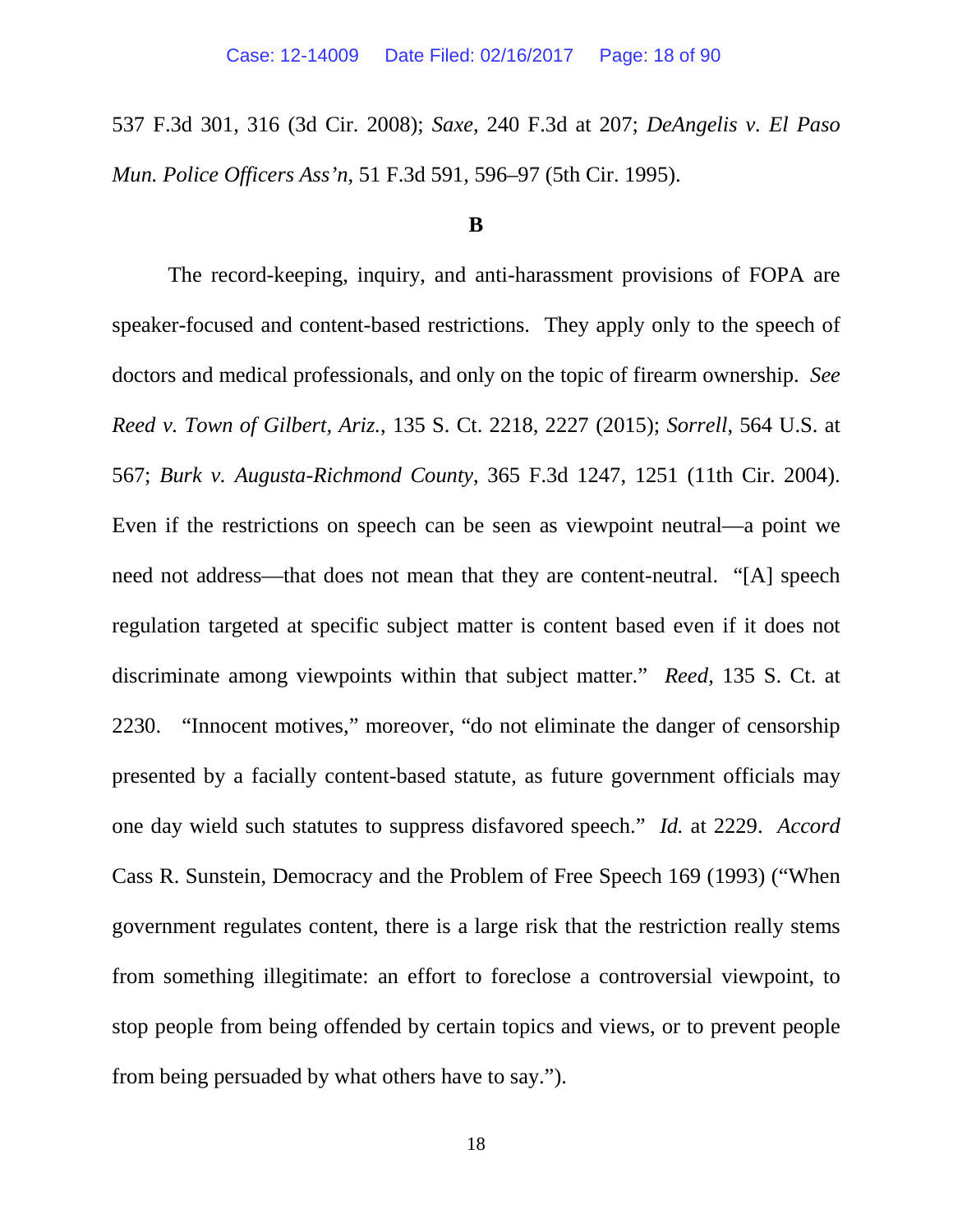Content-based restrictions on speech normally trigger strict scrutiny. *See Reed*, 135 S. Ct. at 2231; *United States v. Playboy Entm't Grp., Inc.*, 529 U.S. 803, 813 (2000); *Humanitarian Law Project*, 561 U.S. at 27–28. *See also Am. Booksellers v. Webb*, 919 F.2d 1493, 1500 (11th Cir. 1990) ("content-based restrictions on speech survive constitutional scrutiny only under extraordinary circumstances"). Such review is properly skeptical of the government's ability to calibrate the propriety and utility of speech on certain topics. *See Thomas v. Collins*, 323 U.S. 516, 544 (1945) (Jackson, J., concurring) ("[T]he state may prohibit the pursuit of medicine as an occupation without [a] license but I do not think it could make it a crime publicly or privately to speak urging persons to follow or reject any school of medical thought."). But we need not decide whether strict scrutiny applies here, because (as we discuss below) the record-keeping, inquiry, and anti-harassment provisions of FOPA fail even under heightened scrutiny as articulated in *Sorrell*, 564 U.S. at 569–70 ("Vermont's law imposes a content- and speaker-based burden on respondents' own speech. That consideration . . . requires heightened judicial scrutiny.").

#### **C**

According to the state officials, the First Amendment is not implicated because any effect on speech is merely incidental to the regulation of professional conduct. *See* Appellants' En Banc Br. at 30–34. Keeping in mind that "[n]o law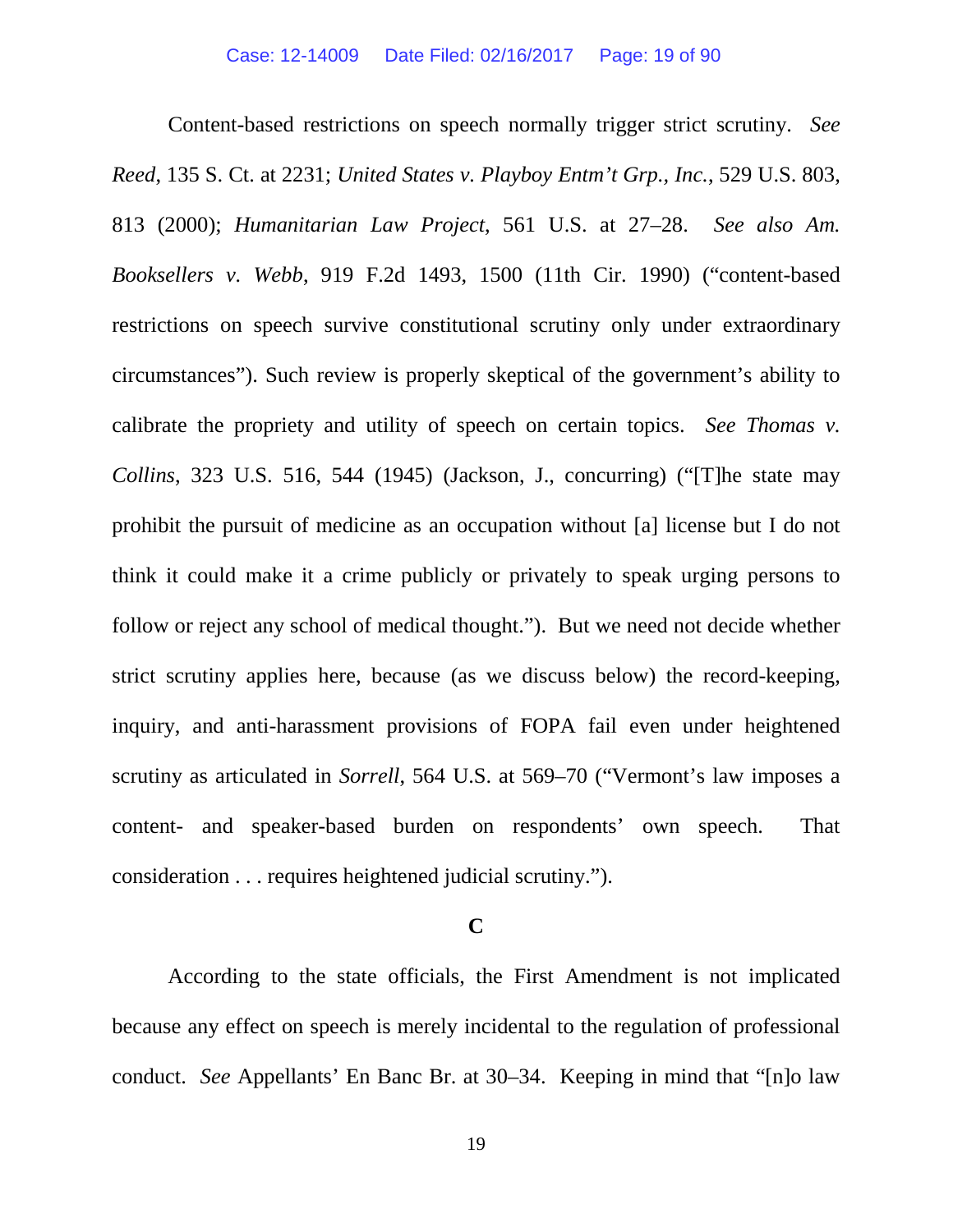abridging freedom of speech is ever promoted as a law abridging freedom of speech," Rodney A. Smolla, Free Speech in an Open Society 58 (1992), we do not find the argument persuasive.

Saying that restrictions on writing and speaking are merely incidental to speech is like saying that limitations on walking and running are merely incidental to ambulation. *See Wollschlaeger III*, 797 F.3d at 918–19 (Wilson, J., dissenting). We concur with the Third Circuit's assessment that the "enterprise of labeling certain verbal or written communications 'speech' and others 'conduct' is unprincipled and susceptible to manipulation." *King*, 767 F.3d at 228.

The state officials, however, rely on Justice White's framework for evaluating the speech of those who are engaged in a profession. In a concurrence he wrote 30 years ago, Justice White suggested that when a person is exercising judgment with respect to a particular client, he is "engaging in the practice of a profession" and his speech is "incidental to the conduct of the profession," such that his First Amendment interests are diminished. *See Lowe v. S.E.C.*, 472 U.S. 181, 232 (1985) (White, J., concurring in the judgment). So, if "the government enacts generally applicable licensing provisions limiting the class of persons who may practice [a] profession, it cannot be said to have enacted a limitation on freedom of speech or the press subject to First Amendment scrutiny." *Id.* In a later dissent, Justice White proposed that regulations of so-called professional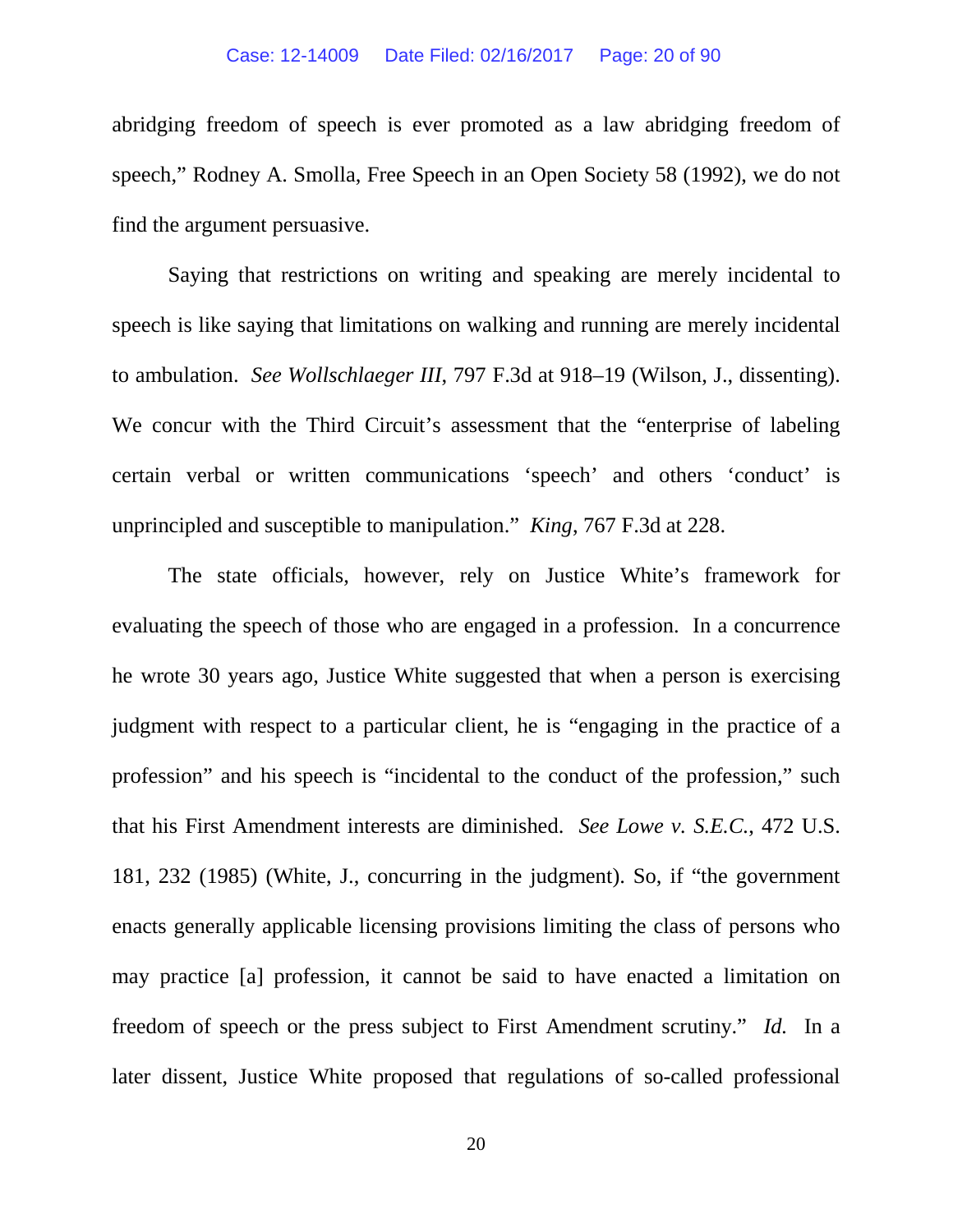speech receive only rational basis review. *See Thornburgh v. Am. College of Obstetricians & Gynecologists*, 476 U.S. 747, 802 (1986) (White, J., dissenting). On the other hand, laws receive heightened First Amendment scrutiny if they reach a professional who does not have a "personal nexus" to a particular client and who is merely speaking generally.*See Lowe*, 472 U.S. at 232 (White, J., concurring in the judgment). $4$ 

Although we applied Justice White's framework in *Locke v. Shore*, 634 F.3d 1185, 1191 (11th Cir. 2011), that case is not of much help here, as it involved a Florida law requiring that interior designers obtain a state license, and not one which limited or restricted what licensed interior designers could say on a given topic in practicing their profession. The law, as we said, did "not implicate constitutionally protected activity under the First Amendment." *Id. See also Moore-King v. County of Chesterfield*, 708 F.3d 560, 563–64, 569–70 (4th Cir. 2013) (applying Justice White's approach to uphold local laws setting licensing, permitting, and zoning requirements for fortune tellers).

<span id="page-20-0"></span> <sup>4</sup> Justice White's approach is supported by some First Amendment theorists and criticized by others. *Compare, e.g.,* Robert C. Post, Democracy, Expertise, and Academic Freedom: A First Amendment Jurisprudence for the Modern State 24 (2012) ("[O]utside public discourse, the First Amendment permits the state to control the autonomy of speakers in order to protect the dignity of the targets of speech."), *with, e.g.*, Daniel Halberstam, *Commercial Speech, Professional Speech, and the Constitutional Status of Social Institutions*, 147 U. Pa. L. Rev. 771, 840–41 (1999) ("[A]lthough a professional may be viewed as engaged in the transaction of selling his professional advice, one must, of course, distinguish between the offer . . . and the actual presentation of the professional advice, which is no more a 'commercial transaction' than is the actual writing or reading of a book or newspaper that is available for sale.").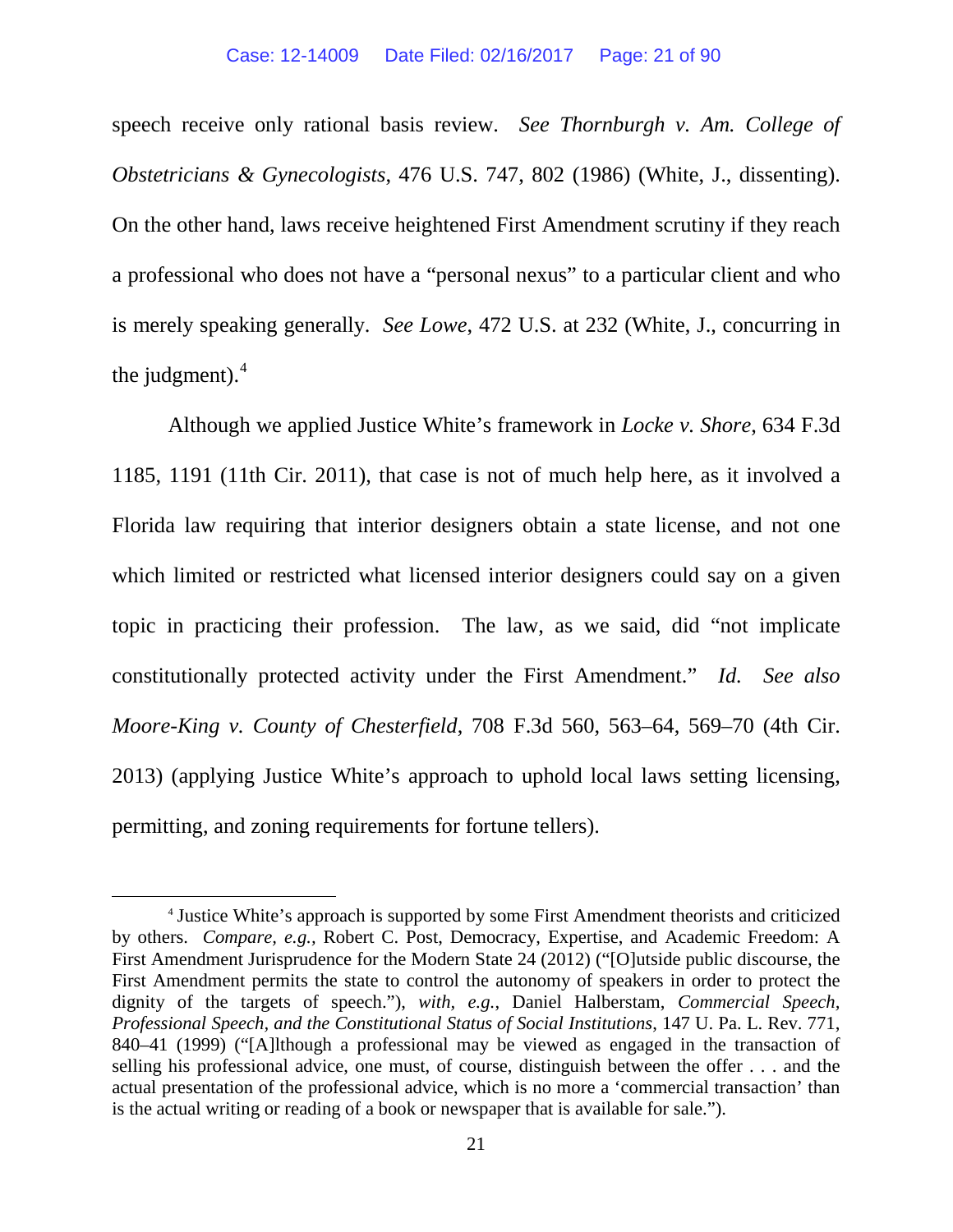The Ninth Circuit also adopted Justice White's approach, but in a case upholding a California law prohibiting mental health practitioners from providing sexual orientation change efforts (SOCE) therapy—meant to change a person's sexual orientation from homosexual to heterosexual—to children under the age of 18. *See Pickup v. Brown*, 740 F.3d 1208, 1225–29 (9th Cir. 2013) (as amended on rehearing). Importantly, however, the law in *Pickup—*like the law in *Locke—*did not restrict what the practitioner could say or recommend to a patient or client. *See id.* at 1223 (explaining that the California law did not prevent mental health providers "from expressing their views to patients, whether children or adults, about SOCE, homosexuality, or any other topic" or from "recommending SOCE to patients, whether children or adults"). The *Pickup* panel, therefore, concluded that the law "regulate[d] conduct" even though it covered the verbal aspects of SOCE therapy. *See id.* at 1229.

There are serious doubts about whether *Pickup* was correctly decided. As noted earlier, characterizing speech as conduct is a dubious constitutional enterprise. *See also id.* at 1215–21 (O'Scannlain, J., dissenting from denial of rehearing en banc) (criticizing the *Pickup* panel for, among other things, not providing a "principled doctrinal basis" for distinguishing "between utterances that are truly 'speech,' on the one hand, and those that are, on the other hand, somehow 'treatment' or 'conduct'"). In any event, *Pickup* is distinguishable on its facts and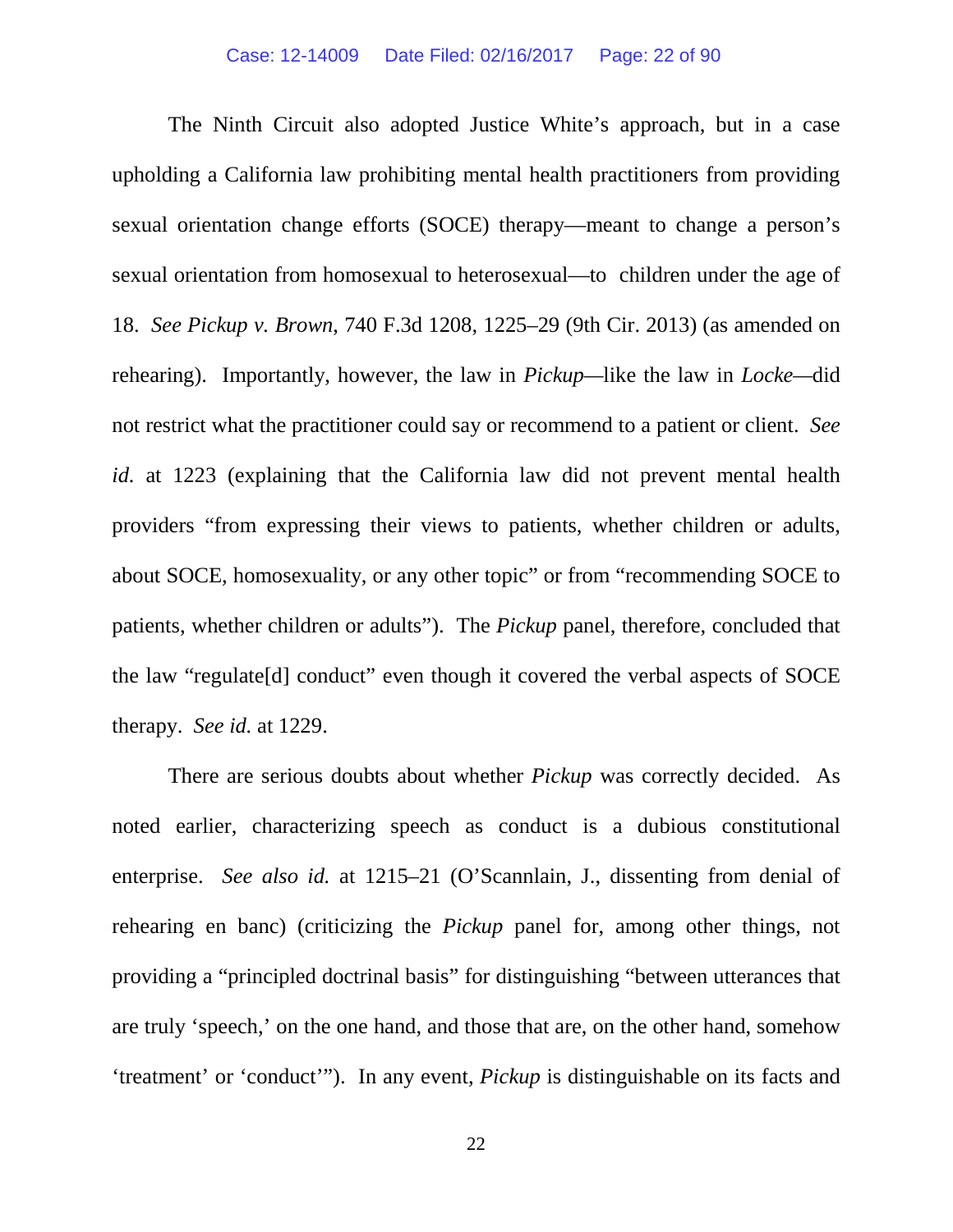#### Case: 12-14009 Date Filed: 02/16/2017 Page: 23 of 90

does not speak to the issues before us. To the extent that *Pickup* provides any relevant insight, it recognizes that "doctor-patient communications *about* medical treatment receive substantial First Amendment protection," *id.* at 1227, and is therefore consistent with our approach.

A more analogous—and more persuasive—Ninth Circuit case is *Conant v. Walters*, 309 F.3d 629 (9th Cir. 2002), which struck down, on First Amendment grounds, a federal policy which threatened doctors with revocation of their DEA prescription authority if they recommended the medicinal use of marijuana to their patients. The Ninth Circuit recognized that doctor-patient speech (even if labeled professional speech) is entitled to First Amendment protection, and invalidated the policy because it was content- and viewpoint-based and did not have the requisite "narrow specificity." *See id.* at 637–39. In so doing, the Ninth Circuit rejected the government's paternalistic assertion that the policy was valid because patients might otherwise make bad decisions. *See id.* at 637.[5](#page-22-0)

The Supreme Court has never adopted or applied Justice White's rational basis standard to regulations which limit the speech of professionals to clients based on content. *See Wollschlaeger IV*, 814 F.3d at 1190; *Pickup*, 740 F.3d at

<span id="page-22-0"></span><sup>&</sup>lt;sup>5</sup> The Fifth Circuit assumed the validity of Justice White's approach to professional speech in *Serafine v. Branaman*, 810 F.3d 354, 359–60 (5th Cir. 2016), and struck down a Texas law which did not allow a candidate for political office to refer to herself as a psychologist on her campaign website. Because the candidate was communicating with the public at large and not providing advice to a client, the Fifth Circuit's opinion in *Serafine* does not address the restrictions imposed by the FOPA provisions before us.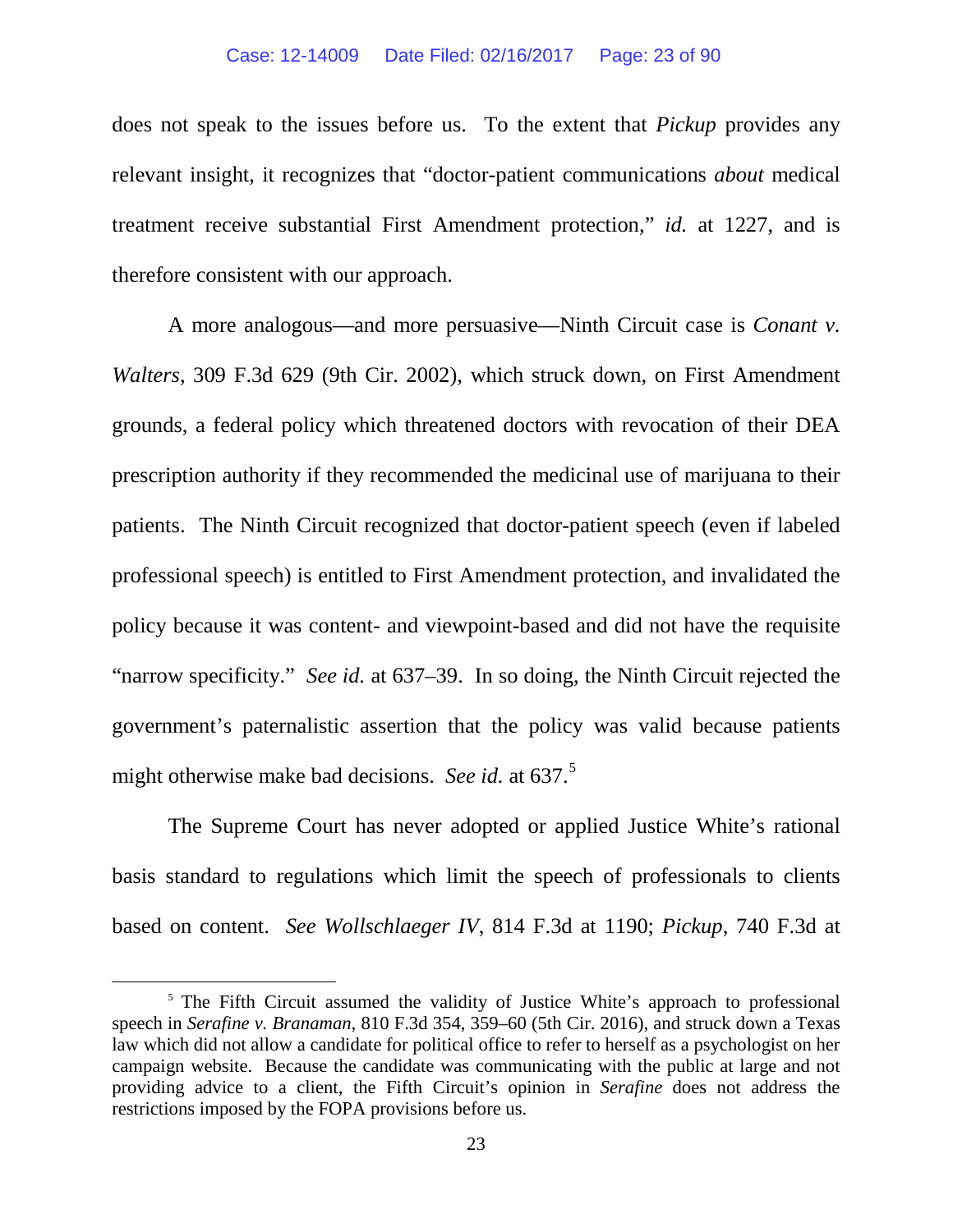1218 (O'Scannlain, J., dissenting from denial of rehearing en banc). Indeed, on at least a couple of occasions, the Court has applied heightened scrutiny to regulations restricting the speech of professionals. *See, e.g.*, *Legal Servs. Corp. v. Velazquez*, 531 U.S. 533, 542–48 (2001) (holding that a federal law—which prohibited attorneys working for entities receiving funds from the Legal Services Corporation from challenging existing welfare laws and from advising their clients about such challenges—violated the First Amendment because it limited "constitutionally protected expression" and "alter[ed] the traditional role of the attorneys"); *N.A.A.C.P. v. Button*, 371 U.S. 415, 438–44 (1963) (holding that a Virginia solicitation law, which prohibited organizations like the N.A.A.C.P. from finding or retaining lawyers for individual litigants and paying those attorneys a per diem fee for their professional services, violated the First Amendment because the state had not advanced any substantial regulatory interest to justify the prohibition).

In *Button*, Virginia argued (much as the state officials do here) that it had a "subordinating interest in the regulation of the legal profession . . . which justifie[d] limiting [the N.A.A.C.P.'s] First Amendment rights," but the Supreme Court rejected the argument out of hand, and essentially applied a form of heightened scrutiny: "[O]nly a compelling state interest in the regulation of a subject within the State's constitutional power to regulate can justify limiting First

24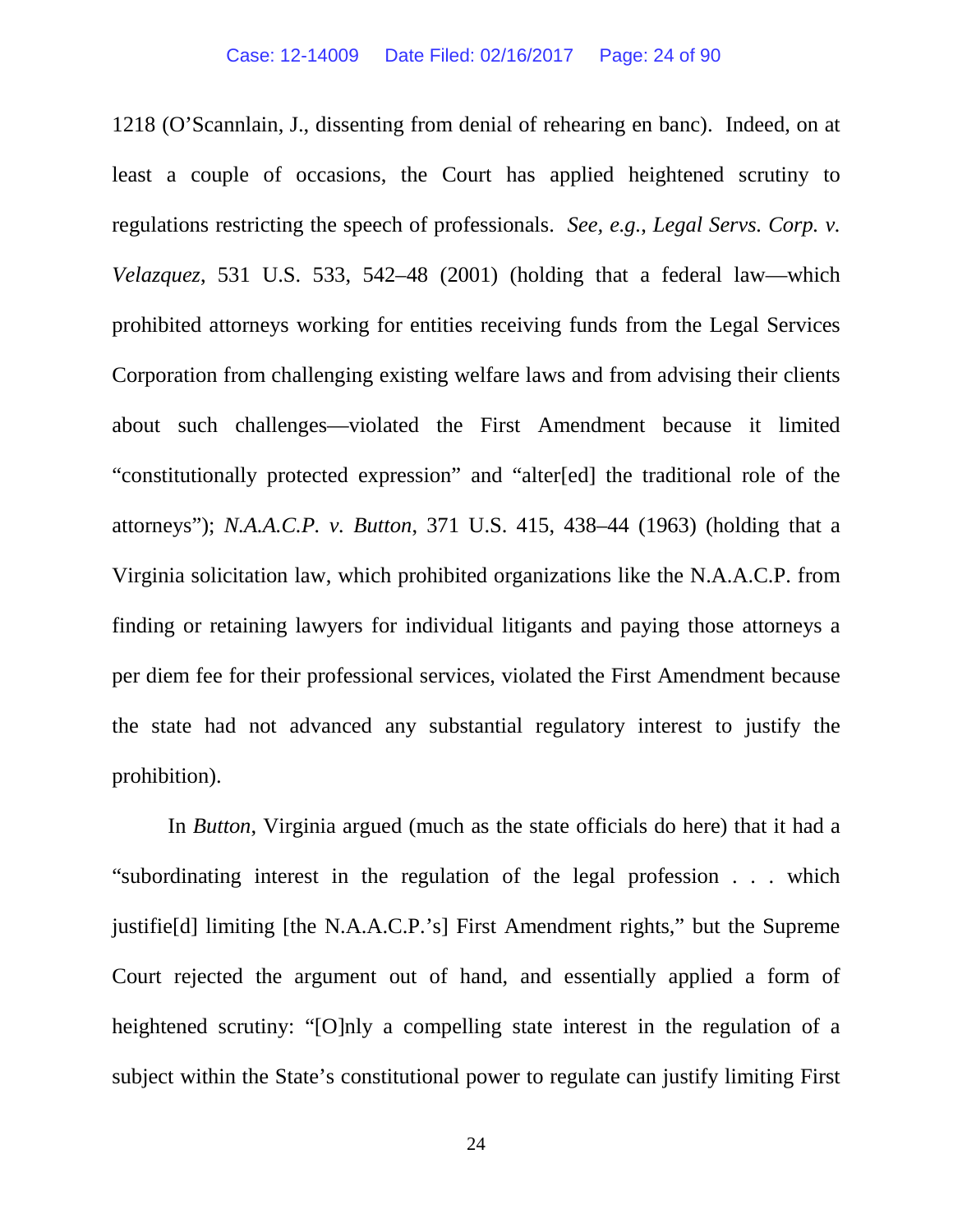Amendment freedoms. Thus it is no answer to the constitutional claims . . . to say . . . that the purpose of [this law] was merely to insure high professional standards and not to curtail free expression." *Id.* at 438–39. What the Supreme Court said in concluding its analysis in *Button* seems to fit like a glove here: "[A] State may not, under the guise of prohibiting professional misconduct, ignore constitutional rights." *Id.* at 439.

Given that the Supreme Court cited and discussed *Button* with approval recently in *Reed*, 135 S. Ct. at 2229, the state officials cannot successfully rely on a single paragraph in the plurality opinion of three Justices in *Planned Parenthood of Southeastern Pennsylvania v. Casey*, 505 U.S. 833, 884 (1992) (upholding state requirement that doctors inform women seeking to terminate their pregnancies of the risks associated with both childbirth and abortion), to support the use of rational basis review here. In any event, as Judge Wilkinson correctly explained for the Fourth Circuit, the *Casey* "plurality did not hold sweepingly that all regulation of speech in the medical context merely receives rational basis review." *Stuart v. Camnitz*, 774 F.3d 238, 249 (4th Cir. 2014). *See also District of Columbia v. Heller*, 554 U.S. 570, 628 n.27 (2008) ("Obviously, the [rational basis] test could not be used to evaluate the extent to which a legislature may regulate a specific, enumerated right, be it the freedom of speech, the guarantee against double jeopardy, the right to counsel, or the right to keep and bear arms.").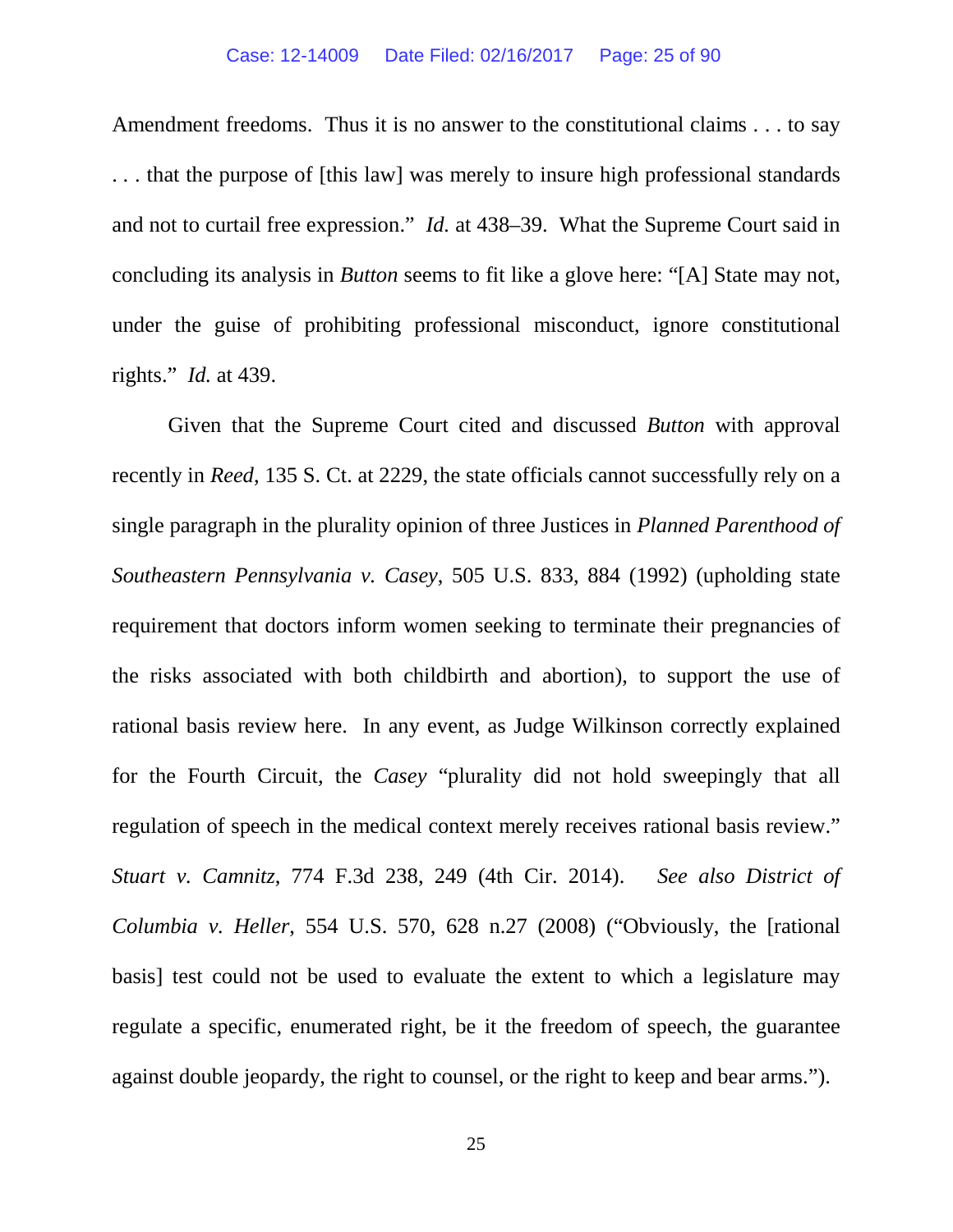Our own circuit precedent also cuts against adoption of a rational basis standard for evaluating so-called professional speech. In *Kingsville Independent Sch. Dist. v. Cooper*, 611 F.2d 1109, 1113 (5th Cir. 1980), we held that a roleplaying technique used by a public high-school history teacher in the classroom was "protected activity" under the First Amendment even if it was characterized as "private expression." We then explained that the school district's decision to not renew the teacher's contract "for discussions conducted in the classroom [could not] be upheld unless the discussions 'clearly . . . overbalance[d] [the teacher's] usefulness as an instructor.'" *Id.*[6](#page-25-0)

In sum, we do not think it is appropriate to subject content-based restrictions on speech by those engaged in a certain profession to mere rational basis review. If rationality were the standard, the government could—based on its disagreement with the message being conveyed—easily tell architects that they cannot propose buildings in the style of I.M. Pei, or general contractors that they cannot suggest the use of cheaper foreign steel in construction projects, or accountants that they cannot discuss legal tax avoidance techniques, and so on and so on.

<span id="page-25-0"></span> <sup>6</sup> *Cooper* may not be applicable to the speech of public employees after *Garcetti v. Ceballos*, 547 U.S. 410, 421 (2006) ("when public employees make statements pursuant to their official duties, the employees are not speaking as citizens for First Amendment purposes, and the Constitution does not insulate their communications from employer discipline"), but its core First Amendment holding—that certain so-called professional speech is protected by the First Amendment—remains good law for those (like the doctors here) who are not public employees. *Cooper* relied in part on *Givhan v. Western Line Consolidated Sch. Dist.*, 439 U.S. 410, 414 (1979), for its First Amendment analysis, *see Kingsville*, 611 F.2d at 1113, and the Supreme Court cited *Givhan* with approval in *Garcetti*, 547 U.S. at 420–21.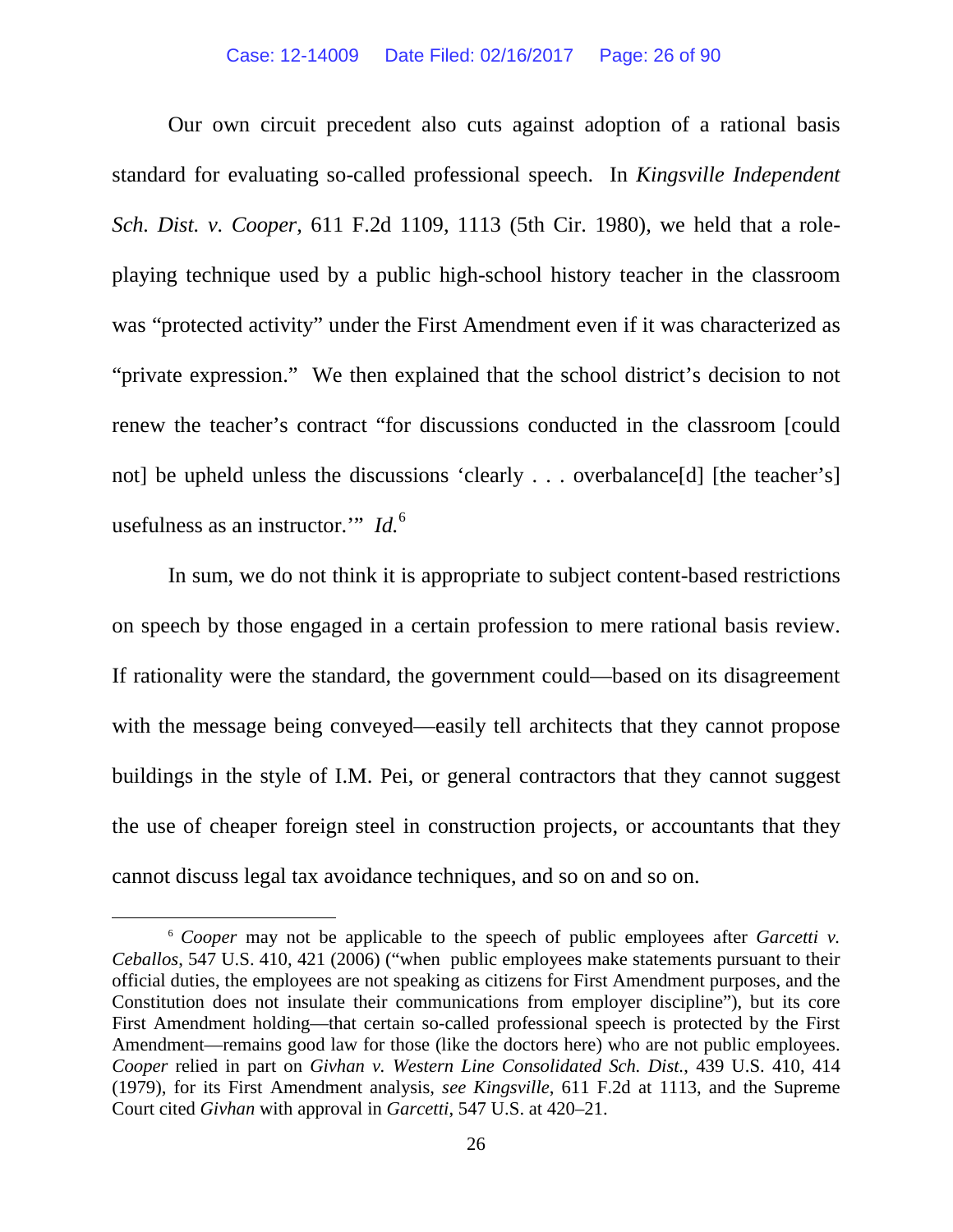#### **IV**

We now turn to FOPA's record-keeping, inquiry, and anti-harassment provisions. Because these provisions fail to satisfy heightened scrutiny under *Sorrell*, they obviously would not withstand strict scrutiny. We therefore need not decide whether strict scrutiny should apply.

Under *Sorrell*, the state officials "must show at least that the [provisions] directly advance[ ] a substantial governmental interest and that the measure[s] [are] drawn to achieve that interest. There must be a 'fit between the legislature's ends and the means chosen to accomplish those ends.'" 564 U.S. at 572 (citation omitted). And "[u]nlike rational basis review, th[is] . . . standard does not permit us to supplant the precise interests put forward by the State with other suppositions." *Edenfield v. Fane*, 507 U.S. 761, 768 (1993).

"The quantum of empirical evidence needed to satisfy heightened judicial scrutiny of legislative judgments will vary up or down with the novelty and plausibility of the justification raised." *Nixon v. Shrink Missouri Gov't PAC*, 528 U.S. 377, 391 (2000). In *Edenfield*, for example, the Supreme Court struck down an anti-solicitation regulation for CPAs in part because the State Board of Accountancy had not presented any "studies that suggest personal solicitation of prospective business clients by CPAs creates the dangers . . . that the Board claim[ed] to fear," and had not provided "any anecdotal evidence . . . that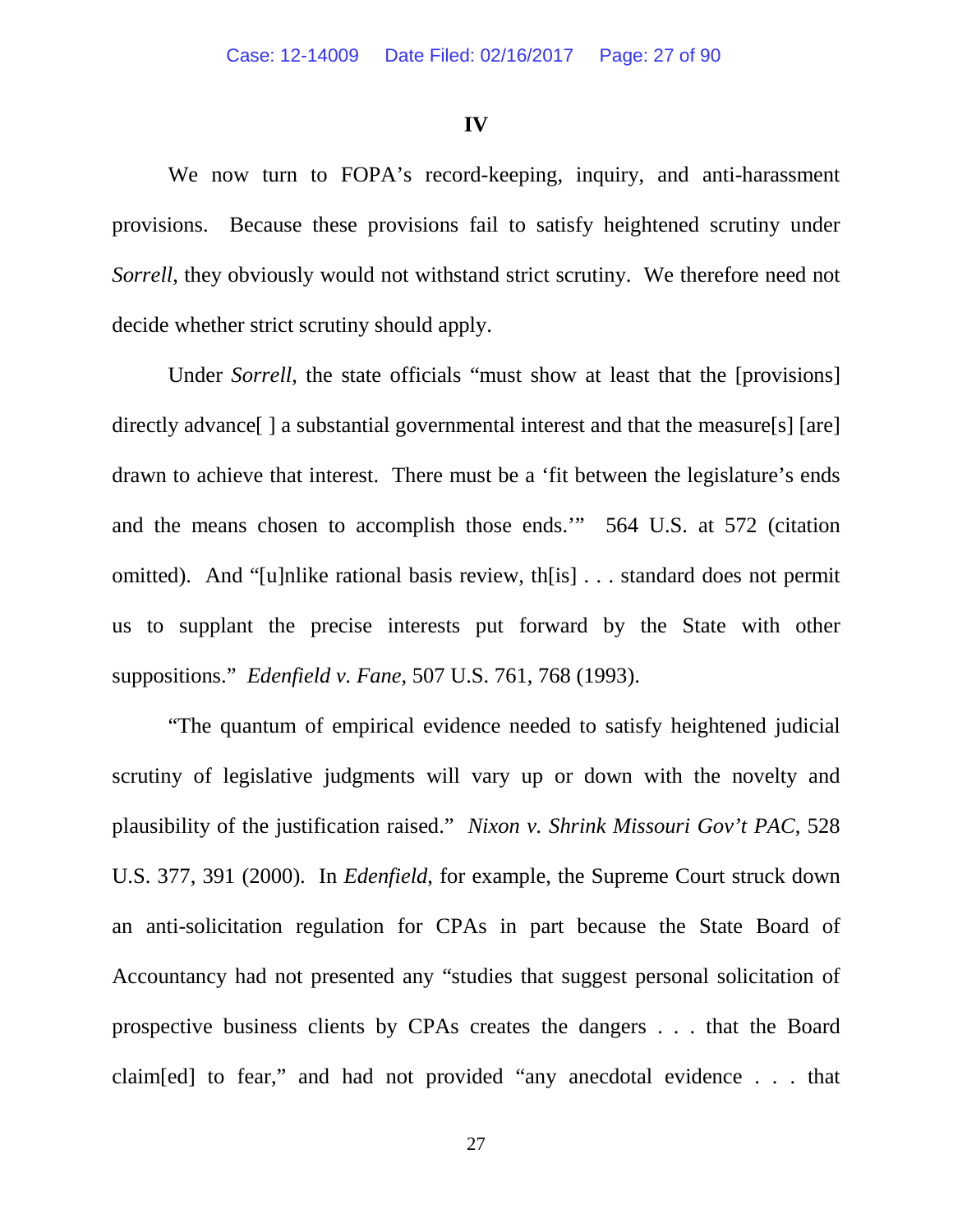validate[d] the Board's [interests]." 507 U.S. at 771. Two years later, the Court distinguished *Edenfield* and upheld a direct-mail solicitation regulation for Florida lawyers because the Florida Bar had "submitted a 106-page summary of its [two] year study of lawyer advertising and solicitation . . . contain[ing] data—both statistical and anecdotal—supporting the Bar's [position] that the Florida public view[ed] direct-mail solicitations in the immediate wake of accidents as an intrusion on privacy that reflect[ed] poorly upon the profession." *Florida Bar v. Went For It, Inc.*, 515 U.S. 618, 626–27 (1995) (describing the anecdotal record as "noteworthy for its breadth and detail").

Here the Florida Legislature, in enacting FOPA, relied on six anecdotes and nothing more. There was no other evidence, empirical or otherwise, presented to or cited by the Florida Legislature. *See* Joint Statement of Undisputed Facts, D.E. 87, at ¶¶ 2–10. Although in some circumstances "[a]necdotal evidence is not shoddy per se," *Flanigan's Enterprises., Inc. v. Fulton County, Ga.*, 596 F.3d 1265, 1279 (11th Cir. 2010) (citation and internal quotations marks omitted) (applying the less demanding test for content-neutral regulations from *United States v. O'Brien*, 391 U.S. 367, 376 (1968)), the question for us is whether, in a state with more than 18 million people as of 2010, *see* Florida Statistical Abstract 5 (45th ed. 2011), six anecdotes (not all of which address the same concerns) are sufficient to demonstrate harms that are "real, [and] not merely conjectural," such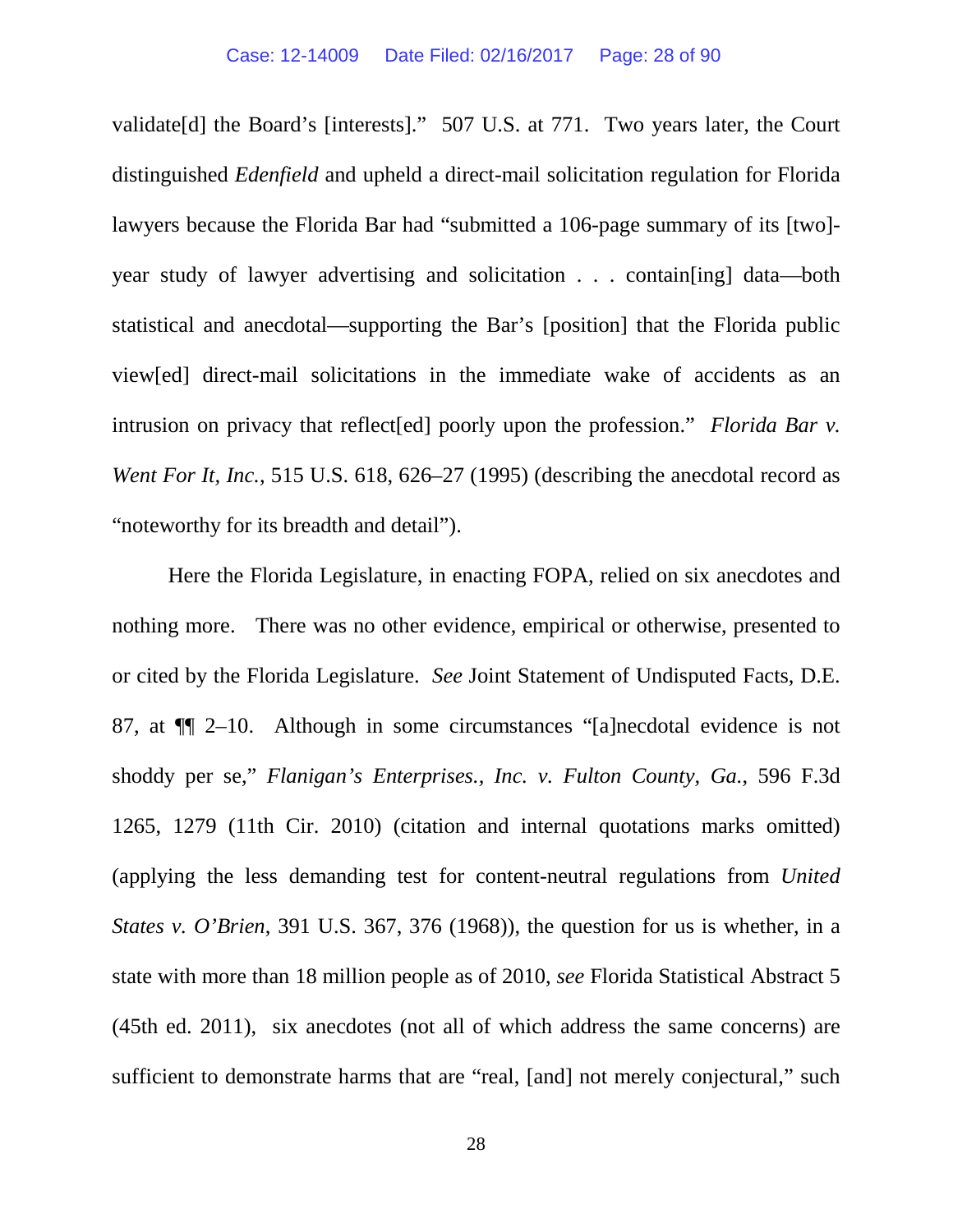that the FOPA provisions "will in fact alleviate these harms in a direct and material way." *Turner Broad. Sys., Inc. v. F.C.C.*, 512 U.S. 622, 664 (1994) (plurality opinion).

## **A**

The first interest asserted by the state officials is protecting, from "private encumbrances," the Second Amendment right of Floridians to own and bear firearms. *See* Appellants' En Banc Br. at 45–46. We accept that the protection of Second Amendment rights is a substantial government interest, but nevertheless conclude that FOPA's record-keeping, inquiry, and anti-harassment provisions fail to satisfy heightened scrutiny.

The first problem is that there was no evidence whatsoever before the Florida Legislature that any doctors or medical professionals have taken away patients' firearms or otherwise infringed on patients' Second Amendment rights. This evidentiary void is not surprising because doctors and medical professionals, as private actors, do not have any authority (legal or otherwise) to restrict the ownership or possession of firearms by patients (or by anyone else for that matter). The Second Amendment right to own and possess firearms does not preclude questions about, commentary on, or criticism for the exercise of that right. So, as the district court aptly noted, *see Wollschlaeger I*, 880 F. Supp. 2d at 1264, there is no actual conflict between the First Amendment rights of doctors and medical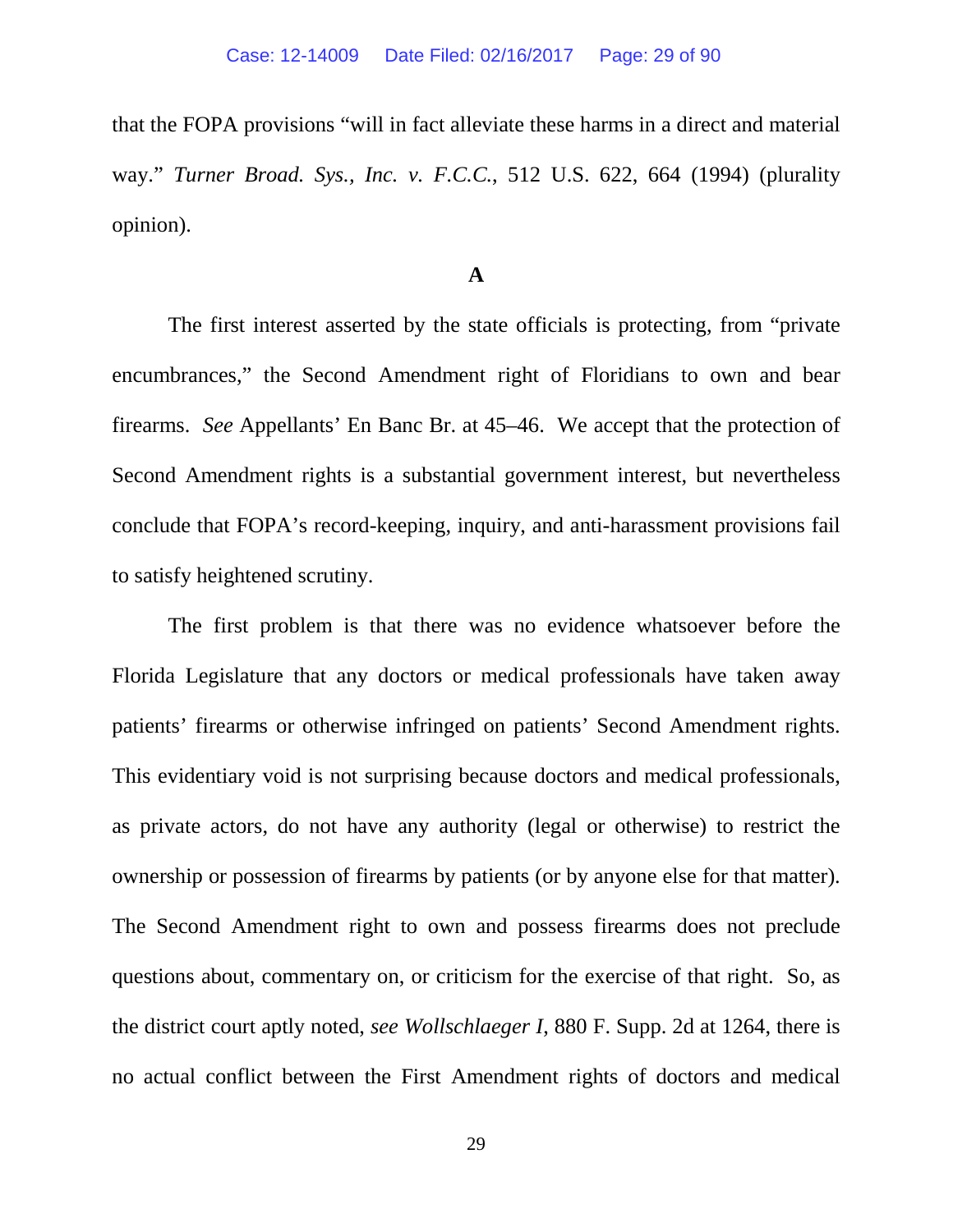professionals and the Second Amendment rights of patients that justifies FOPA's speaker-focused and content-based restrictions on speech.

We note that since 1989 Florida has made it a misdemeanor to fail to secure firearms which are obtained or possessed by minors without supervision, *see* Fla. Stat. § 790.174, and the general questioning of patients about firearm ownership is consistent with this state policy on firearm safety. The Florida Legislature has recognized that "a tragically large number of Florida children have been accidentally killed or seriously injured by negligently stored firearms; that placing firearms within the reach or easy access of children is irresponsible, encourages such accidents, and should be prohibited; and that legislative action is necessary to protect the safety of our children." Fla. Stat. § 790.173(1) (legislative findings).

Even if there were some possible conflict between the First Amendment rights of doctors and medical professionals and the Second Amendment rights of patients, the record-keeping, inquiry, and anti-harassment provisions do "not advance [the legislative goals] in a permissible way." *Sorrell*, 564 U.S. at 577*.*  The record here demonstrates that some patients do not object to questions and advice about firearms and firearm safety, and some even express gratitude for their doctors' discussion of the topic. *See* Joint Statement of Undisputed Facts, D.E. 87, at ¶ 21. *Cf. Edenfield*, 507 U.S. at 772 (highlighting that one of the reports contradicted rather than strengthened the State Board's position). The record-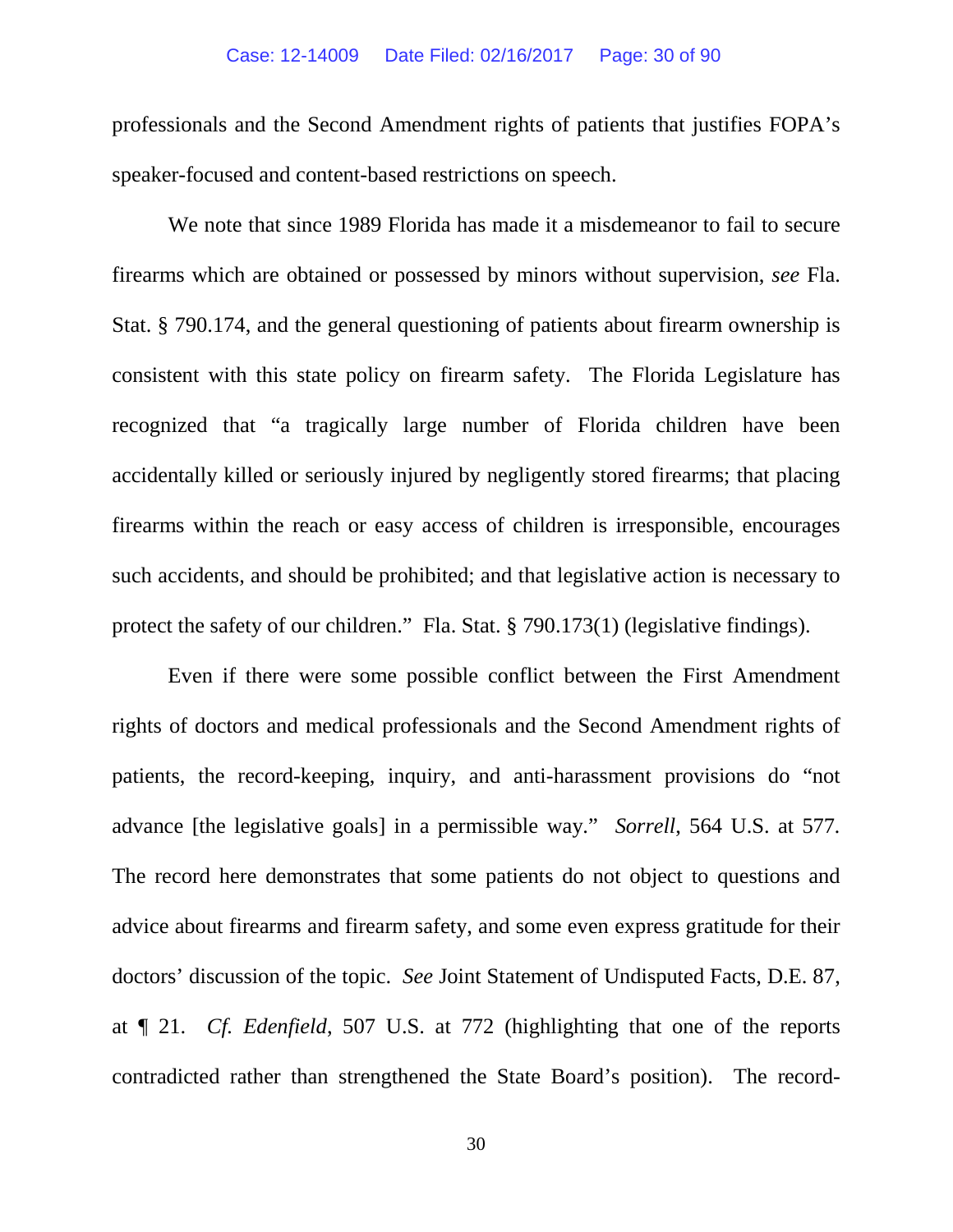#### Case: 12-14009 Date Filed: 02/16/2017 Page: 31 of 90

keeping, inquiry, and anti-harassment provisions do not provide for such patients a means by which they can hear from their doctors on the topic of firearms and firearm safety, and that is problematic under heightened scrutiny. *See Sorrell*, 564 U.S. at 578 ("The defect in Vermont's law is made clear by the fact that many listeners find detailing instructive."). *See also Kleindienst v. Mandel*, 408 U.S. 753, 762 (1972) ("In a variety of contexts this Court has referred to a First Amendment right to 'receive information and ideas.'") (citation omitted).

In "the fields of medicine and public health . . . information can save lives." *Sorrell*, 564 U.S. at 566. Doctors, therefore, "must be able to speak frankly and openly to patients." *Conant*, 309 F.3d at 636. *Cf. Trammel v. United States*, 445 U.S. 40, 51 (1980) (noting that "the physician must know all that a patient can articulate" and that "barriers to full disclosure would impair diagnosis and treatment"). Florida may generally believe that doctors and medical professionals should not ask about, nor express views hostile to, firearm ownership, but it "may not burden the speech of others in order to tilt public debate in a preferred direction." *Sorrell*, 564 U.S. at 578–79.

#### **B**

The second interest, say the state officials, is the protection of patient privacy, i.e., keeping private facts away from the public eye. *See* Appellants' En Banc Br. at 46–47. We recognize that protection of individual privacy is a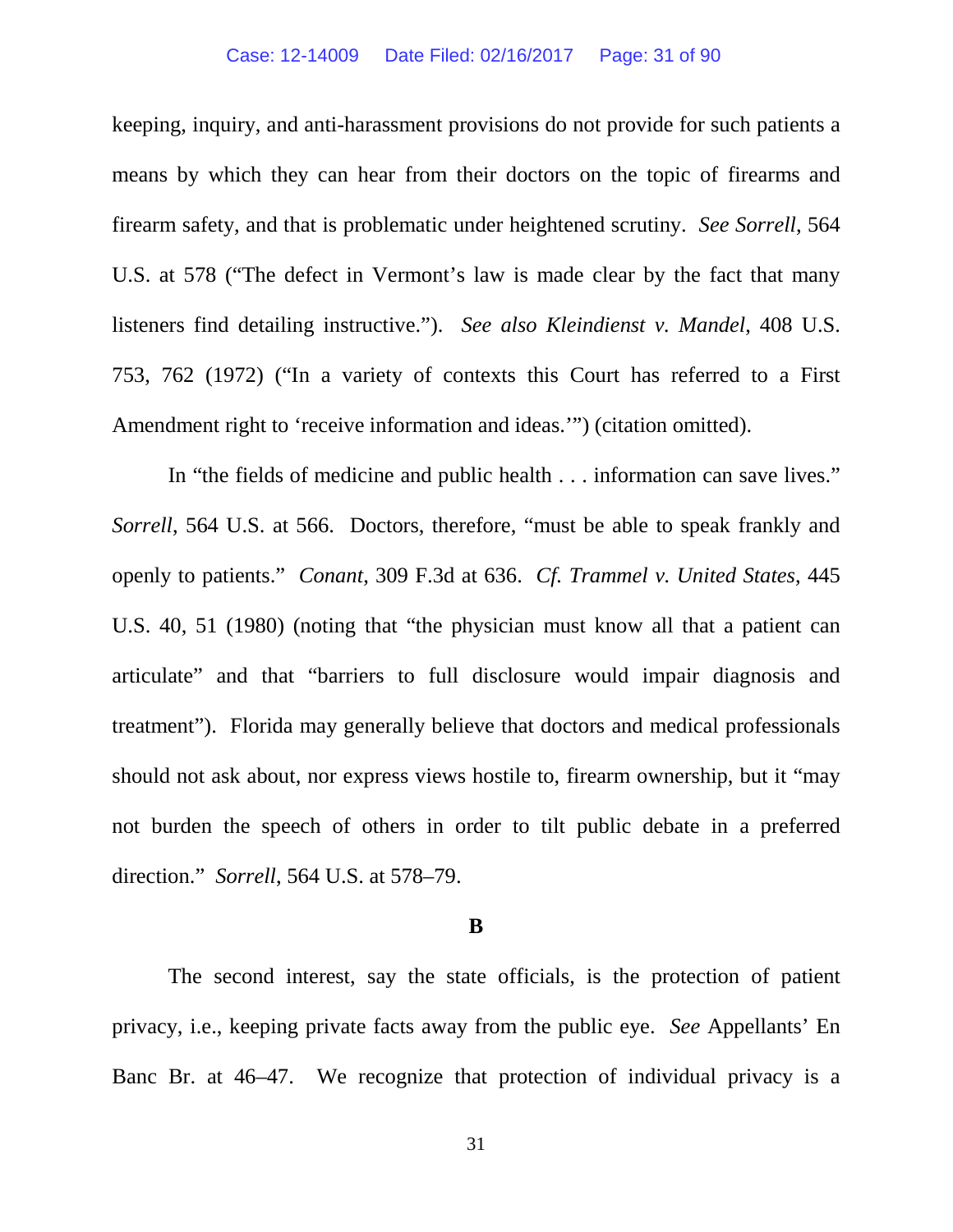substantial government interest, *see, e.g.*, *Falanga v. State Bar of Ga.*, 150 F.3d 1333, 1344 (11th Cir. 1998), but that is not enough to sustain the three provisions at issue given other privacy protections in Florida law and the record before us.

One of the FOPA provisions that has not been challenged, § 790.338(4), states in relevant part that patients "may decline to answer or provide any information regarding ownership of a firearm . . . or the presence of a firearm in the domicile of the patient or a family member of the patient." So any patients who have privacy concerns about information concerning their firearm ownership can simply refuse to answer questions on the topic. Because the state officials do not explain why § 790.338(4) is insufficient to protect the privacy of patients who do not want others (including doctors and medical professionals) to know that they own or possess a firearm, they have failed to meet their burden under heightened scrutiny. *See Sorrell*, 564 U.S. at 575 ("[T]he State offers no explanation why remedies other than content-based rules would be inadequate.").

According to the state officials, the three provisions also safeguard the privacy of patients' firearm ownership from the chilling effect of disclosure and record-keeping. But Florida law already places significant limits on the disclosure of a patient's confidential medical records, *see* Fla. Stat. § 456.057(7)(a), and there is no evidence that doctors or medical professionals have been improperly disclosing patients' information about firearm ownership. None of the anecdotes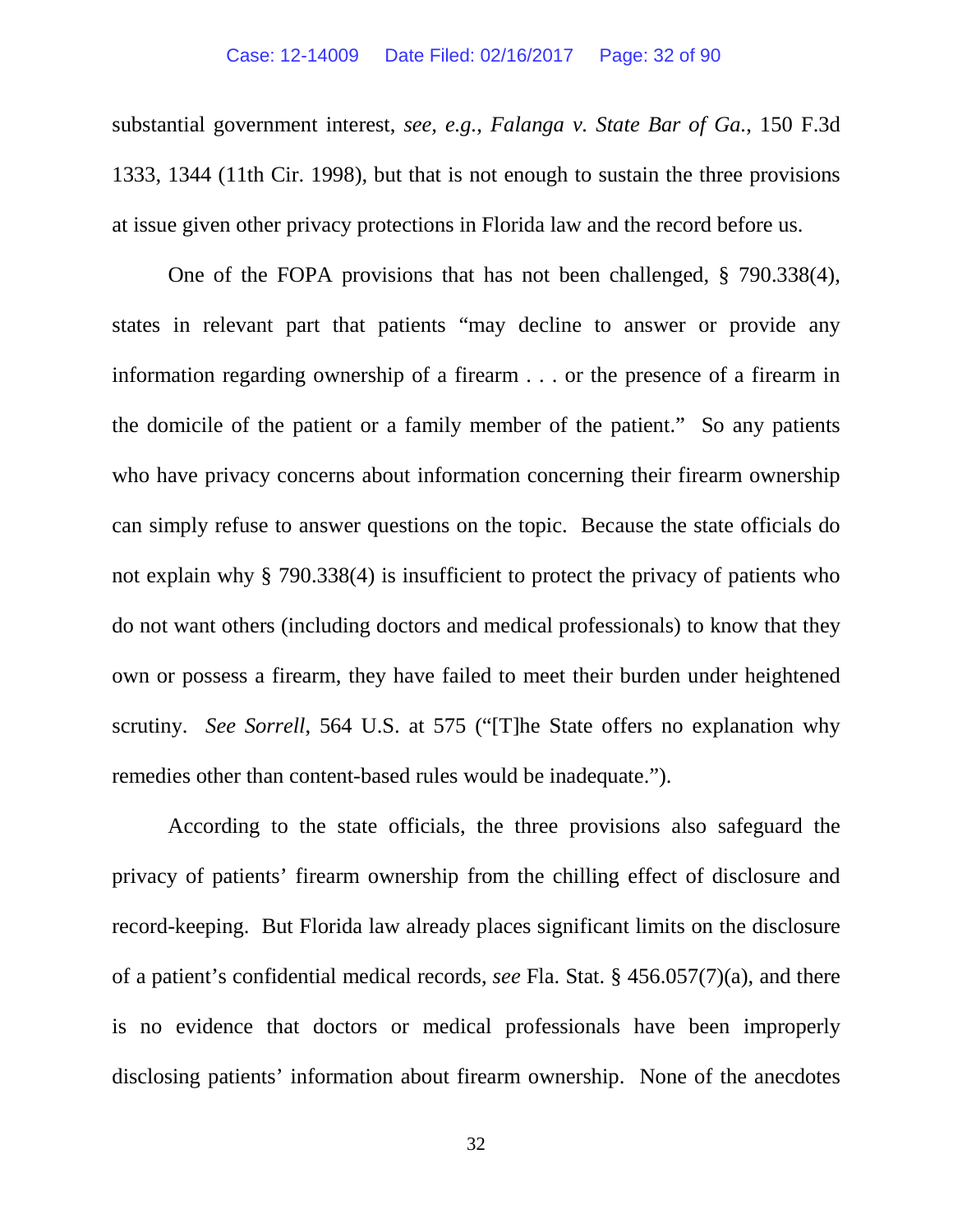cited by the Florida Legislature involved the improper disclosure or release of patient information concerning firearm ownership.

The state officials rely in part on the panel's assertion that the challenged FOPA provisions are constitutional because there is a danger that information electronically stored by doctors and medical professionals about firearm ownership might be subject to hacking, theft, or some other intrusion. *See Wollschlaeger IV*, 814 F.3d at 1195 n.22 & 1197. Under heightened scrutiny, however, a court may not come up with hypothetical interests and rationales (or discover new evidence) that might support legislation that restricts speech. *See Edenfield*, 507 U.S. at 770– 71. The Florida Legislature did not rely on this rationale in enacting FOPA, and the state officials did not assert this rationale in the district court. As a result, they cannot raise it here.

# **C**

The third interest, according to the state officials, is ensuring access to health care without discrimination or harassment. *See* Appellants' En Banc Br. at 48–49. Florida certainly has a substantial interest in making sure that its residents are able to obtain health care without discrimination—and we uphold FOPA's antidiscrimination provision below—but the three other content-based provisions are not narrowly tailored to further that interest.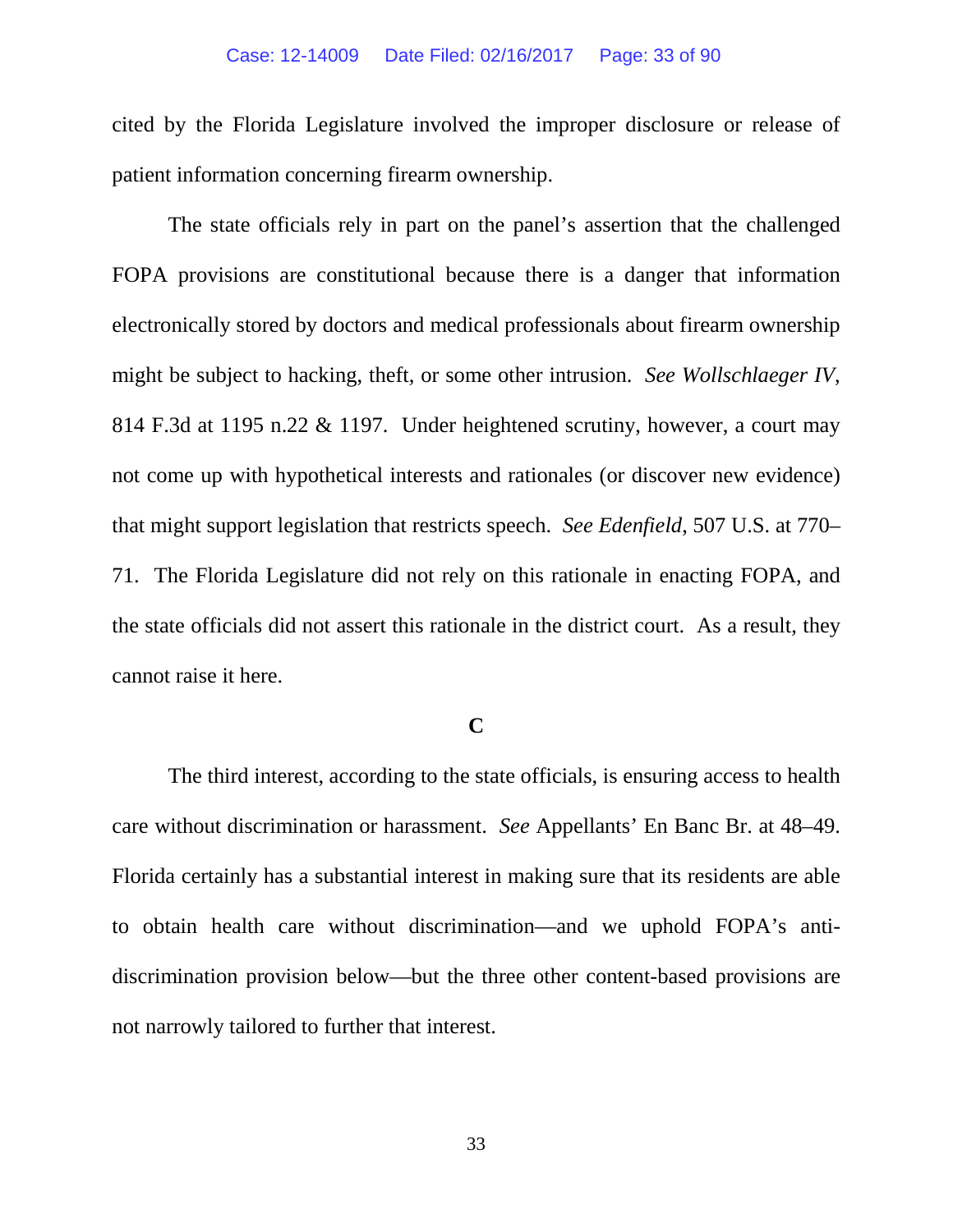Under Florida law, a doctor can terminate his or her relationship with a patient as long the patient has reasonable notice and can secure the services of another health care provider. *See Saunders v. Lischkoff*, 188 So. 815, 819 (Fla. 1939); H.R. Final Bill Analysis, Bill No. CS/CS/HB 155, D.E. 49-1, at 4 n.10 (citing *Saunders*). A couple of the anecdotes in the legislative record involve complaints that doctors threatened to end the physician-patient relationship or to refuse treatment if questions about firearm ownership were not answered. One would think that, if the prevention of such conduct was the goal, the Florida Legislature would have prohibited doctors and medical professionals from terminating their professional relationships with patients who decline to answer questions about firearm ownership. That would certainly be a less speechrestrictive solution. But FOPA does the opposite, because the second sentence of § 790.338(4) provides that a "patient's decision not to answer a question relating to the presence or ownership of a firearm does not alter existing law regarding a physician's authorization to choose his or her patients." At a hearing before the district court, the state officials confirmed that the Florida Legislature "decided that [it] didn't want to interfere with the rights of . . . physicians to terminate the relationship with the patients if there was a refusal to answer." Transcript of Evidentiary Hearing, D.E. 64, at 30 (Jul. 13, 2011).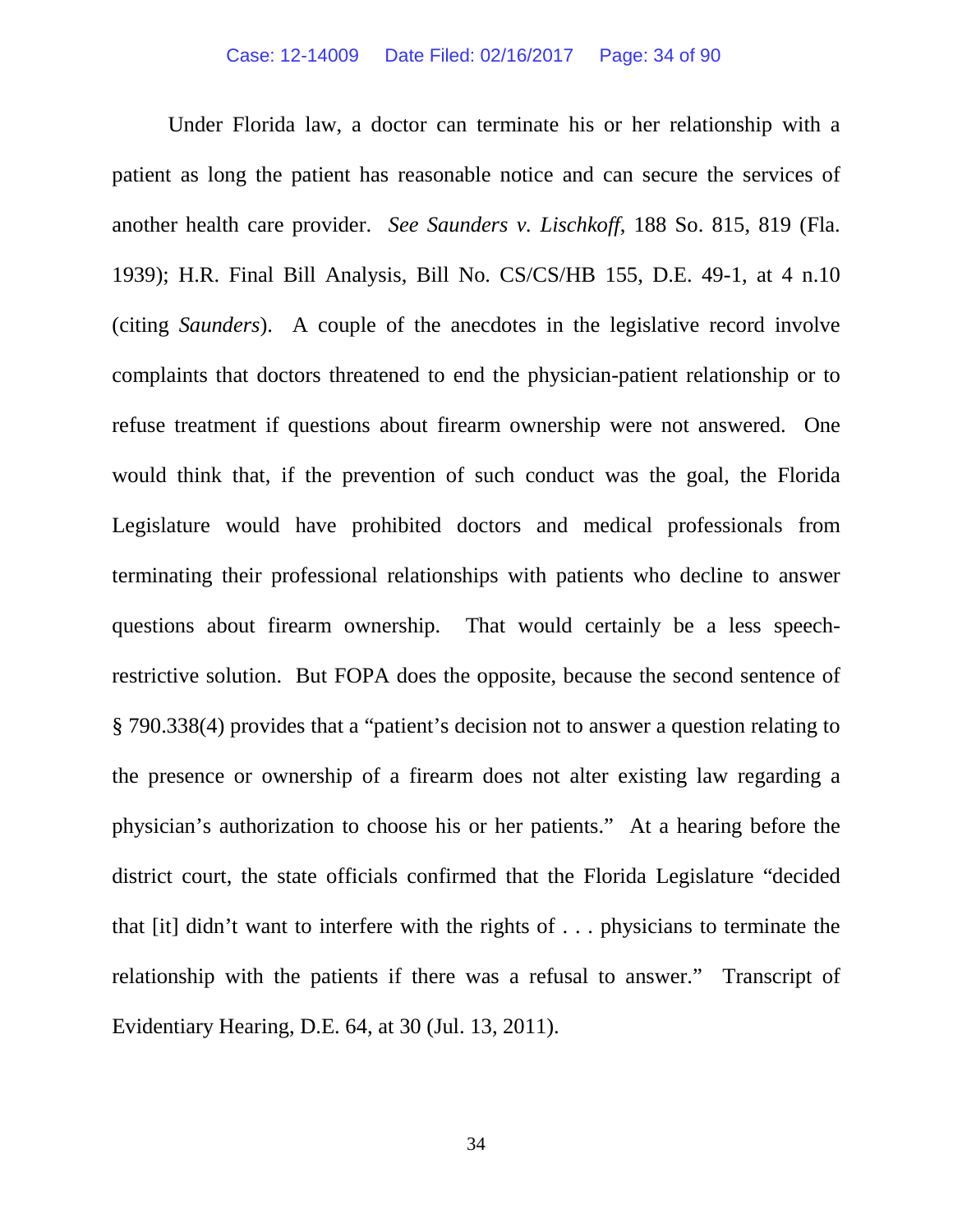We also reject the argument asserted by the panel, *see Wollschlaeger IV*, 814 F.3d at 1197–98, and championed by the state officials, *see* Appellants' En Banc Br. at 49, that FOPA's speaker-focused and content-based restrictions on speech are justified because there is a significant power imbalance between doctors and their patients, who are in a vulnerable position. First, "the Constitution does not permit government to decide which types of otherwise protected speech are sufficiently offensive to require protection for the unwilling listener or viewer," *Erznoznik v. City of Jacksonville*, 422 U.S. 205, 210 (1975), and where adults are concerned the Supreme Court has never used a vulnerable listener/captive audience rationale to uphold speaker-focused and content-based restrictions on speech. *See Snyder v. Phelps*, 562 U.S. 443, 459–60 (2011) (explaining that the "captive audience doctrine" has been applied "only sparingly" in a couple of cases concerning content-neutral regulations protecting a person's home, and holding that a father attending his son's funeral was not captive to picketers of the ceremony). Second, doctors and patients undoubtedly engage in some conversations that are difficult and uncomfortable, and the first sentence of § 790.338(4) already gives patients the right to refuse to answer questions about firearm ownership. There is nothing in the record suggesting that patients who are bothered or offended by such questions are psychologically unable to choose another medical provider, just as they are permitted to do if their doctor asks too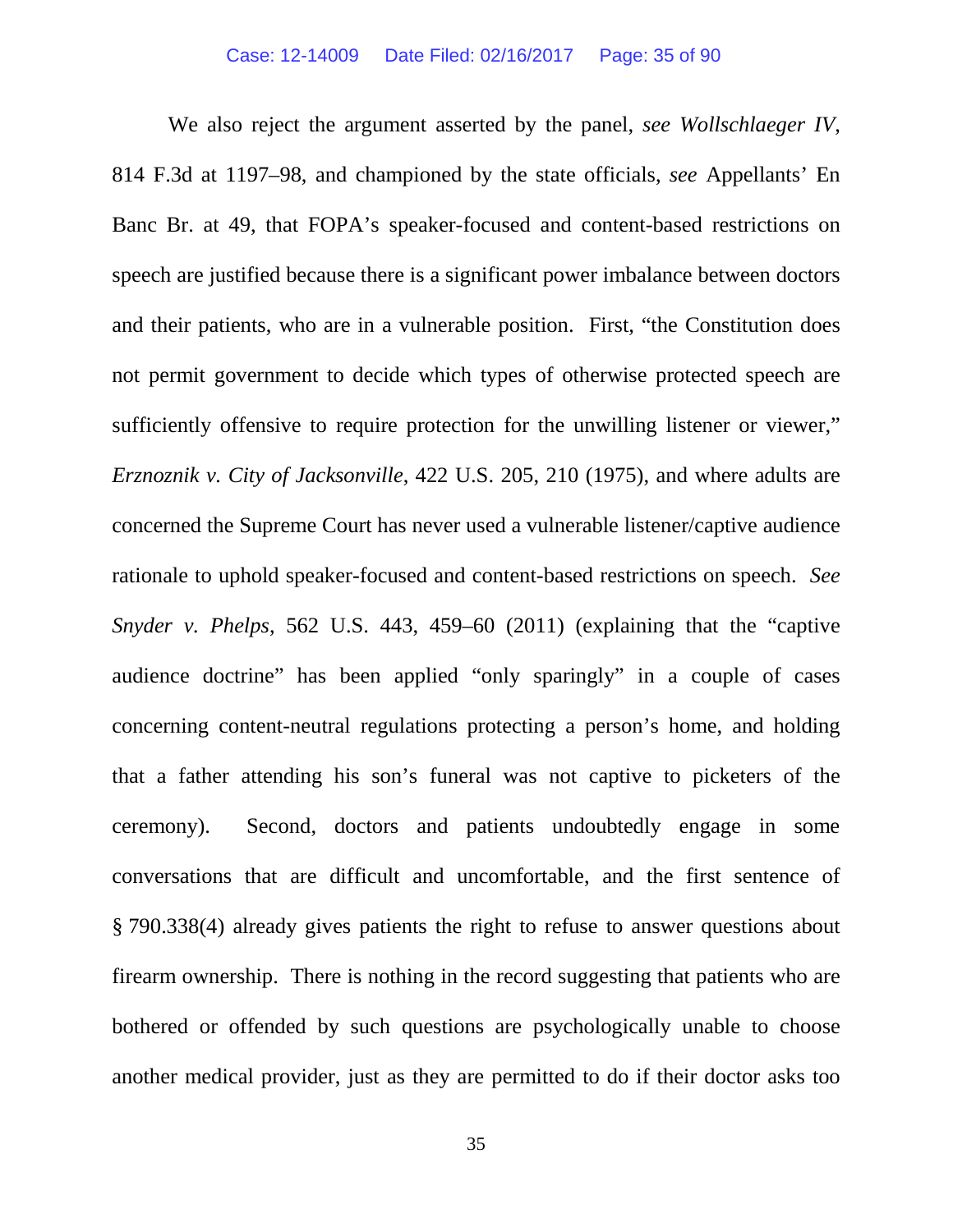many questions about private matters like sexual activity, alcohol consumption, or drug use. To borrow from *Sorrell*, "[i]t is doubtful that concern for 'a few' [patients] who may have 'felt coerced and harassed' by [doctors] can sustain . . . broad content-based [regulations] like [FOPA's record-keeping, inquiry, and antiharassment provisions]. Many are those who must endure speech they do not like, but that is a necessary cost of freedom." *Sorrell*, 564 U.S. at 575 (citation omitted).

#### **D**

The final interest put forth by the state officials is the need to regulate the medical profession in order to protect the public. *See* Appellants' En Banc Br. at 49. At an abstract level of generality, Florida does have a substantial interest in regulating professions like medicine. *See Watson v. State of Maryland*, 218 U.S. 173, 176 (1910). That interest, however, is not enough here.

"When the [state] defends a regulation on speech as a means to redress past harms or prevent anticipated harms, it must do more than simply 'posit the existence of the disease sought to be cured.'" *Turner*, 512 U.S. at 664 (plurality opinion). *See also Button*, 371 U.S. at 439. As Judge Wilson noted, a state's authority to regulate a profession does not extend to the entirety of a professional's existence. *See Wollschlaeger III*, 797 F.3d at 909 (Wilson, J., dissenting). *See also Thomas*, 323 U.S. at 544 (Jackson, J., concurring). Florida does not have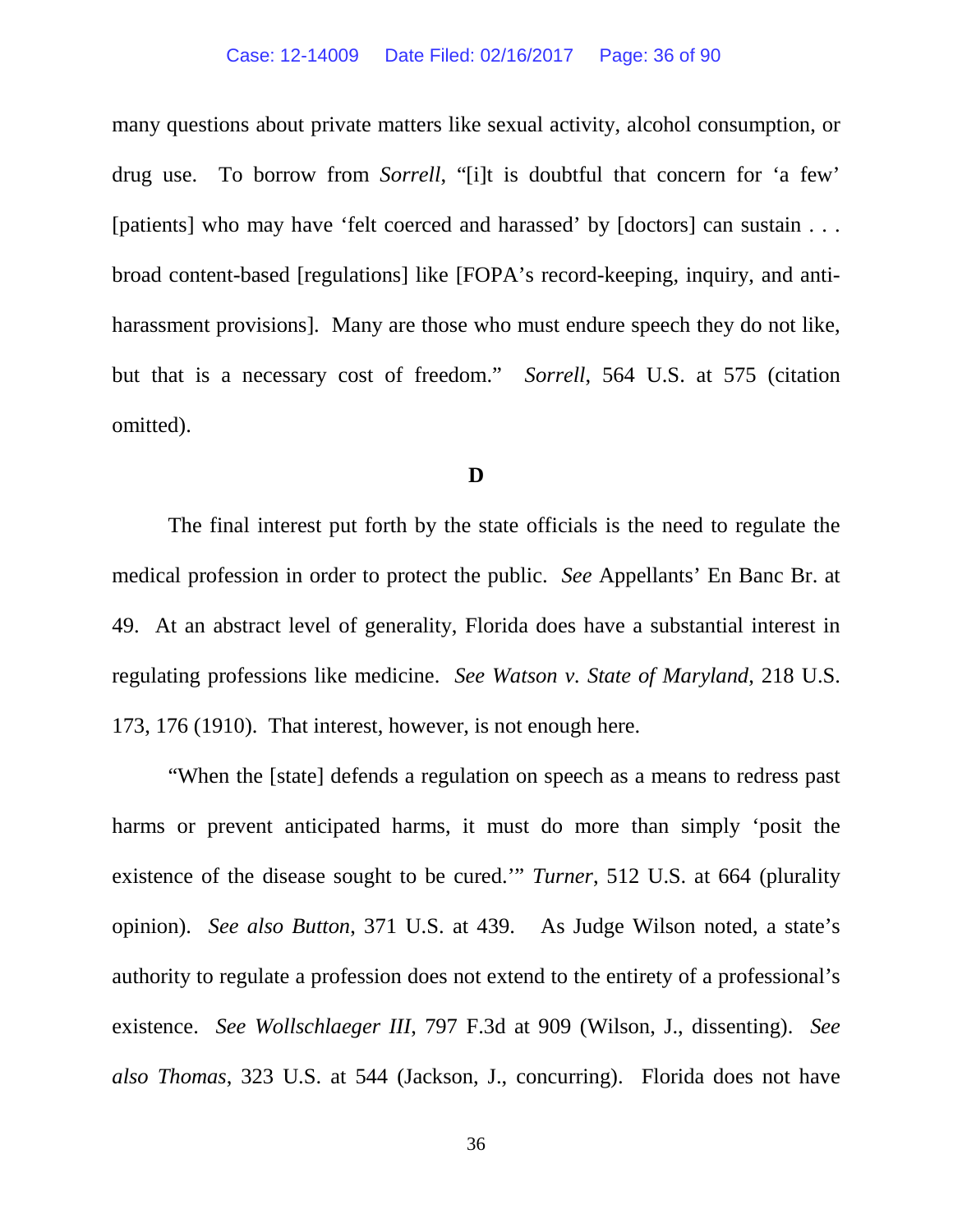carte blanche to restrict the speech of doctors and medical professionals on a certain subject without satisfying the demands of heightened scrutiny. *See Button*, 371 U.S. at 438–39.

"Injuries are the leading cause of death and morbidity among children older than one year, adolescents, and young adults." Joint Statement of Undisputed Facts, D.E. 87, at ¶ 25. As a result, the American Medical Association and the American Academy of Pediatrics each recommend that doctors and pediatricians routinely ask patients about firearm ownership, and educate them about the dangers posed to children by firearms that are not safely secured. *Id.* at  $\P\P$  4, 16. These policies, however, do not justify FOPA's speaker-focused and content-based restrictions on speech. There is no claim, much less any evidence, that routine questions to patients about the ownership of firearms are medically inappropriate, ethically problematic, or practically ineffective. Nor is there any contention (or, again, any evidence) that blanket questioning on the topic of firearm ownership is leading to bad, unsound, or dangerous medical advice. *Cf.* Eric J. Crossen et al., *Preventing Gun Injuries in Children*, 36 Pediatrics Rev. 43, 47–48 (2015) ("safe storage of firearms and ammunition helps to insulate children against unintentional firearm injuries").

Two of the six anecdotes that prompted the Florida Legislature to enact FOPA involved patients falsely being told that Medicaid would not pay for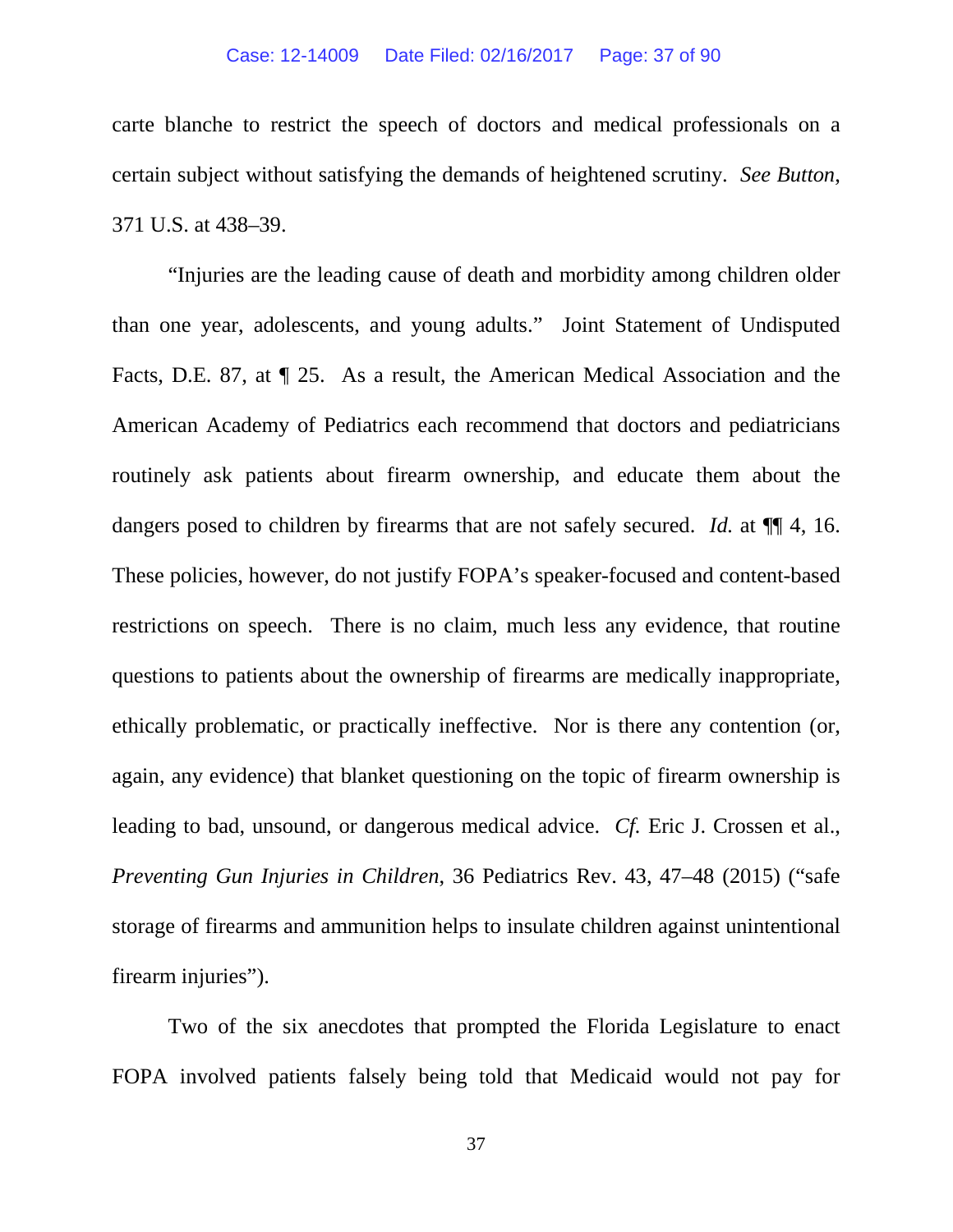medical care unless firearm ownership questions were answered. If the Florida Legislature thought that these two anecdotes were symptomatic of a state-wide problem, it could have enacted a law which prohibited doctors and medical professionals from making such false and misleading statements. *Cf. Ibanez v. Florida Dep't of Bus. & Prof'l Regulation, Bd. of Accountancy*, 512 U.S. 136, 142 (1994) ("only false, deceptive, or misleading commercial speech may be banned"); *Virginia State Bd. of Pharmacy v. Virginia Citizens Consumer Council, Inc.*, 425 U.S. 748, 771–72 (1976) (explaining that the First Amendment does not prohibit restrictions on false or misleading commercial speech). But it did not, instead choosing to pass provisions broadly restricting truthful speech based on content. *See Rubin v. Coors Brewing Co.*, 514 U.S. 476, 490–91 (1995) (striking down a labeling provision under the Federal Alcohol Administration Act because "several alternatives, such as directly limiting the alcohol content of beers, prohibiting marketing efforts emphasizing high alcohol strength . . . or limiting the labeling ban only to malt liquors" were available). Given that the applicable standard of care encourages doctors to ask questions about firearms (and other potential safety hazards), and that the challenged FOPA provisions are not appropriately tailored to address the concerns identified by the anecdotes in the record, Florida's general interest in regulating the medical profession is insufficient to satisfy heightened scrutiny.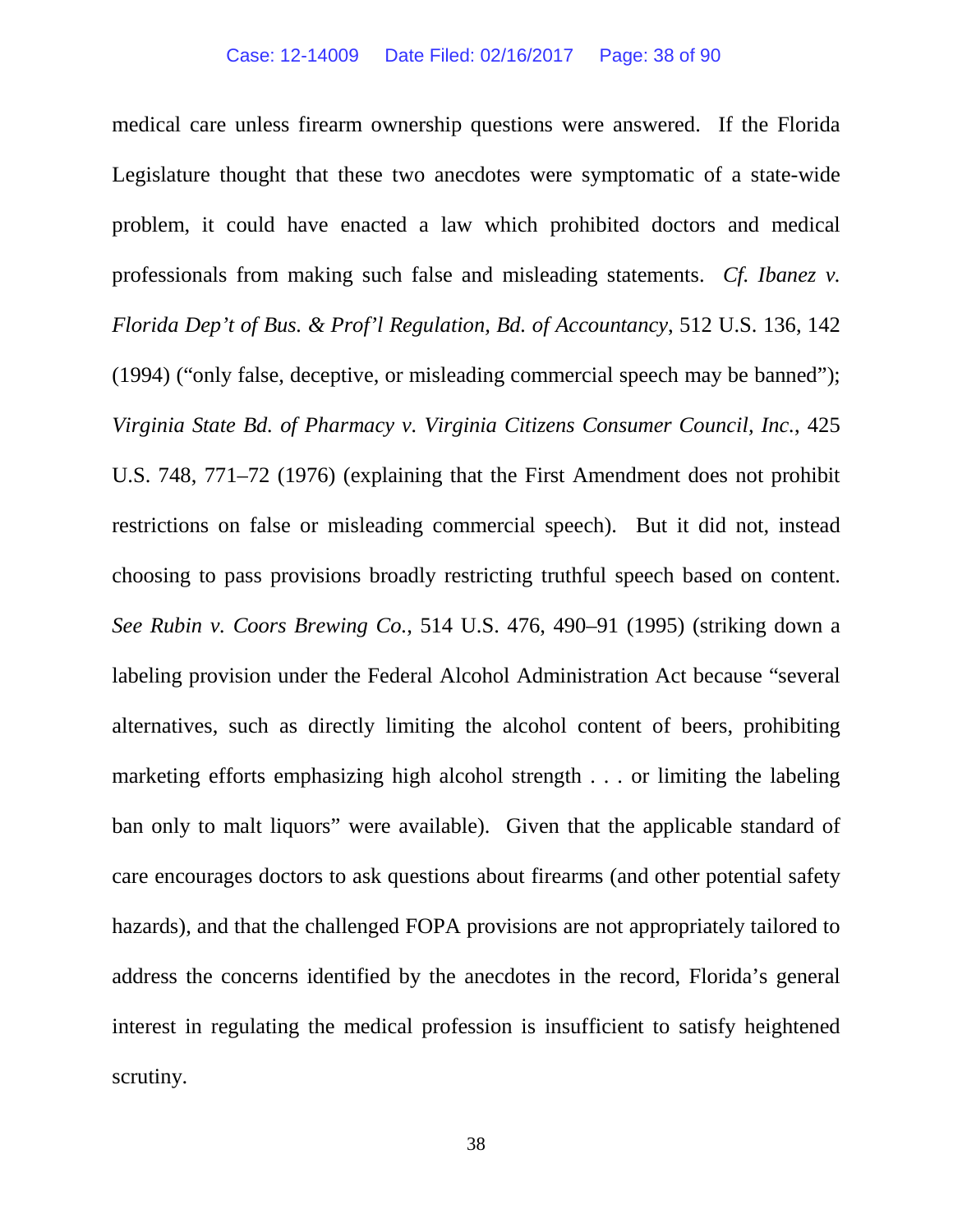**E**

The anti-discrimination provision, § 790.338(5), is of a slightly different caliber, as it prohibits discrimination "against a patient based solely" on his or her ownership and possession of a firearm. Although we have recognized that "antidiscrimination laws are [not] categorically immune from First Amendment challenge[s]," *Booth v. Pasco County*, 757 F.3d 1198, 1212 (11th Cir. 2014) (citation and internal quotation marks omitted), § 790.338(5) does not, on its face, implicate the spoken or written word.

When a statute is "susceptible" to an interpretation that avoids constitutional difficulties, that is the reading we must adopt. *See S. Utah Mines & Smelters v. Beaver County*, 262 U.S. 325, 331 (1923). To discriminate generally means to treat differently, *see, e.g.*, The American Heritage Dictionary of the English Language 517 (4th ed. 2009), and here we can uphold FOPA's anti-discrimination provision by construing it to apply to non-expressive conduct such as failing to return messages, charging more for the same services, declining reasonable appointment times, not providing test results on a timely basis, or delaying treatment because a patient (or a parent of a patient) owns firearms. When § 790.338(5) is limited in this way, there is no First Amendment problem, as the plaintiffs conceded at oral argument. *See Hurley v. Irish-Am. Gay, Lesbian & Bisexual Grp. of Boston*, 515 U.S. 557, 572 (1995) (explaining that anti-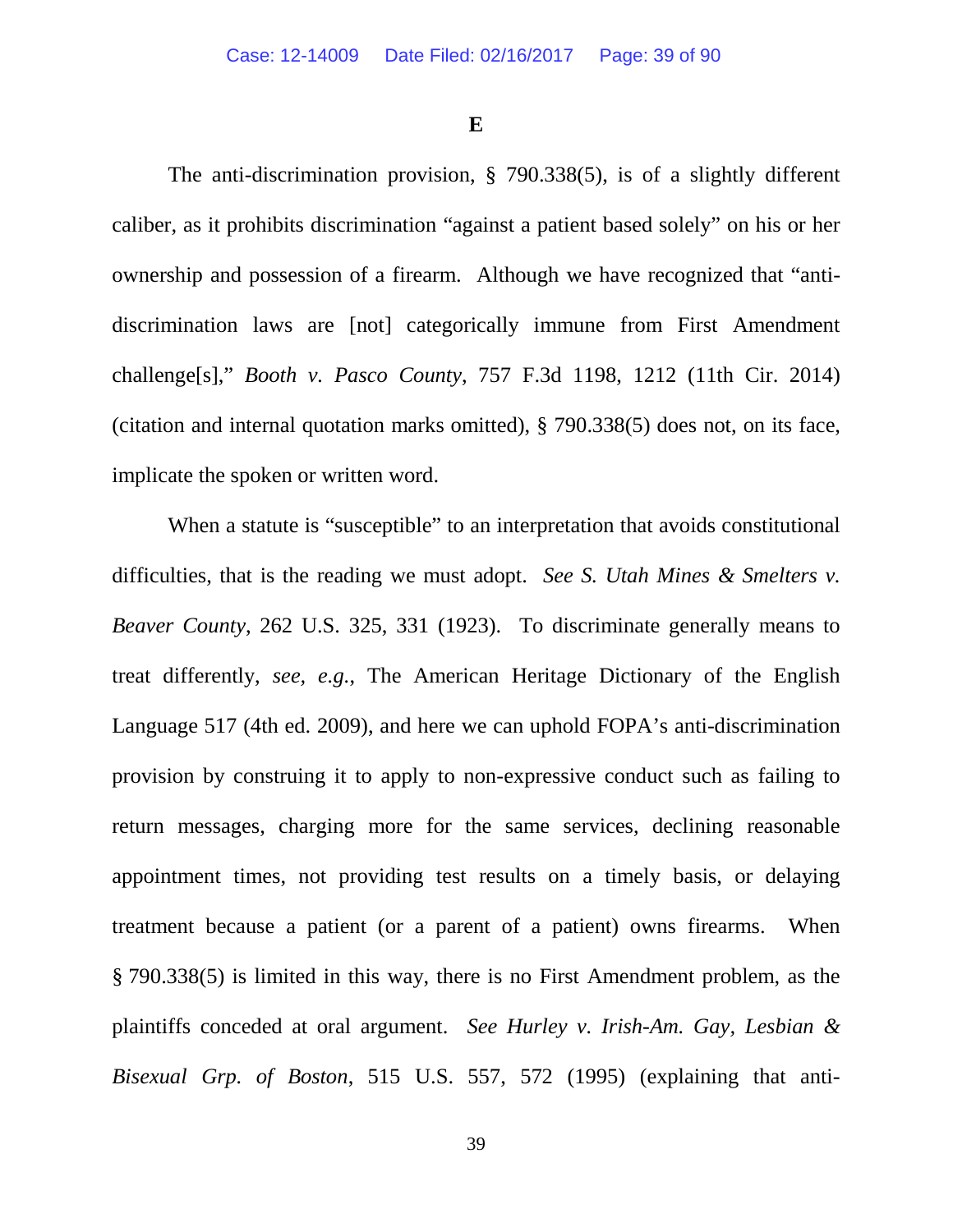discrimination laws "do not, as a general matter, violate the First or Fourteenth Amendments"); *Wisconsin v. Mitchell*, 508 U.S. 476, 487–88 (1993) (compiling a list of cases upholding anti-discrimination laws against First Amendment challenges). We therefore conclude that FOPA's anti-discrimination provision, as interpreted today, is not unconstitutional.<sup>[7](#page-39-0)</sup>

# **V**

FOPA does not contain a severability clause, but the district court held that the unconstitutional provisions can and should be severed from the rest of the Act. *See Wollschlaeger I*, 880 F. Supp. 2d at 1269–70. Applying Florida law to this question, *see Leavitt v. Jane L.*, 518 U.S. 137, 139 (1996) (explaining that the severability of state statutory provisions is "a matter of state law"), we agree with the district court.

In Florida, where a law does not contain a severability clause, unconstitutional provisions will be severed if "(1) [they] can be separated from the remaining valid provisions[;] (2) the legislative purpose expressed in the valid provisions can be accomplished independently of those which are void[;] (3) the good and the bad features are not so inseparable in substance that it can be said that the Legislature would have passed the one without the other[;] and (4) an act complete in itself remains after the invalid provisions are stricken." *State v.* 

<span id="page-39-0"></span> $\alpha$  The plaintiffs do not challenge the district court's ruling that the anti-discrimination provision is not unconstitutionally vague. *See Wollschlaeger I*, 880 F. Supp. 2d at 1268.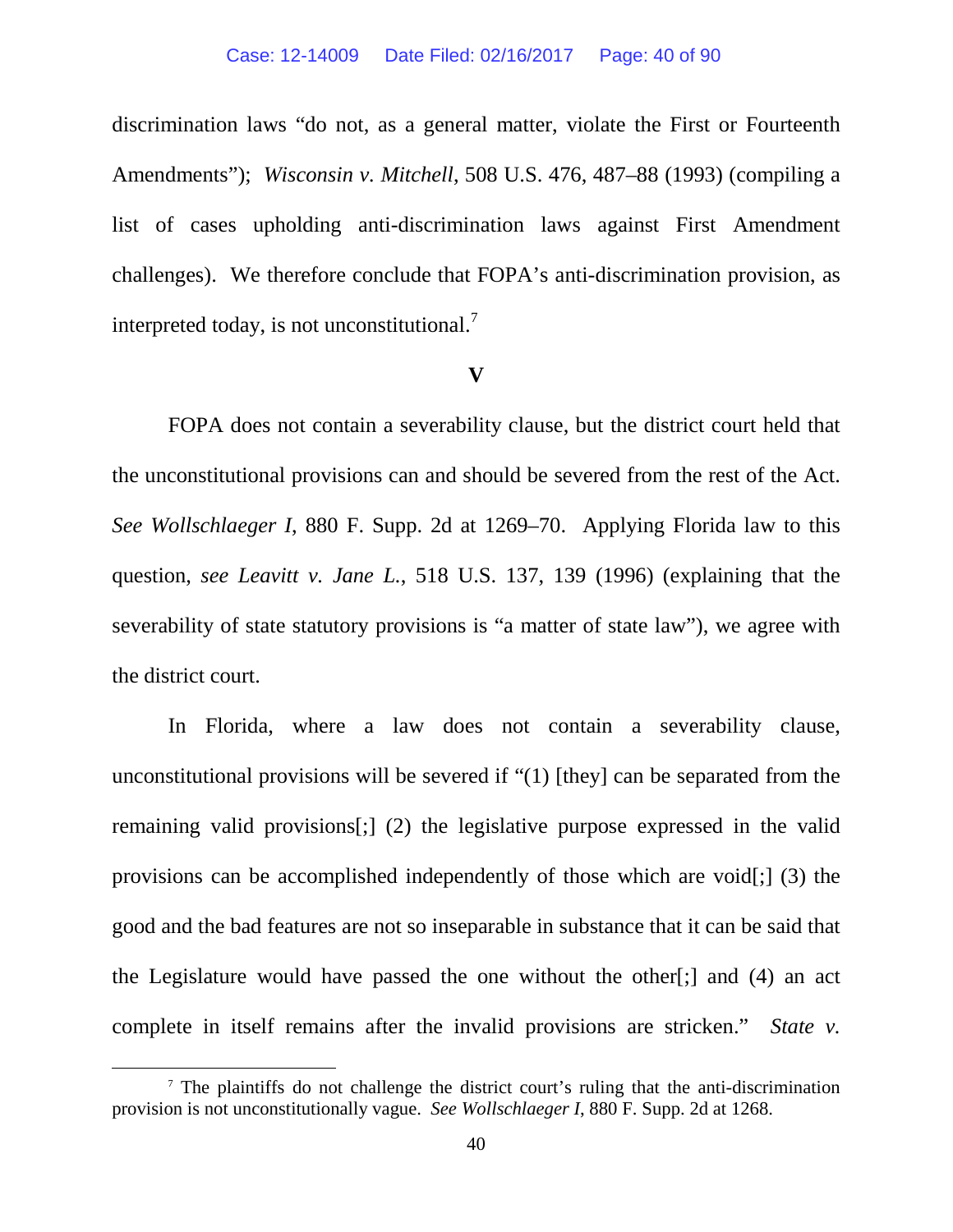*Catalano*, 104 So. 3d 1069, 1080 (Fla. 2012) (citation and internal quotation marks omitted). The "key determination is whether the overall legislative intent is still accomplished without the invalid provisions." *Id.* at 1080–81.

We have concluded that FOPA's record-keeping, inquiry, and antiharassment provisions violate the First Amendment, and that the antidiscrimination provision, as construed, does not. Our ruling therefore does not affect five provisions of FOPA: the provision relating to firearm inquiries by emergency medical technicians and paramedics, § 790.338(3); the provision allowing patients to decline to answer questions or provide information about firearm ownership but explaining that a patient's decision not to answer such questions "does not alter existing law regarding a physician's authorization to choose his or her patients," § 790.338(4); the provision prohibiting discrimination, § 790.338(5); the provision prohibiting insurers from denying coverage, increasing premiums, and otherwise discriminating against an applicant or insured based on the lawful ownership of firearms or ammunition, but allowing insurers to consider the fair market value of firearms or ammunition in setting premiums for scheduled personal property coverage, § 790.338(7); and the provision stating that violations of subsections (1)–(4) constitute grounds for disciplinary action, § 790.338(8).

It is our "affirmative duty to preserve the validity of legislative enactments when it is at all possible to do so," *Coral Springs St. Sys., Inc. v. City of Sunrise*,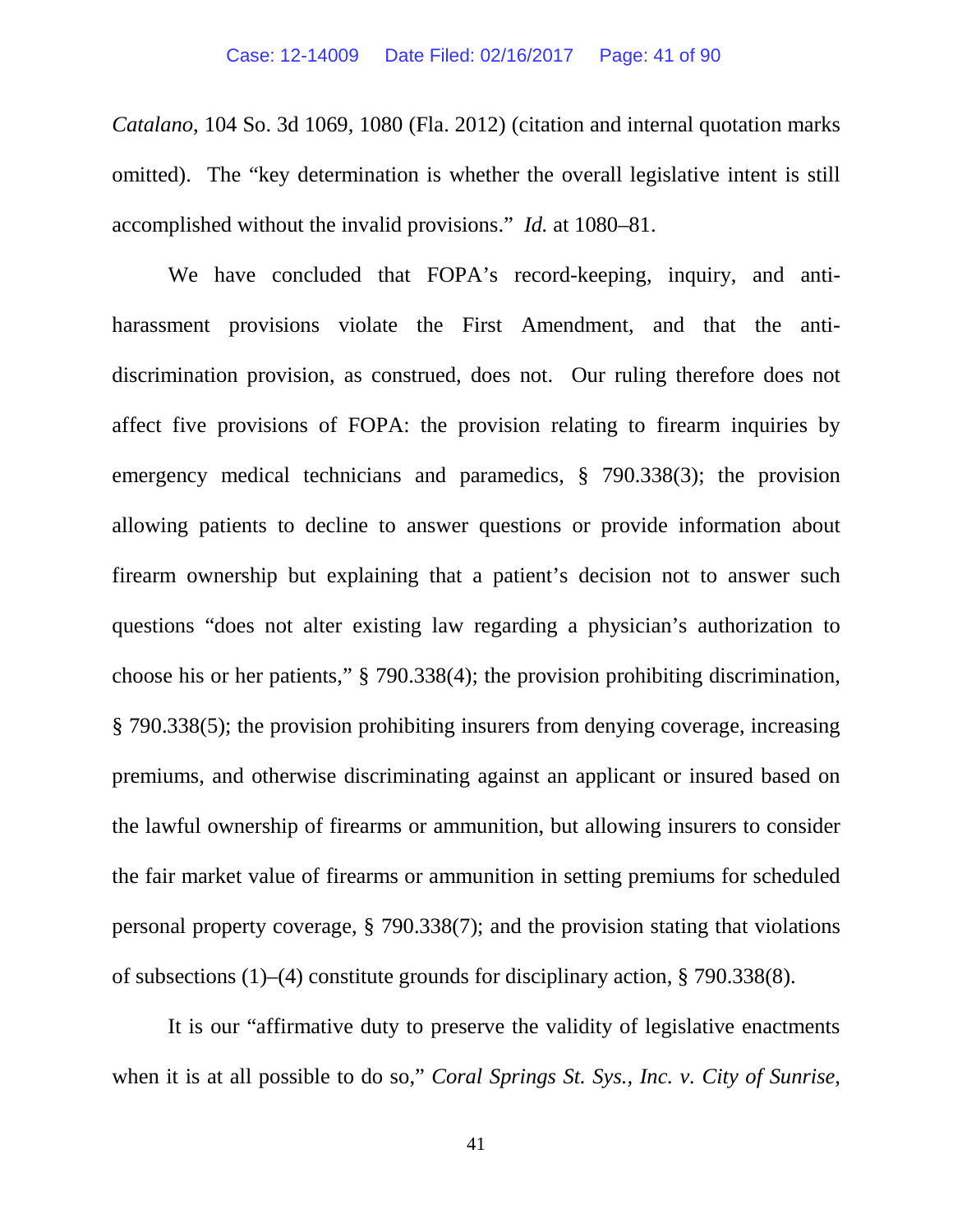371 F.3d 1320, 1347–48 (11th Cir. 2004) (citation and internal quotation marks omitted), and we believe that the Florida Legislature would have wanted the rest of FOPA to continue in effect. First, the remaining provisions, given their language and pronouncements, can operate independently of the invalid ones. Second, some of the remaining provisions regulate a different group of persons (e.g., insurers) than the ones which we have found constitutionally wanting. Third, the Legislature's overall purpose in enacting FOPA—protecting the rights of firearm owners in the area of health care—can still be furthered by some of the provisions unaffected by our decision. For example, if the remaining provisions continue in effect, patients will be able to refuse to answer questions put to them in the medical setting about their ownership of firearms. And firearm owners will have protection against certain forms of discrimination by doctors and medical professionals. In the words of the district court, "it cannot be said that the [L]egislature would never have passed" the valid provisions without the unconstitutional ones. *Wollschlaeger I*, 880 F. Supp. 2d at 1269. "A complete act remains even if the invalid portions of [FOPA] are stricken." *Id.*

"We owe the work of the elected representatives of the people of Florida respect[,] and we will invalidate no more of [FOPA] than we must." *Frazier ex rel. Frazier v. Winn*, 535 F.3d 1279, 1283 (11th Cir. 2008). We therefore sever the record-keeping (§ 790.338(1)), inquiry (§ 790.338(2)), and anti-harassment

42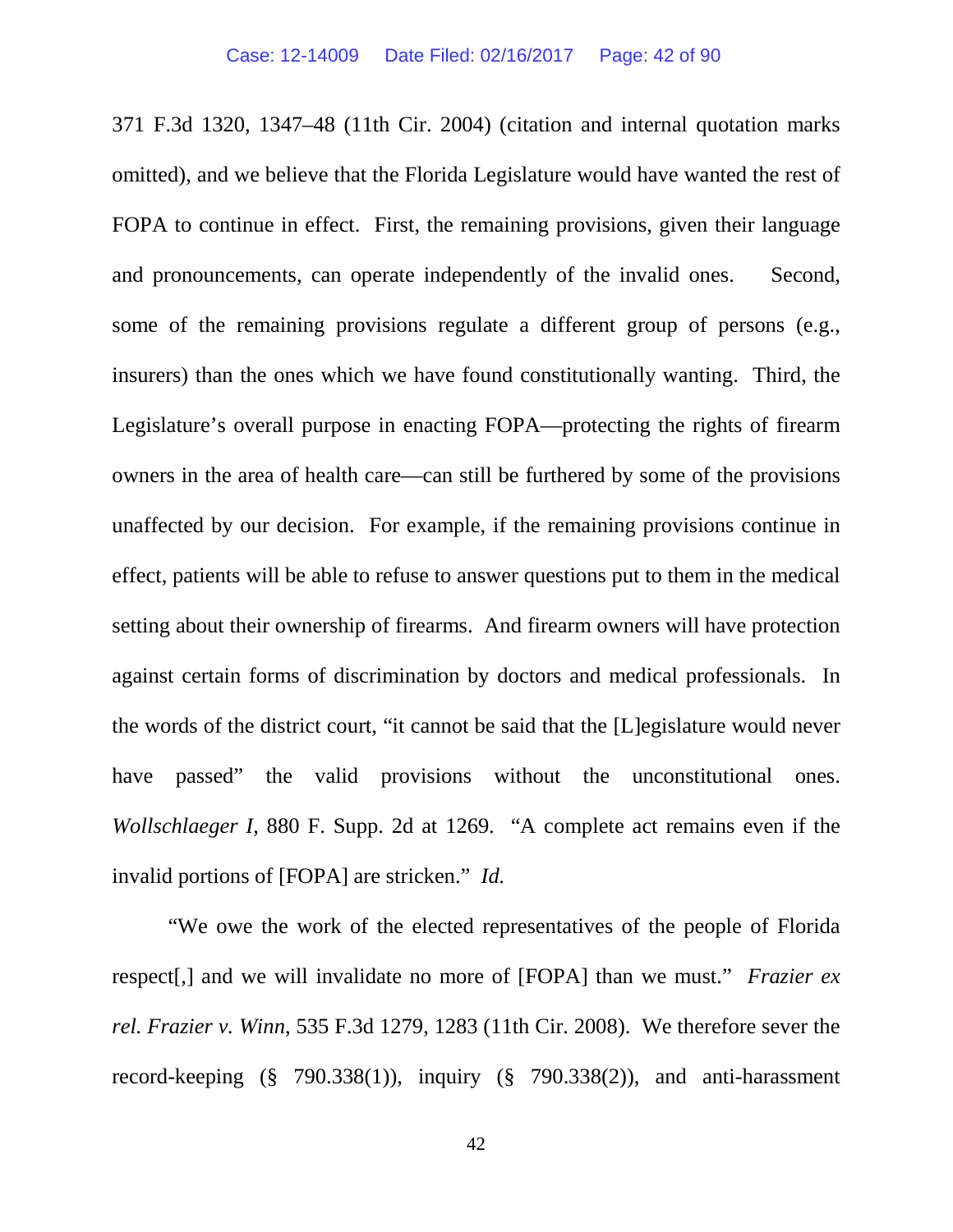(§ 790.338(6)) provisions of FOPA and permanently enjoin their enforcement. We express no view as to the interpretation or validity of the remaining provisions of FOPA, which are not before us.<sup>[8](#page-42-0)</sup>

# **VI**

The record-keeping, inquiry, and anti-harassment provisions of FOPA violate the First Amendment, but the anti-discrimination provision, as construed, does not. The district court's judgment is affirmed in part and reversed in part, and the case is remanded so that the judgment and permanent injunction can be amended in accordance with this opinion.

**AFFIRMED IN PART, REVERSED IN PART, AND REMANDED.**

<span id="page-42-0"></span> <sup>8</sup> Obviously, the portion of § 790.338(8) providing that violations of the record-keeping and inquiry provisions constitute grounds for disciplinary action no longer has any effect.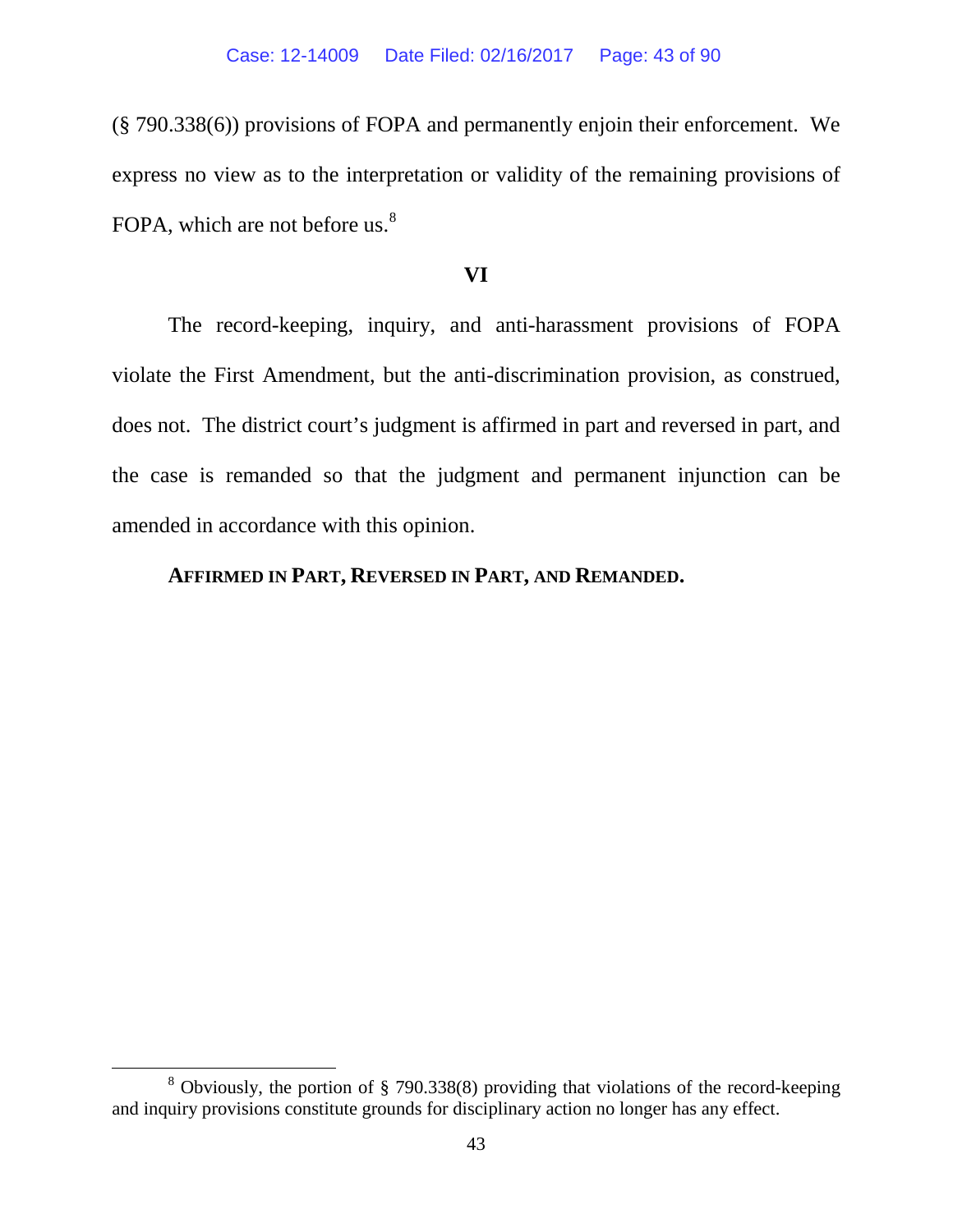MARCUS, Circuit Judge:

The Court has correctly determined that the record-keeping, inquiry, and anti-harassment provisions of Florida's Firearm Owners' Privacy Act (FOPA), Fla. Stat. § 790.338(1)–(2), (6), plainly target core First Amendment speech. Because the State has failed to demonstrate that these provisions are narrowly drawn to directly and materially advance a substantial government interest, they cannot withstand heightened scrutiny. See Florida Bar v. Went For It, Inc., 515 U.S. 618, 624 (1995).

The anti-harassment provision, Fla. Stat. § 790.338(6), also suffers from a second constitutional infirmity. This provision says that health-care practitioners "shall respect a patient's legal right to own or possess a firearm and should refrain from unnecessarily harassing a patient about firearm ownership during an examination." Fla. Stat. § 790.338(6). In addition to failing heightened scrutiny, FOPA's ban on only unnecessary harassment is incomprehensibly vague. While FOPA proscribes "unnecessarily harassing" behavior, a definition of what such conduct entails is markedly absent from the pages of the Florida Statutes.

Reasonable doctors are thus left guessing as to when their "necessary" harassment crosses the line and becomes "unnecessary" harassment -- and wrong guesses will yield severe consequences. The statute provides that a violation of any provision "shall constitute grounds for which disciplinary actions . . . may be

44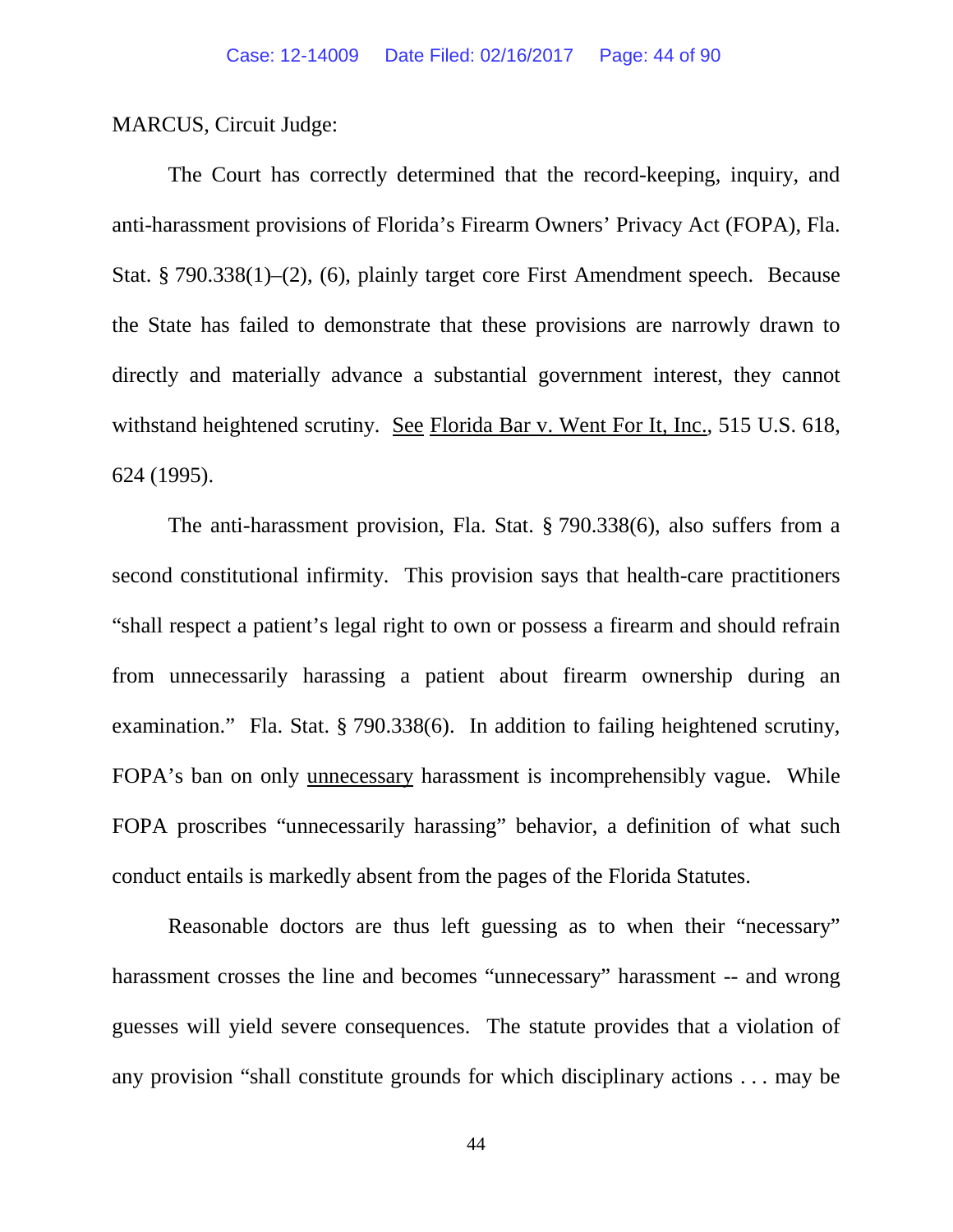taken." Id. at § 456.072(1)(nn). Violators of the Act risk suspension or permanent revocation of their medical licenses; restriction of their practices to certain settings, conditions, or numbers of hours; fines of up to \$10,000 for each separate offense; probation; refunds of fees billed; and remedial education, among others. Id. at  $\S$  456.072(2)(b)–(d), (f), (i)–(j). With so much at risk, a statute written in muted shades of gray will not suffice.

It is, by now, a "basic principle of due process that an enactment is void for vagueness if its prohibitions are not clearly defined." Grayned v. City of Rockford, 408 U.S. 104, 108 (1972). A law "can be impermissibly vague for either of two independent reasons. First, if it fails to provide people of ordinary intelligence a reasonable opportunity to understand what conduct it prohibits. Second, if it authorizes or even encourages arbitrary and discriminatory enforcement." Hill v. Colorado, 530 U.S. 703, 732 (2000) (citing City of Chicago v. Morales, 527 U.S. 41, 56–57 (1999)); see also Harris v. Mexican Specialty Foods, Inc., 564 F.3d 1301, 1311 (11th Cir. 2009) (stating that a law is unconstitutionally vague "if it is so vague and standardless that it leaves the public uncertain as to the conduct it prohibits or leaves judges and jurors free to decide, without any legally fixed standards, what is prohibited and what is not in each particular case") (quoting Giaccio v. Pennsylvania, 382 U.S. 399, 402–03 (1966)). This doctrine reflects the basic principle that a statute either forbidding or requiring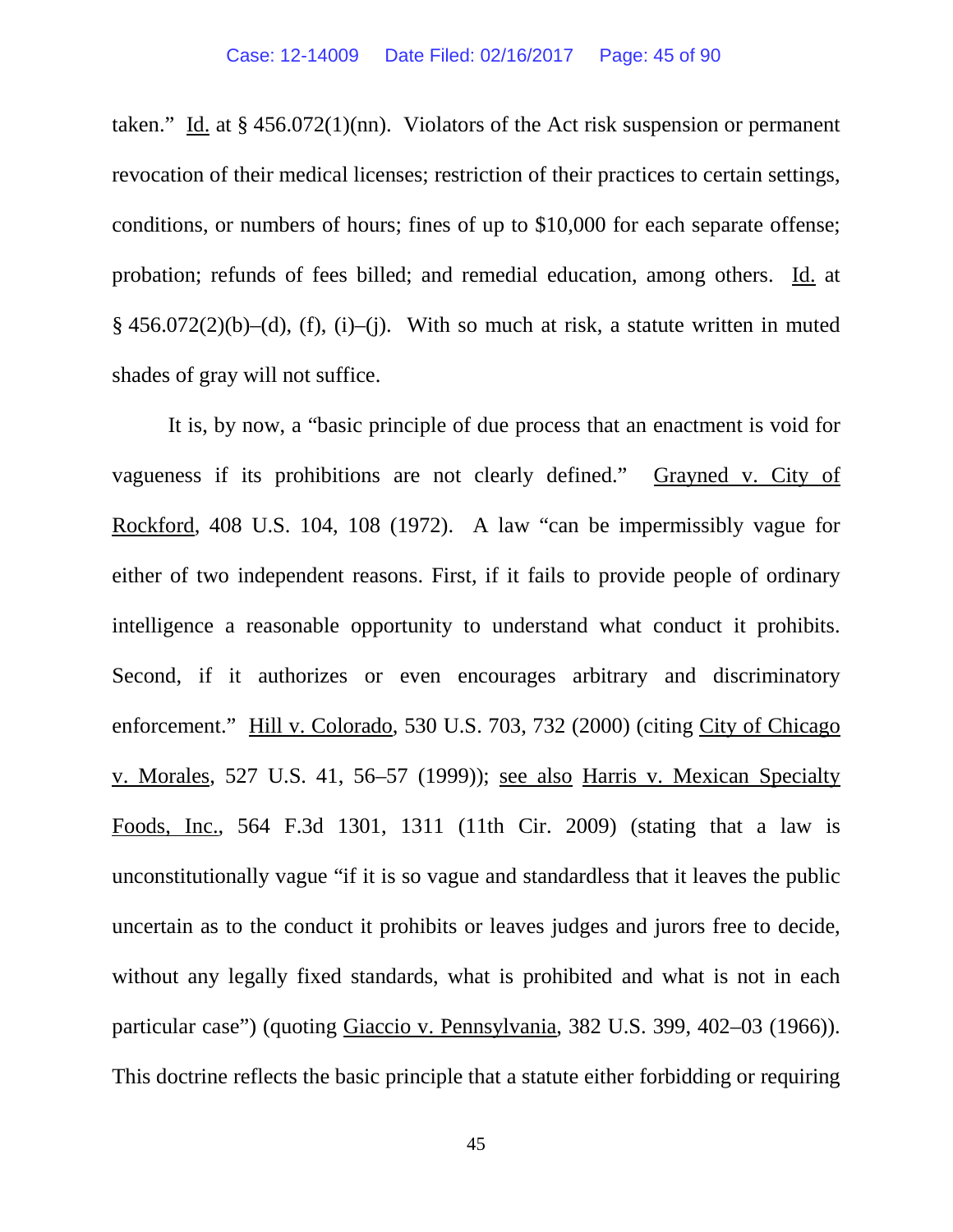### Case: 12-14009 Date Filed: 02/16/2017 Page: 46 of 90

an action "in terms so vague that persons of common intelligence must necessarily guess at its meaning and differ as to its application[ ] violates the first essential of due process of law." Harris, 564 F.3d at 1310 (quotations omitted).

"[S]tandards of permissible statutory vagueness are strict in the area of free expression." NAACP v. Button, 371 U.S. 415, 432 (1963). Generally, the void for vagueness doctrine encompasses "at least two connected but discrete due process concerns: first, that regulated parties should know what is required of them so they may act accordingly; second, precision and guidance are necessary so that those enforcing the law do not act in an arbitrary or discriminatory way." FCC v. Fox Television Stations, Inc., 132 S. Ct. 2307, 2317 (2012). "When speech is involved, rigorous adherence to those requirements is necessary to ensure that ambiguity does not chill protected speech." Id.; see also Reno v. Am. Civil Liberties Union, 521 U.S. 844, 871–72 (1997) ("The vagueness of [content-based regulations of speech] ... raise[s] special First Amendment concerns because of its obvious chilling effect on free speech."); Winters v. New York, 333 U.S. 507, 509 (1948) ("It is settled that a statute so vague and indefinite, in form and as interpreted, as to permit within the scope of its language the punishment of incidents fairly within the protection of the guarantee of free speech is void, on its face, as contrary to the Fourteenth Amendment."). Vague laws force potential speakers to "'steer far wider of the unlawful zone' ... than if the boundaries of the forbidden areas were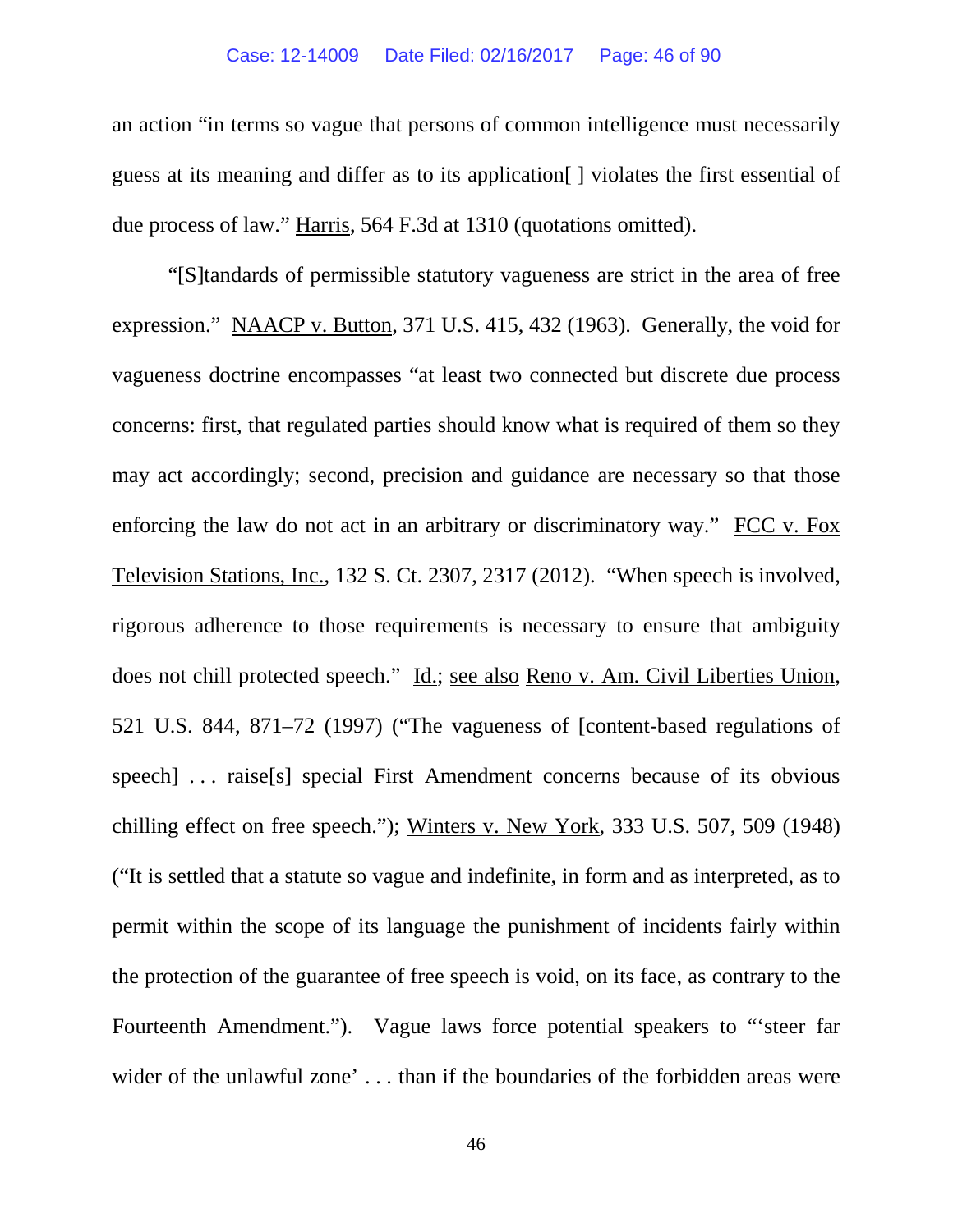clearly marked," thus silencing more speech than intended. Baggett v. Bullitt, 377 U.S. 360, 372 (1964) (quoting Speiser v. Randall, 357 U.S. 513, 526 (1958)). Content-based regulations thus require "a more stringent vagueness test." See Vill. of Hoffman Estates v. The Flipside, Hoffman Estates, Inc., 455 U.S. 489, 499 (1982). While "perfect clarity and precise guidance have never been required even of regulations that restrict expressive activity," Ward v. Rock Against Racism, 491 U.S. 781, 794 (1989), "government may regulate in the area" of First Amendment freedoms "only with narrow specificity." Button, 371 U.S. at 433.

FOPA's anti-harassment statute is not vague merely because it is an antiharassment statute. "Harass" has an ordinary, commonly understood meaning: "to annoy persistently." Merriam-Webster (2016). While this common meaning alone might pass constitutional muster, other Florida statutes go further and supplement this familiar definition by including statute-specific descriptions to convey the precise scope of behavior that constitutes punishable harassment. For example, Florida's anti-stalking statute defines prohibited harassment as "a course of conduct directed at a specific person which causes substantial emotional distress to that person and serves no legitimate purpose." Fla. Stat.  $\S 784.048(1)(a)$ . Likewise, Florida employees are forbidden from engaging in sexual harassment, which is defined as "unwelcome sexual advances, requests for sexual favors, or other verbal or physical conduct of a sexual nature from any person directed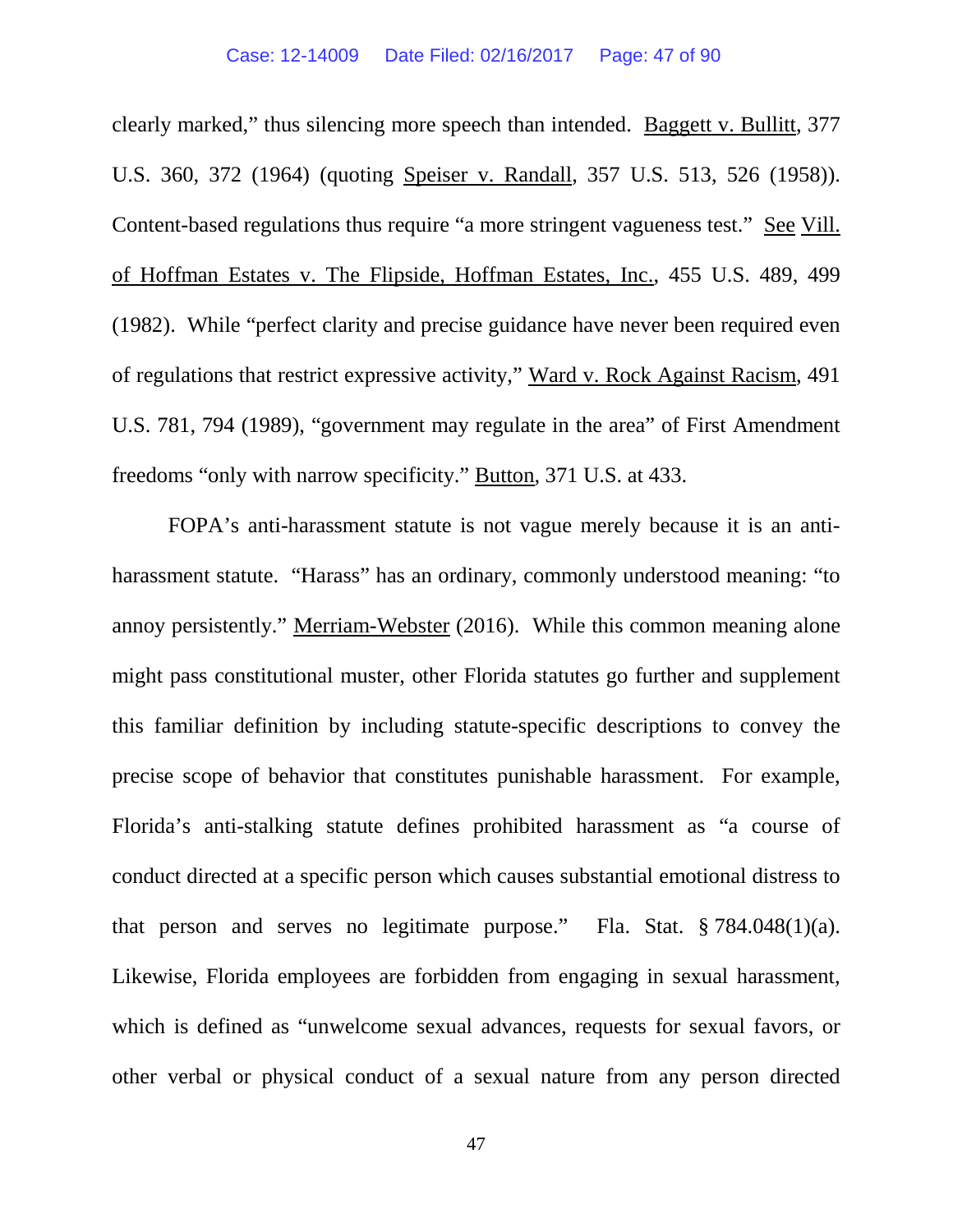towards or in the presence of an employee or applicant" in specific enumerated circumstances. Fla. Admin. Code r. 60L-36.004(1). Both of these provisions restrict harassment by providing some guidance regarding the specific conduct or speech that is banned.

Thus, "harassment" has a common meaning standing alone, and laws proscribing harassing behavior can be further delimited in scope through context and formal definitions. Had § 790.338(6) simply banned "harassment about firearm ownership during an examination," our review would have revealed poor tailoring and inadequate state interests as the sole causes of its constitutional demise. But instead of defining a specific type of harassment or simply applying the term according to its common usage, the State takes the plain word and renders it incomprehensible by appending a wholly nebulous adverb. Doctors are to refrain from "unnecessarily harassing" their patients about firearm ownership and safety. Fla. Stat. § 790.338(6). This locution allows that some harassment may be permissible or even necessary. Indeed, we expect doctors to doggedly exhort unhealthy patients to exercise more, eat less, or stop smoking, even when such admonishments may "annoy persistently." Section 790.338(6) must -- but does not -- provide doctors with fair notice regarding either the level of harassment that may be permitted as a necessary element of medical care or the point at which harassment metamorphoses into illegal activity.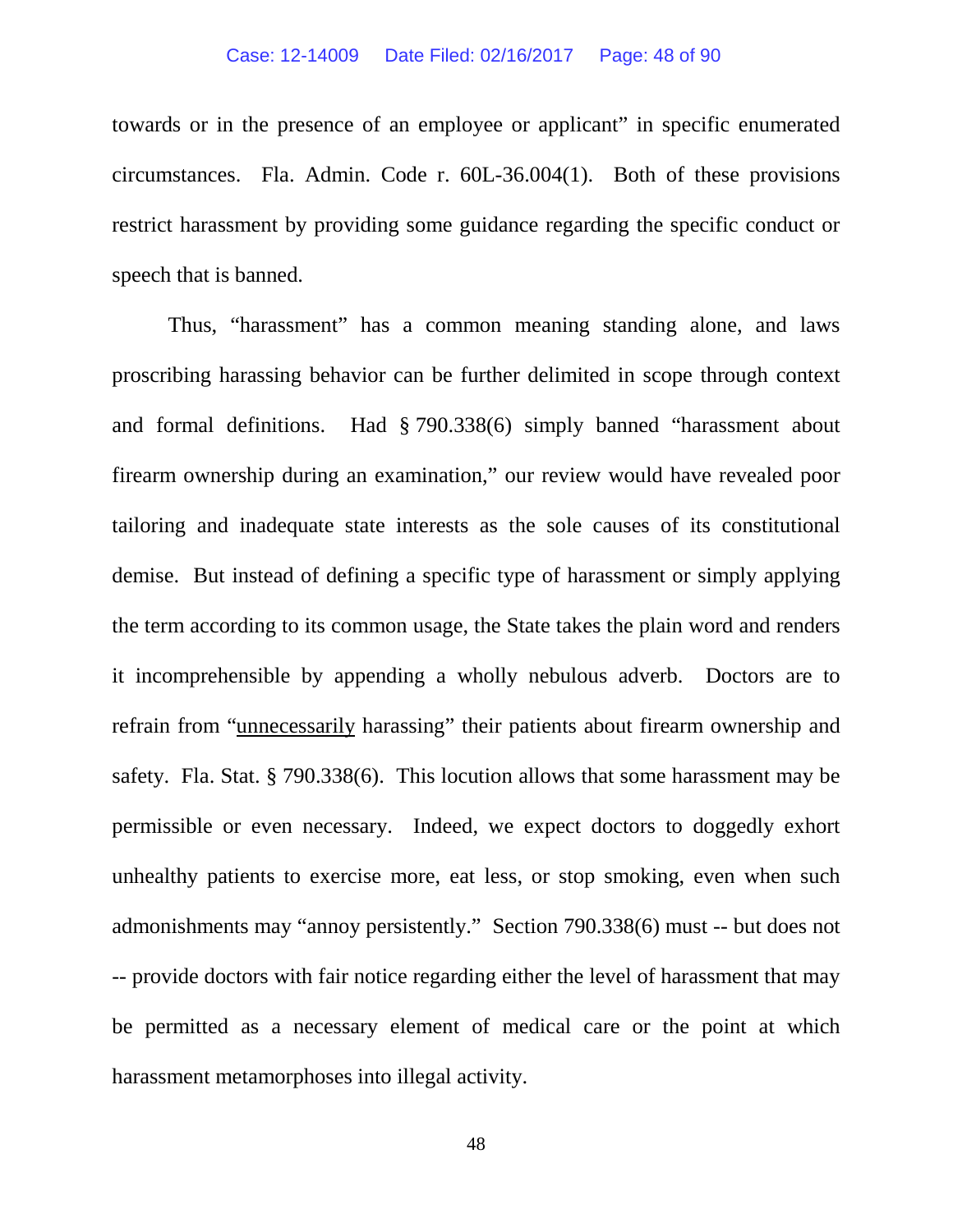Demarcating this line with some clarity and precision is crucial. In the absence of any attempt at a statutory definition of what constitutes "unnecessarily harassing" conduct, it is not clear whether what is "unnecessary" is to be measured from the point of view of the doctor or the patient. If the former, how is a doctor to know when his advice has become "unnecessarily" harassing? A doctor who believes his counseling beneficial and thinks the advice necessary to fulfill his professional responsibilities might have a tendency to overestimate the amount of advice he can give before he has engaged in "unnecessarily harassing" conduct. This difficulty is exacerbated by the fact that the patients who are most irritated by a doctor's advice are often those in greatest need of persistence. A doctor may feel professionally obligated to "necessarily harass" a patient who obstinately resists his pleas to wear a motorcycle helmet, to childproof household electrical outlets, or to store a loaded firearm beyond his toddler's reach. If the doctor's wellintentioned advice is rebuffed, he may wish to repeat his warnings two, three, even four times. He may wish to provide literature documenting the risks and hazards associated with an improperly secured firearm in the home or to share a harrowing account of a child killed by an accidental discharge. The more likely a doctor may believe that a patient is in particular need of advice, the more likely the patient may believe that the plentiful advice constitutes "unnecessary" harassment.

By contrast, if what is "unnecessary" is measured from the patient's

49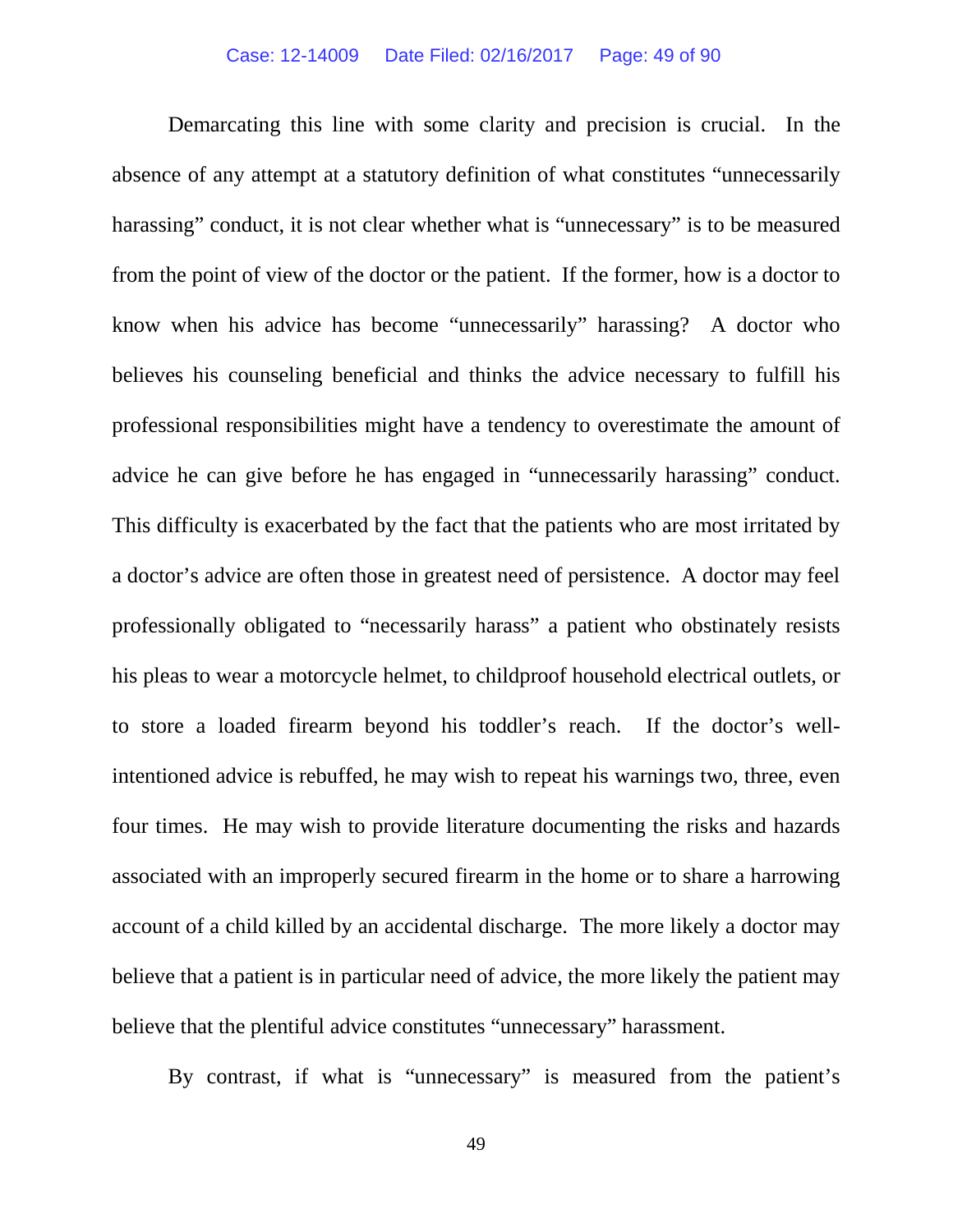perspective, how is a doctor to predict his patients' individual tolerances for hearing firearm-safety advice? If a doctor gives the same firearm-safety advice to two patients, the patients might have drastically different responses given their ownership of firearms and their existing household safety precautions. A particularly sensitive patient might have a very low threshold for firearm-safety advice from his doctor and might construe any amount of counseling as unnecessary. A patient more receptive to his doctor's advice might tolerate more counseling before his threshold is reached. The anti-harassment provision utterly fails to provide any notice to a doctor who must predict his patients' individual tolerances, because "[c]onduct that annoys some people does not annoy others." Coates v. City of Cincinnati, 402 U.S. 611, 614 (1971). These difficulties illuminate the vagueness problem before us: Who is to know -- and who is to decide -- when good-faith persistence devolves into unnecessary harassment? Without further guidance, doctors are left in the dark.

The State's attempts to define the term fail to burn through the fog. When asked to define "necessary harassment," the State replied that "the term 'unnecessary' emphasizes that it's in the discretion of the physician to determine if they need to push you on the issue that they're inquiring about" and that "it's left to the discretion and determination of the physician, their judgment in treating the patient." The panel adopted a similar interpretation and remarked that "so long as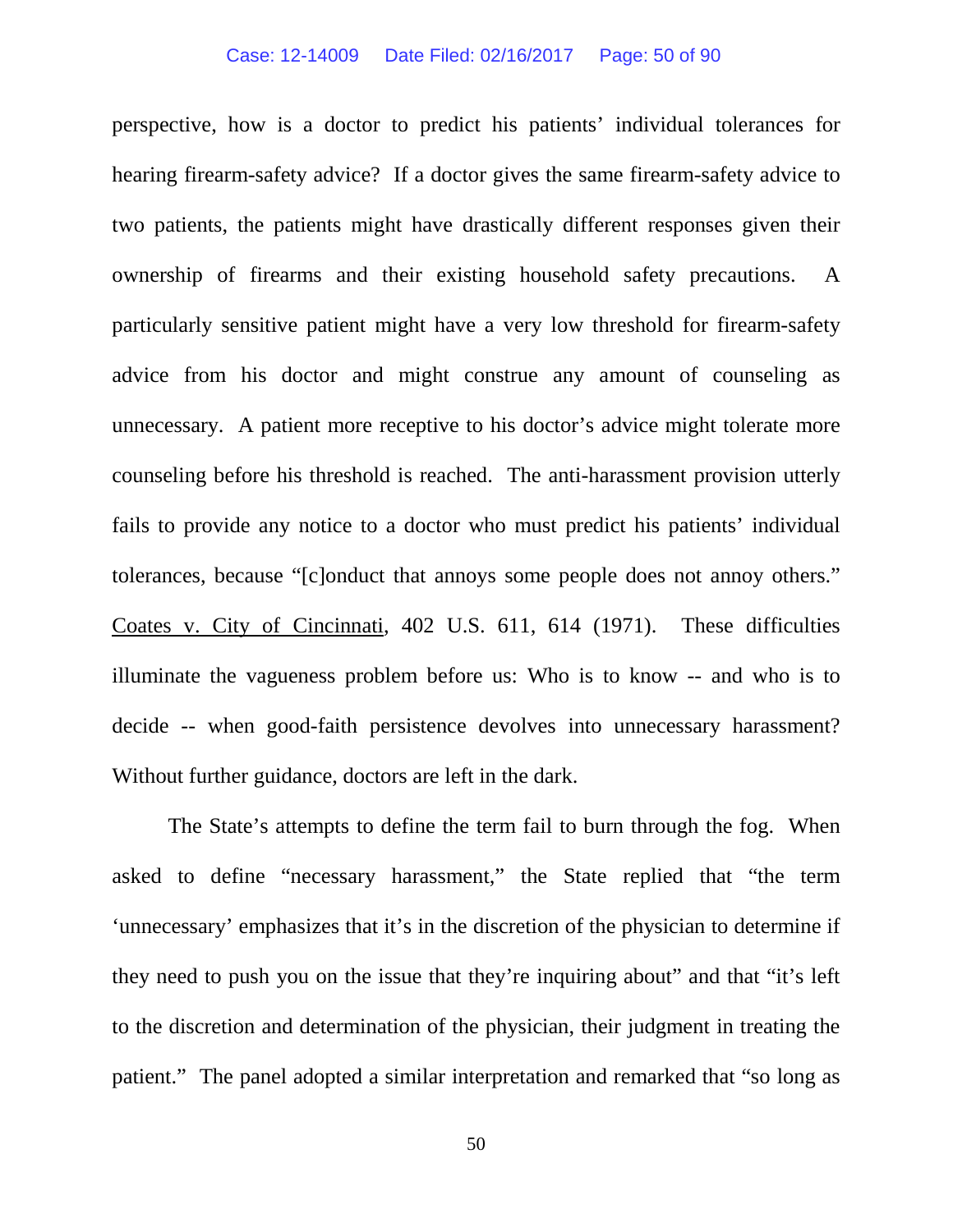a physician is operating in good faith . . . and is providing only firearm safety advice that is relevant and necessary, he need not fear discipline at the hands of the Board." Wollschlaeger v. Governor of the State of Florida, 814 F.3d 1159, 1182 (11th Cir. 2015).

But this interpretation stands in stark contrast to the plain text of the statute: "A health care practitioner . . . shall respect a patient's legal right to own or possess a firearm and should refrain from unnecessarily harassing a patient about firearm ownership during an examination." Fla. Stat. § 790.338(6). While the inquiry provision allows a doctor to ask about firearm ownership and safety if he "in good faith" believes the questions to be "relevant to the patient's medical care or safety," Fla. Stat. § 790.338(2), this safe harbor is notably absent from the anti-harassment provision. Because a legislature "generally acts intentionally when it uses particular language in one section of a statute but omits it in another," Dep't of Homeland Sec. v. MacLean, 135 S. Ct. 913, 919 (2015), we must infer that a doctor's good-faith belief permits inquiries -- but not harassment -- regarding firearm ownership and safety. The State's interpretation completely ignores the differing construction of the inquiry and the anti-harassment provisions, and it must be rejected in favor of the plain text. See Connecticut Nat'l Bank v. Germain, 503 U.S. 249, 253–54 (1992) (noting that in interpreting a statute, a court "must presume that a legislature says in a statute what it means and means in a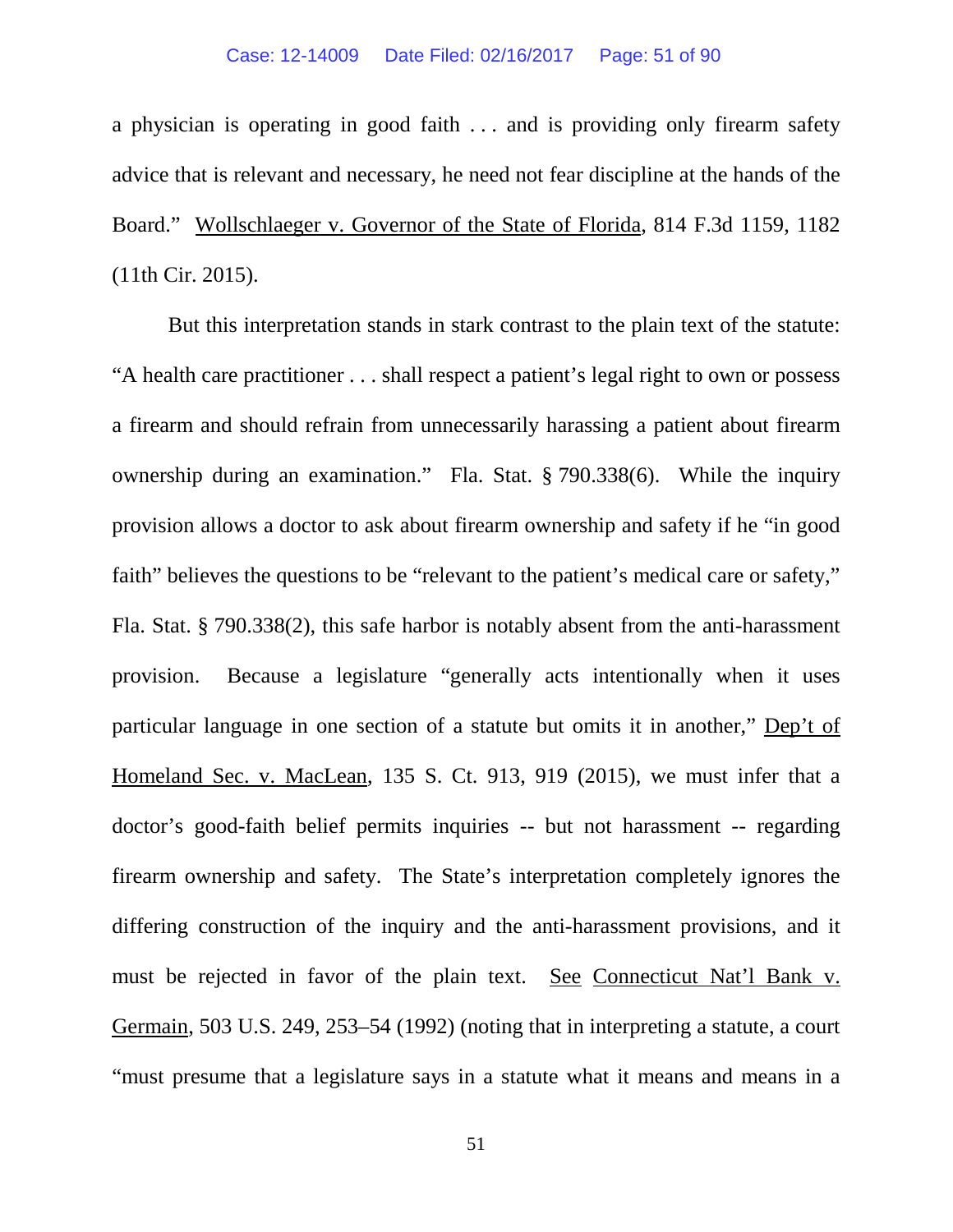statute what it says there"). The panel nevertheless took the State at its word and concluded that a physician acting in good faith "need not fear discipline at the hands of the Board." Wollschlaeger, 814 F.3d at 1182. But we cannot find clarity in a wholly ambiguous statute simply by relying on the benevolence or good faith of those enforcing it. See, e.g., United States v. Stevens, 559 U.S. 460, 480 (2010) ("[T[he First Amendment protects against the Government; it does not leave us at the mercy of noblesse oblige. We would not uphold an unconstitutional statute merely because the Government promised to use it responsibly.").

Even if we were to entertain the State's interpretation and add the words "in good faith" to the anti-harassment provision, such a construction would render the provision -- and the inquiry provision -- completely null. If a doctor may claim "good faith" in the face of criticism over how many times he repeats, how loudly he insists, how intrusively he inquires, and how offensively he counsels -- in short, how and when he harasses -- then the statute is toothless. If the State's argument is followed to its logical conclusion, a doctor would be able to maintain full immunity from enforcement with a simple assertion that he believed his harassment to be necessary.

However, doctors would find little solace in so generous a reading. A lone patient's complaint is sufficient to initiate an investigation into a doctor's conduct, Fla. Stat. § 456.073, and a disgruntled patient is likely to disagree with his doctor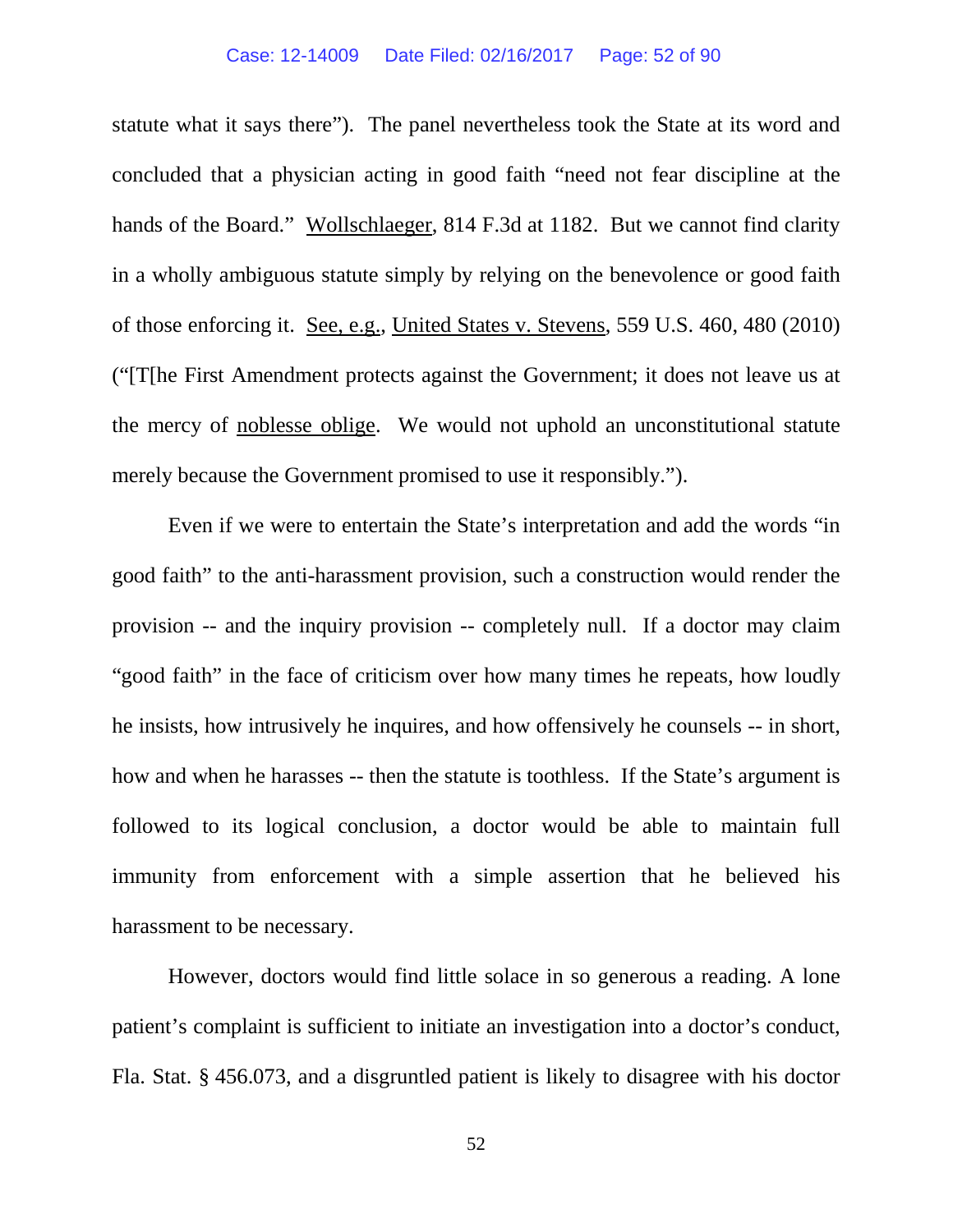### Case: 12-14009 Date Filed: 02/16/2017 Page: 53 of 90

about precisely how much harassment is truly necessary. The risks of such proceedings are staggering. Well-intentioned doctors may be hauled before disciplinary boards, their reputations diminished, and their medical careers tarnished. And it is of little comfort to note that "patients by themselves cannot subject physicians to discipline." Wollschlaeger, 814 F.3d at 1182. Even the mere filing of a complaint can have serious consequences for a doctor's career. As one plaintiff testified, "[m]any job applications, hospital credentialing forms, and public service vetting forms require doctors to note if they have ever been reported to the Board, regardless of whether the complaint was well-founded." Doctors deserve more notice before they are subjected to these consequences, but we can find nothing in this statute, whether taken as a whole or read piece by piece, that offers a conscientious physician any guidance in discerning when "necessary" harassment has devolved into "unnecessary" and actionable speech.

In this quintessential First Amendment area, the State may not hinge liability on a phrase so ambiguous in nature. And it most certainly may not do so when devastating consequences attach to potential violations. Doctors are entitled to know how far they may press their points and how persistently they may make their cases. The anti-harassment provision does not provide any guidance. Instead, it forces doctors to choose between adequately performing their professional obligation to counsel patients on health and safety on the one hand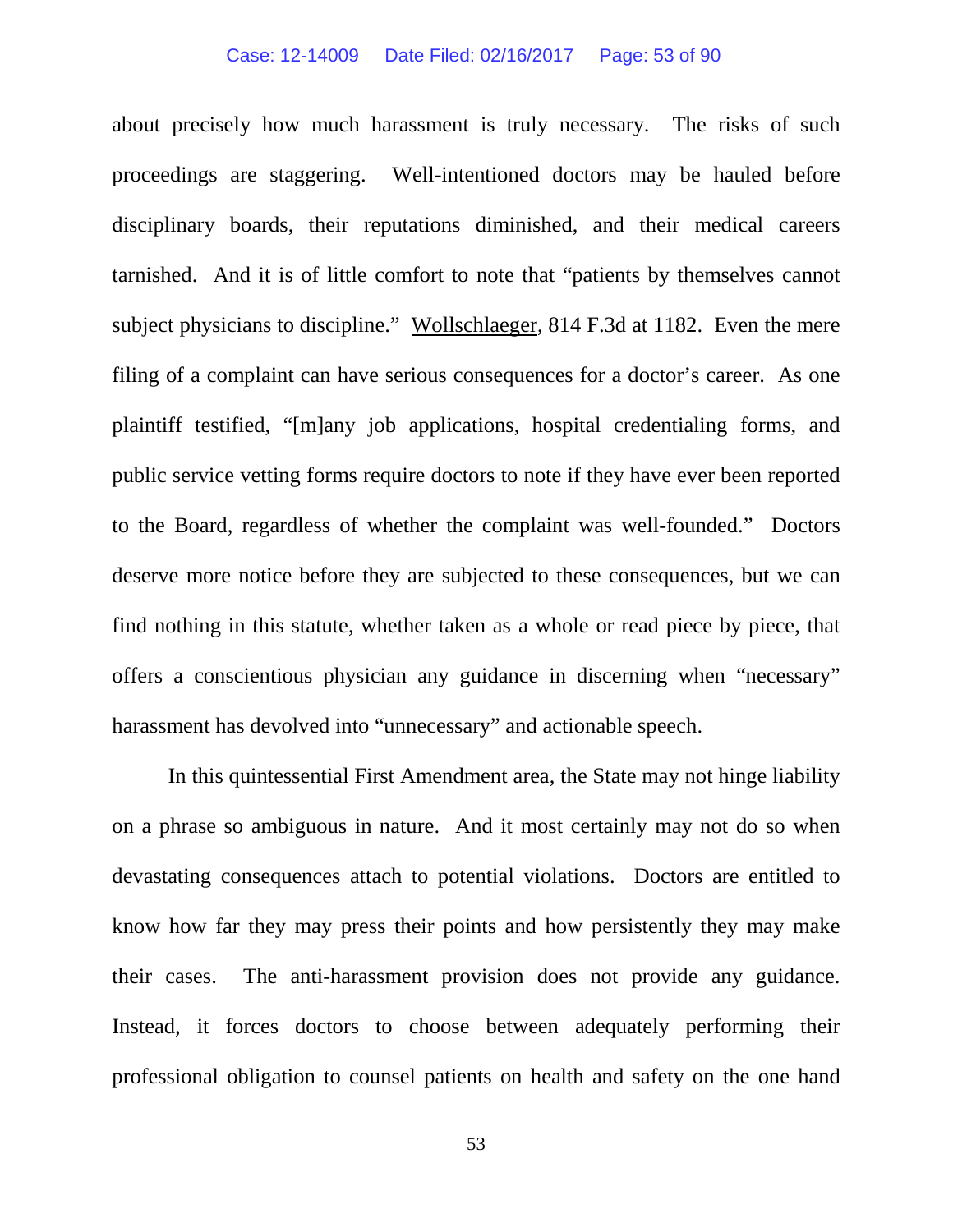### Case: 12-14009 Date Filed: 02/16/2017 Page: 54 of 90

and the threat of serious civil sanctions on the other. Doctors can choose silence and self-censorship, thereby shouldering the burden of knowing they could have said more, counseled more, and warned more before a tragic accident. Or they may proceed with their speech and potentially face punishment according to the arbitrary whims of annoyed patients or a Board of Medicine that is wholly unrestrained by clear statutory guidelines. Because of the anti-harassment provision's undeniable ambiguity, the risk of constitutional injury is simply too great. This vagueness is inconsistent with the command of the First Amendment.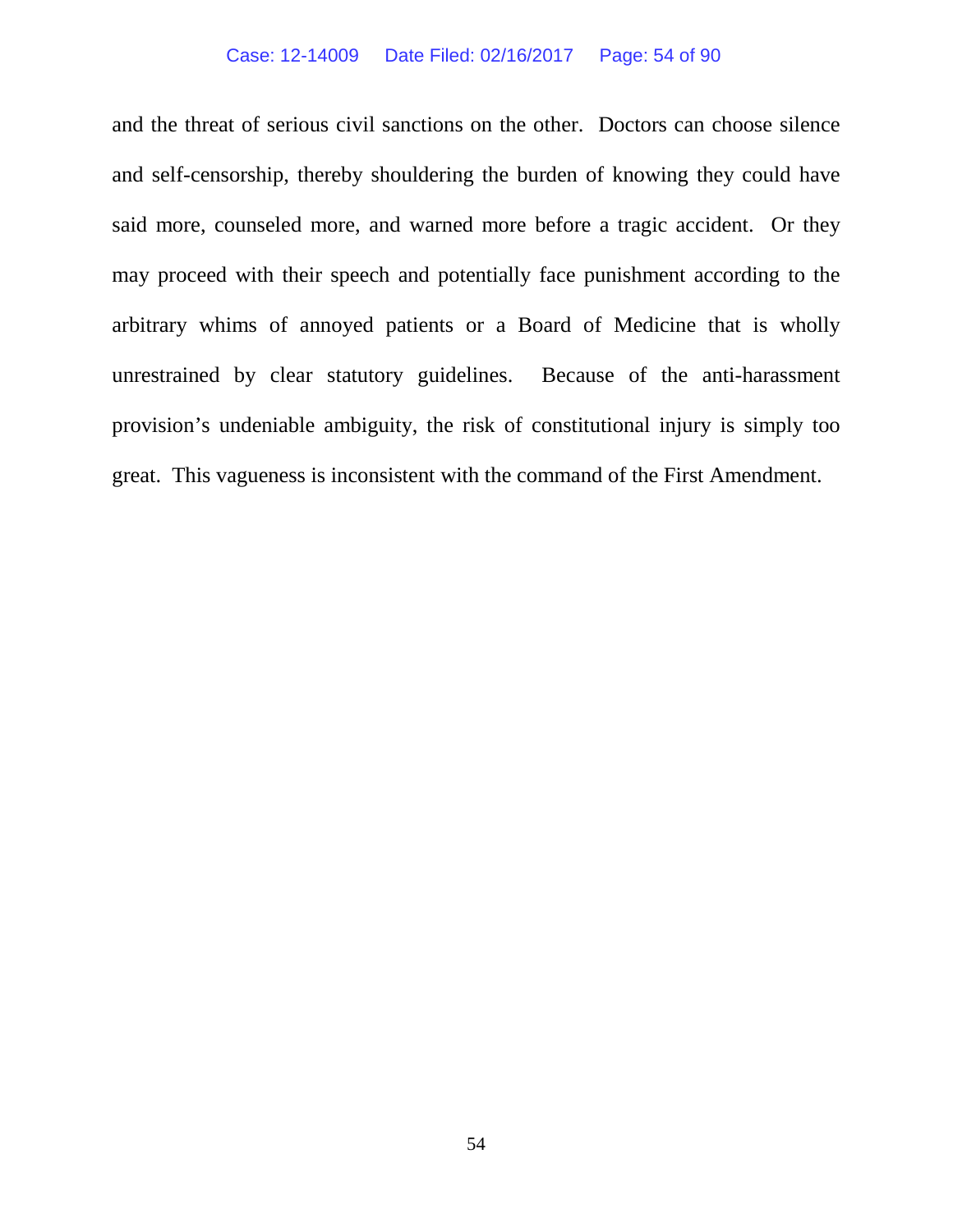WILSON, Circuit Judge, whom MARTIN, Circuit Judge, joins as to Part III, concurring:

I was a member of the original panel in this case, in which I submitted three separate dissents arguing that Florida's Firearm Owners' Privacy Act (the Act) violates the First Amendment. Accordingly, I concur with the Majority that the Act is unconstitutional. However, the Majority applies intermediate scrutiny to strike down the Act. I would reach the same result by applying strict scrutiny.

The Act imposes a content- and viewpoint-based restriction on physicians' speech. It restricts physicians' communications with patients about a specific subject—the possession of firearms—to prohibit advocating a specific viewpoint–– firearm safety. My reading of Supreme Court precedent leads me to believe that strict scrutiny is the appropriate level of scrutiny for such a restriction on speech. *See, e.g.*, *Reed v. Town of Gilbert*, 576 U.S. \_\_\_, \_\_\_, 135 S. Ct. 2218, 2227 (2015); *Sorrell v. IMS Health Inc.*, 564 U.S. 552, 565–66, 131 S. Ct. 2653, 2664 (2011); *Holder v. Humanitarian Law Project*, 561 U.S. 1, 45, 130 S. Ct. 2705, 2734 (2010). The record-keeping, inquiry, and anti-harassment provisions of the Act do not survive this demanding standard.

# I. Strict Scrutiny

I write separately to underscore the importance of applying the most demanding standard of scrutiny to this content-based law. Under the First

55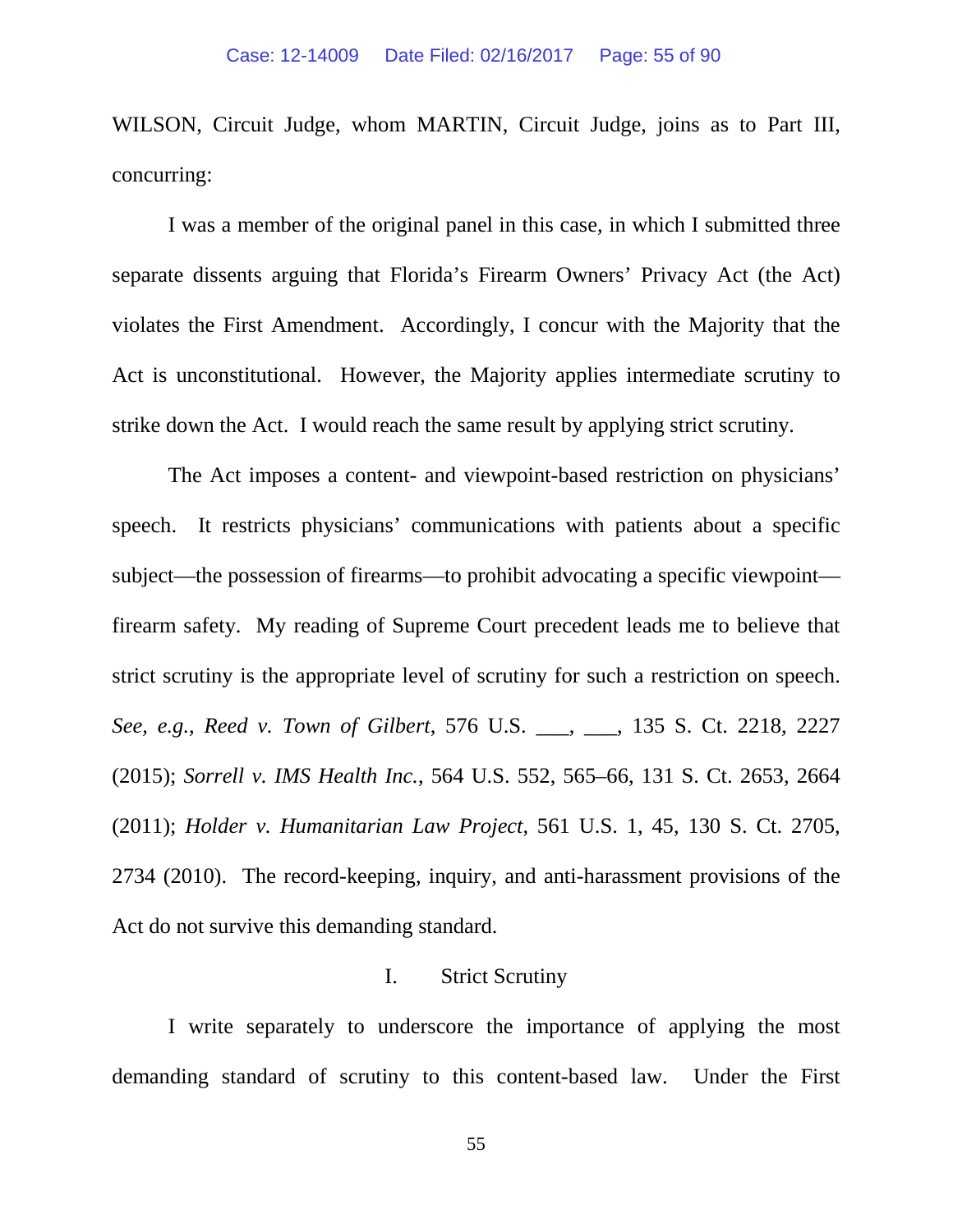Amendment, the "government has no power to restrict expression because of its . . . content." *Ashcroft v. ACLU*, 535 U.S. 564, 573, 122 S. Ct. 1700, 1707 (2002) (internal quotation marks omitted). The Supreme Court recently reiterated that laws that restrict speech "based on its communicative content . . . are presumptively unconstitutional." *See Reed*, 135 S. Ct. at 2226. A content-based speech restriction can stand only if it survives strict scrutiny. *United States v. Playboy Entm't Grp., Inc.*, 529 U.S. 803, 813, 120 S. Ct. 1878, 1886 (2000).

While my previous dissents in this case evaluated the Act through the lens of intermediate scrutiny, after the Supreme Court's decision in *Reed* last year reiterated that content-based restrictions must be subjected to strict scrutiny, I am convinced that it is the only standard with which to review this law. *See Reed*, 135 S. Ct. at 2227. A law is content-based if it "applies to particular speech because of the topic discussed or the idea . . . expressed." *Id.* The *Reed* Court cited as an "obvious" content-based distinction "defining regulated speech by particular subject matter." *Id.* The restrictions imposed by the Act depend entirely on the content of speech. The Act aims to suppress speech on only one topic: firearms. It is hard to imagine a more paradigmatic example of a contentbased law.

The state's subversive attempt to stop a perceived political agenda chills speech based on not only content but also a particular viewpoint. The Act silences

56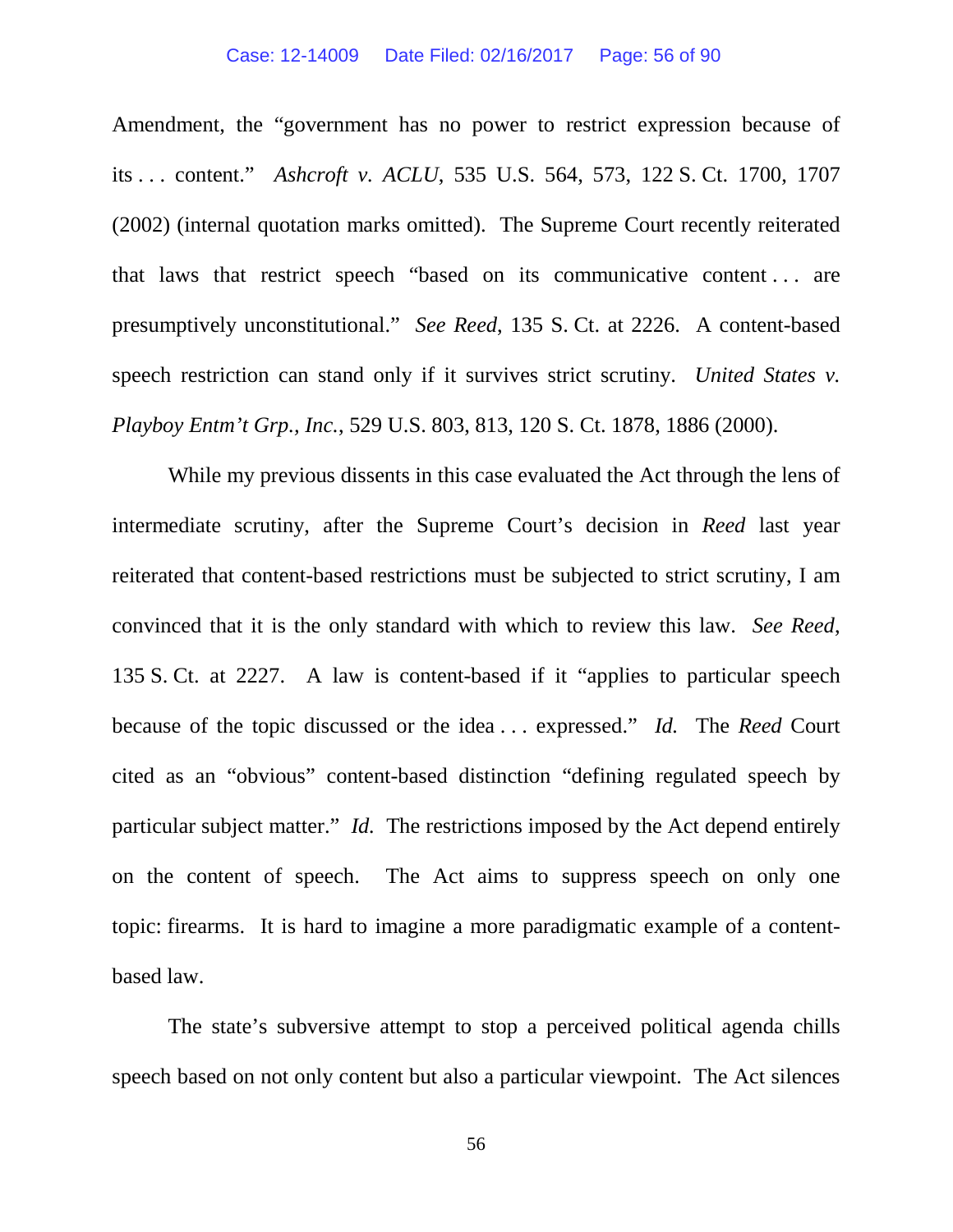doctors who advance a viewpoint about firearms with which the state disagrees. The Act's legislative history indicates that the concern motivating the law was firearm-safety messages that were perceived as a political agenda against firearm ownership. Statements by government officials explaining the reasons for an action can indicate an improper motive. *See Vill. of Arlington Heights v. Metro. Hous. Dev. Corp.*, 429 U.S. 252, 268, 97 S. Ct. 555, 565 (1977); *see also Sorrell*, 564 U.S. at 565, 131 S. Ct. at 2663 ("[A] statute's stated purposes may . . . be considered."). This viewpoint discrimination is a "blatant" and "egregious form of content discrimination" and thus provides further support for an application of strict scrutiny. *Rosenberger v. Rector & Visitors of Univ. of Va.*, 515 U.S. 819, 829, 115 S. Ct. 2510, 2516 (1995).

Applying strict scrutiny to content-based speech restrictions is also essential to protecting the values that the First Amendment seeks to protect. We must make sure that there is "no realistic possibility that official suppression of ideas is afoot." *R.A.V. v. City of St. Paul*, 505 U.S. 377, 390, 112 S. Ct. 2538, 2547 (1992). The government must not regulate speech "based on hostility––or favoritism––towards the underlying message expressed." *Id.* at 386, 112 S. Ct. at 2545. Florida, perhaps guided by a paternalistic notion that it needs to protect its citizens from viewpoints they do not like, prohibits doctors from discussing an entire topic and advocating a position with which it does not agree. This it cannot do.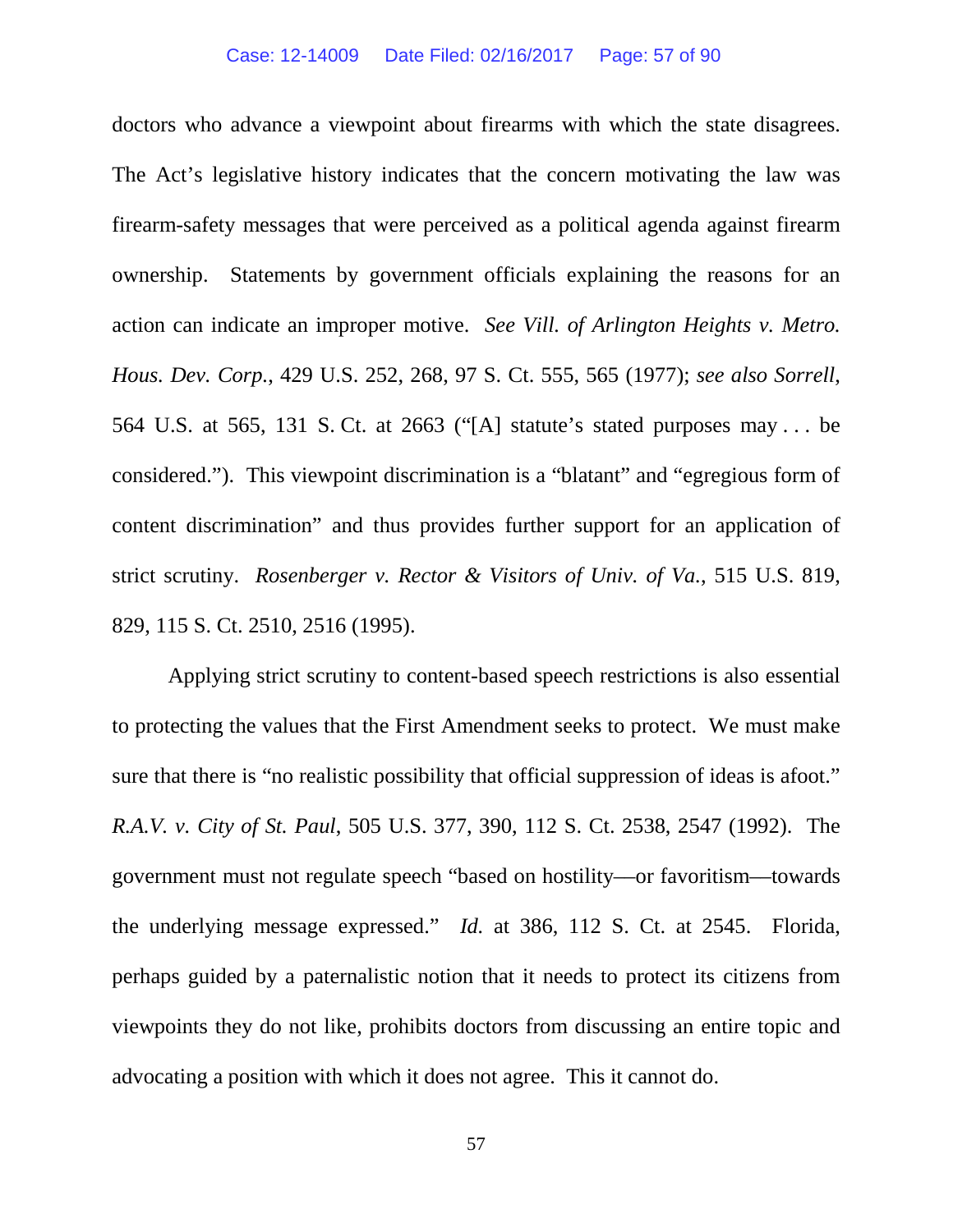Content-based restrictions on speech are permitted only when they fall within a few historic and traditional categories, such as obscenity or defamation. *See Alvarez*, 132 S. Ct. at 2544. Absent from any such category of unprotected speech is truthful speech by physicians.<sup>[1](#page-57-0)</sup> However, the Supreme Court has not squarely addressed the appropriate level of protection for professional speech. While I agree with the majority that rational basis is not appropriate, I hesitate to compare this case to other professional speech situations in which the state has a valid interest in regulating a specialized profession. *See, e.g.*, *Gentile v. State Bar of Nevada*, 501 U.S. 1030, 1051–52, 111 S. Ct. 2720, 2733 (1991). Proscribing access to a profession is entirely different than prohibiting the speech of an entire group of professionals. *See Thomas v. Collins*, 323 U.S. 516, 544, 65 S. Ct. 315, 329 (Jackson, J., concurring) ("[T]he state may prohibit the pursuit of medicine as an occupation without its license but I do not think it could make it a crime publicly or privately to speak urging persons to follow or reject any school of medical thought."). Because, as the district court noted, other regulations in this

<span id="page-57-0"></span> $<sup>1</sup>$  Admittedly, the Supreme Court has acknowledged that there may exist some categories</sup> of speech that have not yet been specifically identified in our case law. *See United States v. Stevens*, 559 U.S. 460, 470, 130 S. Ct. 1577, 1586 (2010). However, before allowing a category of speech to fall into the exemptions from the normal prohibition on content-based restrictions, "the Court must be presented with persuasive evidence that a novel restriction on content is part of a long (if heretofore unrecognized) tradition of proscription." *See Alvarez*, 132 S. Ct. at 2547 (citing *Brown v. Entm't Merch. Assn.*, 564 U.S. 786, 792, 131 S. Ct. 2729, 2734 (2011)). Here, the government has failed to persuade us. Just because this regulation lies in the realm of private professionals, there is not a historic tradition that would warrant exempting regulation of truthful speech by doctors.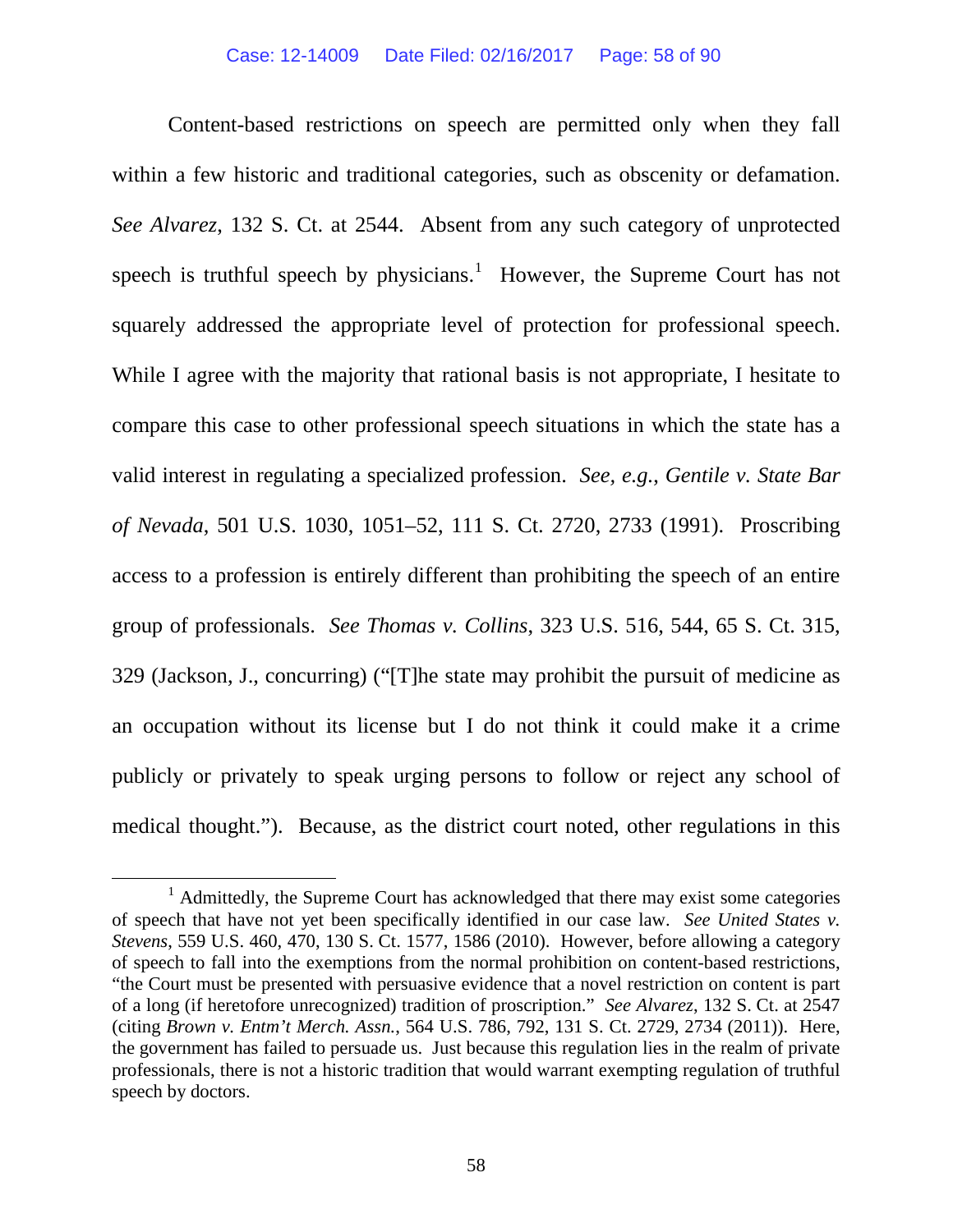#### Case: 12-14009 Date Filed: 02/16/2017 Page: 59 of 90

realm govern the access to or practice of a profession, they do not "prohibit truthful . . . speech within the scope of the profession." *Wollschlaeger v. Farmer*, 880 F. Supp. 2d 1251, 1262 (S.D. Fla. 2012); *cf*. *Thompson v. W. States Med. Ctr.*, 535 U.S. 357, 374–75, 122 S. Ct. 1497, 1507–08 (2002); *Legal Servs. Corp. v. Velazquez*, 531 U.S. 533, 547–48, 121 S. Ct. 1043, 1052 (2001); *Conant v. Walters*, 309 F.3d 629, 637–38 (9th Cir. 2002).

The Act does not survive strict scrutiny because it is not narrowly tailored to compelling state interests. I echo my previous dissents' conclusions regarding the state's interests: the Act does not survive even intermediate scrutiny. *See Wollschlaeger v. Governor of Florida*, 760 F.3d 1195, 1256–67 (11th Cir. 2014) (Wilson, J., dissenting); *Wollschlaeger v. Governor of Florida*, 797 F.3d 859, 919– 930 (11th Cir. 2015) (Wilson, J., dissenting).

### II. The Anti-Harassment Provision

I concur with Judge Marcus's analysis of the anti-harassment provision and his conclusion finding it void for vagueness. As I stated in my previous dissents, even if medical intuition tells a doctor that persistence is necessary, he will not know at what point his persistent questions constitute the harassment barred by the Act. The Act fails to establish a line between medically necessary advice and unnecessary harassment, and thus requires doctors to self-censor or risk losing their license. Because people of "common intelligence" are left guessing as to the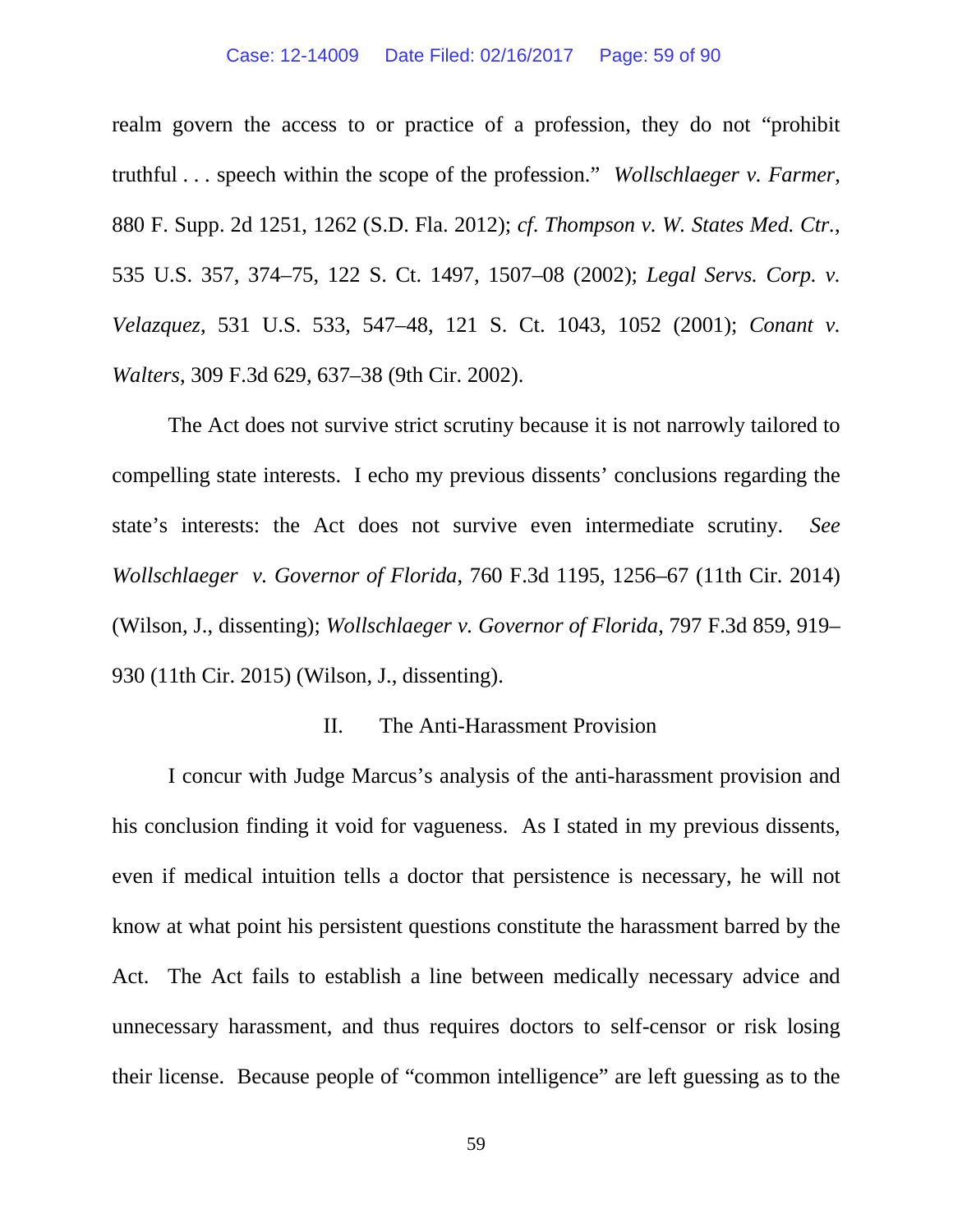meaning of the Act, see *Harris v. Mexican Specialty Foods, Inc.*, 564 F.3d 1301, 1310 (11th Cir. 2009) (internal quotation marks omitted), the provision is void for vagueness.

# III. The Anti-Discrimination Provision

Although I concur with the majority's conclusion regarding the anti-discrimination provision, I still have doubts regarding the provision's constitutionality. If the provision was narrowed to encompass only conduct, such as adjusting office hours or rates,  $2 \times 1$  $2 \times 1$  would not find issue with it. However, as the legislative history makes clear, the anecdotes of discrimination that motivated the Act all stemmed from speech. And it strains credulity to imagine scenarios in which this Act will be used to punish only conduct, and not speech.

Even if the Act is construed to apply only to conduct, leaving the antidiscrimination provision in place risks chilling speech. Doctors may be hesitant to inquire about firearm ownership, as inquiries are strong evidence of a discriminatory motive. *See generally Barbano v. Madison Cnty.*, 922 F.2d 139 (2d Cir. 1990). Doctors may be legitimately worried that, if their patients subsequently complain, their initial inquiries will be used as evidence of discrimination. Such fear of punishment could lead to doctors avoiding asking those questions––the

<span id="page-59-0"></span><sup>&</sup>lt;sup>2</sup> I still have doubts about how realistic these proposed hypotheticals are. There is no evidence in the record that the state's proposed discriminatory 'conduct' (e.g., denying referrals, creating longer wait times, cancelling appointments) actually occurred, or is likely to occur.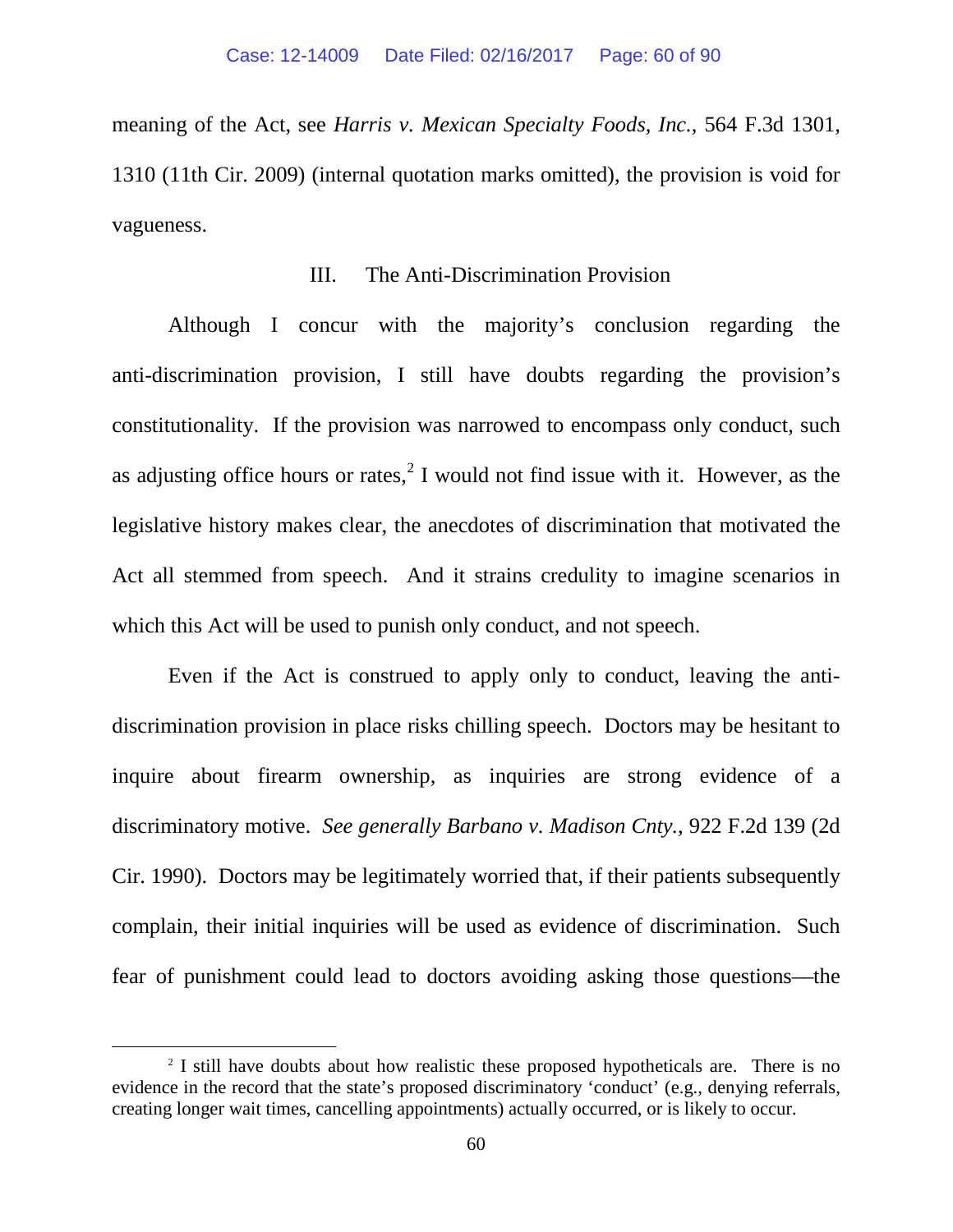precise type of chilling effect we should fear. "[I]n the field[] of medicine . . . where information can save lives," *Sorrell*, 564 U.S. at 566, 131 S. Ct. at 2664, this result is all the more dire. With safety at stake, we cannot afford to silence these voices.

I also worry that the discrimination provision appears to be a variant of the harassment provision. Because the majority opinion strikes down the harassment provision, my concern is that the state will now use the discrimination provision to punish harassing conduct. The Act defines neither harassment nor discrimination. It seems to me that the same speech that constituted harassment could now constitute "discriminatory harassment"<sup>[3](#page-60-0)</sup> and thus be prohibited.

However, I also recognize that the Supreme Court has stated that anti-discrimination provisions prohibiting discriminatory conduct "do not, as a general matter, violate the First or Fourteenth Amendments." *See Hurley v. Irish-Am. Gay, Lesbian & Bisexual Grp. of Boston*, 515 U.S. 557, 571–72, 115 S. Ct. 2338, 2346 (1995). Based on this guiding principle, and on a narrow reading of the provision, I would not strike down the discrimination provision. But I remain skeptical of the government's motivation behind this Act. And I urge that in all future cases reviewing content- and viewpoint-based speech regulations we remain

<span id="page-60-0"></span> <sup>3</sup> Justice Alito, then circuit judge, once used the phrase "discriminatory harassment." *See Saxe v. State Coll. Area Sch. Dist.*, 240 F.3d 200, 204 (3d Cir. 2001).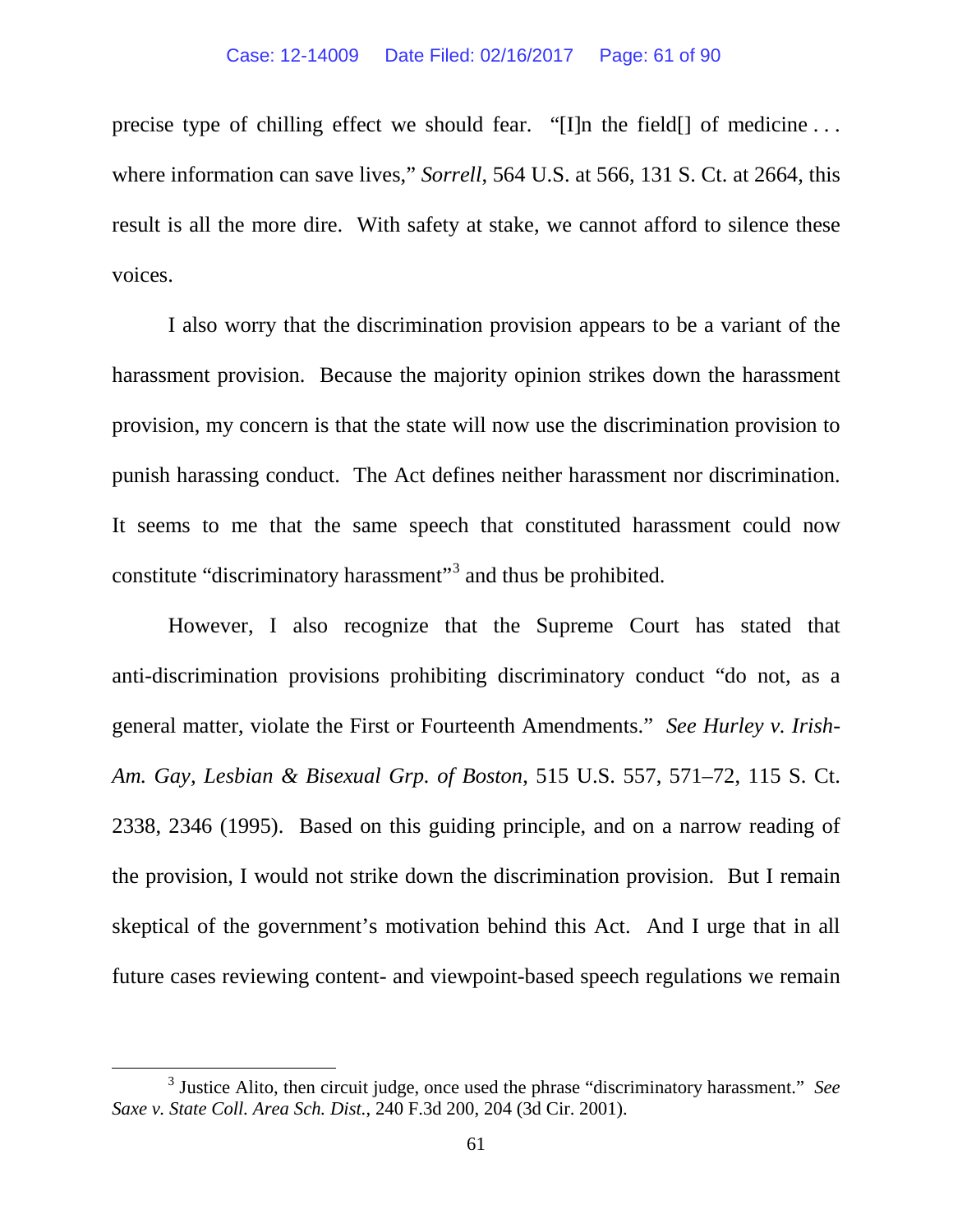steadfast in our resolve to protect speech and be wary of any law that muzzles entire categories of speech.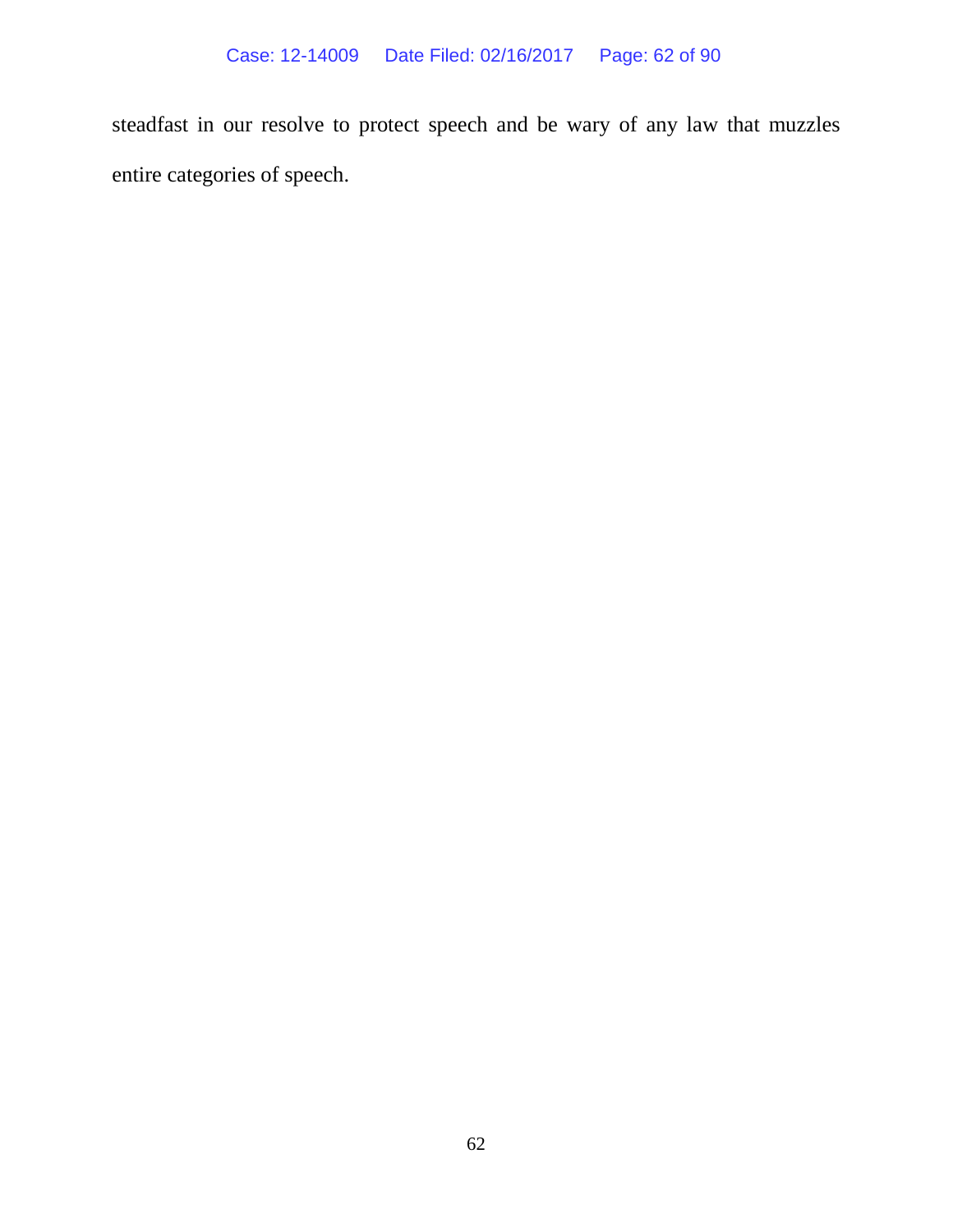WILLIAM PRYOR, Circuit Judge, joined by HULL, Circuit Judge, concurring:

I concur in the majority opinion, but I write separately to reiterate that our decision is about the First Amendment, not the Second. The Second Amendment "guarantee[s] the individual right to possess and carry weapons," *District of Columbia v. Heller*, 554 U.S. 570, 592 (2008), and enshrines a fundamental right "necessary to our system of ordered liberty" that applies to the states through the Fourteenth Amendment. *McDonald v. City of Chicago*, 561 U.S. 742, 778 (2010). Our decision recognizes that protecting that fundamental right also serves a substantial government interest. Majority Op. at 29. And for that reason, Florida can protect its citizens from discrimination on the basis of their exercise of their right to bear arms. Majority Op. at 39–40. But the profound importance of the Second Amendment does not give the government license to violate the right to free speech under the First Amendment.

"[A]bove all else, the First Amendment means that government has no power to restrict expression because of its message, its ideas, its subject matter, or its content." *Police Dep't of Chicago v. Mosley*, 408 U.S. 92, 95 (1972). Contentbased regulations of speech "pose the inherent risk that the Government seeks not to advance a legitimate regulatory goal, but to suppress unpopular ideas or information or manipulate the public debate through coercion rather than persuasion." *Turner Broad. Sys., Inc. v. FCC*, 512 U.S. 622, 641 (1994). The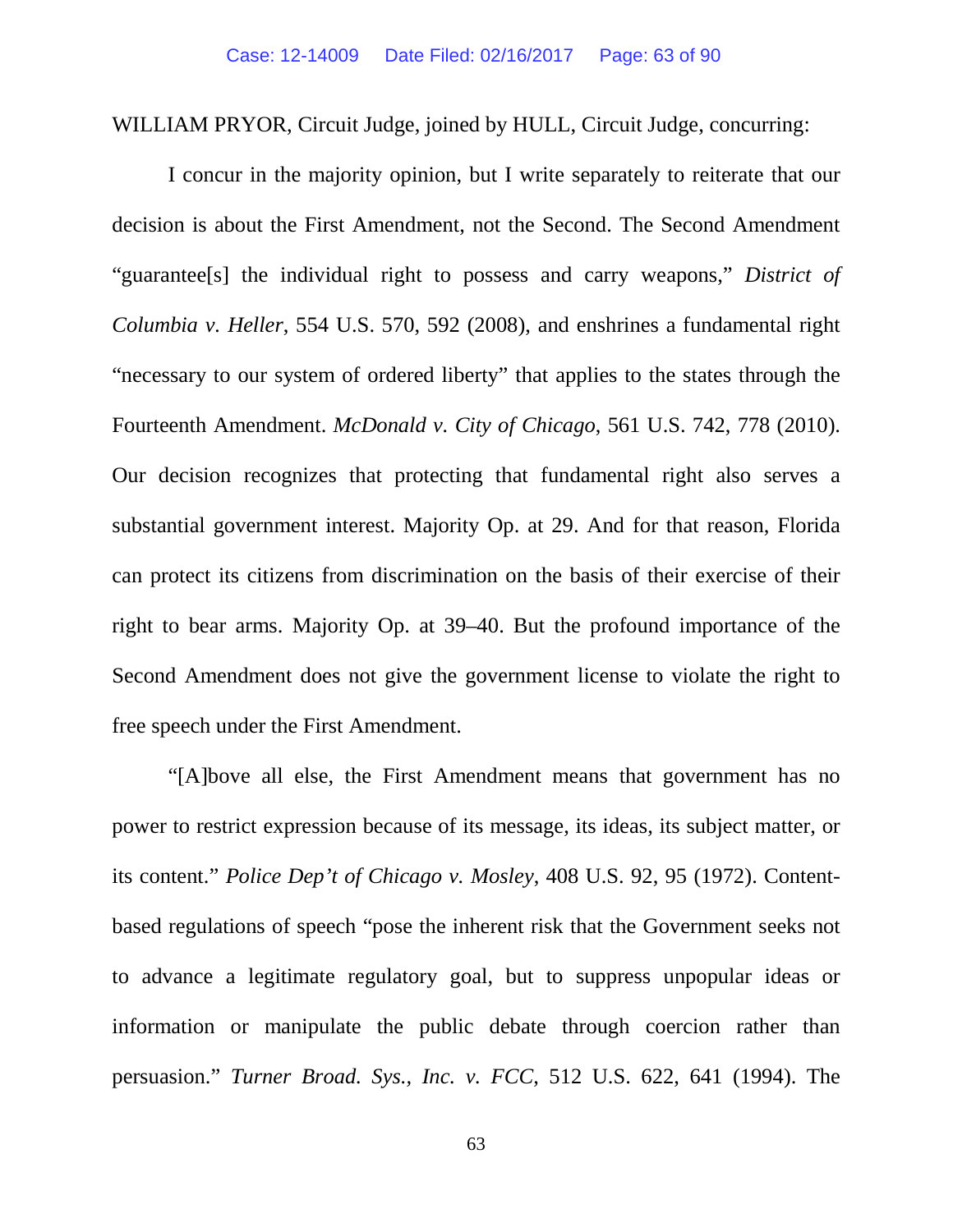power of the state must not be used to "drive certain ideas or viewpoints from the marketplace," even if a majority of the people might like to see a particular idea defeated. *Simon & Schuster, Inc. v. Members of the N.Y. State Crime Victims Bd.*, 502 U.S. 105, 116 (1991).

The First Amendment is a counter-majoritarian bulwark against tyranny. "Congress shall make no law . . . abridging the freedom of speech," U.S. Const. Amend. I, cannot mean "Congress shall make no law abridging the freedom of speech a majority likes." No person is always in the majority, and our Constitution places out of reach of the tyranny of the majority the protections of the First Amendment. The promise of free speech is that even when one holds an unpopular point of view, the state cannot stifle it. The price Americans pay for this freedom is that the rule remains unchanged regardless of who is in the majority. "He that would make his own liberty secure must guard even his enemy from oppression; for if he violates this duty, he establishes a precedent that will reach to himself." Thomas Paine, Dissertation on First-Principles of Government 37 (1795).

We would resolve this appeal in exactly the same way if the facts were reversed. Suppose doctors were inspired to ask patients about gun ownership because the doctors believed that possession of firearms is an important means of ensuring health and safety. One can easily imagine circumstances in which a medical professional might justifiably encourage a patient (or a third party) in a

64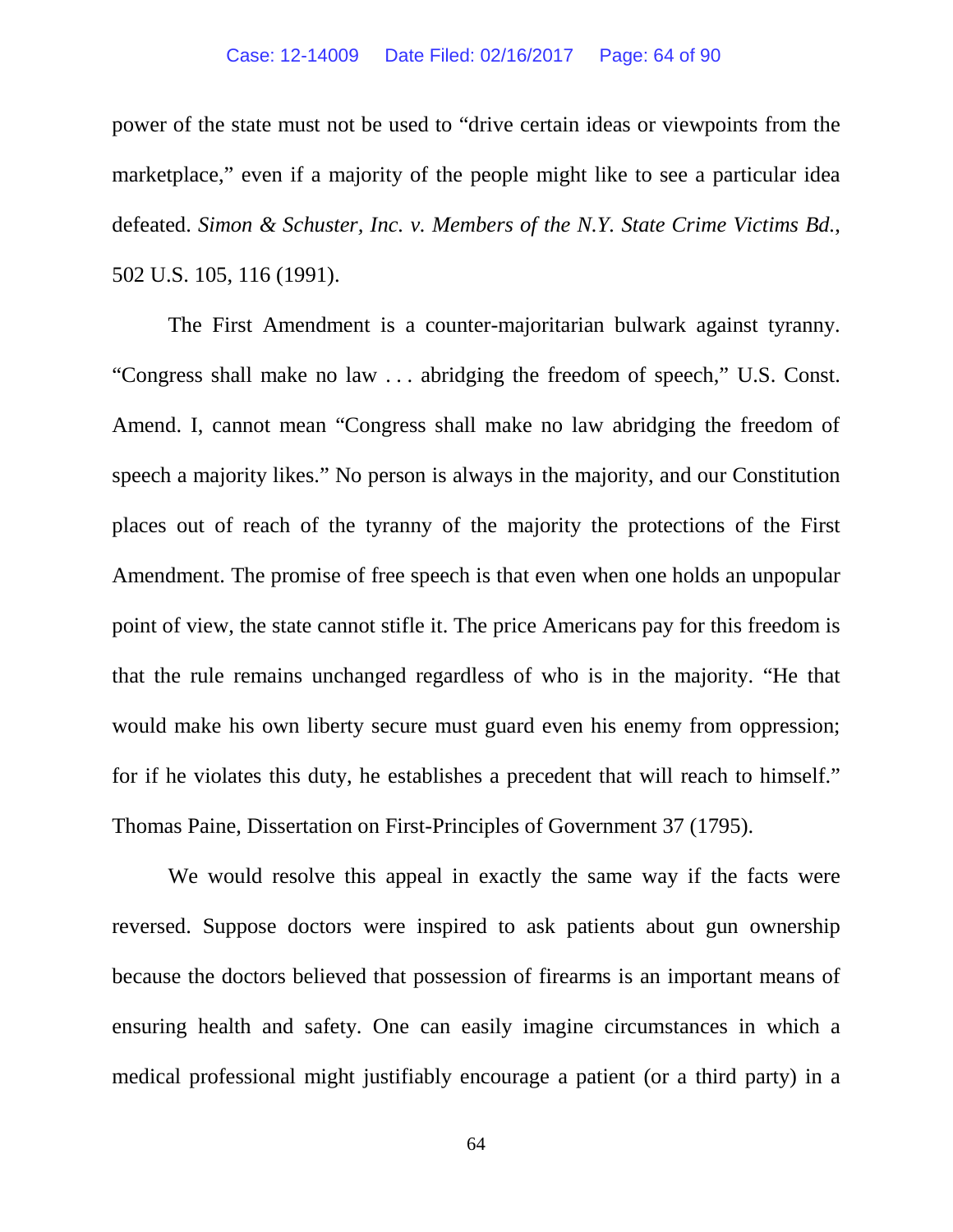dangerous situation to take measures to protect herself. In fact, following *Tarasoff v. Regents of University of California*, 551 P.2d 334 (Cal. 1976), almost every state took action to require or allow mental health professionals to warn third parties of patients' threats to their safety. *See Mental Health Professionals' Duty to Warn*, National Conference of State Legislatures (Sept. 28, 2015), http://www.ncsl.org/research/health/mental-health-professionals-duty-to-

warn.aspx. A state legislature motivated by anti-gun sentiment might have passed the same inquiry, record-keeping, and anti-harassment provisions that are in the Firearm Owners' Privacy Act to prevent doctors from *encouraging* their patients to own firearms, and those laws would be equally unconstitutional. The First Amendment does not discriminate on the basis of motivation or viewpoint—the principle that protects pro-gun speech protects anti-gun speech with equal vigor.

That the Act focuses on doctors is irrelevant. The need to prevent the government from picking ideological winners and losers is as important in medicine as it is in any other context. *See Thomas v. Collins*, 323 U.S. 516, 544 (1945) (Jackson, J., concurring) ("I do not think [the state] could make it a crime publicly or privately to speak urging persons to follow or reject any school of medical thought."). The history of content-based restrictions on physicians' speech provides a cautionary tale:

During certain historical periods, ... governments have overtly politicized the practice of medicine, restricting access to medical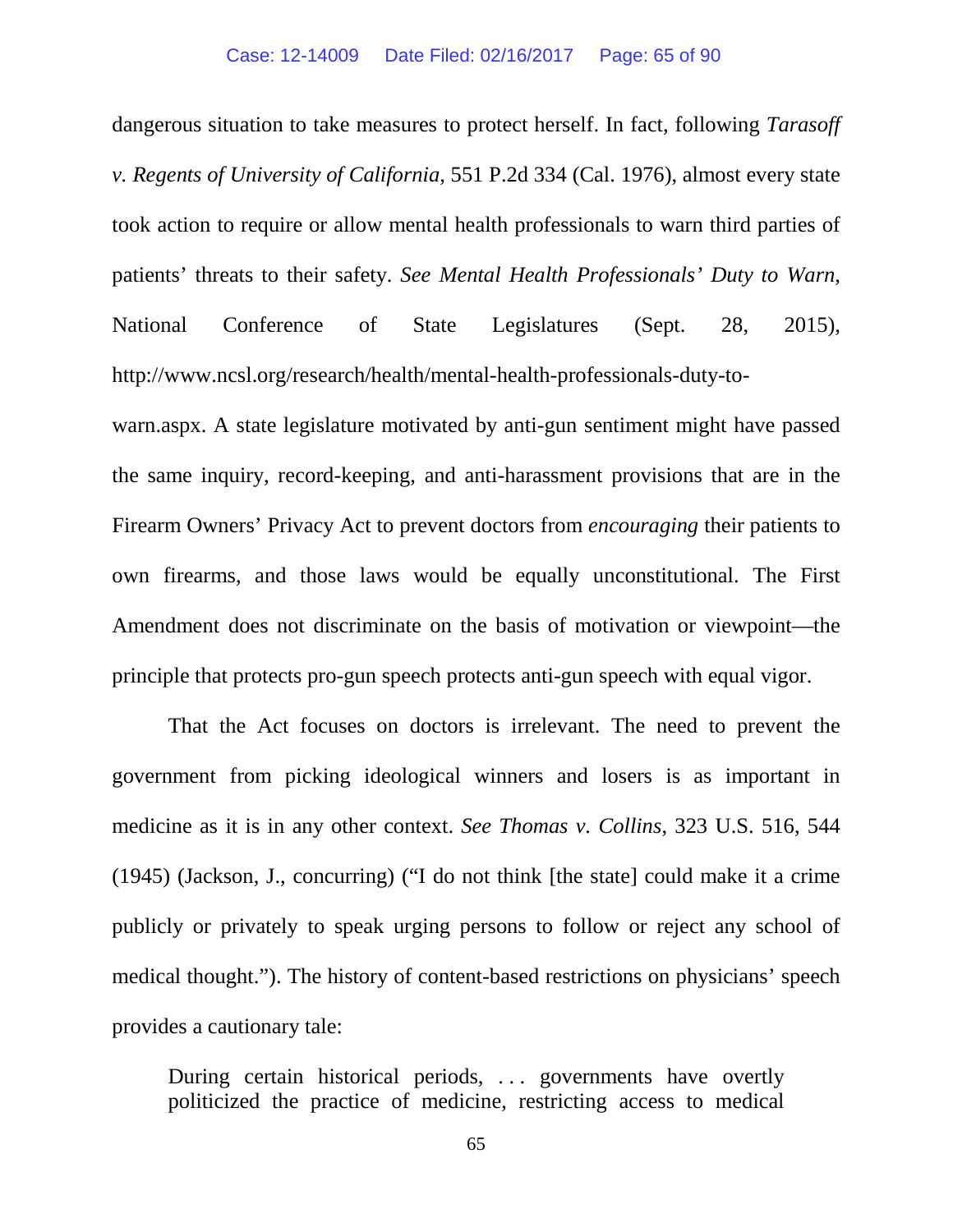information and directly manipulating the content of doctor-patient discourse. For example, during the Cultural Revolution, Chinese physicians were dispatched to the countryside to convince peasants to use contraception. In the 1930s, the Soviet government expedited completion of a construction project on the Siberian railroad by ordering doctors to both reject requests for medical leave from work and conceal this government order from their patients. In Nazi Germany, the Third Reich systematically violated the separation between state ideology and medical discourse. German physicians were taught that they owed a higher duty to the "health of the Volk" than to the health of individual patients. Recently, Nicolae Ceausescu's strategy to increase the Romanian birth rate included prohibitions against giving advice to patients about the use of birth control devices and disseminating information about the use of condoms as a means of preventing the transmission of AIDS.

Paula Berg, *Toward a First Amendment Theory of Doctor-Patient Discourse and* 

*the Right to Receive Unbiased Medical Advice*, 74 B.U. L. Rev. 201, 201–02 (1994) (footnotes omitted). Health-related information is more important than most topics because it affects matters of life and death. Doctors help patients make deeply personal decisions, and their candor is crucial. If anything, the doctorpatient relationship provides more justification for free speech, not less.

If we upheld the Act, we could set a precedent for many other restrictions of potentially unpopular speech. Think of everything the government might seek to ban between doctor and patient as supposedly "irrelevant" to the practice of medicine. Without the protection of free speech, the government might seek to ban discussion of religion between doctor and patient. The state could stop a surgeon from praying with his patient before surgery or punish a Christian doctor for asking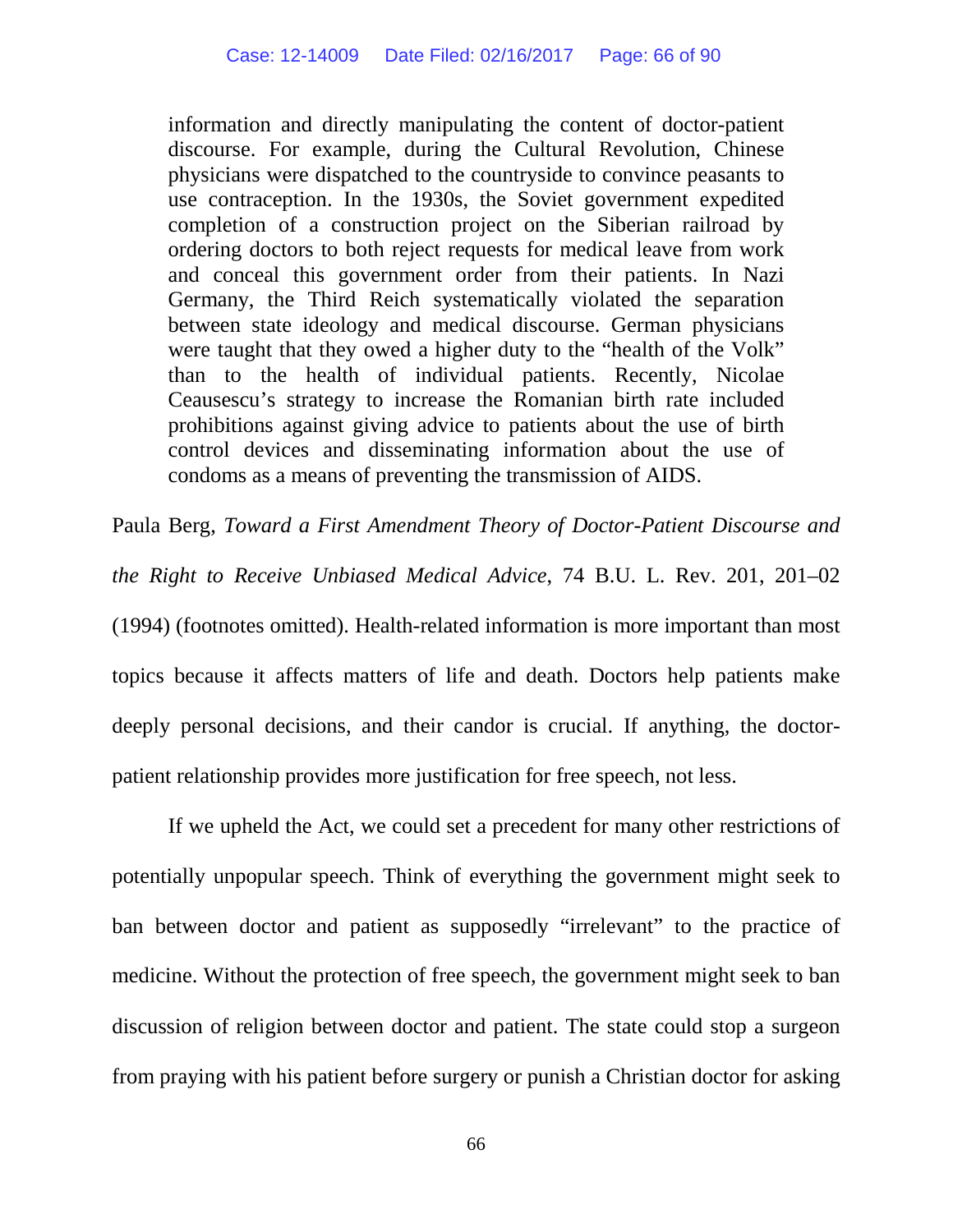### Case: 12-14009 Date Filed: 02/16/2017 Page: 67 of 90

patients if they have accepted Jesus Christ as their Lord and Savior or punish an atheist for telling his patient that religious belief is delusional. Without the protection of free speech, the government might seek to censor political speech by doctors. The state might prevent doctors from encouraging their patients to vote in favor of universal health care or prohibit a physician from criticizing the Affordable Care Act. Some might argue that such topics are irrelevant to a particular patient's immediate medical needs, but the First Amendment ensures that doctors cannot be threatened with state punishment for speech even if it goes beyond diagnosis and treatment.

These examples do not even begin to address the number of highly controversial topics that doctors discuss as a direct part of their medical responsibilities. Could a state prohibit a pro-life doctor from discouraging a patient from aborting her unborn child? Could a state prohibit a doctor from advising a patient about sex-reassignment surgery? Could a state prohibit a doctor from advising parents to vaccinate their children? Could a state prohibit a doctor from recommending abstinence or encouraging safe sexual behavior? What about organ donation or surrogacy or terminal care? What about drugs or alcohol or tobacco? Could a state legislature prevent a doctor from explaining the risks or benefits of a vegan diet? Or prevent a doctor from explaining the risks or benefits of playing football? This type of thought experiment should give us pause. If today the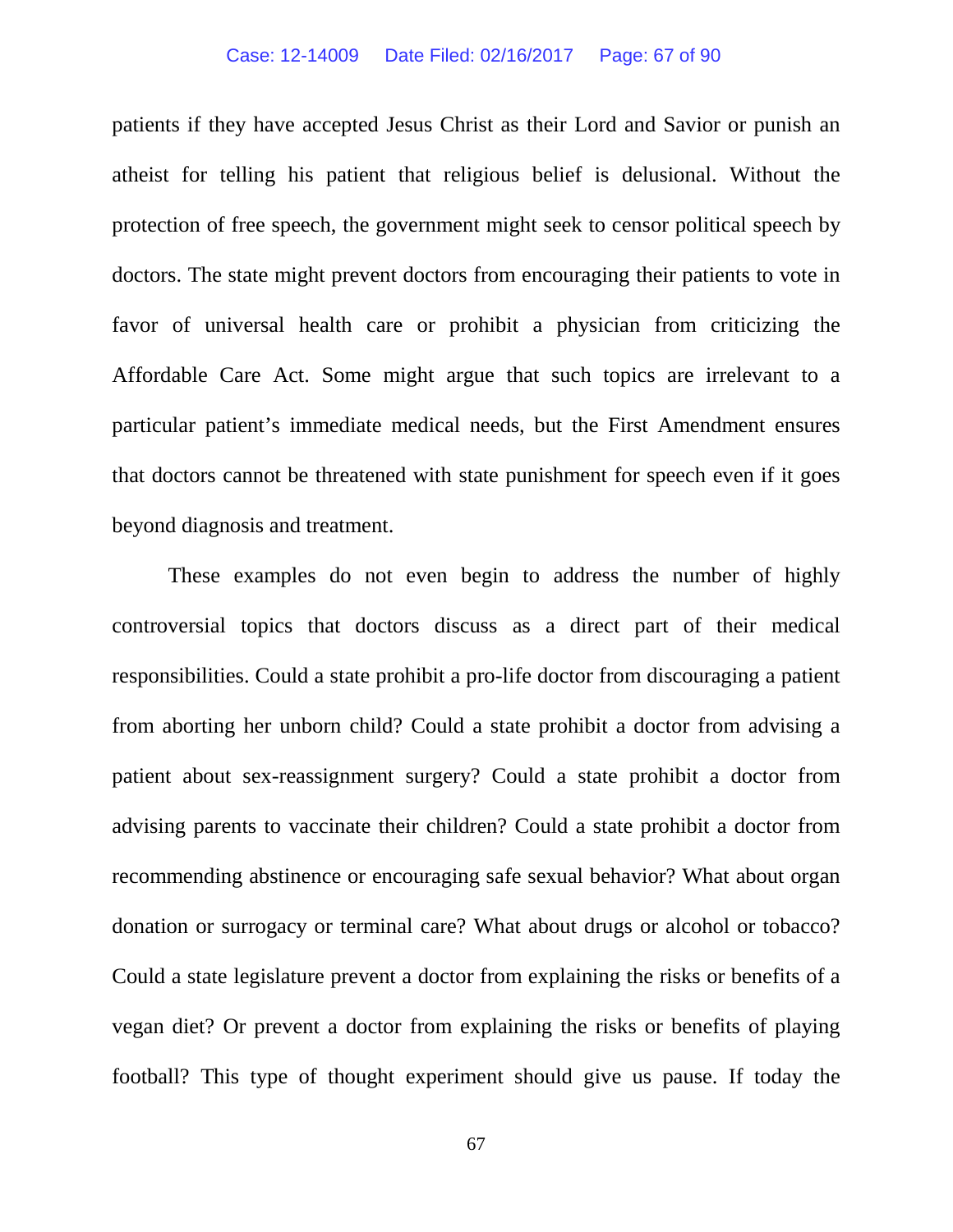majority can censor so-called "heresy," then tomorrow a new majority can censor what was yesterday so-called "orthodoxy."

We should not be swayed by the argument that the First Amendment may be curtailed when other constitutional rights need "protection." In this context, "protection" is a misnomer. The Constitution protects individual rights from *government* infringement, but freedom thrives on private persuasion. That the government may not establish a religion, U.S. Const. Amend. I., or ban handguns, U.S. Const. Amend. II, does not suggest that private individuals may not start a church or give away their guns. The Second Amendment is not infringed when private actors argue that guns are dangerous any more than when private actors support the positions of the National Rifle Association. The "theory of our Constitution" is that "the best test of truth is the power of the thought to get itself accepted in the competition of the market." *Abrams v. United States*, 250 U.S. 616, 630 (1919) (Holmes, J., dissenting). The Florida Legislature overstepped the boundaries of the First Amendment when it determined that the proper remedy for speech it considered "evil" was "enforced silence," as opposed to "more speech." *Whitney v. California*, 274 U.S. 357, 377 (1927) (Brandeis, J., concurring).

And we should keep in mind that the Second Amendment is not the only constitutional right that might receive such "protection" at the expense of the freedom of speech. If we say that we must "place the doctors' right to question

68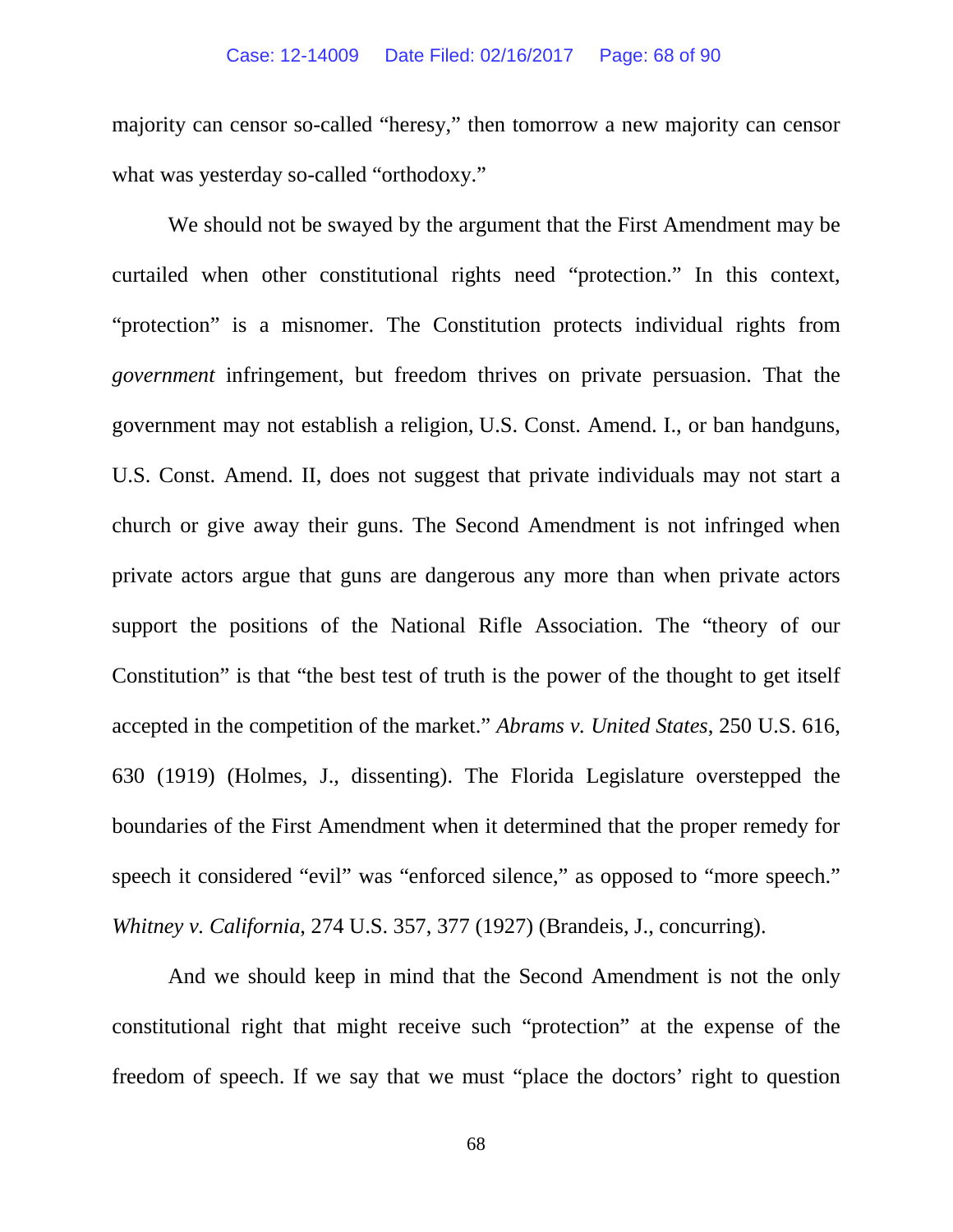their patients on the scales against the State's compelling interest in fully effecting the guarantees of the Second Amendment," *Wollschlaeger v. Governor of the State of Fla. (Wollschlaeger IV)*, 814 F.3d 1159, 1200 (11th Cir. 2015) *reh'g en banc granted, opinion vacated*, 649 Fed. App'x 647 (11th Cir. 2016), others can say that "[w]e must place students' right to express" unpopular views about race, religion, or sex "against the State's compelling interest in fully effecting the guarantees of the Equal Protection Clause." Eugene Volokh, *Can Florida Restrict Doctors' Speech to Patients About Guns?*, Wash. Post (Feb. 4, 2016), https:// www.washingtonpost.com/news/volokh-conspiracy/wp/2016/02/04/can-floridarestrict-doctors-speech-to-patients-about-guns. The precedent that would allow the government to restrict speech any time its officials can identify a different right they believe more important is dangerous indeed.

"If there is any fixed star in our constitutional constellation, it is that no official, high or petty, can prescribe what shall be orthodox in politics, nationalism, religion, or other matters of opinion . . . ." *W. Va. State Bd. of Educ. v. Barnette*, 319 U.S. 624, 642 (1943) (Jackson, J.). Our decision applies this timeless principle to speech between doctors and patients, regardless of the content. The First Amendment requires the protection of ideas that some people might find distasteful because tomorrow the tables might be turned.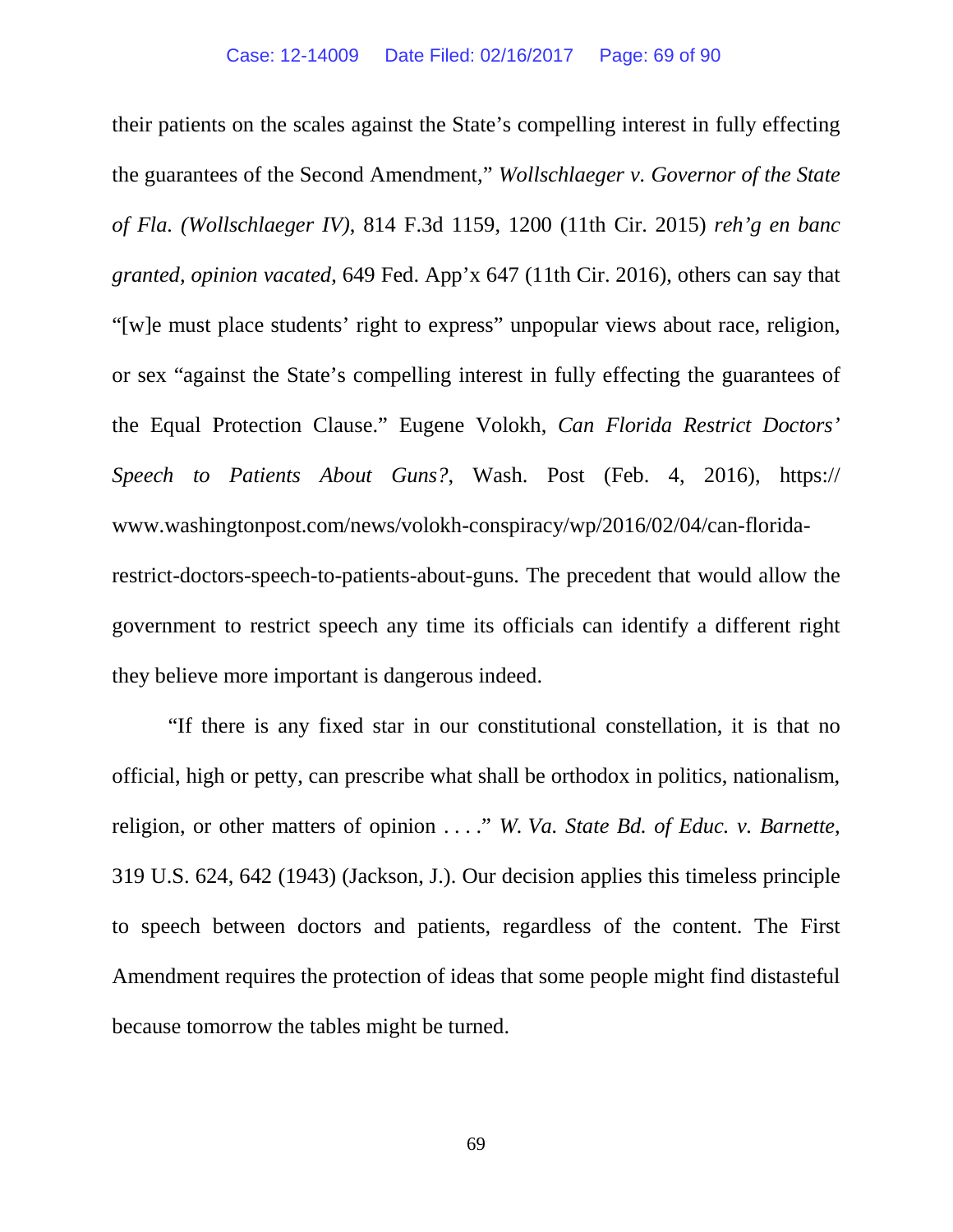TJOFLAT, Circuit Judge, dissenting:

Although I strongly disagree with the result reached by the majority, I write separately to directly address a question studiously avoided by this Court—What level of First Amendment scrutiny applies to the challenged provisions of the Florida Firearm Owners Privacy Act (the "Act")<sup>[1](#page-69-0)</sup> targeting speech?<sup>[2](#page-69-1)</sup>

I fully agree with my colleagues that the inquiry, record-keeping, and anti-harassment<sup>[3](#page-69-2)</sup> provisions of the Act constitute content-based regulations of speech specifically targeting medical professionals. Accordingly, these challenged provisions must survive some level of First Amendment scrutiny under the Free

<sup>&</sup>lt;sup>1</sup> Fla. Stat. § 790.338(1)–(2), (5), (6).

<span id="page-69-1"></span><span id="page-69-0"></span> $2\text{ I}$  join the majority's extensive and well-reasoned finding that the group of physicians and physician-advocacy groups (the "Plaintiffs") mounting a facial challenge to the Act have standing to pursue that challenge. Further, the majority correctly holds that the Act's antidiscrimination provision, Fla. Stat. § 790.338(5), applies to non-expressive conduct, making that provision immune from the First Amendment challenge brought here.

<span id="page-69-2"></span><sup>&</sup>lt;sup>3</sup> The majority holds that the anti-harassment provision of the Act, Fla. Stat. § 790.338(6), is unconstitutionally vague. This provision requires health-care practitioners to "respect a patient's legal right to own or possess a firearm and should refrain from unnecessarily harassing a patient about firearm ownership during an examination." According to the majority, the use of the adverb unnecessarily is sufficient to render this provision incomprehensible. I disagree. Perhaps in insolation, the adverb unnecessarily creates some level of confusion, but statutory construction is a holistic endeavor, and we are commanded to interpret words in light of our "reading the whole statutory text [and] considering the purpose and context of the statute" as a whole. *Dolan v. U.S. Postal Serv.*, 546 U.S. 481, 486, 126 S. Ct. 1252, 1257, 163 L. Ed. 2d 1079 (2006). As the panel opinion explains, the broader context of the Act establishes that the necessity requirement insures that a medical professional has made a particularized determination of medical relevance before harassing a patient about firearm ownership. *See Wollschlaeger v. Governor of Fla.*, 814 F.3d 1159, 1181 (11th Cir. 2015), *vacated*, 649 F. App'x 647 (11th Cir. 2016)*.* Like the rest of the Act, this provision merely obliges health-care providers to focus on providing medical care of the highest quality in the exam room rather than pursuing some other agenda. *See id.* at 1182. Even in the First Amendment context, we do not require "perfect clarity and precise guidance." *Ward v. Rock Against Racism*, 491 U.S. 781, 794, 109 S. Ct. 2746, 2755, 104 L. Ed. 2d 661 (1989). I would find that the anti-harassment provision is sufficiently clear that a person of ordinary intelligence would understand what it forbids. That is all the clarity the constitution requires.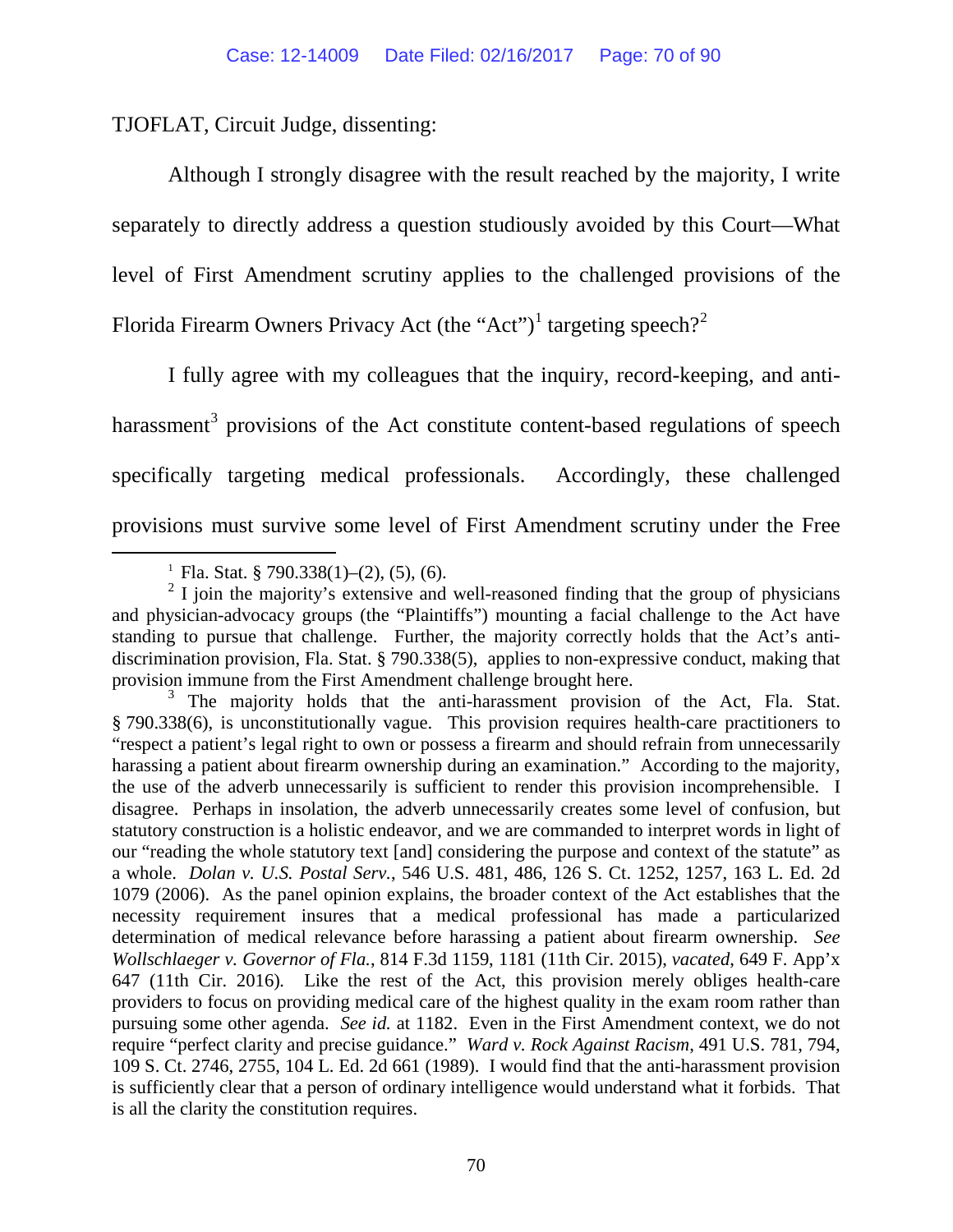Speech Clause. I also agree that rational basis review is inapplicable here for largely the same reasons ably outlined by majority opinion. However, by declining to elucidate and apply a particularized standard of review, the majority missed a critical opportunity to provide much needed doctrinal clarification in the wake of the Supreme Court's recent decision in *Reed v. Town of Gilbert, Ariz.*, —U.S.—, 135 S. Ct. 2218, 192 L. Ed. 2d 236 (2015). Given the uncertainty introduced by *Reed*, I write separately to lay out what is, in my view, the logical path forward for First Amendment doctrine.

To understand *Reed*'s pernicious and far reaching effects, I first provide a brief overview of Free Speech principles as they existed prior to the decision. As any fledgling lawyer quickly realizes during bar preparation, the judicial approach to the Free Speech Clause notably emphasizes categorization, with each category designed to address the unique legal considerations posed by a specific form of speech. *See* Rodney A. Smolla, *Professional Speech and the First Amendment*, 119 W. Va. L. Rev. 67, 82–84 (2016); *Kovacs v. Cooper*, 336 U.S. 77, 97, 69 S. Ct. 448, 459, 93 L. Ed. 513 (1949) (Jackson, J., concurring) (summarizing the numerous jurisprudential labels deployed in service of protecting speech under the First Amendment by noting that "[t]he moving picture screen, the radio, the newspaper, the handbill, the sound truck and the street corner orator have differing natures, values, abuses and dangers. Each, in my view, is a law unto itself"). But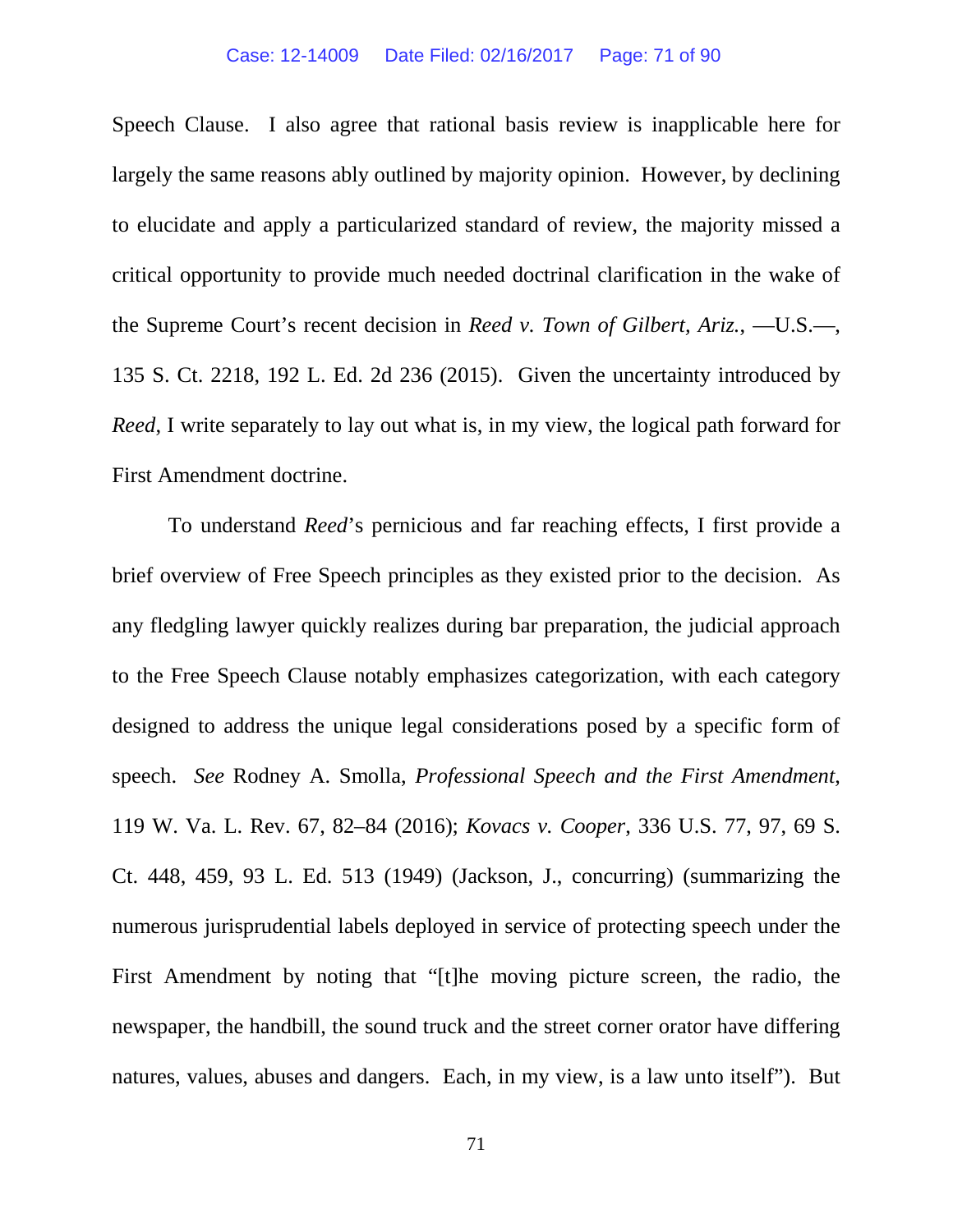### Case: 12-14009 Date Filed: 02/16/2017 Page: 72 of 90

despite its apparent complexity, the myriad categories of contemporary First Amendment jurisprudence are united by a common focus on distinguishing regulations that target speech based on content from those that do not. *See, e.g.*, 1 Rodney A. Smolla, *Smolla and Nimmer on Freedom of Speech*, § 2:66 (2016).

As a general rule, if the government seeks to regulate speech based on content, "the usual presumption of constitutionality afforded congressional enactments is reversed; content-based regulations are presumptively invalid under the First Amendment." 16A Am. Jur. 2d *Constitutional Law* § 476 (2016). *See also One World One Family Now v. City of Miami Beach*, 175 F.3d 1282, 1286 (11th Cir. 1999) (explaining that government regulations that discriminate against protected speech based on content are subject to strict scrutiny). The Supreme Court justified this intense level of scrutiny on two theoretical grounds. First, content-based regulations of speech threaten the existence of "an uninhibited marketplace of ideas in which truth will ultimately prevail." *McCullen v. Coakley*, —U.S.—, 134 S. Ct. 2518, 2529, 189 L. Ed. 2d 502 (2014) (quotations omitted). Indeed, these regulations "raise<sup>[]</sup> the specter that the Government may effectively drive certain ideas or viewpoints from the marketplace" altogether. *Davenport v. Washington Educ. Ass'n*, 551 U.S. 177, 188, 127 S. Ct. 2372, 2381, 168 L. Ed. 2d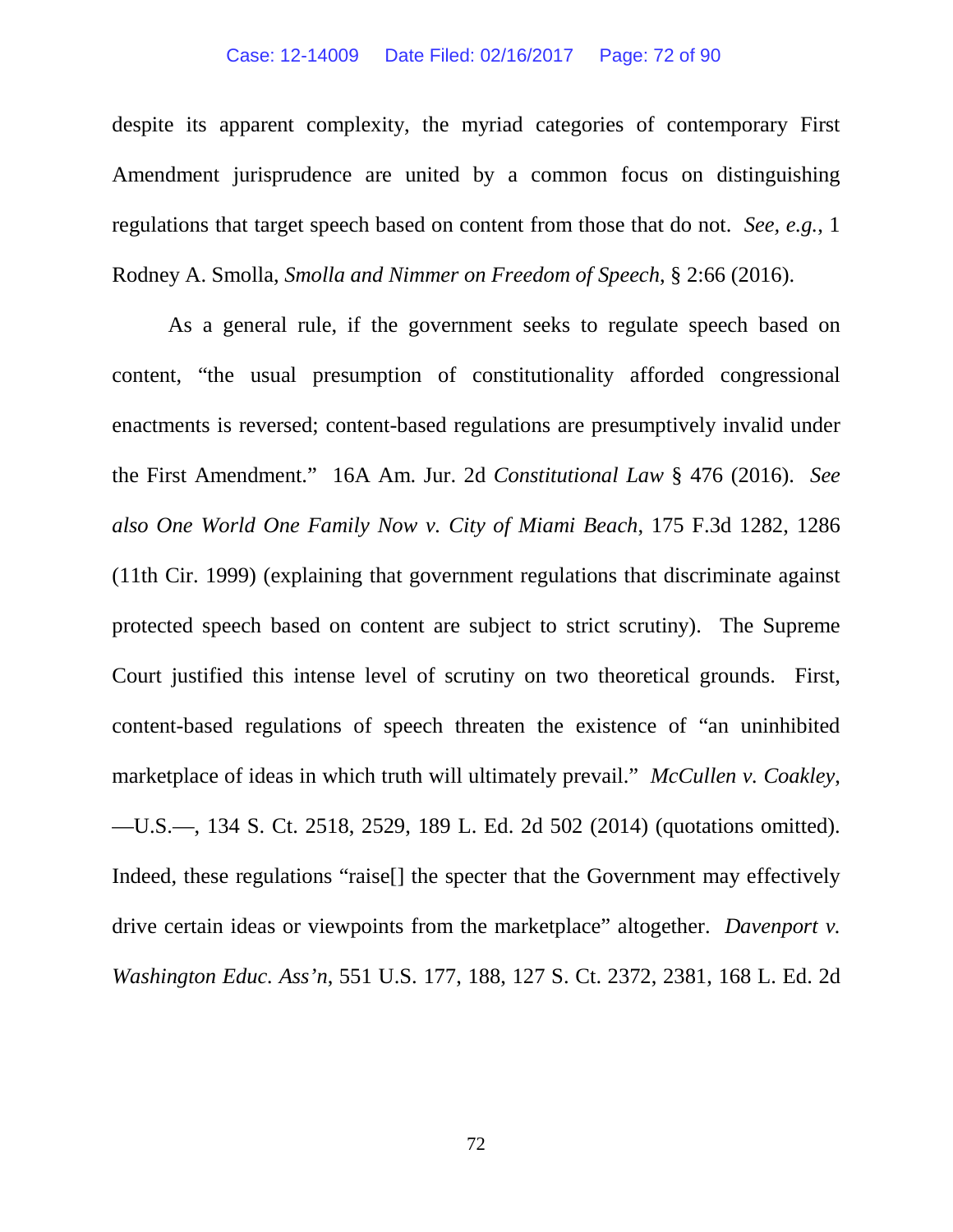71 (2007) (quotations and citation omitted). $4$  Second, content-based regulations of speech suggest that the government may act out of "hostility—or favoritism towards the underlying message expressed." *R.A.V. v. St. Paul*, 505 U.S. 377, 386, 112 S. Ct. 2538, 2545, 120 L. Ed. 2d 305 (1992). Under our system of government, this assessment is simply not one appropriate "for the government to make . . . [because] civic discourse belongs to the people." *Citizens United v. Federal Election Comm'n*, 558 U.S. 310, 372, 130 S. Ct. 876, 917, 175 L. Ed. 2d 753 (2010).

On the other hand, content neutral regulations likely fail to directly implicate such core First Amendment concerns, and so, "strict scrutiny is [typically] unwarranted." *Davenport,* 551 U.S. at 188, 127 S. Ct. at 2381. Instead, courts usually subject content neutral regulations to intermediate scrutiny. *See, e.g.*, *Turner Broad. Sys., Inc. v. F.C.C.*, 512 U.S. 622, 662, 114 S. Ct. 2445, 2469, 129

<span id="page-72-0"></span> $4$  Although I do not deny that the Supreme Court long described the policy goal at the heart of the First Amendment as protecting the free marketplace of ideas, I wonder whether we have carried that ideal too far. As many commentators have noted, a flurry of recent First Amendment cases relying on this language has effectively constitutionalized the market-based ideology underlying neoliberalism. *See* Jedediah Purdy, *Neoliberal Constitutionalism: Lochnerism for a New Economy*, 77 Law & Contemp. Probs. 175, 198 (2014) (explaining the close parallel between a neoliberal conception of individual freedom concentrating on "making consumption decisions, and deciding how to spend money more generally to advance one's preferences" and the First Amendment). This market-based approach to the First Amendment effectively obliterates the classic distinction between heavily-protected political speech and other, lesser forms of expressive activity, like consumer spending. *Id.* By conceptualizing the First Amendment as unique protection for a "marketplace of ideas," we implicitly accept that no real distinction exists between politics and markets, and so our ideas of freedom are interchangeable between these two spheres. *Id.* at 202. I admit to serious personal qualms regarding constitutionalizing any particular ideological framework, but I hope the alternative doctrinal framework I suggest *infra* satisfactorily resolves this creeping problem.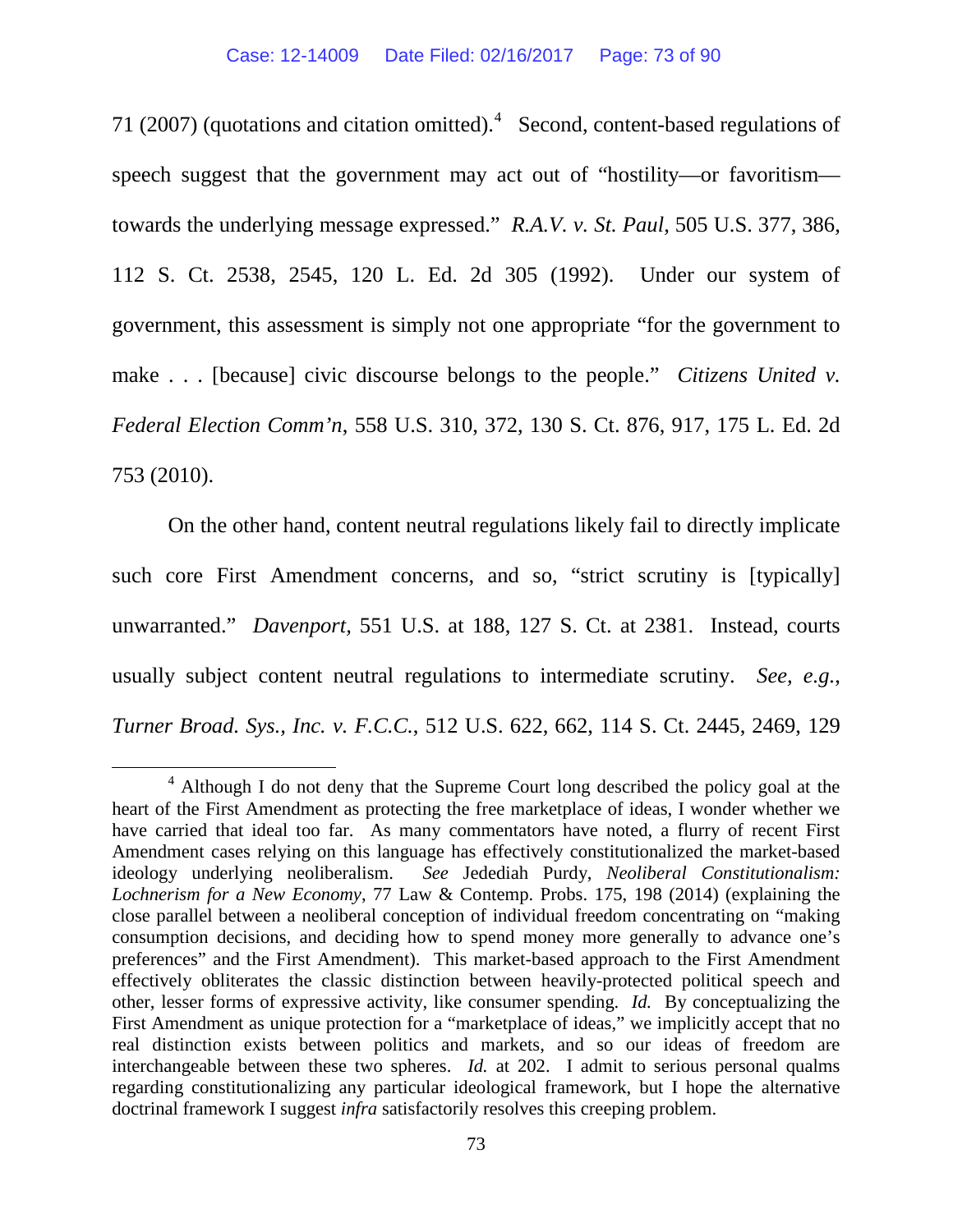L. Ed. 2d 497 (1994); *Bell v. City of Winterpark, Fla.*, 745 F.3d 1318, 1322 (11th Cir. 2014). Under this level of scrutiny, courts sustain content neutral regulations if they "further[] an important or substantial governmental interest; if the governmental interest is unrelated to the suppression of free expression; and if the incidental restriction on alleged First Amendment freedoms is no greater than is essential to the furtherance of that interest." *United States v. O'Brien*, 391 U.S. 367, 377, 88 S. Ct. 1673, 1679, 20 L. Ed. 2d 672 (1968).

Under our precedent, the test for content neutrality turns on "'whether the government has adopted a regulation of speech because of disagreement with the message it conveys. The government's purpose is the controlling consideration.'" *Bell*, 745 F.3d at 1322 n.6 (quoting *Ward v. Rock Against Racism*, 491 U.S. 781, 791, 109 S. Ct. 2746, 2754, 104 L. Ed. 2d 661 (1989)). A regulation is content neutral as long as it "serves purposes unrelated to the content of expression" even if the regulation imposes incidental effects on particular speakers or messages. *Ward*, 491 U.S. at 791, 109 S. Ct. at 2754. In short, regulation of expressive activity protected under the First Amendment is content neutral if the regulation is "'*justified* without reference to the content of the regulated speech.'" *Id.* (emphasis original) (quoting *Clark v. Community For Creative Non-Violence*, 468 U.S. 288, 293, 104 S. Ct. 3065, 3069, 82 L. Ed. 2d 221 (1984)). Given the significantly less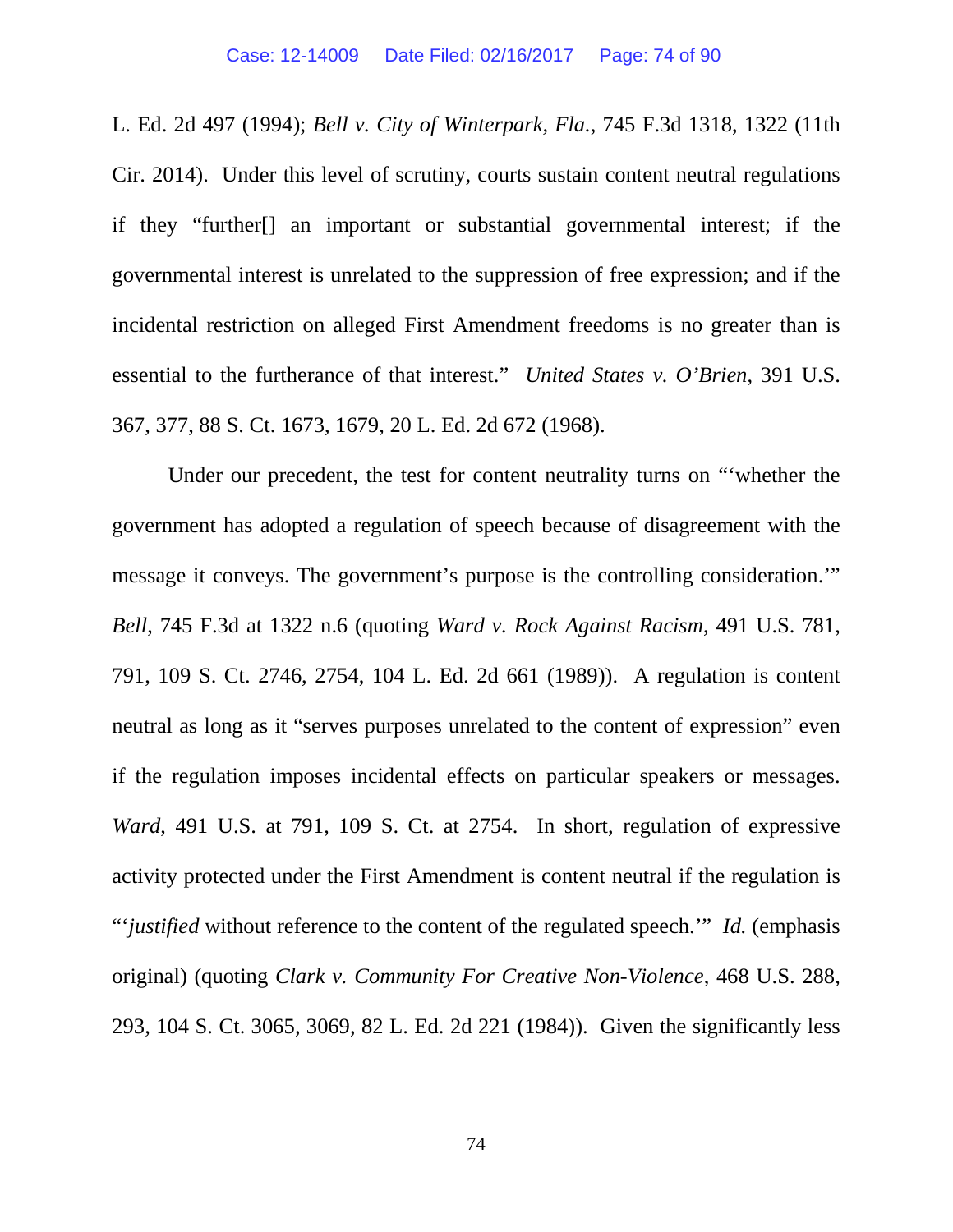stringent scrutiny that content neutral regulations receive, this initial determination plays a critical role in the survival of a law challenged under the First Amendment.

On its face, *Reed* announced a sea change in the traditional test for content neutrality under the First Amendment, and, in the process, expanded the number of previously permissible regulations now presumptively invalid under strict scrutiny. In *Reed*, the Supreme Court explained that "[g]overnment regulation of speech is content based if a law applies to particular speech because of the topic discussed or the idea or message expressed." *Reed*, 135 S. Ct. at 2227. Under this new approach to content neutrality, the reviewing court must "consider whether a regulation of speech 'on its face' draws distinctions based on the message a speaker conveys." *Id.* (quoting *Sorrell v. IMS Health Inc.*, —U.S.—, 131 S. Ct. 2653, 2664, 180 L. Ed. 2d 544 (2011)). Courts subject regulations that facially discriminate against speech on the basis of content to strict scrutiny, "regardless of the government's benign motive, content-neutral justification, or lack of 'animus toward the ideas contained' in the regulated speech." *Id.* at 2228 (quoting *Cincinnati v. Discovery Network, Inc.*, 507 U.S. 410, 429, 113 S. Ct. 1505, 1516, 123 L. Ed. 2d 99 (1993). Courts consider even facially neutral regulations contentbased if they cannot be "justified without reference to the content of the regulated speech." *Id.*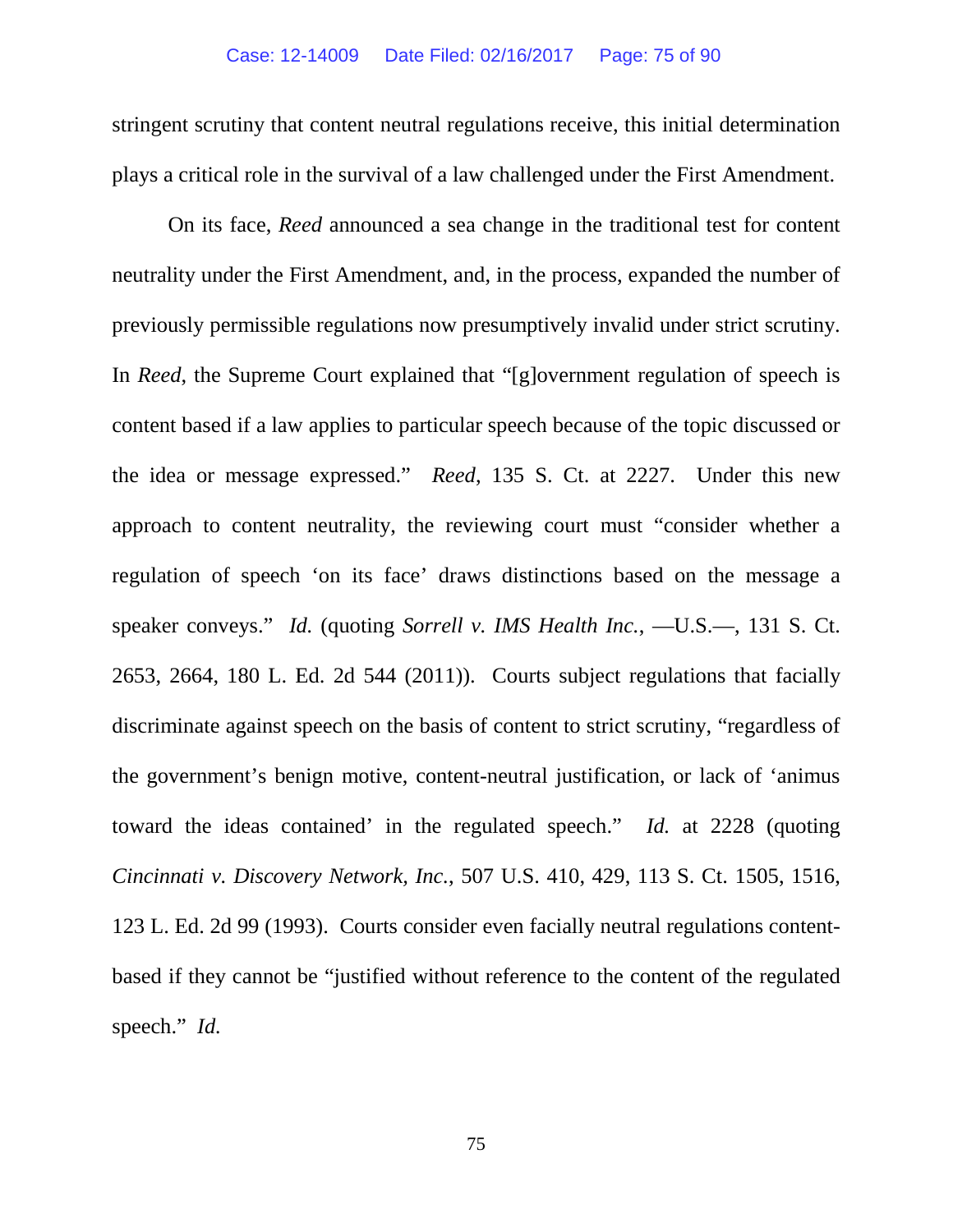The concurring Justices in *Reed* noted the astonishing breadth of this newly announced standard for identifying content-based regulations and its potential to greatly expand the number of laws subjected to presumptive invalidity under strict scrutiny. *Id.* at 2235 (Breyer, J., concurring) (expressing concern that the new rule announced in *Reed* will unavoidably result in "the application of strict scrutiny to all sorts of justifiable governmental regulations"); *Id.* at 2239 (Kagan, J., concurring) (arguing that the majority approach in *Reed* forces lower courts to "strike down [reasonable] democratically enacted local laws even though no one certainly not the majority—has ever explained why the vindication of First Amendment values requires that result."). The experiences of our sister circuits show these Justices' concerns were well founded. *See Norton v. City of Springfield, Ill.*, 806 F.3d 411, 412–13 (7th Cir. 2015) (granting a petition for rehearing and reversing the prior panel decision based on *Reed*'s expansive new understanding of the types of regulations appropriately subjected to strict scrutiny due to discrimination based on content); *Cahaly v. Larosa*, 796 F.3d 399, 404–05 (4th Cir. 2015) (outlining *Reed*'s abrogation of the Fourth Circuit's previous understanding of content neutrality and applying strict scrutiny to a law regulating robocalls in South Carolina). In my view, the First Amendment trajectory created by the *Reed* majority carries with it the dangerous potential to legitimize judicial interference in the implementation of reasonable, democratically enacted laws. In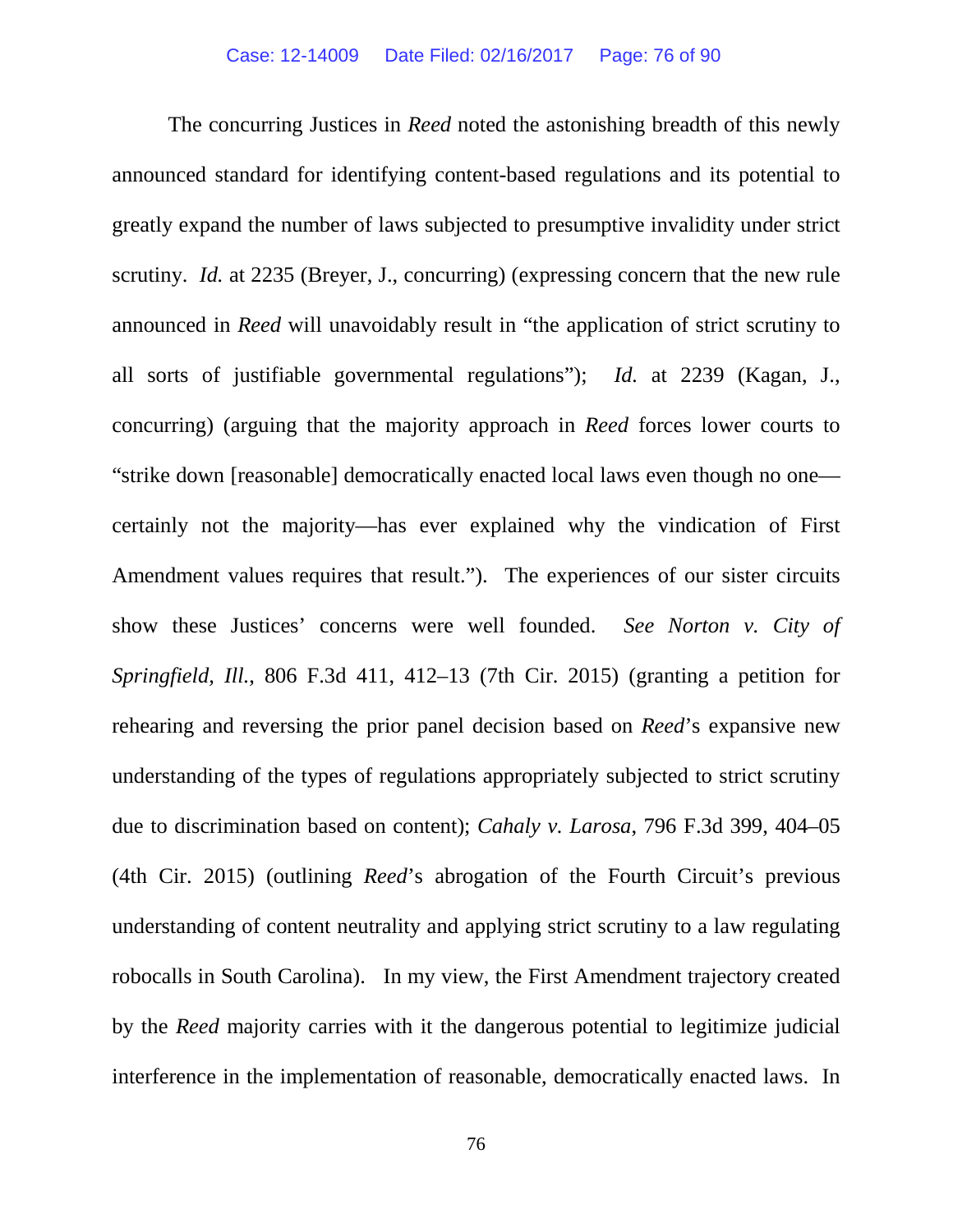my view, the First Amendment does not require such rigorous interventionism, so I outline an alternative path—one that both effectuates core First Amendment values and avoids excessive judicial interference in the everyday process of government.

Established First Amendment doctrine offers lower courts many opportunities to narrow *Reed*'s scope via cordoning speech into particular jurisprudential categories subject to less intensive forms of judicial review. *See, e.g.*, Note, *Free Speech Doctrine after* Reed v. Town of Gilbert, 129 Harv. L. Rev. 1981, 1987 (2016) (outlining available strategies for lower courts to limit *Reed*'s destabilizing influence on First Amendment jurisprudence). Many of our sister courts availed themselves of those very opportunities. *See, e.g.*, *United States v. Swisher*, 811 F.3d 299, 313 (9th Cir. 2016) (noting that certain "traditional categories of content-based restrictions that are not subject to strict scrutiny under the First Amendment"); *Expressions Hair Design v. Schneiderman*, 808 F.3d 118, 131–32 (2d Cir. 2015) (relying on the threshold distinction between speech and conduct not implicated by *Reed* to find that a challenged law regulated only conduct, not speech, and thus failed to trigger constitutional scrutiny under the First Amendment); *In re Tam*, 808 F.3d 1321, 1337–39 (Fed. Cir. 2015) (en banc) (emphasizing the critical importance of categorizing speech as commercial for purposes of avoiding the application of strict scrutiny); *CTIA–The Wireless Association v. City of Berkeley, Cal.*, 193 F. Supp. 3d 1048, 1061 (N.D. Cal. 2015)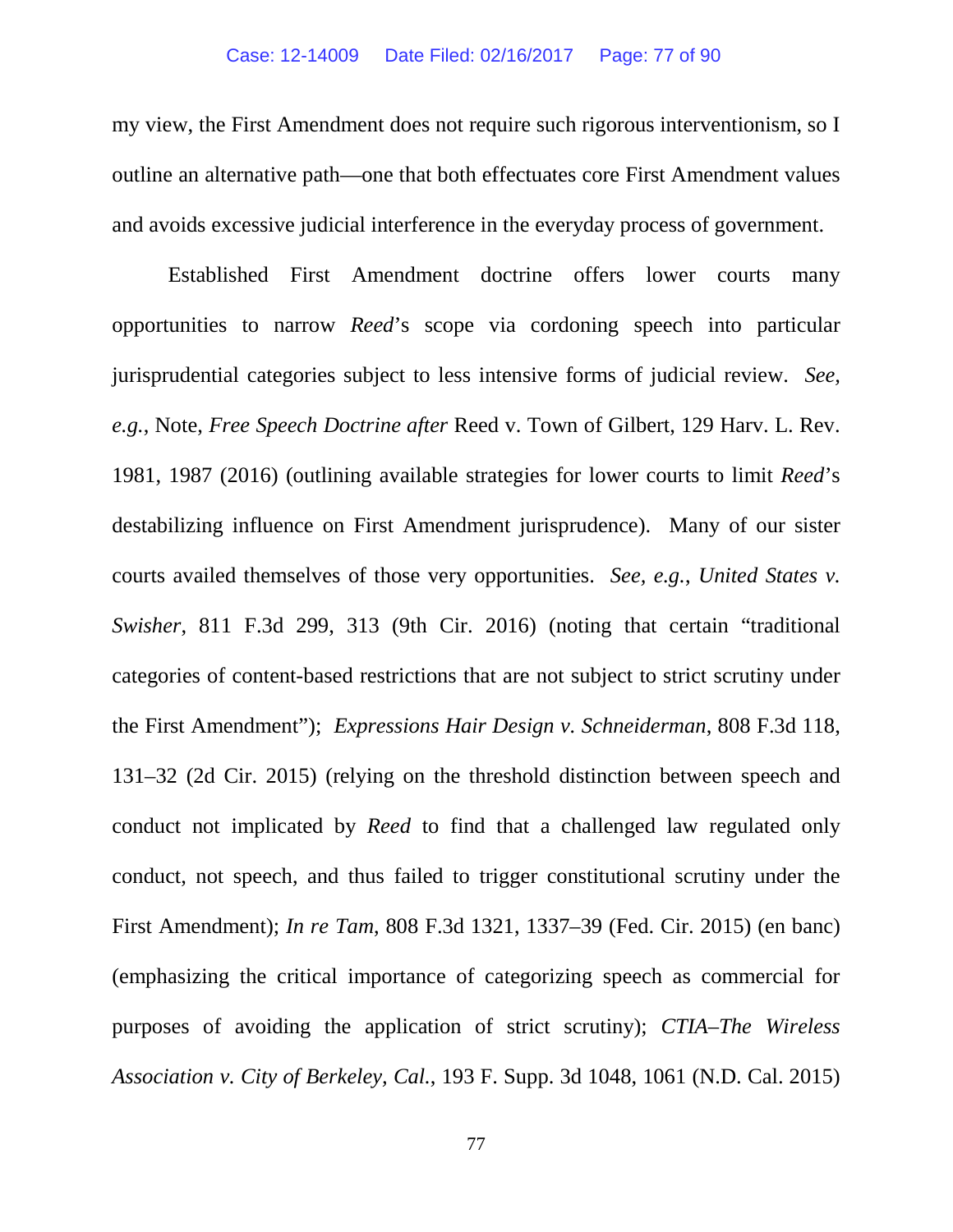(noting that "the Supreme Court has clearly made a distinction between commercial speech and noncommercial speech . . . and nothing in its recent opinions, including *Reed*, even comes close to suggesting that that well-established distinction is no longer valid").<sup>[5](#page-77-0)</sup> Indeed, a long-standing hallmark of our approach to the First Amendment recognizes that

our society, like other free but civilized societies, has permitted restrictions upon the content of speech in a few limited areas, which are "of such slight social value as a step to truth that any benefit that may be derived from them is clearly outweighed by the social interest in order and morality."

*R.A.V.*, 505 U.S. at 382–83, 112 S. Ct. at 2542–43 (quoting *Chaplinsky v. New Hampshire*, 315 U.S. 568, 572, 62 S. Ct. 766, 762, 86 L. Ed. 1031 (1942)). Given this context, it seems likely that courts will increasingly rely on a First Amendment "jurisprudence of labels" to avoid *Reed*'s outcome determinative approach to identifying content-based regulations. *Pleasant Grove City, Utah v. Summum*, 555 U.S. 460, 484, 129 S. Ct. 1125, 1140, 172 L. Ed. 2d 853 (2009) (Breyer, J., concurring).

<span id="page-77-0"></span> <sup>5</sup> Courts could also avoid the implications of *Reed* by applying a watered-down version of the traditional presumption of illegitimacy the application of strict scrutiny creates. *See Reed*, 135 S. Ct. at 2235 (Breyer, J., concurring). However, this ill-considered approach leads inevitably to much greater difficulty in defending the critical rights protected by the First Amendment in instances truly warranting strict scrutiny. *See id.* After all, "[s]peech is an essential mechanism of democracy . . . [and] a precondition to enlightened self-government." *Citizens United*, 558 U.S. at 339, 130 S. Ct. at 898. Speech deserves the very highest protection when the core principles at the heart of the First Amendment face a true threat.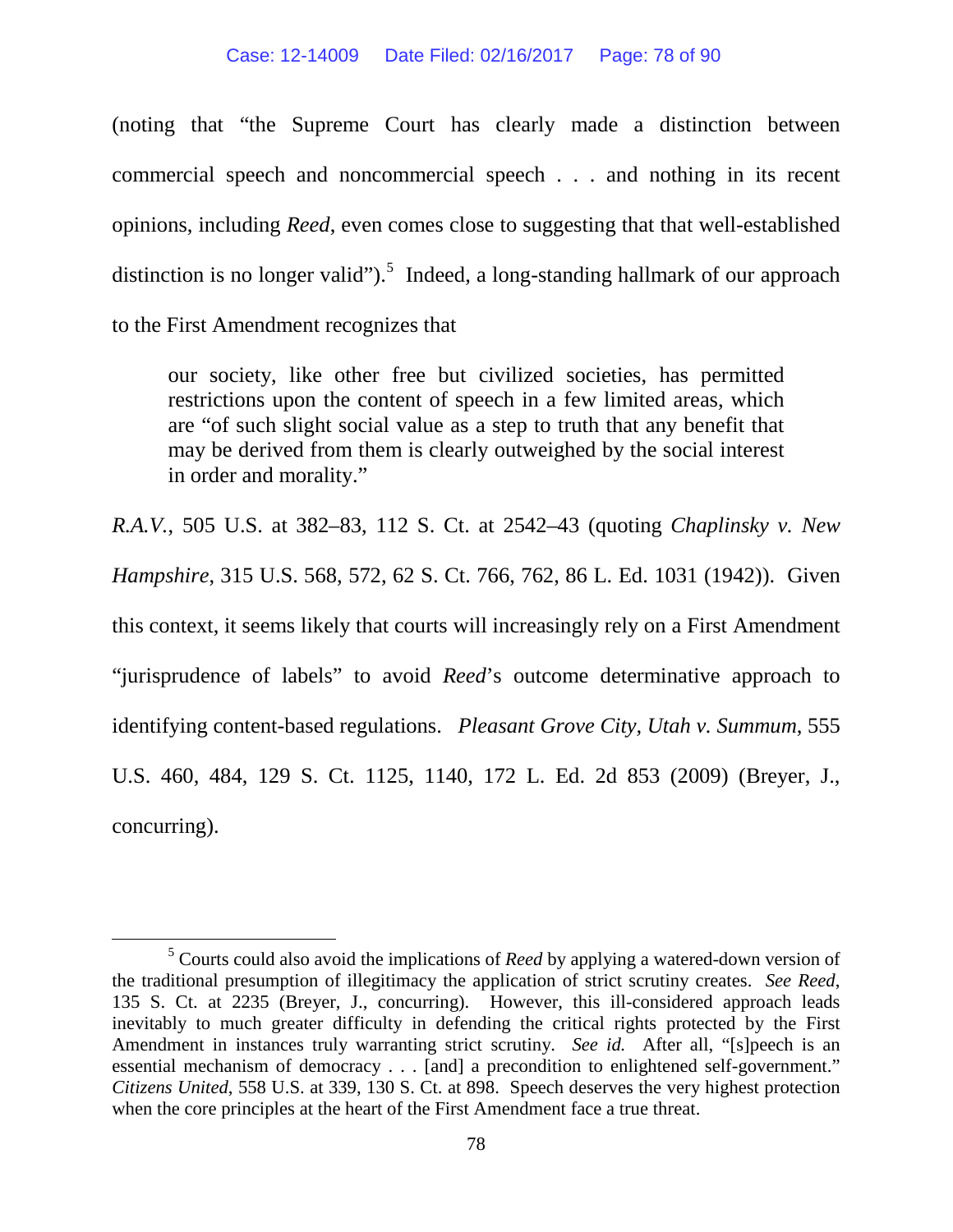While the incredibly broad sweep of *Reed* troubles me, I am not convinced that relying on formalistic line drawing exercises provides the proper solution. In my view, as in Justice Breyer's, "[t]he First Amendment requires greater judicial sensitivity both to the Amendment's expressive objectives and to the public's legitimate need for regulation than [is provided by] a simple recitation of categories." *Reed*, 135 S. Ct. at 2234 (Breyer, J., concurring). Rather than relying on strict categorical definitions as automatic triggers for particular levels of constitutional scrutiny, we should instead embrace an approach focused on the values underlying the jurisprudential significance of those categories. *See id.*  Under this approach, we determine the appropriate level of scrutiny to apply to a challenged regulation by asking "whether the regulation at issue works harm to First Amendment interests that is disproportionate in light of the relevant regulatory objectives." *Id.* at 2235–36. Of course, the familiar factors underlying First Amendment doctrine guide this inquiry, including "the seriousness of the harm to speech, the importance of the countervailing objectives, the extent to which the law will achieve those objectives, and whether there are other, less restrictive ways of doing so." *Id.* at 2236. The more directly a challenged regulation impinged on speech without adequate reasons for doing so, the higher the level of constitutional scrutiny applied to the law.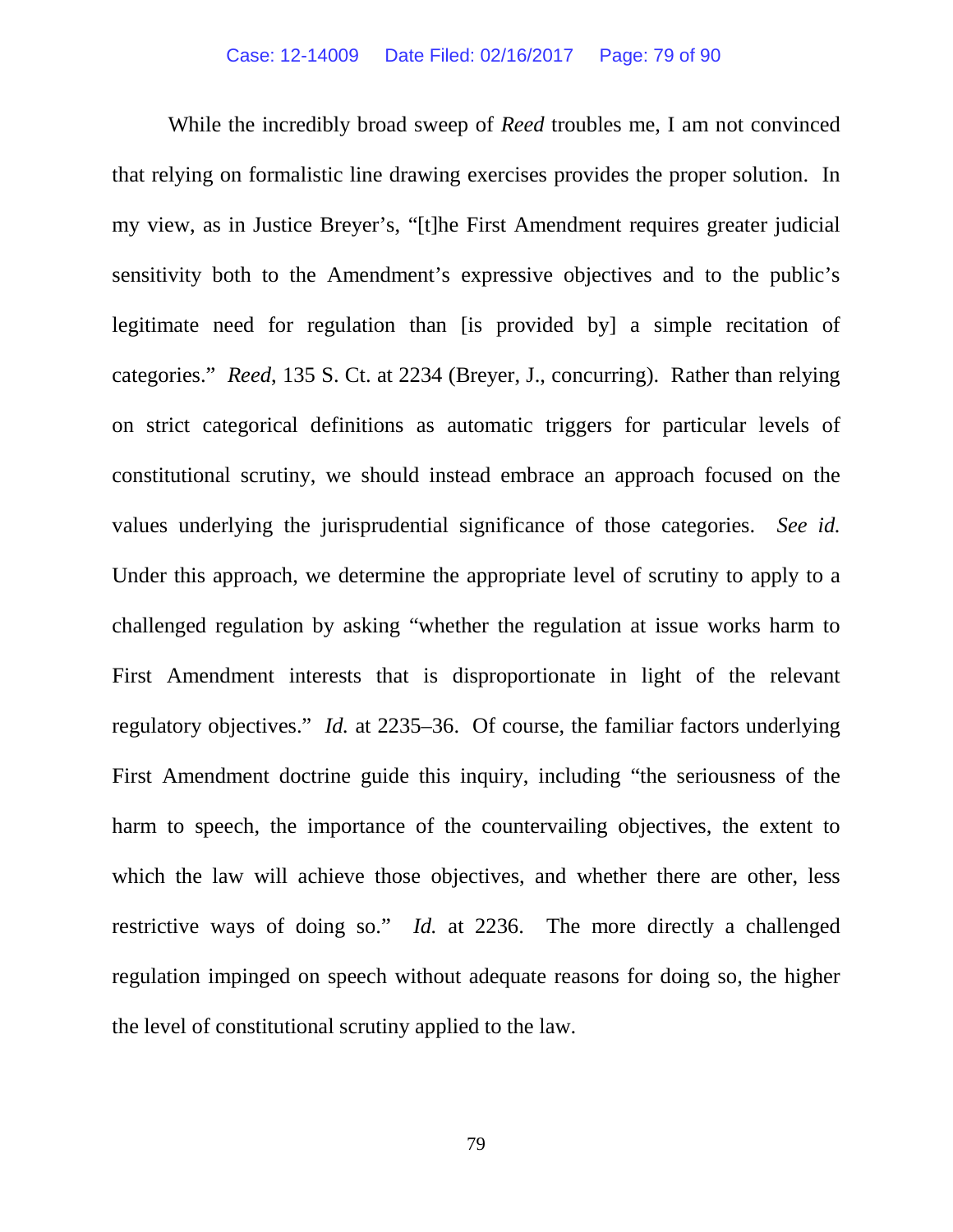I do not suggest that identifying a regulation as content-based regulation no longer serves a purpose in our First Amendment inquiry. But rather than serving as an "automatic trigger" for strict scrutiny, it instead acts as a proxy indicating a heightened possibility that the government seeks to impermissibly favor a particular viewpoint, or otherwise lacks adequate justification for legislative action. *Id.* at 2234. Under this approach, a more searching analysis of content-based regulations remains justifiable, but the mere presence of content discrimination, without more, need not warrant a presumption of invalidity under the First Amendment. *Id.* 

Relying on the mere presence of content discrimination as the determinative factor for applying strict scrutiny under the First Amendment risks invalidating a swath of reasonable government regulations. As Justice Breyer pointed out in *Reed*, "virtually all government activities involve speech, many of which involve the regulation of speech. Regulatory programs almost always require content discrimination." *Id.* at 2234. And this problem becomes increasingly pronounced given *Reed*'s dramatic expansion of the traditional test for content neutrality. This sliding scale of constitutional scrutiny is undoubtedly more difficult to apply than the rote formalism of current First Amendment doctrine. But this approach properly centers our analysis on the relative importance of the First Amendment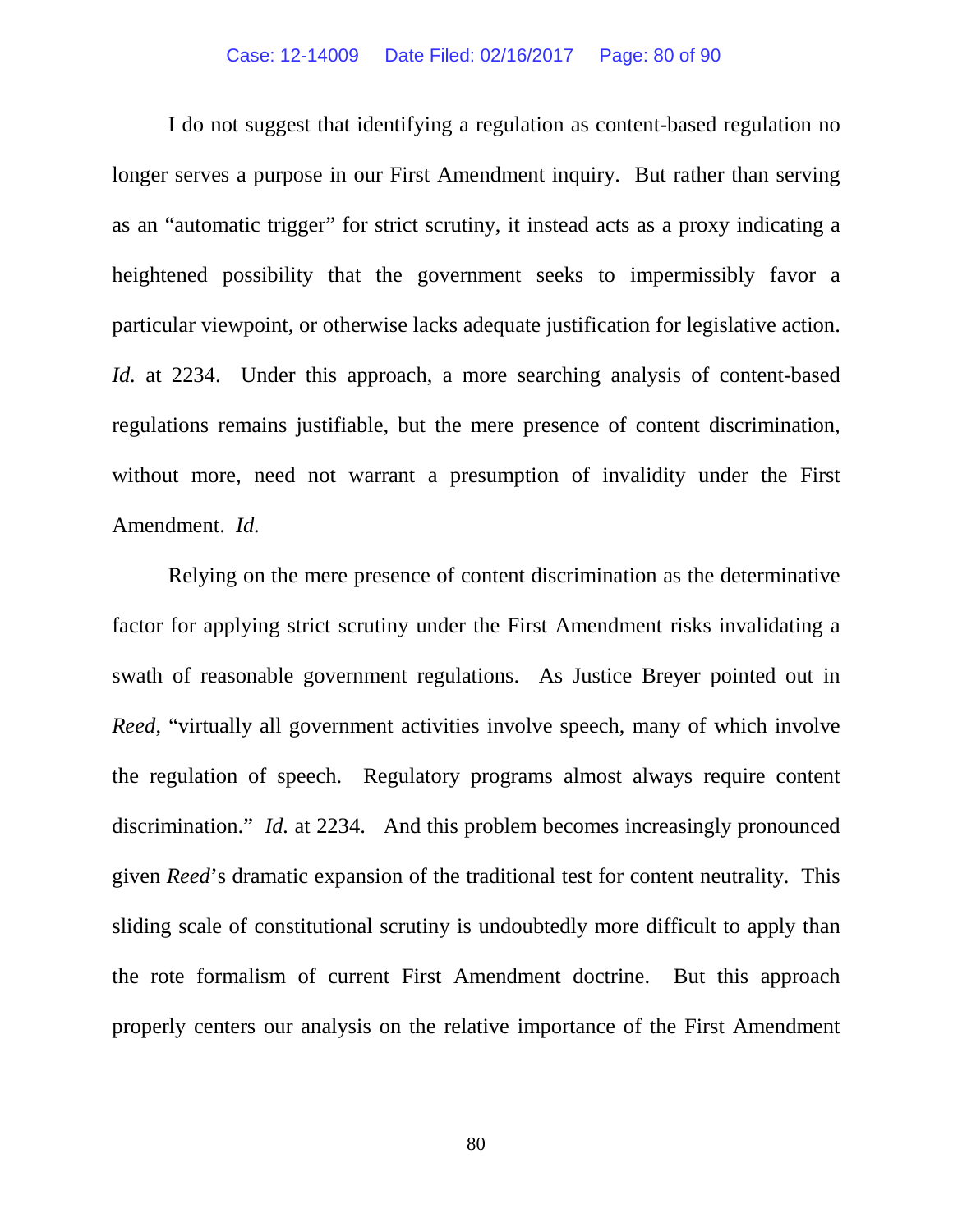values implicated by a particular regulation, while preventing undesirable judicial interference in the everyday business of government.

Here, the majority correctly finds that the record-keeping, inquiry, and harassment provisions of the challenged Act discriminate against speech based on content. But under the doctrinal principles outlined above, only intermediate scrutiny is appropriate. As extensively discussed in the prior panel opinion, the Act represents Florida's attempt to regulate a very specific part of the relationship between medical professional and patient. *See Wollschlaeger v. Governor of Fla.*, 814 F.3d 1159, 1167–68 (11th Cir. 2015), *vacated*, 649 F. App'x 647 (11th Cir. 2016). It does not prevent medical professionals from speaking publicly about firearms, nor does it prevent medical professionals from speaking privately to patients about firearms so long as the physician determined in good faith the relevancy of such discussion to the patient's medical care, safety, or the safety of others. The Act's narrow restrictions specifically relate to the provision of medical care, and, as such, avoid implicating the core values the First Amendment is designed to protect.

States traditionally possessed the authority to establish the bounds of good medical practice. *See, e.g.*, *Gonzales v. Oregon*, 546 U.S. 243, 271, 126 S. Ct. 904, 923, 163 L. Ed. 2d 748 (2006) (noting that "regulation of health and safety is primarily, and historically, a matter of local concern" (quotations omitted)). Two

81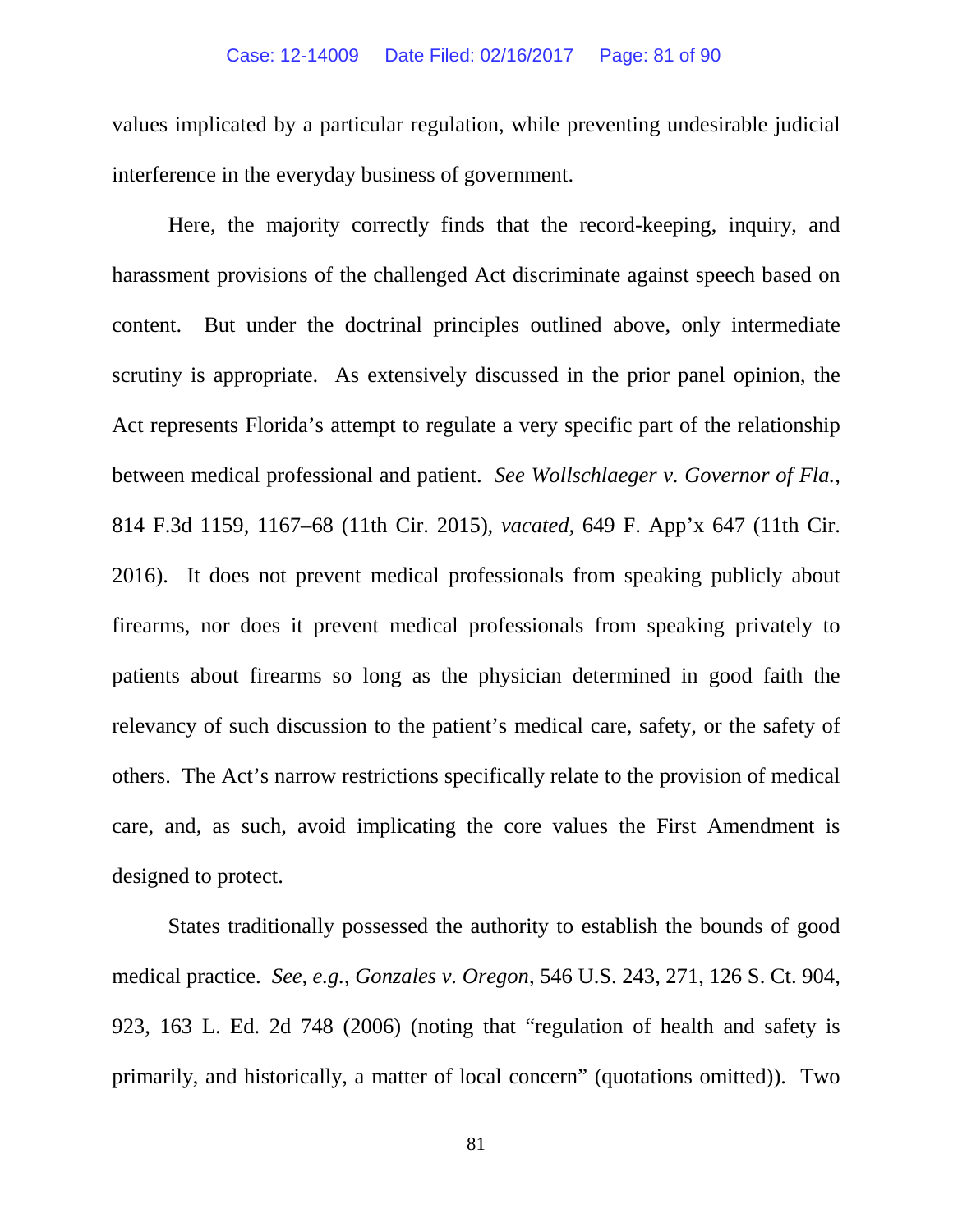central policy goals underwrite this expansive regulatory authority. First, doctors and other medical personnel are professionals, a concept that presupposes the existence of a code of behavior and some element of state control over that code in order to "safeguard[] the interests of the public who partake in . . . professional services." Smolla, *Professional Speech and the First Amendment*, *supra* at 100. Second, medical professionals are fiduciaries of their patients, and like other fiduciaries, typically possess "superior knowledge, expertise, experience, and stature in relation to the client that inherently places the professional in a position of superior leverage and influence." *Id*. This substantial imbalance of power, coupled with the need for patients to defer to their doctor during treatment logically necessitates state regulation of the medical profession to protect patients from the significant potential abuse that exists both within a specific fiduciary relationship and more broadly within the medical profession itself.

Of course, as extensively described in the panel opinion, not all speech by medical professionals implicates these strong state interests in regulation. *See Wollschlaeger*, 814 F.3d at 1186–92. Common sense tells us that "[t]here is a difference, for First Amendment purposes, between regulating professionals' speech to the public at large versus their direct, personalized speech with clients." *Locke v. Shore*, 634 F.3d 1185, 1191 (11th Cir. 2011). In situations where a doctor speaks on political matters outside of her professional expertise, the usual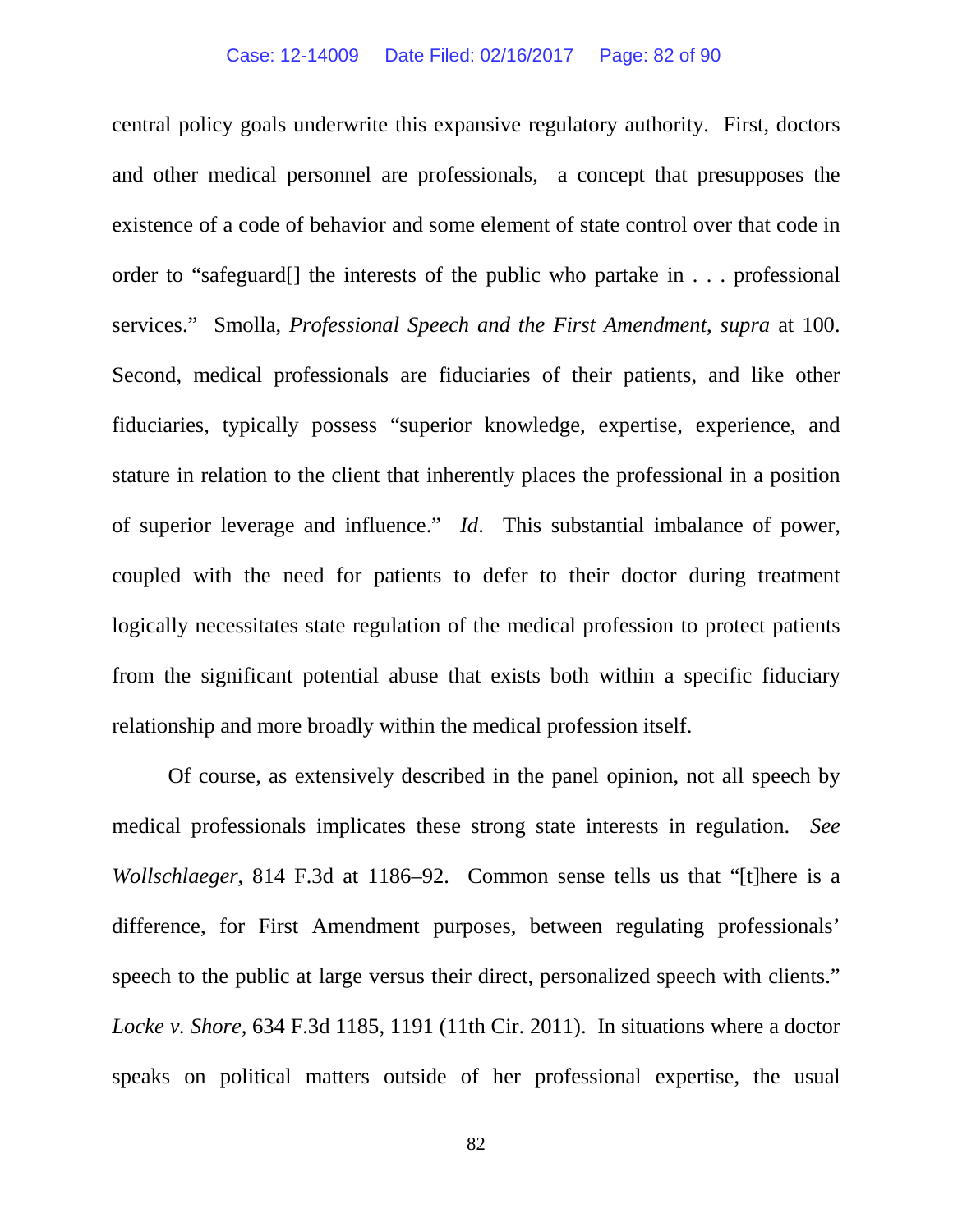justifications for stringent state regulation of medical professionals are nonexistent. *See Pickup v. Brown*, 740 F.3d 1208, 1227–28 (11th Cir. 2013) (noting that "outside the doctor-patient relationship, doctors are constitutionally equivalent to soapbox orators and pamphleteers, and their speech receives robust protection under the First Amendment"). In other situations, a doctor may speak to her patient within the confines of their existing fiduciary relationship, but regarding a matter not pertaining to medical care. Although not directly related to the doctor's duty as a professional, this form of speech still implicates the state's interest in insuring that the fiduciary relationship between doctors and patients avoids exploitation, and, accordingly, the doctor's speech is subject to less stringent First Amendment protection than would apply to her public speech on matters of general political interest. *See Goldfarb v. Virginia State Bar*, 421 U.S. 773, 792, 95 S. Ct. 2004, 2016, 44 L. Ed. 2d 572 (1975) (explaining that the state's interest in public health and safety generates a "broad power to establish standards for licensing practitioners and regulating the practice of professions"); *Wollschlaeger*, 814 F.3d at 1187–88.

The challenged Act directly regulates speech between a medical professional and a patient on matters relevant to the provision of appropriate medical care. This form of speech implicates the state's exceedingly strong regulatory interest in both ensuring that doctors maintain proper professional standards and the state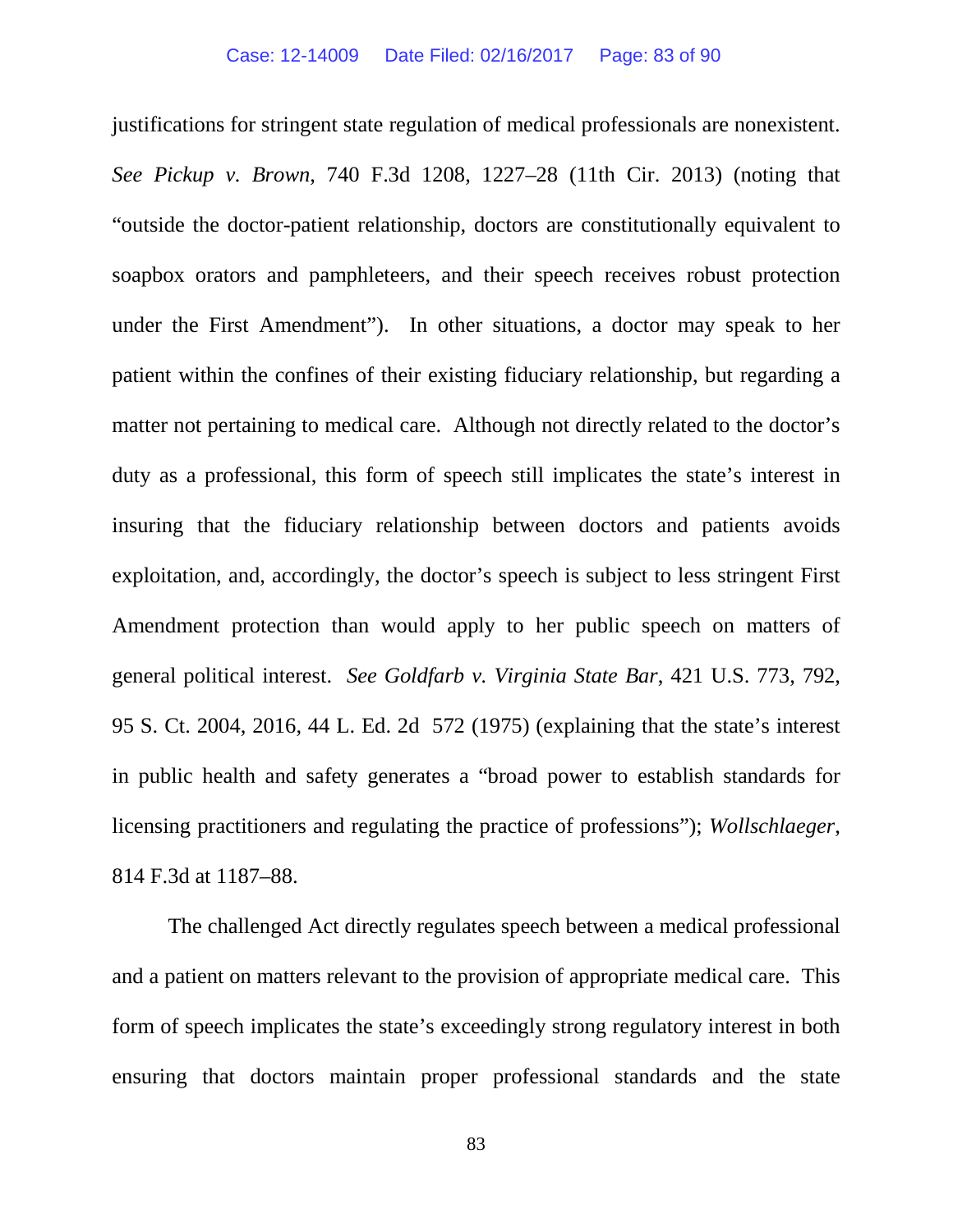adequately protects patients in their dealings with medical professionals. *See, e.g.*, *Thomas v. Collins*, 323 U.S. 516, 545, 65 S. Ct. 315, 329, 89 L. Ed. 430 (1945) (Jackson, J., concurring) (noting the duty on the part of the state to "shield[ ] the public against the untrustworthy, the incompetent, or the irresponsible" professional); *Twin-Lick Oil Co. v. Marbury*, 91 U.S. 587, 588–89, 23 L. Ed. 328 (1875) (recognizing the traditional ability of the law to regulate fiduciary relationships as a doctrine founded on "the soundest morality"). Undoubtedly, as the majority identifies, the Act discriminates based on content. But, this simple categorization, standing alone, insufficiently justifies the presumption of constitutional infirmity accompanying the application of strict scrutiny. The fact that the Act discriminates based on content is simply a helpful, but not dispositive, legal tool. *See Reed*, 135 S. Ct. at 2235 (Breyer, J., dissenting). Balancing the First Amendment risks posed by allowing content discrimination against the longstanding tradition of government regulation of medical professionals engaged in practice suggests that we should apply intermediate, rather than strict, scrutiny to the Act.

Relevant Supreme Court precedent buttresses this imminently sensible conclusion. For example, in cases where a professional generally speaks to the public on a matter unrelated to his profession, the state lacks a particularized justification for regulating the content of that speech. Accordingly, the Supreme

84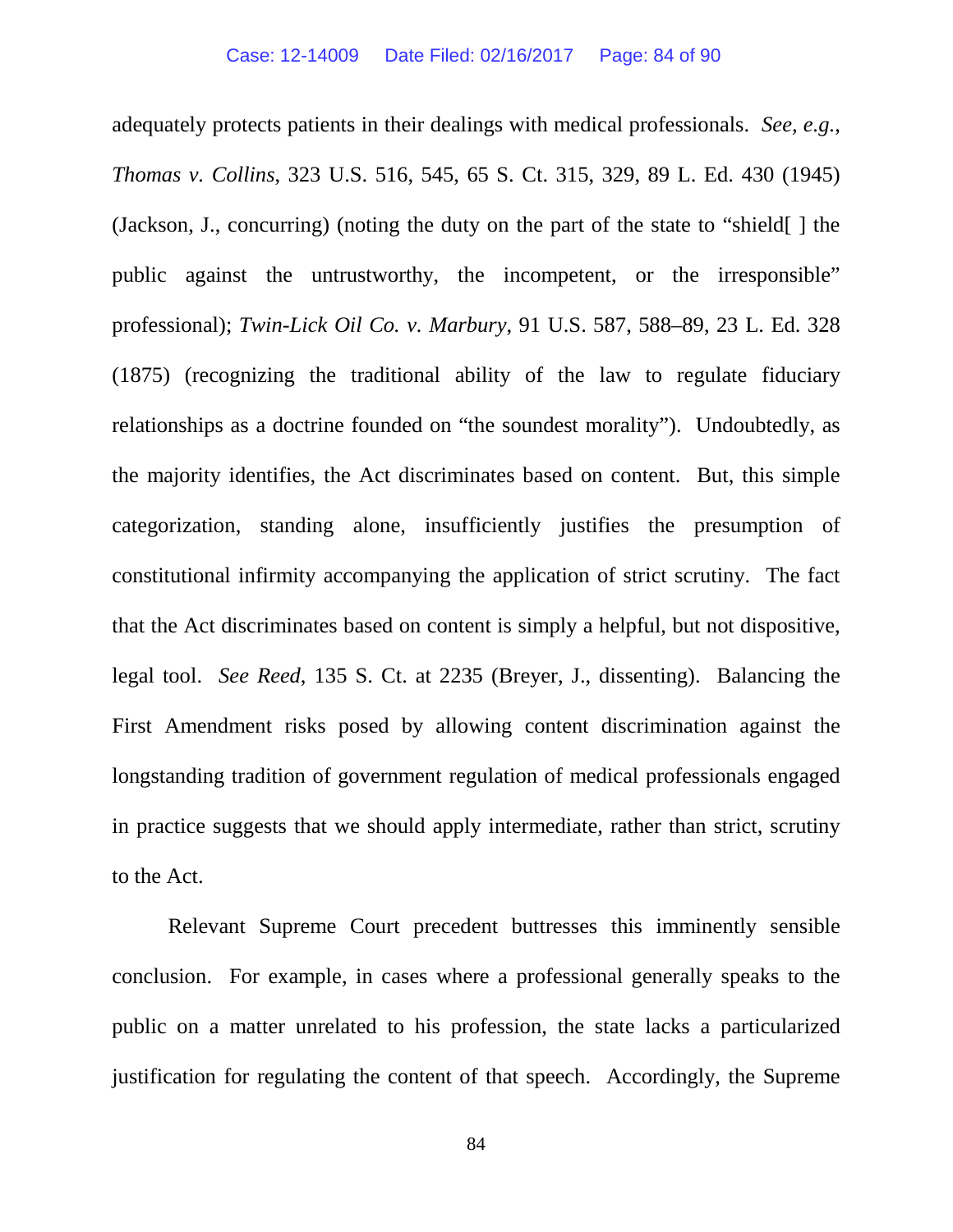Court subjected content-based government regulations in that area to strict constitutional scrutiny. *See, e.g.*, *City of Madison Joint Sch. Dist. No. 8 v. Wis. Emp't. Relations Comm'n*, 429 U.S. 167, 176, 97 S. Ct. 421, 426, 50 L. Ed. 2d 376 (1976) (explaining that "[the government] may not ... discriminate between speakers on the basis of their employment. . . .").

On the other hand, when a professional speaks to the public on an issue related to the practice of her profession, the state's traditional regulatory interest in managing the professions come into play. Correspondingly, courts typically subject content-based speech regulations in that context to intermediate scrutiny. *See Ohralik v. Ohio State Bar Ass'n*, 436 U.S. 447, 456, 98 S. Ct. 1912, 1918, 56 L. Ed. 2d 444 (1978) (concluding that this form of speech deserves a less searching form of constitutional scrutiny because of the longstanding state regulation of this type of expressive content). Based on the same tradition of regulation, the Supreme Court concluded that content discriminatory regulations of speech that occur in the context of a doctor discussing the risks of abortion and child birth with a patient merit heightened, rather than strict, scrutiny. *See Planned Parenthood of Se. Pa. v. Casey*, 505 U.S. 833, 884, 112 S. Ct. 2791, 2824, 120 L. Ed. 2d 674 (1992) (joint opinion).

As the panel opinion explained, the Supreme Court's pattern of decisions, at least prior to *Reed*, form a clear trend: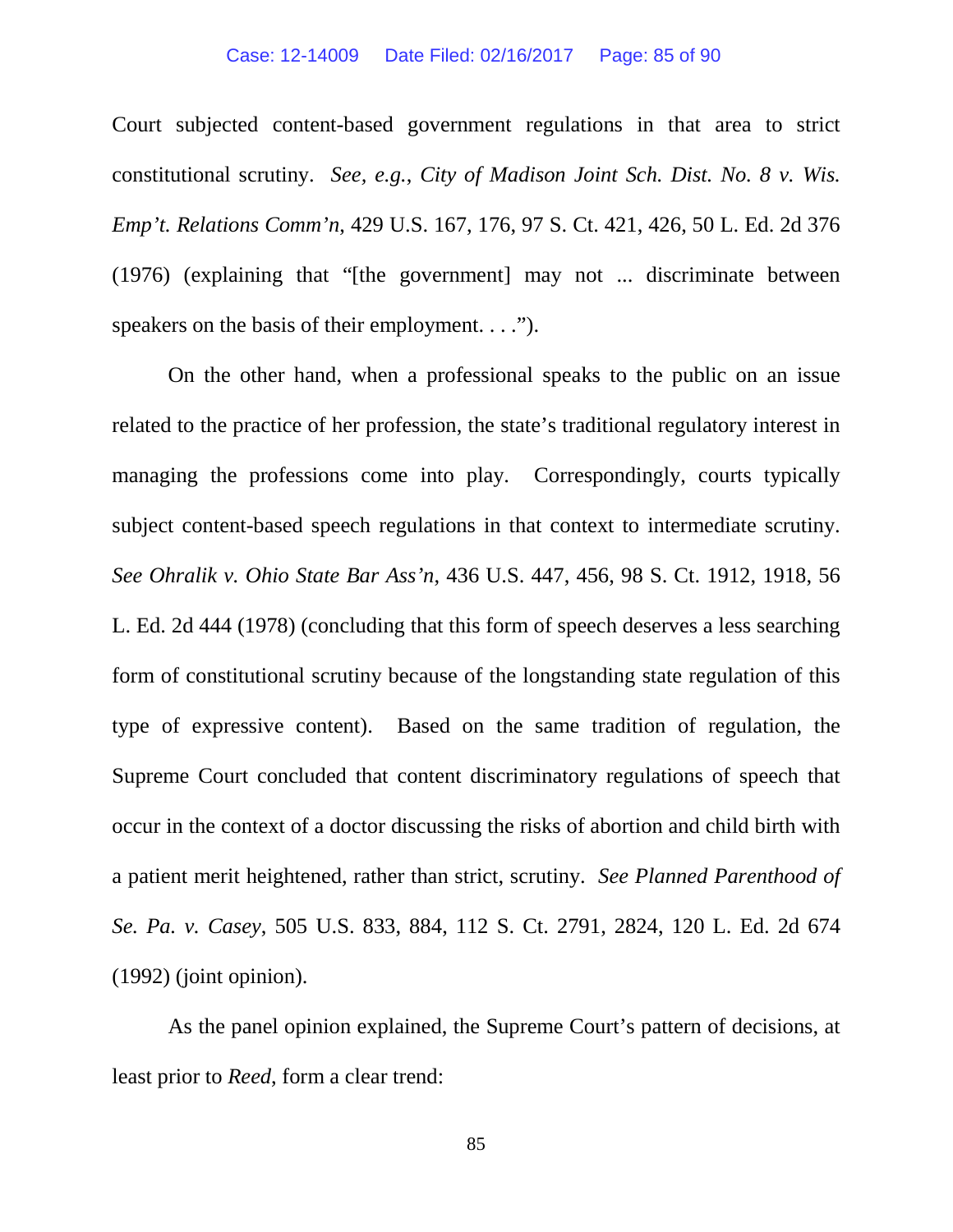When the State seeks to impose content-based restrictions on speech in a context in which its regulatory interests are diminished, such as when a professional speaks to the public in a nonprofessional capacity, courts apply the most exacting scrutiny. When the State seeks to regulate speech by professionals in a context in which the State's interest in regulating for the protection of the public is more deeply rooted, a lesser level of scrutiny applies.

*Wollschlaeger*, 814 F.3d at 1191. In light of the confusion *Reed* introduced into this already complex area of legal doctrine, we should hold that government regulations involving professional speech within a fiduciary relationship are subject only to intermediate scrutiny under the First Amendment. Otherwise, we risk continuing confusion among state legislatures over which previously acceptable regulations *Reed* rendered presumptively unconstitutional.

Although I respectfully disagree with the determination that the challenged regulation fails heightened scrutiny—or, as I refer to it here, intermediate scrutiny—I refrain from fully retracing the exhaustive analysis to that effect outlined in the panel opinion. *See Wollschlaeger*, 824 F.3d at 1192–02. Instead, I wish to merely reiterate my continuing belief that the Act before us fails to represent an attempt to "drive certain ideas or viewpoints from the marketplace" or otherwise impermissibly manipulate public discussion under the guise of regulation. *Simon & Schuster, Inc. v. Members of the N.Y. State Crime Victims Bd.*, 502 U.S. 105, 116, 112 S. Ct. 501, 508, 116 L. Ed. 2d 476 (1991). Instead, the Act merely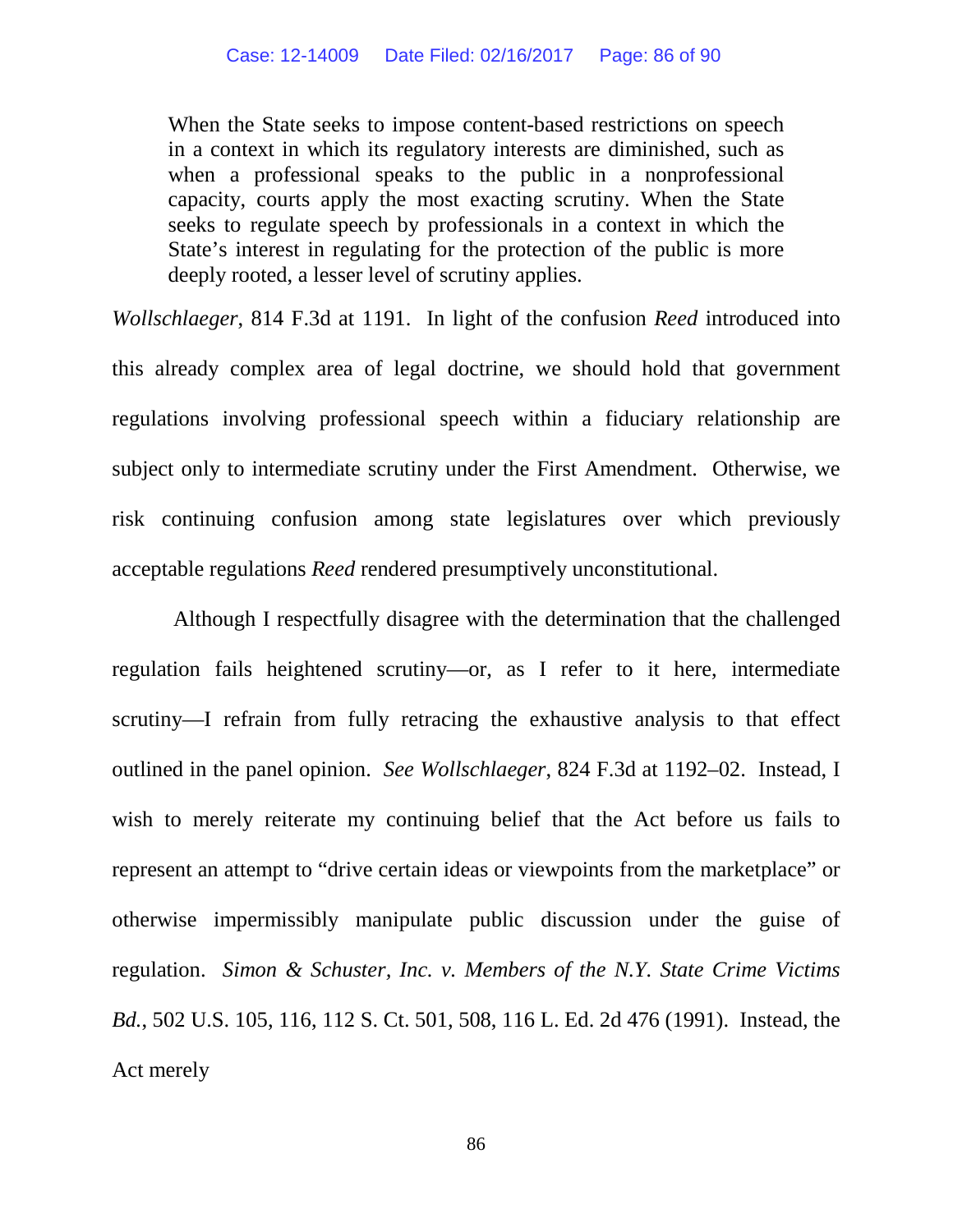codifies the commonsense conclusion that good medical care does not require inquiry or record-keeping regarding firearms when unnecessary to a patient's care—especially not when that inquiry or record-keeping constitutes such a substantial intrusion upon patient privacy—and that good medical care never requires the discrimination [against] or harassment of firearm owners.

*Wollschlaeger*, 814 F.3d at 1168.

The majority and I agree that Florida possesses a substantial interest in protecting both Floridians' reasonable expectation of privacy during medical treatment and the full exercise of their Second Amendment rights. If that is so, then it is hard to imagine a law more precisely tailored to advance those substantial state interests than the one presently before us. The Act does not categorically restrict the speech of medical professionals on the subject of firearms. Instead, it simply requires an individualized, good faith judgment of the necessity of speech related to firearm ownership to provide competent medical care to a patient. The individualized assessment of medical appropriateness required under the Act does not foreclose the ability of a physician to question a patient, but instead carefully weighs that right against Florida's undoubtedly substantial interest in regulating the medical profession to protect the constitutional rights of all Floridians. In my judgment, the Act "narrowly protects patients in a focused manner in order to advance the State's compelling interest in protecting the Second Amendment's guarantee to keep and bear arms and patients' privacy rights in their medical records, exactly the sort of tailoring [even] strict scrutiny requires." *Id.* at 1201.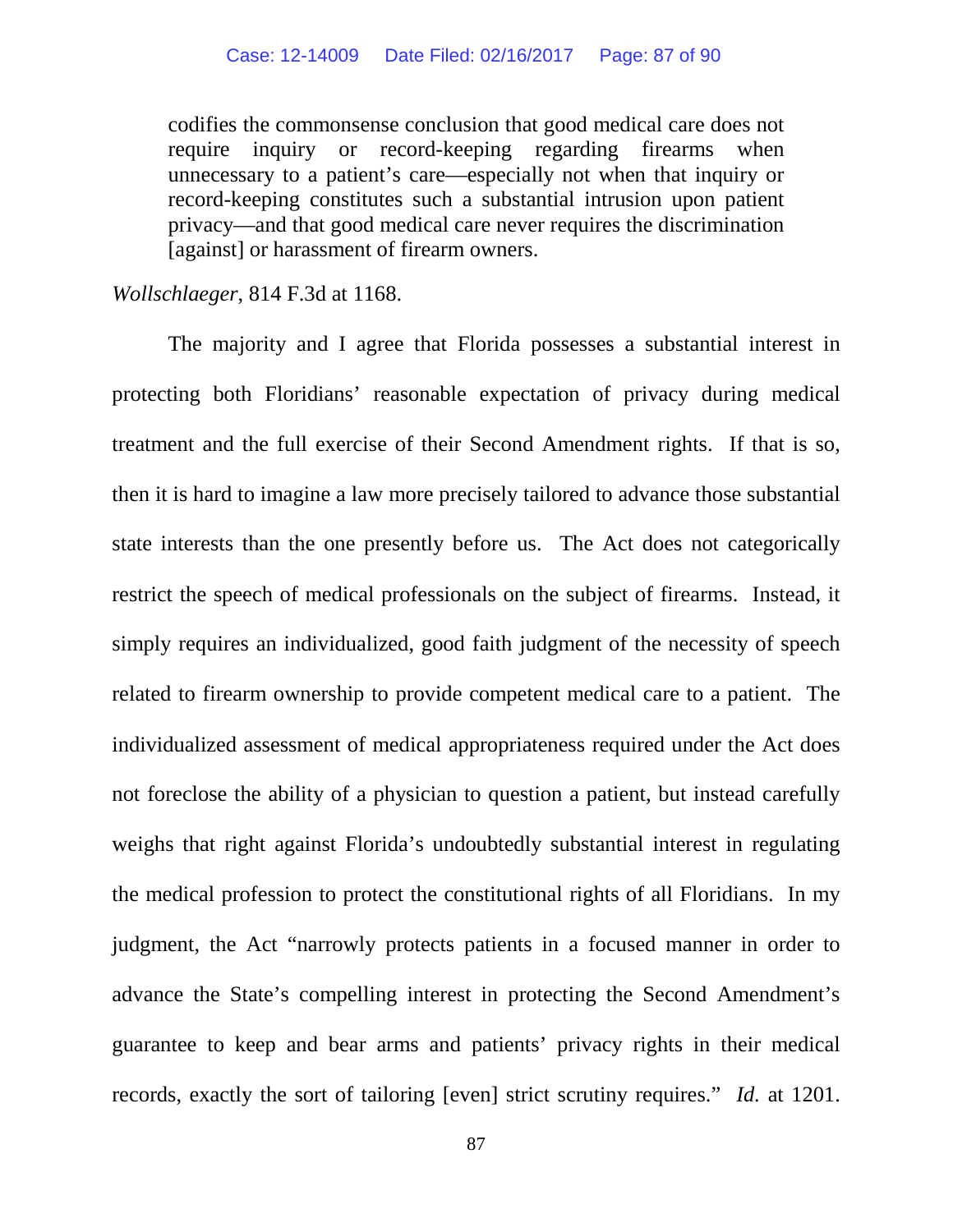Therefore, I respectfully dissent from my colleagues' judgment that the First Amendment requires us to declare Florida's well-considered legislative judgment unconstitutional.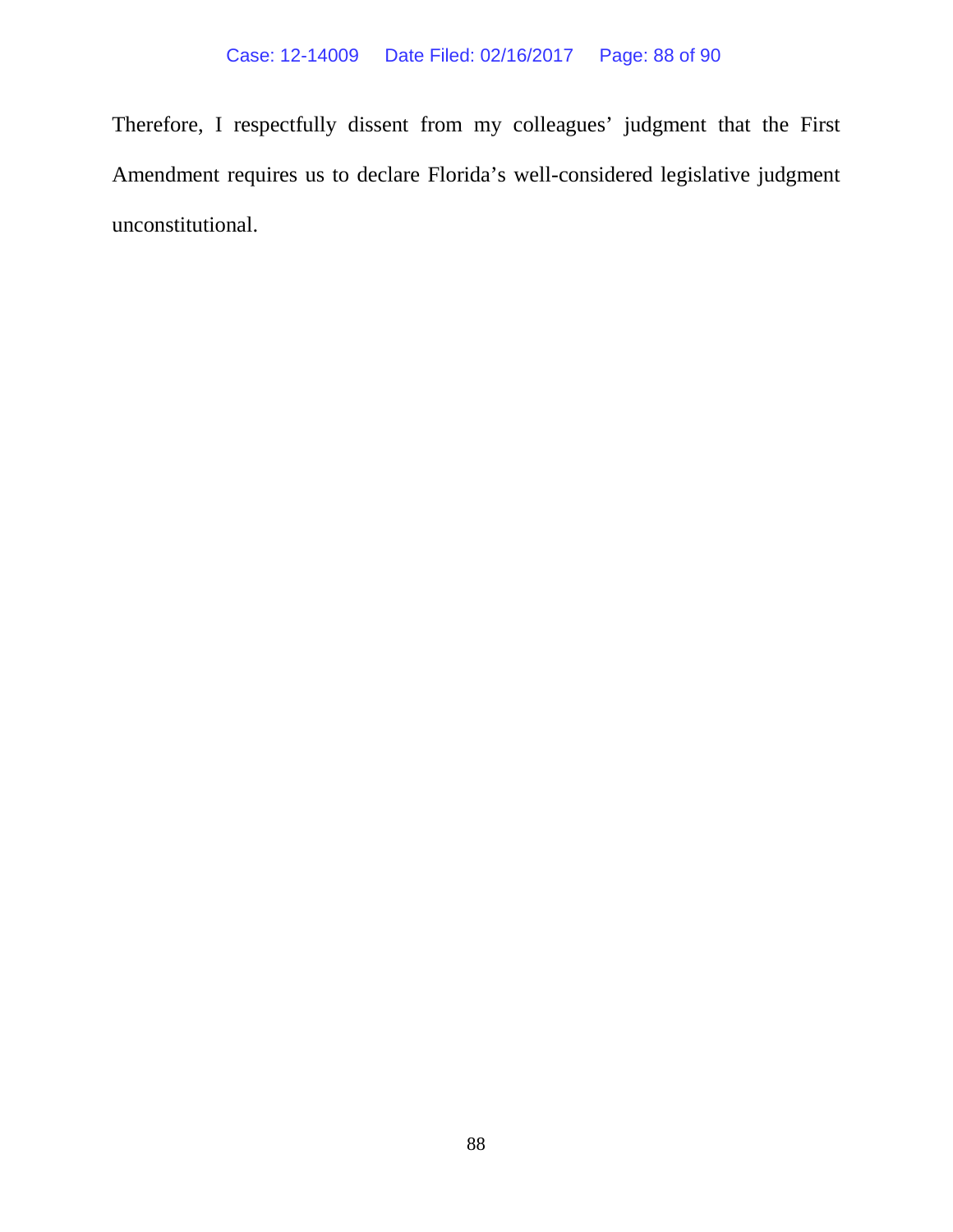## **APPENDIX**

Fla. Stat. § 790.338. Medical privacy concerning firearms; prohibitions; penalties; exceptions

(1) A health care practitioner licensed under chapter 456 or a health care facility licensed under chapter 395 may not intentionally enter any disclosed information concerning firearm ownership into the patient's medical record if the practitioner knows that such information is not relevant to the patient's medical care or safety, or the safety of others.

(2) A health care practitioner licensed under chapter 456 or a health care facility licensed under chapter 395 shall respect a patient's right to privacy and should refrain from making a written inquiry or asking questions concerning the ownership of a firearm or ammunition by the patient or by a family member of the patient, or the presence of a firearm in a private home or other domicile of the patient or a family member of the patient. Notwithstanding this provision, a health care practitioner or health care facility that in good faith believes that this information is relevant to the patient's medical care or safety, or the safety of others, may make such a verbal or written inquiry.

(3) Any emergency medical technician or paramedic acting under the supervision of an emergency medical services medical director under chapter 401 may make an inquiry concerning the possession or presence of a firearm if he or she, in good faith, believes that information regarding the possession of a firearm by the patient or the presence of a firearm in the home or domicile of a patient or a patient's family member is necessary to treat a patient during the course and scope of a medical emergency or that the presence or possession of a firearm would pose an imminent danger or threat to the patient or others.

(4) A patient may decline to answer or provide any information regarding ownership of a firearm by the patient or a family member of the patient, or the presence of a firearm in the domicile of the patient or a family member of the patient. A patient's decision not to answer a question relating to the presence or ownership of a firearm does not alter existing law regarding a physician's authorization to choose his or her patients.

(5) A health care practitioner licensed under chapter 456 or a health care facility licensed under chapter 395 may not discriminate against a patient based solely